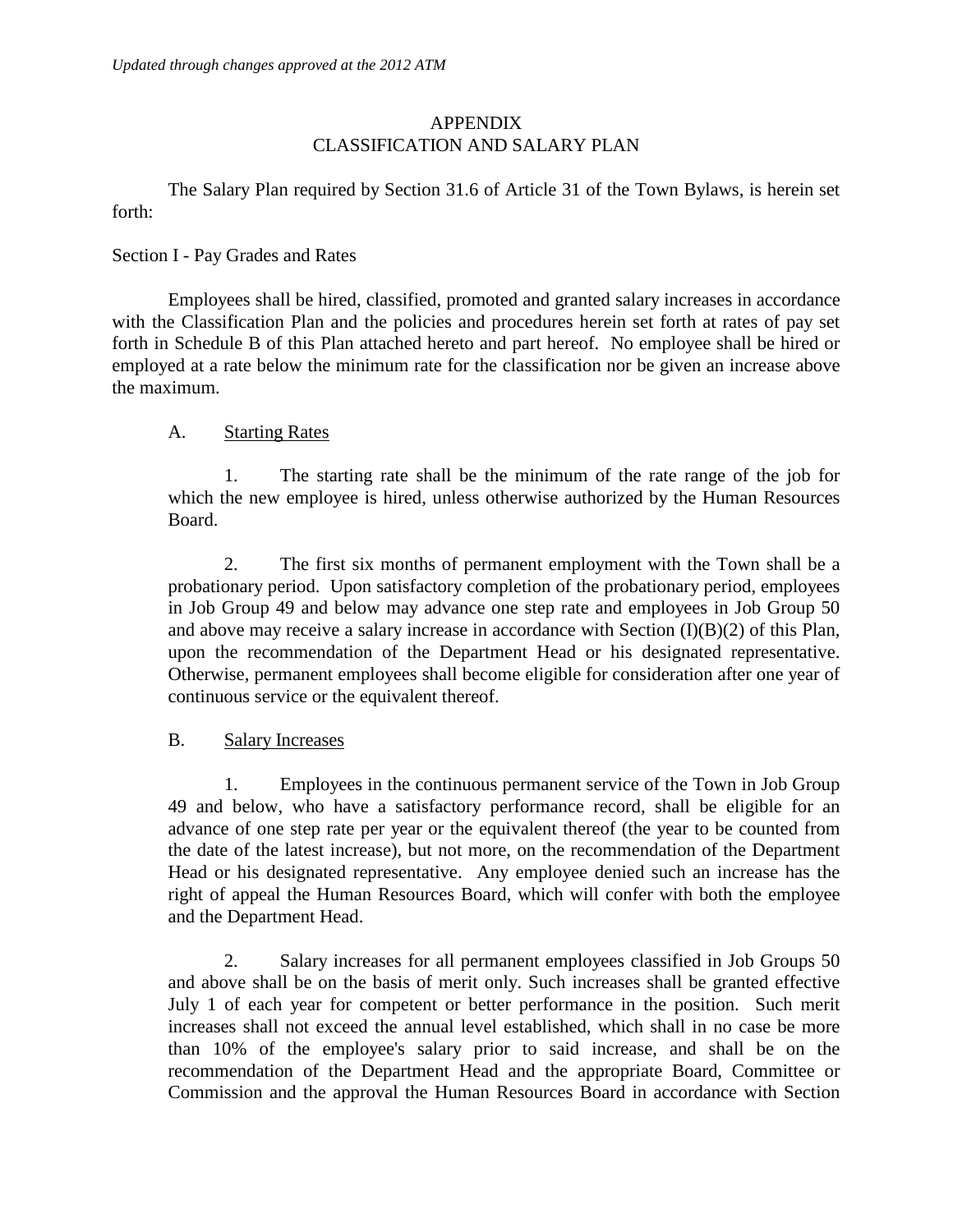(I)(E)(2) of this Plan. The performance reviews upon which such July 1 increases are predicated must be received by the Human Resources Board on or before June 1.

3. Employees promoted in or to Job Group 49 and below shall enter at the minimum of the rate range of the position or at the step rate next above his own rate, whichever is higher. S/he may also receive an additional one step rate increase at the time on the recommendation of the Department Head or his/her designated representative.

4. Employees promoted in or to Job Group 50 and above may be granted an increase in salary on the recommendation of the Department Head and approval of the appropriate Board, Committee or Commission and the Human Resources Board, based on standing in the range, skills and experience, and shall receive at least the minimum, but not more than the midpoint, of the salary range for the position to which they are promoted.

#### C. Salary Adjustments

1. Employees in Job Group 49 and below whose classifications have been upgraded shall move to the new group at the same step and shall retain their anniversary date. Employees in Job Group 50 and above whose classifications have been upgraded shall move to the new group at the same standing in the range and shall retain their anniversary date.

2. If an employee should be transferred to a lower rated job, s/he shall enter it at his/her own rate or at the maximum of the job, whichever is the lower.

#### D. Overtime Pay

1. Employees, other than uniformed members of the Police and Fire Departments, whose positions are in Job Group 49 or below shall be paid for overtime work at a rate equal to time and one half their regular rate of pay for all hours worked in excess of 40 hours per week.

2. Uniformed members of the Police and Fire Departments shall receive overtime pay at a rate equal to time and one half their regular rate for work in excess of their regular hours of duty.

#### E. Appropriations

1. Each Department Head shall include in the departmental budget a Pay Adjustment Section to provide funds for step increases for employees in Job Group 49 and below during the year, expenditures to be made therefrom only in accordance with this Plan.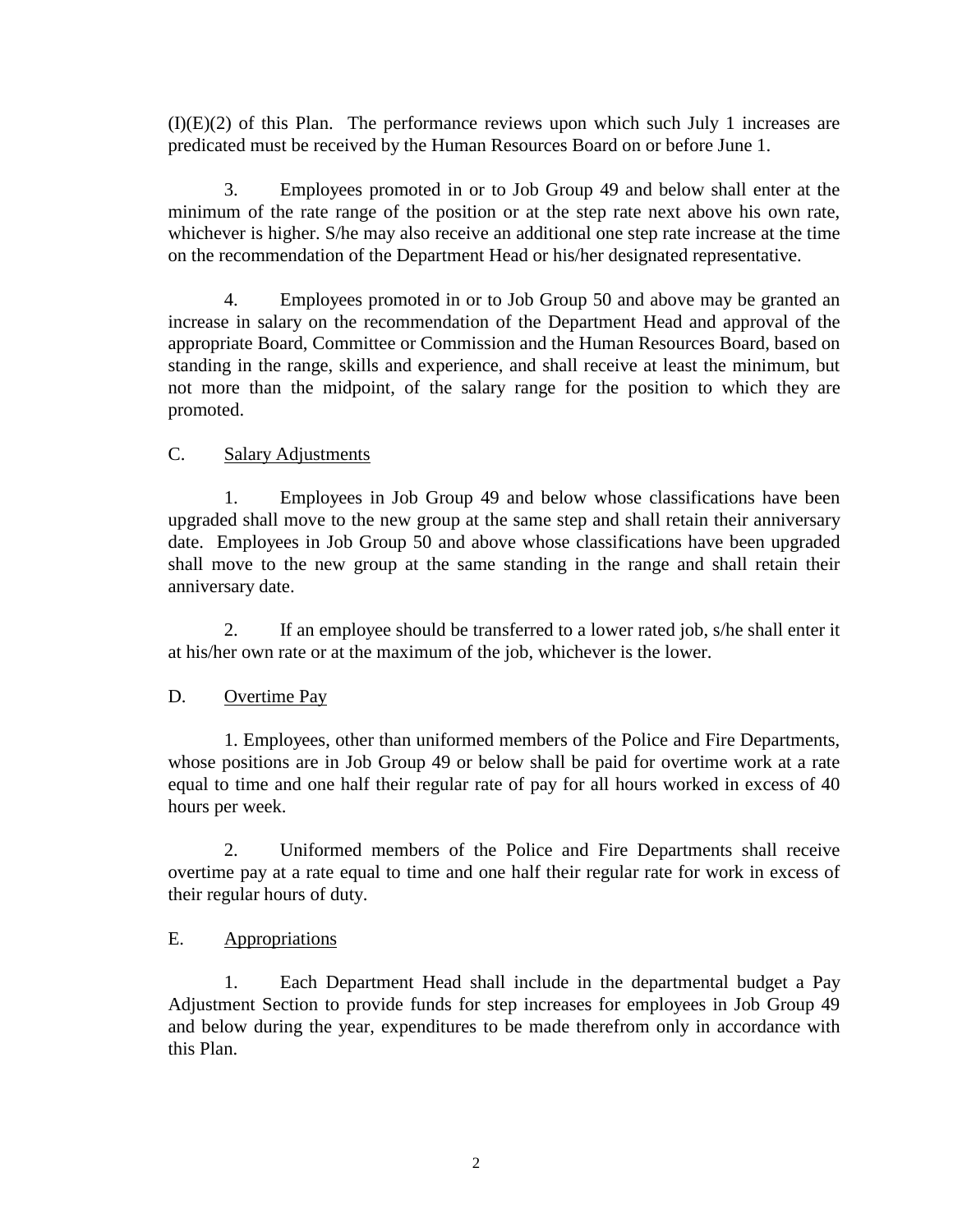2. The Human Resources Board shall, as it deems appropriate and after consultation with Boards, Committees, and/or Commissions having employees in Job Group 50 and above under their direction, request an appropriation for the purpose of granting salary increases in accordance with subparagraph 2, paragraph B, of this Section. Such appropriation shall be apportioned and assigned by the Director of Financial Services to the applicable personal services appropriation in accordance with the recommendations of such Boards, Committees or Commissions and with the approval of the Human Resources Board that such apportionment or assignment is in accordance with said appropriation.

Salary increases predicated upon performance reviews submitted after June 1 shall be made in accordance with the Merit Pay Plan but funded from the budget of the employee's department rather than from the Merit Pay Plan.

#### F. Employee Work Performance

1. Each employee's work performance and attendance record shall be reviewed at least once each year, such review to be immediately prior to the anniversary date of the employee's last salary increase other than a general increase. Upon completion of such review it shall be forwarded to the Human Resources Board who shall be responsible for assuring that such reviews are accomplished.

#### Section II - Employee Benefits

Employee benefits for employees who have chosen to bargain collectively through representatives of their own choosing and whose representative organization has been recognized or designated as the exclusive bargaining agent for all such employees shall be as set forth in appropriate collective bargaining agreements. Benefits for all other employees shall be as hereinafter set forth.

#### A. Group Health, Accident and Life Insurance

1. Permanent employees regularly working twenty (20) or more hours per week shall be provided with an opportunity to join a contributory group insurance plan which will provide insurance for hospitalization, medical and surgical expenses incurred in the treatment of employees (including retired employees) and their eligible dependents, and life insurance for employees and retired employees.

#### B. Work Related Illness and Accident Insurance

1. All employees shall be insured against medical, surgical and hospital expenses resulting from a bona fide injury or sickness arising out of and in connection with service to the Town in accordance with applicable State statutes.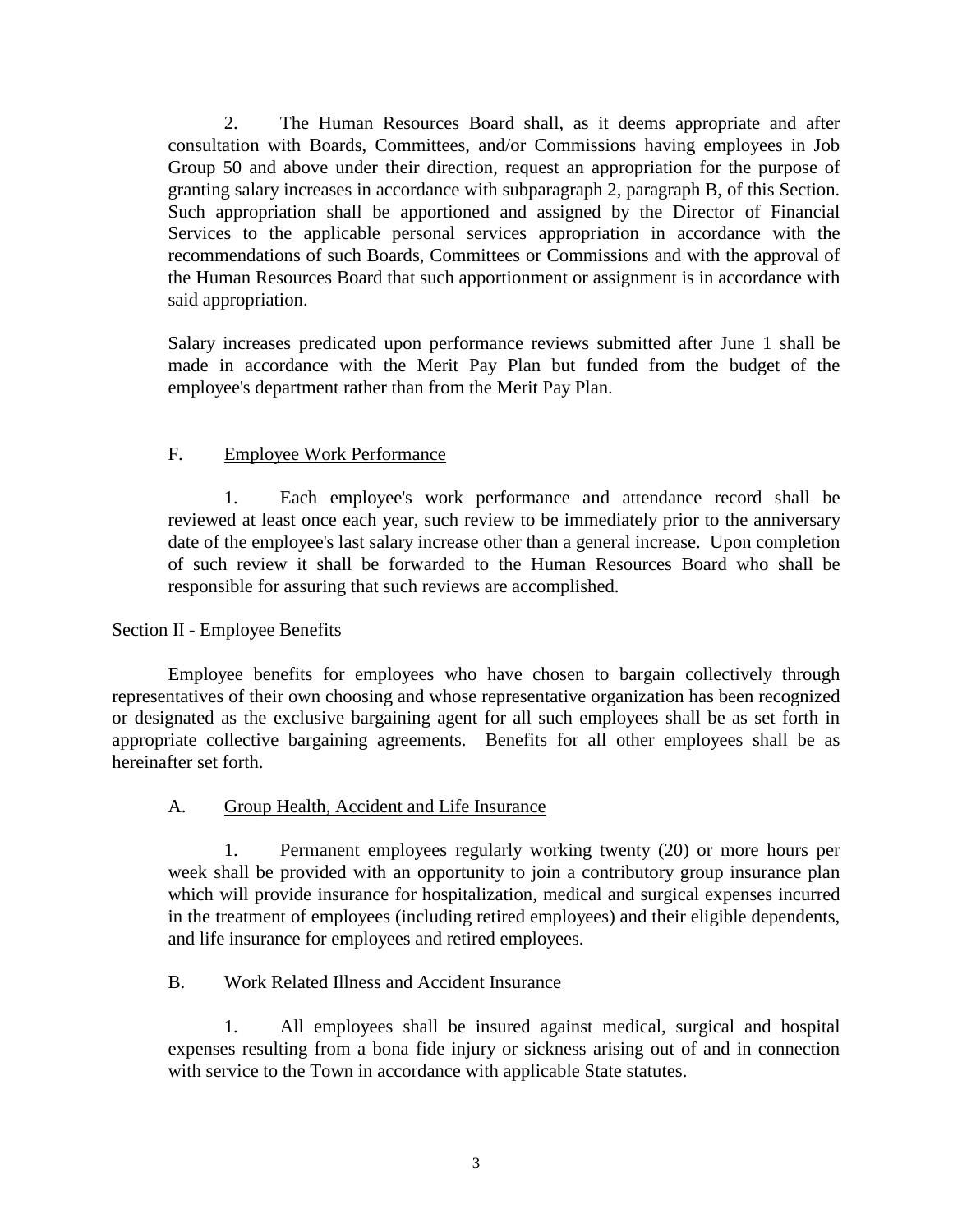#### C. Payment Due to Absence on Account of Illness

1. In the event of bona fide personal and non-service connected sickness or injury (for which no compensation is received under Workers' Compensation or by payment of the Town in the case of the Police and Fire Departments), all regular full-time employees shall be eligible for time off with pay in an amount appropriate to the circumstances of each individual case, in order that their income may be maintained during such period of bona fide incapacitation, on the following basis: Newly hired permanent employees will be credited with one day of sick leave per month upon completion of each month of full-time service and shall not exceed twelve (12) days of sick leave in their first year. Permanent employees who have completed one (1) full year of service are eligible for twelve (12) sick days per fiscal year, the unused portion of which may be carried forward and accumulated to a maximum of one hundred and fifty (150) days. This vesting and accumulation of unused sick days is intended solely for illness protection and does not constitute an obligation on the part of the Town to buy back any unused sick days at the time of separation from service of the Town. Permanent part-time employees regularly working twenty (20) hours or more per week shall be granted time off according to the ratio that their part-time employment bears to full-time employment.

2. Employees who have completed one full year of service may be granted discretionary sick leave of up to eighteen (18) additional days per fiscal year with the approval of the Department Head or Human Resources Board.

Paid absence due to illness shall be utilized in the following sequence: current year's allowance (first 12 days), accumulation, and discretionary sick leave as granted by the Department Head or Human Resources Board.

3. An employee may use up to five (5) of his/her allowed twelve (12) sick days per sick year when his/her personal attendance is necessary during the illness or injury of an immediate family member. Use of more than five (5) days of an employee's accrued sick leave for the purpose of caring for an immediate family member in the event of serious, long-term illness or injury may be granted on the recommendation of the Department Head and with approval of the Human Resources Director. "Immediate family member", for the purpose of this section, is defined as spouse, child or parent of either the employee or his/her spouse.

4. Employees shall notify their Department Head on the first day of absence due to non-service connected sickness or injury, stating the nature of the sickness or injury, time expected to be incapacitated, and when they expect to return to work.

5. Department Heads shall be responsible to check on all such absences. A doctor's certificate shall be required after the seventh  $(7<sup>th</sup>)$  day. If deemed in the interest of the Town, the Department Head and/or the Human Resources Board shall have an independent doctor make an examination and report.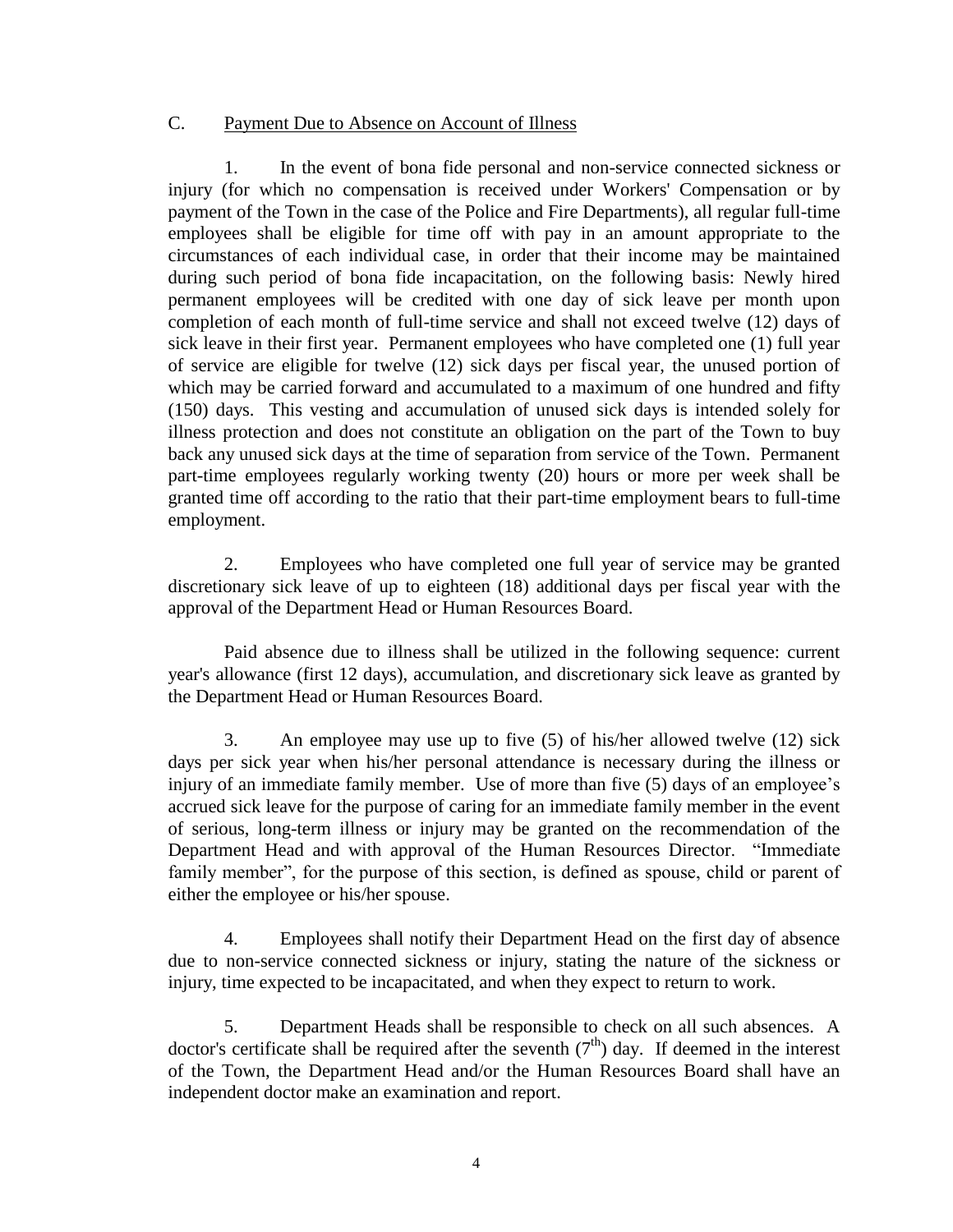6. In the case of exceptional circumstances, additional allowances may be granted on the recommendation of the Department Head and approval of the Human Resources Director, subject to ratification by the Human Resources Board. In determining whether extended allowances shall be granted, the past absence of the employee, the length of continuous service with the Town, and the quality of the employee's performance record shall be taken into account. Consideration shall also be given as to what portion of the allowance shall appropriately be at full pay and what portion at partial pay. Vacation period shall not be substituted for sick leave except in unusual circumstances and with prior approval of the Human Resources Director, subject to ratification by the Human Resources Board.

7. Department Heads shall fill out an Absence Report, keeping one (1) copy for the department files and sending one copy to the Director of Financial Services who shall maintain a Town Absence File. All absence pay shall be so designated on the payrolls.

8. This program shall be administered by the Human Resources Board, who shall interpret the provisions of the program, and establish the details of administrative policies and procedures. Department Heads and employees shall furnish to the Human Resources Board any information which the Board may request. This program shall in no way invalidate an employee's rights under the Federal Family and Medical Leave Act. Employees who are eligible to take leave under the Act may choose to use their accrued sick time in order to be paid while they are on approved leave.

9. In the event the Town, at any time in the future, should adopt a program of Group Insurance covering non-service connected sickness and accident, the provisions of this Section shall be reviewed and coordinated with such a program. Benefits under this Section shall be coordinated with any benefits received under the Town's long-term disability insurance program provided, however, that employees may not receive time off with pay that, in total, exceeds their regular compensation.

#### D. Workers' Compensation

1. In the event an employee is incapacitated as the result of bona fide injury or sickness arising out of and in connection with the service to the Town and for which Workers' Compensation is payable, s/he shall be granted the difference between Workers' Compensation payments and his/her regular straight time rate of pay on the same basis and procedures as set forth under the subsection C. Payment Due to Absence on Account of Illness, immediately preceding this subsection.

#### E. Vacations With Pay

1. The following annual vacations with pay shall be granted to all permanent employees, who are on the payroll July 1 and who complete the following period of fulltime continuous employment during the vacation year (July 1 through June 30):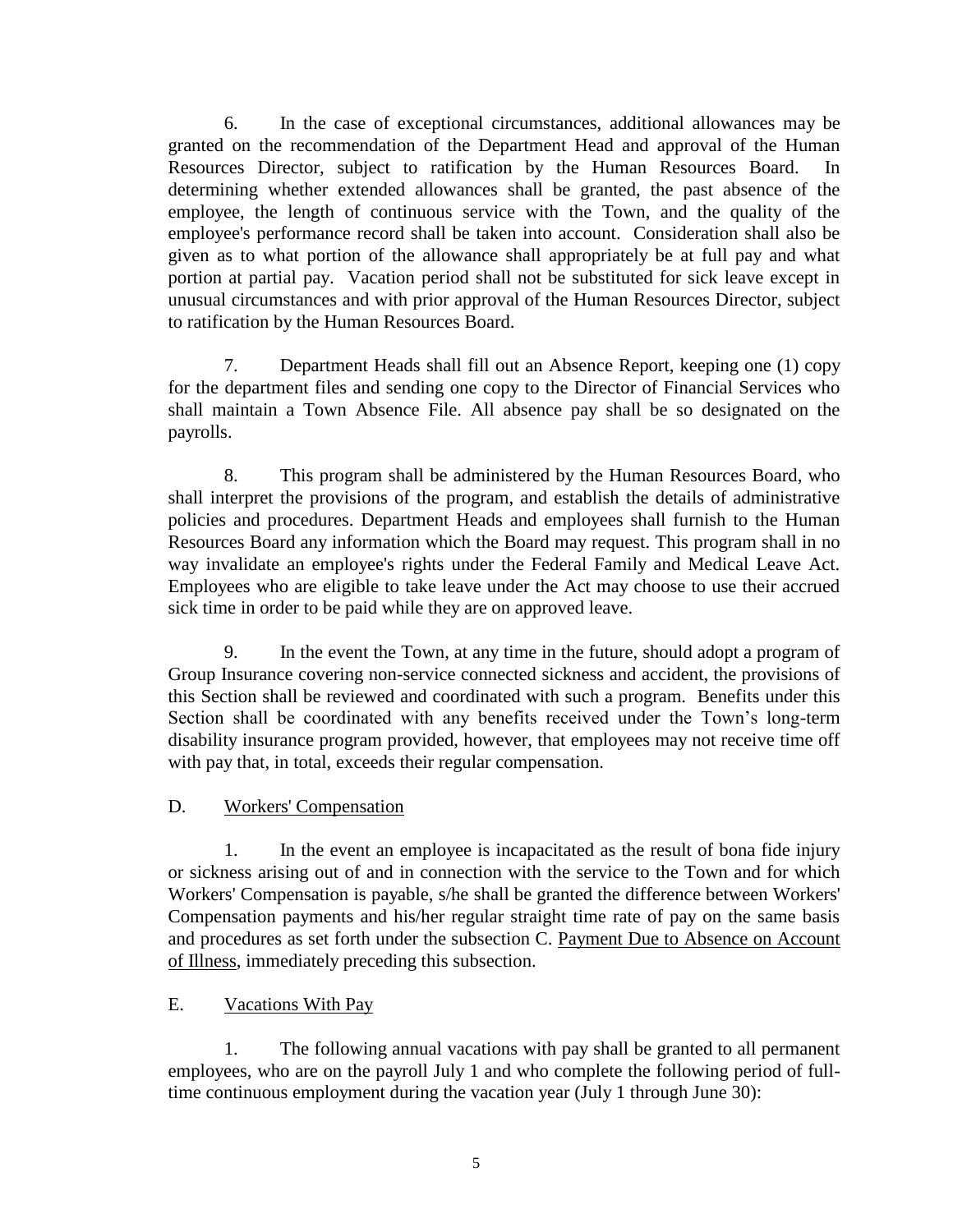| Service Period           | Vacation                   |
|--------------------------|----------------------------|
| six months               | one week                   |
| one year anniversary     | remaining annual crediting |
| one yr. anniv.-June 30th | prorated (see E.1a)        |
| July 1st to year three   | two weeks                  |
| three years              | three weeks                |
| ten years                | four weeks                 |
| twenty years             | five weeks                 |
|                          |                            |

1a. New employees who complete more than one year of full time continuous service but less than 12 months full-time continuous service within the annual vacation cycle (July 1st to June 30th) will earn a proration of vacation days based on the number of additional months worked in that cycle. This proration will be equal to one-twelfth (1/12) of an employee's annual vacation benefits for each 30 calendar days of service beyond the first year anniversary of employment and will be credited on June 30th. Thereafter, employees will be placed into the annual cycle for purposes of vacation crediting.

1b. Permanent part-time employees regularly working twenty (20) or more per week shall be granted annual vacations with pay according to the ratio that their part-time employment bears to full-time employment. In no case shall an employee take vacation until s/he has been on the payroll six months. In the year in which an employee is first eligible for a two-week vacation, the additional week shall not be granted until such employee has completed the full term of service requirement.

2. Vacations shall be granted by the Department Head at such times as, in his/her opinion, will cause the least interference with the performance of the regular work of the Department, but taking into account the preference of the individual employee. Vacations must be taken in the 12 months following the July 1 on which they are earned and shall not accumulate from vacation year to vacation year without the approval of the Human Resources Board. The Human Resources Board may grant vacation carry over into the next vacation year due to unusual circumstances upon recommendation of the Department Head or Appointing Authority. Any vacation days approved for carry over by the Human Resources Board shall expire if not used within the year into which they are carried.

Salaries shall not be paid in lieu of vacations except in extreme emergency and with the prior approval of the Human Resources Board. If a holiday falls within the vacation period of an employee, s/he shall be granted an additional day of vacation.

3. If the employment of a person who has become entitled to an annual vacation but has not taken it is terminated for any reason s/he shall be paid for his/her accrued vacation.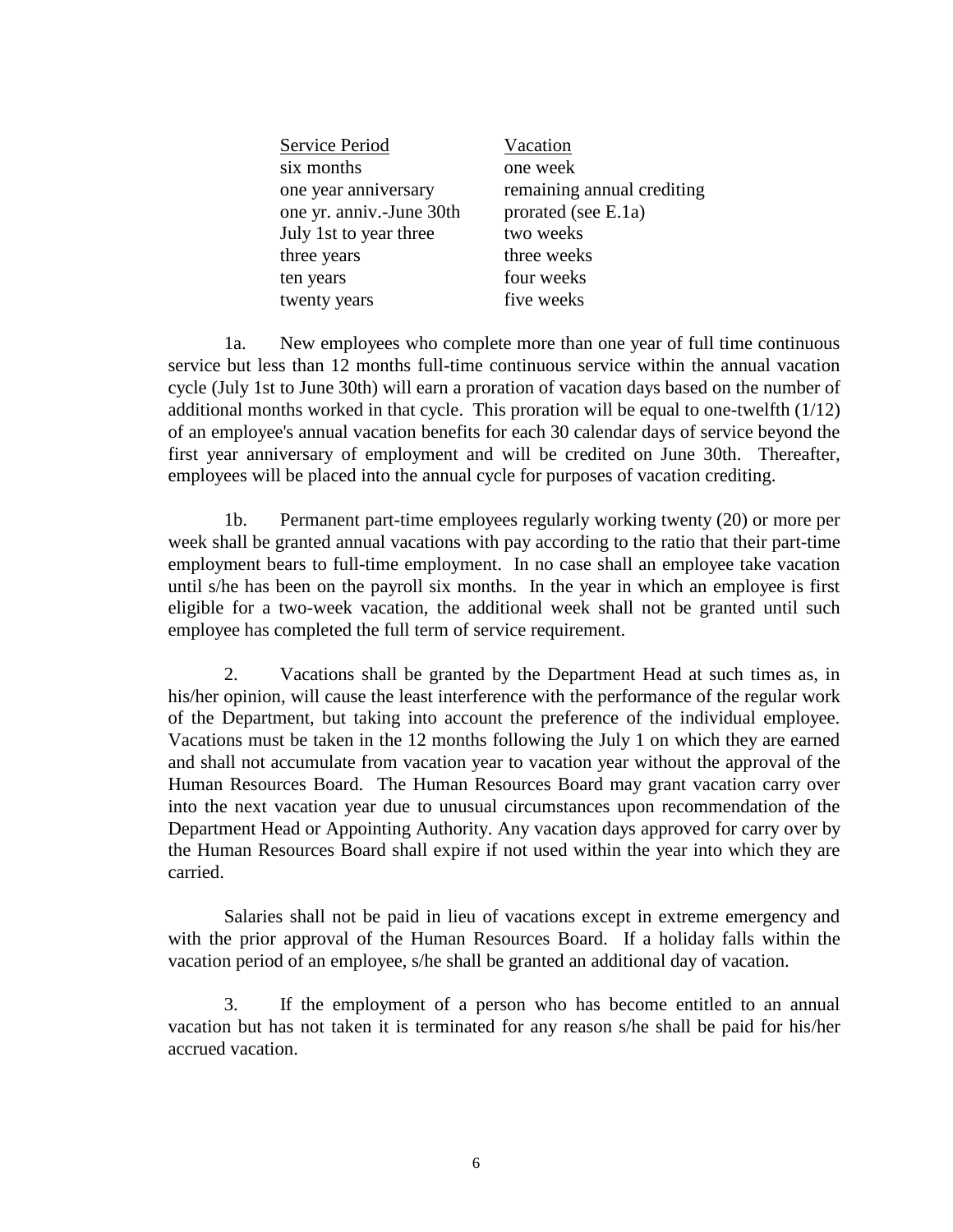If the employment of such a person is terminated by death or retirement, s/he shall also be paid for vacation benefits accrued at the rate of one twelfth (1/12) of his/her vacation benefits for each thirty (30) calendar days of service between July 1 and the date of termination. Upon the death of an employee entitled to vacation allowance, the allowance shall be paid to the person or persons to whom unpaid salary is payable.

However, based on the 7/1/95 policy of vacation proration referenced in section E.1a, those whose latest date of hire is after 7/1/94 will not be entitled to additional vacation crediting in the event of termination by death or retirement as referenced in section E.3.

4. If a former employee of the Town returns to the service of the Town and completes at least five years of continuous full-time service following such return, the amount of continuous full-time service immediately preceding the interruption of his/her work for the Town shall be added to the five or more years of current full-time service to give total service for computation of vacation. Service in the Armed Forces shall not be considered an interruption of work for the purpose of computing total service credit.

5. Full-time employees who worked for the Town on a part-time, benefiteligible basis immediately prior to entering into their full-time position shall be eligible to have their part-time benefit-eligible service included in the calculation of their vacation eligibility by converting such part-time service to its full-time equivalent. *(added at 2010 Annual Town Meeting)*

#### F. Holidays With Pay

1. All permanent full-time employees shall receive time off without loss of pay on the following State legal holidays: New Year's Day, Martin Luther King Day, Washington's Birthday, Patriots' Day, Memorial Day, Independence Day, Labor Day, Columbus Day, Veterans' Day, Thanksgiving Day and Christmas Day. In the event such holidays fall on Sunday, they shall be deemed to occur on Monday; and if they fall on Saturday, they shall be deemed to occur on Friday. Such employees shall receive time off without loss of pay for one-half day on the last working day immediately preceding Christmas Day and New Year's Day. In the event that Town business does not permit granting any or all half days on the last working day preceding these holidays, the onehalf day off shall be granted within a three month period at the discretion of the Department Head and subject to the needs of Town business. Employees required to work on the above holidays shall receive compensatory time off.

2. All permanent part-time employees who regularly work twenty (20) or more hours per week and who would normally be scheduled to work on the day a holiday is celebrated shall receive time off with pay for such holiday.

#### G. Funeral Leave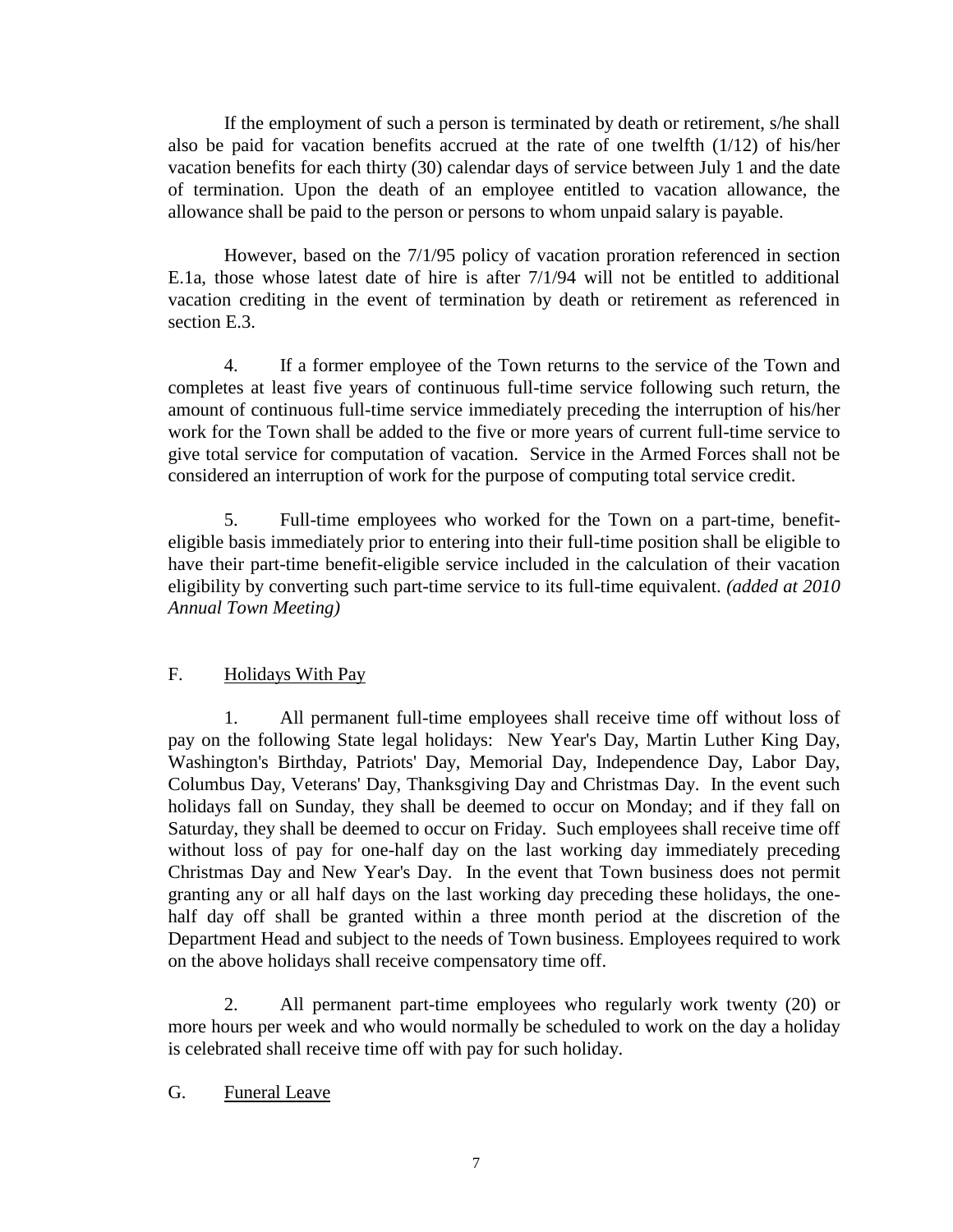1. Permanent full-time and part-time employees who work twenty (20) or more hours per week, in the event of a death in the immediate family, shall be granted funeral leave without loss of pay on the day of the funeral and two additional scheduled work days for bereavement. "Immediate family" is defined as spouse, mother, father, sister, brother, son, daughter, mother-in-law and father-in-law.

2. Funeral leave may be granted on the recommendation of the Department Head and with the approval of the Human Resources Director, subject to the ratification of the Human Resources Board, when an employee has had a family-like relationship with the deceased person even though the deceased person may not be a member of the immediate family.

#### H. Tuition Refund

1. Permanent full-time employees shall be entitled to reimbursement for up to 100% of the cost of tuition and fees not to exceed \$300.00 per employee per term upon completion of a course of instruction with a certificate grade taken at an educational institution accredited by the New England Association of Colleges and Secondary Schools. To be eligible for reimbursement, prior approval of the Department Head and the Human Resources Board must be obtained and the course work must be directly related to the employee's current duties and responsibilities or prepare the employee for a position of greater responsibility in the Town which the employee could reasonably be expected to achieve.

#### I. Meal Allowance

1. Permanent full-time employees in Job Group 50 or above other than Department Heads shall be entitled to a meal allowance established by the Human Resources Board when required to work more than two (2) hours beyond the end of the regular work day or more than five (5) hours on Saturday, Sunday or a holiday. Such employees working four (4) hours in addition to such two (2) or five (5) hours shall be entitled to an additional such allowance for each additional four (4) hours of work.

#### J. Jury Duty Pay

1. Employees shall be paid the difference between their regular week's pay and the compensation they receive for jury duty, provided they report for work on each regularly scheduled working day when excused from such duty. A certificate setting forth the amount received by the employee for jury duty shall be required prior to such payment.

#### K. Length of Service Pay (Longevity)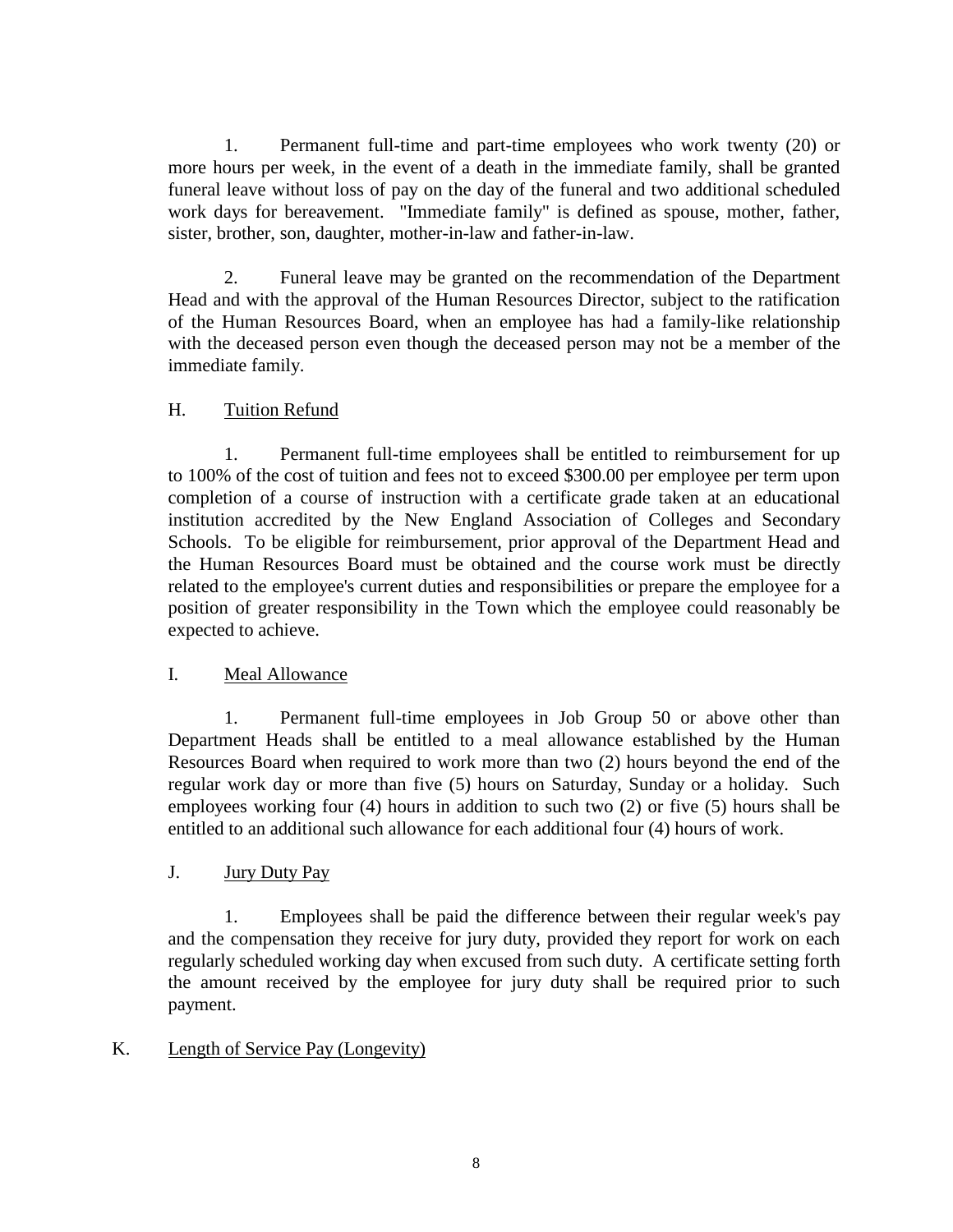1. Permanent full-time employees in Job Group 49 and below who have completed the following years of continuous full-time service shall be entitled to receive a length-of-service payment as follows:

| <b>Years of Continuous Service</b> | <b>Amount of Payment</b> |
|------------------------------------|--------------------------|
| 30 or more years                   | \$800.00                 |
| $25-29$ years                      | 700.00                   |
| $20-24$ years                      | 600.00                   |
| $15-19$ years                      | 500.00                   |
| $10-14$ year                       | 300.00                   |

Such payment shall be made in lump sum in the first payroll in July of each fiscal year to employees completing the requirements by June 30 of the preceding fiscal year. In the event the employment of an employee entitled to such additional payment is terminated for any reason before the July payment date, the additional pay will become due and payable on termination of employment. *(amended at 2011 Annual Town Meeting)*

L. Personal Days

1. Permanent employees regularly scheduled to work twenty (20) or more hours per week shall be granted two (2) regular work days per fiscal year without loss of pay for the conduct of personal business. For part-time employees, the time off shall be pro-rated based on the ratio that their part-time employment bears to full-time employment. Such time off shall be granted at the discretion of the Department Head and according to the following schedule for new employees:

| Hired Between:         |        |
|------------------------|--------|
| July 1 and December 31 | 2 days |
| January 1 and March 31 | 1 day  |
| April 1 and June 30    | 0 days |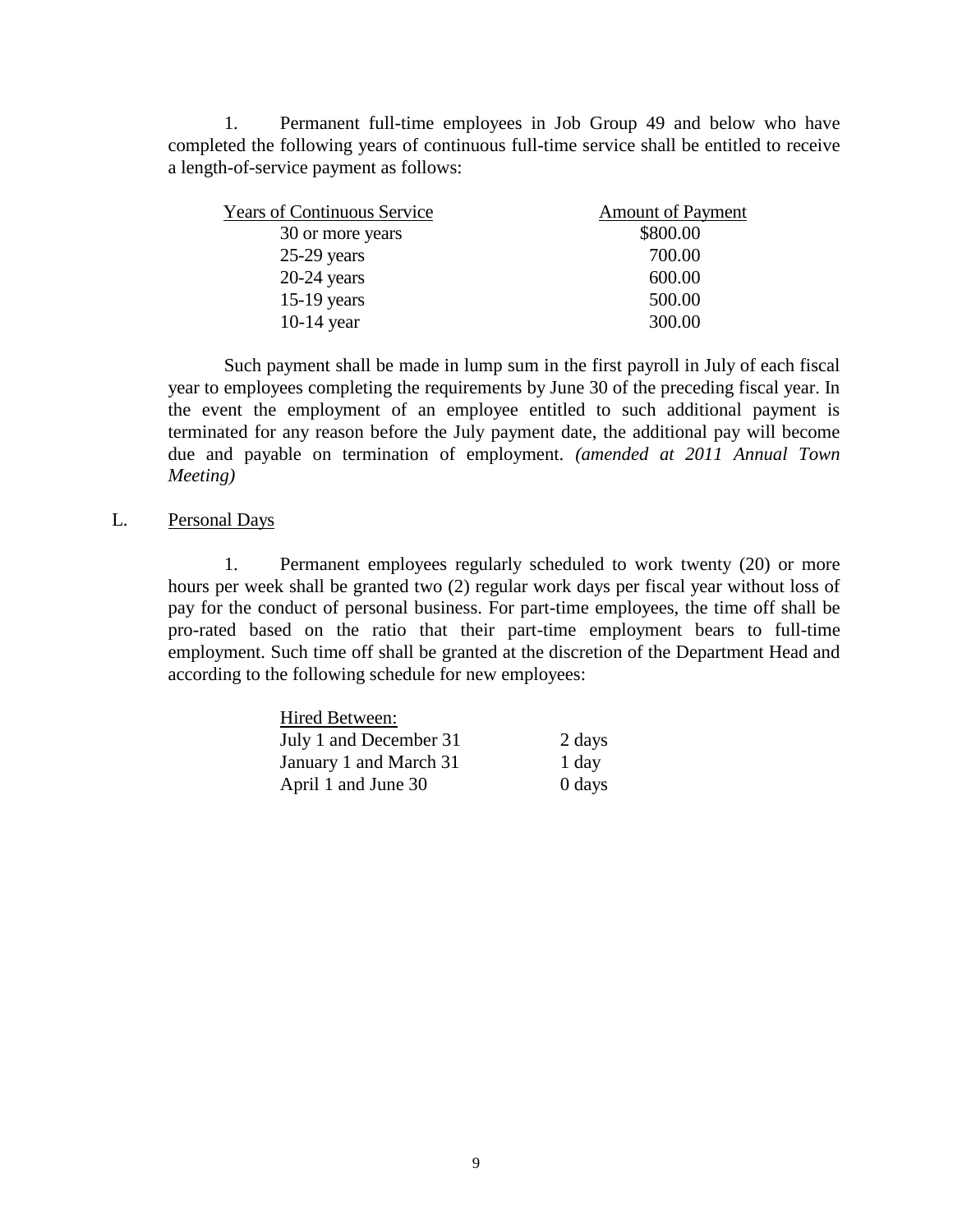#### M. Credit for Full-time Continuous Service

An employee who has been employed by the Town on a full-time temporary basis and becomes a permanent employee, shall be granted credit for said full-time continuous service for purposes of benefit eligibility. Such benefit eligibility shall only include longevity, vacations with pay, payment due to absence on account of illness, personal time and tuition refund. Credit for full-time continuous service shall be approved by the Human Resources Director upon the recommendation of the Department Head, subject to the ratification of the Human Resources Board.

#### Section III - Miscellaneous

#### A. Definitions:

1. Department Head: An employee responsible for the administration of a Town function or activity under the direction of an elected or appointed Board, Committee or Commission.

2. Permanent Employee: An employee hired to work for an indefinite period.

3. Temporary Employee: An employee hired to work a specified period, usually less than six (6) months.

4. Full-time Employee: An employee hired to work the regularly scheduled hours of work each work day, thirty-five (35) hours or more per week.

5. Part-time Employee: An employee hired to work fewer than thirty-five (35) hours per week.

#### B. Physical Examination

1. Before any individual is hired or employed on a permanent, full-time basis, s/he shall satisfactorily pass a pre-employment physical examination to be administered without charge to the individual by a physician designated by the Town.

2. Employees in Job Group 50 and above shall be entitled to a reimbursement of the co-payment amount under the provisions of the employee's Town health insurance plan of up to \$50.00 for the purpose of an annual physical examination by a physician of their choice. Job Group 50 employees who do not belong to a Town health plan are also eligible for the same annual reimbursement benefit of up to \$50.00.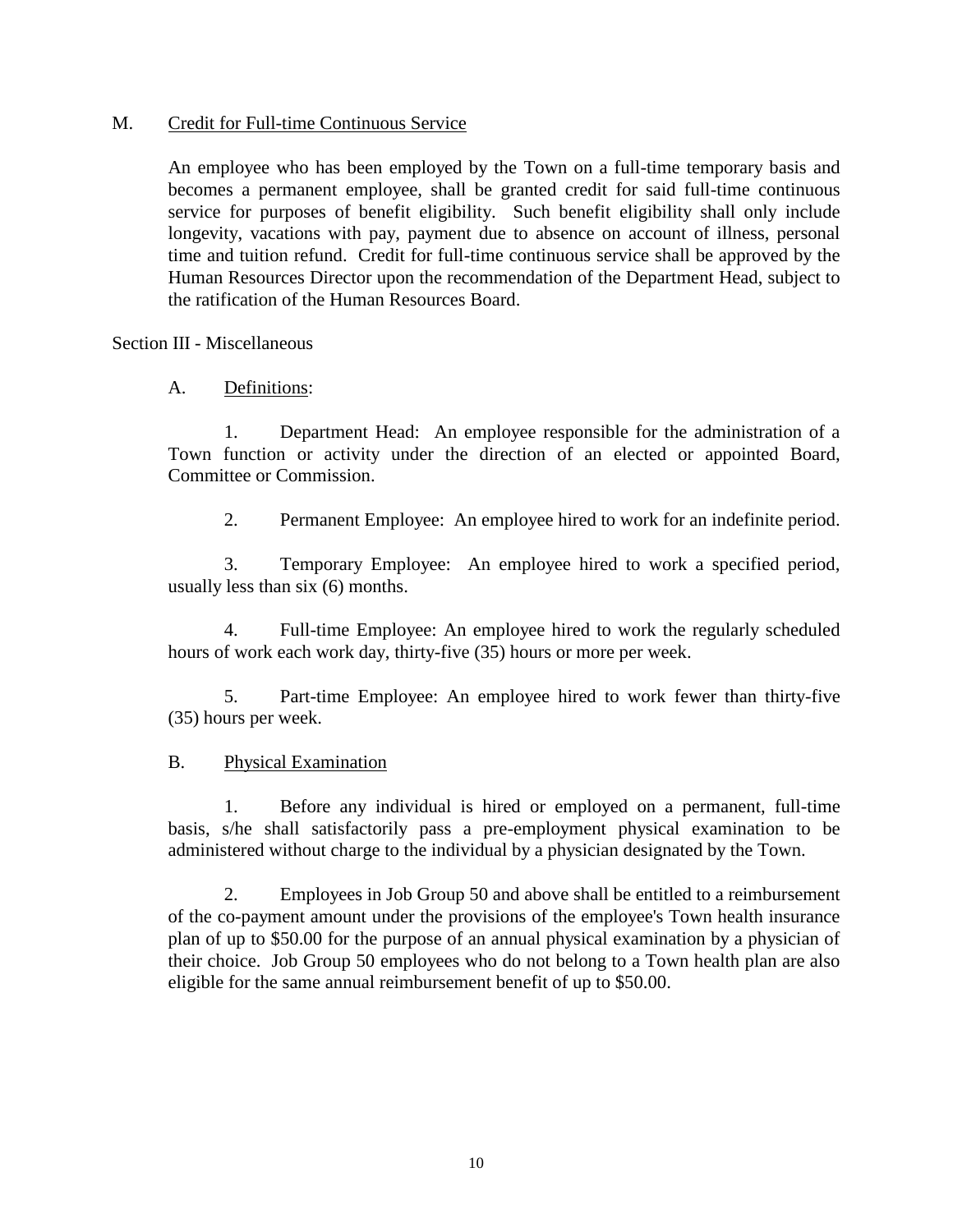# **Table of Contents**

| <b>Preface</b>   | <b>Purpose of the Employee Guidebook</b>                                                                                                                                                                                                                                                                      |         |
|------------------|---------------------------------------------------------------------------------------------------------------------------------------------------------------------------------------------------------------------------------------------------------------------------------------------------------------|---------|
| <b>Chapter 1</b> | Introduction to the Town of Wellesley<br>History of the Town of Wellesley<br><b>Town Government</b><br><b>Organizational Chart</b>                                                                                                                                                                            | Page 1  |
| <b>Chapter 2</b> | <b>Recruitment and Selection</b><br><b>Equal Opportunity Employment Commitment</b><br><b>Recruitment and Selection</b>                                                                                                                                                                                        | Page 14 |
| <b>Chapter 3</b> | <b>Personnel Management</b><br><b>Employment Categories</b><br><b>Sexual Harassment Policy</b><br>Drugs and Alcohol<br>Complaints Against Town Officials, Staff and Volunteers<br><b>Performance Reviews</b><br>Workplace Violence<br>Safety and Health<br>Pre-Placement Physical<br><b>Personnel Records</b> | Page 17 |
| <b>Chapter 4</b> | <b>Payroll Information</b><br><b>Classification and Salary</b><br>Merit Increases<br>Hours of Work<br>Payday<br><b>Wage Assignments and Garnishments</b><br>Overtime Pay<br><b>Direct Deposit</b><br><b>Deferred Compensation</b>                                                                             | Page 22 |
| <b>Chapter 5</b> | <b>Employee Benefits</b><br>Holidays<br>Vacation<br><b>Personal Days</b><br><b>Jury Duty Pay</b><br><b>Educational Reimbursement</b>                                                                                                                                                                          | Page 30 |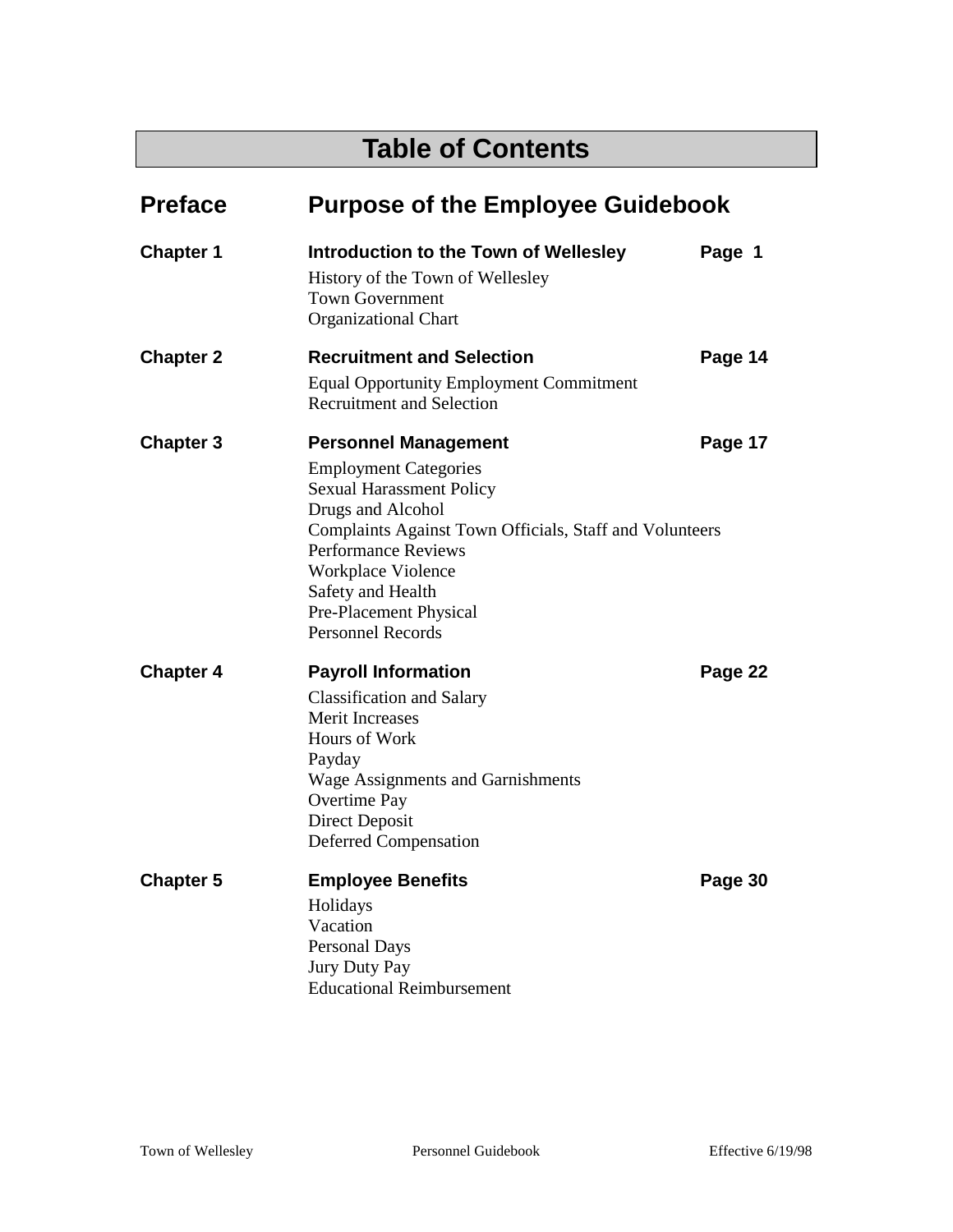| <b>Chapter 5</b> | <b>Employee Benefits, con't</b><br><b>Meal Allowance</b><br>Physical Examination<br><b>Travel and Transportation</b><br>Credit for Full-time Continuous Service<br>Length of Service Pay<br><b>Recognition Program</b>                    | Page 33 |
|------------------|-------------------------------------------------------------------------------------------------------------------------------------------------------------------------------------------------------------------------------------------|---------|
| <b>Chapter 6</b> | <b>Leaves of Absence</b><br><b>Sick Leave</b><br><b>Workers' Compensation</b><br>Personal Leave<br>Family and Medical Leave/Small Necessity Law<br>Military Leave<br><b>Maternity Leave</b><br><b>Bereavement Leave</b>                   | Page 36 |
| <b>Chapter 7</b> | <b>Insurance</b><br><b>Health and Medical Insurance</b><br>Continuation Coverage (COBRA)<br>Life Insurance<br>Long Term Disability Insurance<br>Health Insurance Portability and Accountability Act<br>Unemployment Insurance             | Page 42 |
| <b>Chapter 8</b> | <b>Retirement</b><br>Membership<br><b>Classification of Members</b><br><b>Contributions by Members</b><br><b>Eligibility for Retirement</b><br><b>Retirement Allowance</b><br><b>Options for Retirees</b><br><b>Disability Retirement</b> | Page 47 |
| <b>Chapter 9</b> | <b>Employer Services</b><br><b>Employee Assistance Program</b><br>Credit Union; Employee Parking and Employee Lockers                                                                                                                     | Page 54 |
| <b>Appendix</b>  | <b>Personnel Policies</b>                                                                                                                                                                                                                 | Page 56 |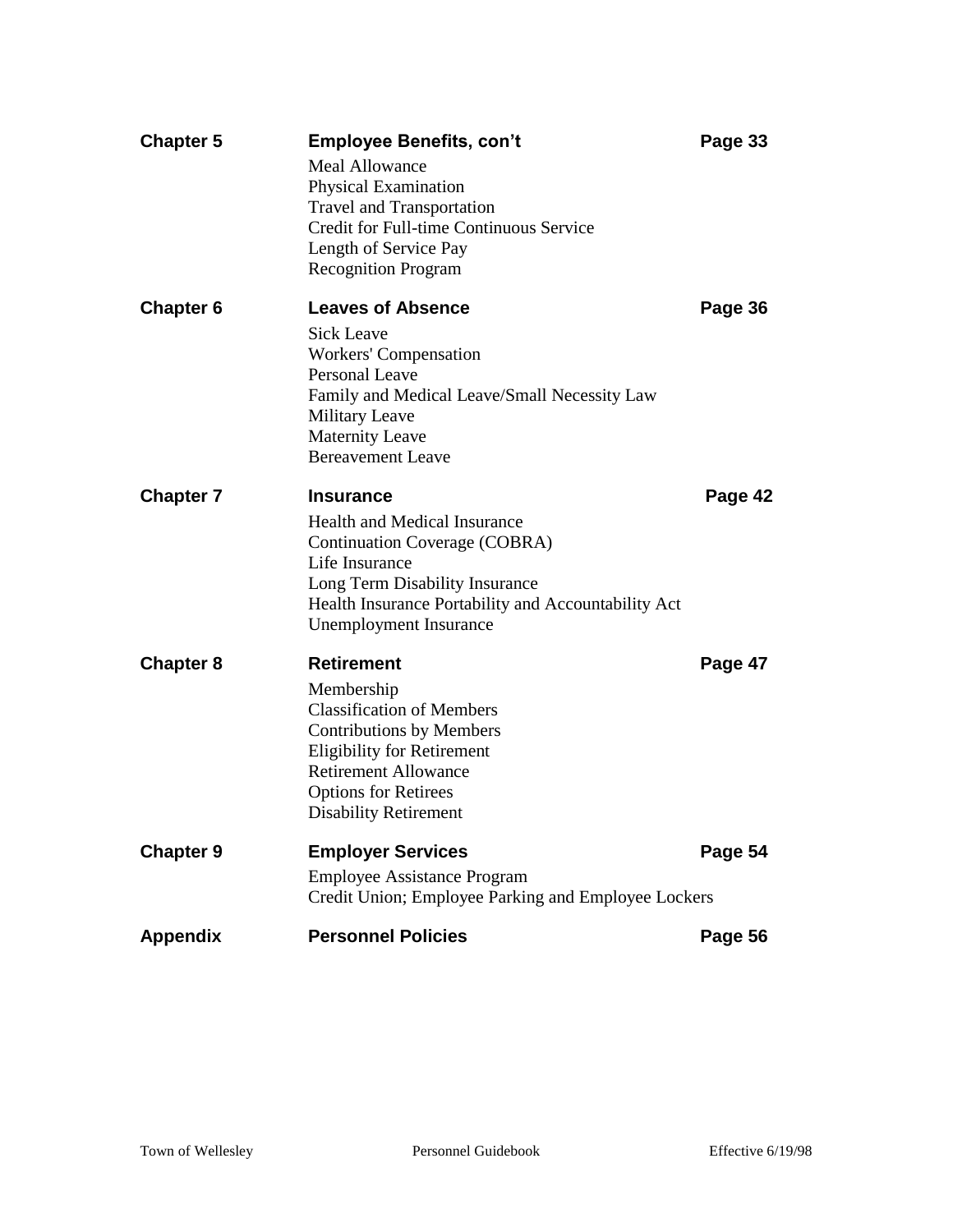### **Purpose of the Personnel Guidebook**

This guidebook has been prepared by the Human Resources Department of the Town of Wellesley for distribution to Town employees as a summary of the current benefits and policies applicable to employees of the Town of Wellesley and the standards of conduct expected of them in carrying out their duties. This guidebook is not intended, nor should it be construed, as a binding contract of employment - express or implied - between the Town and any employee. Furthermore, this guidebook is not intended as a guarantee of continued employment or specific benefits or procedures. The Town reserves the right to unilaterally modify or rescind any of the provisions in the guidebook, with or without notice, subject only to the requirements of applicable laws.

Most Town employees are classified by one of nine employee groups which are each represented by a different collective bargaining unit. Since many of the specific policies discussed in the personnel guidebook vary from group to group, it has been necessary to generalize many of the policy descriptions. This guidebook is meant to be used only as an information guide by both union and non-union employees, and should a discrepancy exist between the personnel guidebook and the union contract, the contract always governs.

All of the material presented in the guidebook is subject to change at any time, at the sole discretion of the Town, except for those items controlled by law or specific language in an existing labor agreement at the time of the change. Any changes in the enclosed material must be approved by the Human Resources Board.

A thorough familiarity with the contents of this personnel guidebook can be very helpful in matters which relate to your employment both now and in the future. Please read all the information carefully, and keep this guidebook as a ready reference. If after reading its contents you still have questions, please feel free to contact the Human Resources Department at Town Hall. Periodically, as items change, you will receive revised pages to insert in your guidebook. It is each employee's responsibility to keep this book up-to-date and familiarize yourself with changes as they are announced.

The enclosed material supersedes any policies or handbooks regarding Town employees previously distributed.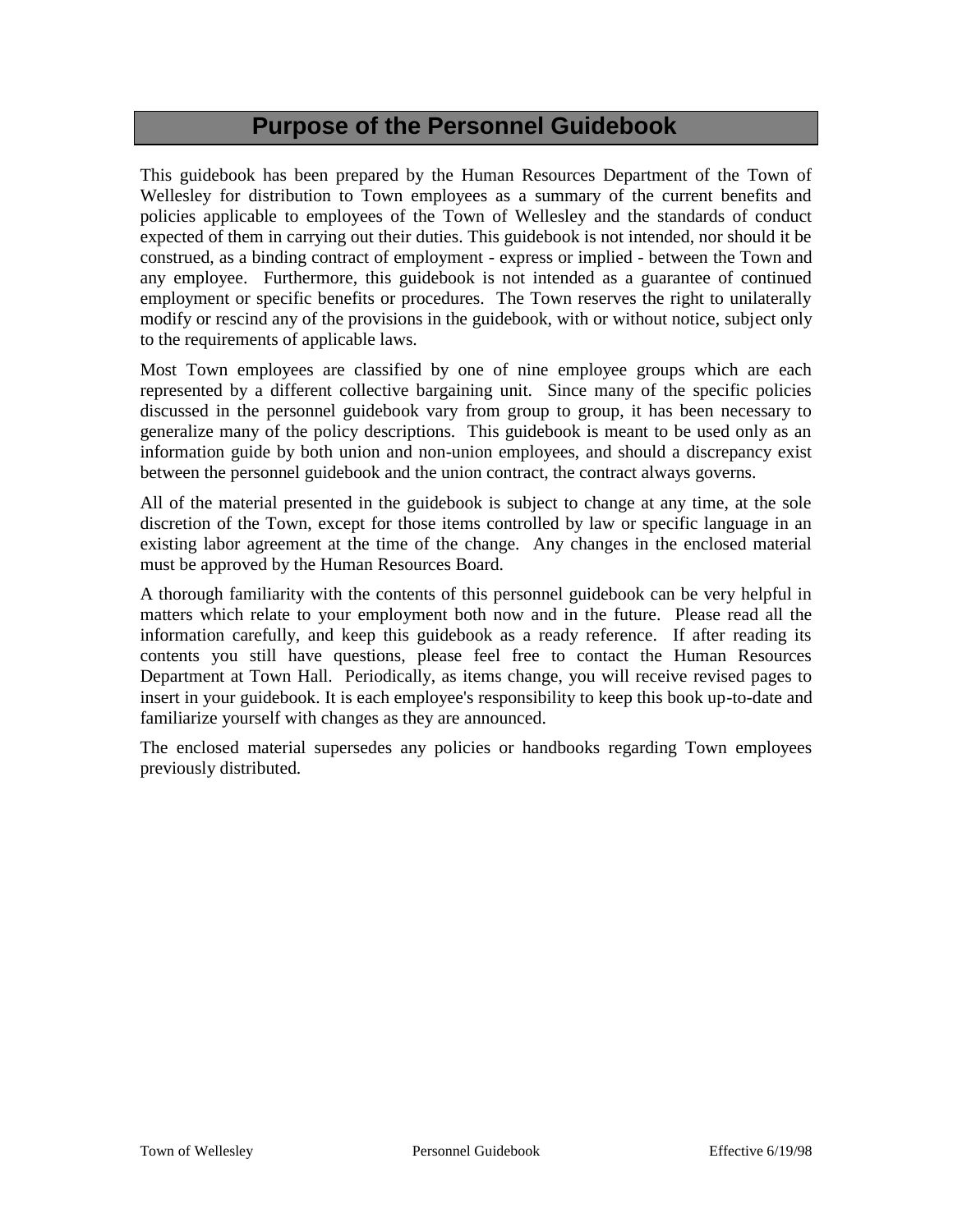# **Introduction to the Town of Wellesley**

# **History of the Town of Wellesley**

The Townspeople of Wellesley have a history of pride in their community and the unique beauty of its environment.

The history of the Town of Wellesley can be traced back to 1636 when the Town was part of a large tract of land which was then known as the colonial town of Dedham. In 1680, the people of Dedham bought the land which now makes up most of Wellesley for ten pounds in money and forty shillings worth of corn from the Indian Chief Nehoidan. All of the land which is now Wellesley became Needham in 1711 when the voters of North Dedham voted to become a separate town. On April 6, 1881, the people of the West Parish Church won the right to have the Town of Wellesley incorporated by the General Court.

The Wellesley area grew at a steady pace as a result of improvements in transportation. In 1812, wealthy Wellesley residents built the Worcester Turnpike to make money by collecting tolls. In addition, the 45 minute train commute from Boston to Wellesley attracted wealthy businessmen from Boston to settle in Wellesley. The Town has continued to grow to a population of over 26,000 residents.

In more recent times, Wellesley residents have continued their commitment to maintaining Wellesley's unique attractiveness and protecting the environment. The Conservation Committee was established in 1962 to preserve wetlands and sanctuaries. Residents volunteered numerous hours to build a model recycling and disposal facility which has attracted international recognition. In 1981, Wellesley celebrated the Town's 100 year anniversary by giving itself a present: Centennial Park, a forty two acre parcel of land which would remain free of development.

It is this pride in their community and their devotion to the ambiance of the Town's surroundings which characterize the people of the Town of Wellesley. In the 1970's, the writing team of David and Holly Franke set off on a journey to find the most desirable place to live in the America of the late twentieth century. In their subsequent book, *Safe Places*, they described Wellesley as "one of America's loveliest suburban communities". The Frankes wrote:

...few communities can match the beauty of Wellesley's neighborhoods, which are laid out along the irregular and winding paths of its tree-shaded streets, thus avoiding the development look of later suburbs... Add to those neighborhoods a number of business sections that are in themselves attractive and stylish, a downtown that avoids the neon-alley look predominating in America today and stately, well-proportioned churches. Several lakes, streams with hiking trails alongside, ponds on the parklike grounds surrounding the old Town Hall... And the beauty added by the campuses of the town's two colleges... Add all those together, and you begin to understand the charm of Wellesley... <sup>1</sup>

It is this charm and beauty of the Town of Wellesley which is encompassed in the spirit of those who live and work in the Town.

The Town of Wellesley is a true source of pride for its residents and those who act in its service.

 $\overline{a}$ 

<sup>&</sup>lt;sup>1</sup> Franke, David and Franke, Holly. *Safe Places*. New York: The Dial Press, 1984.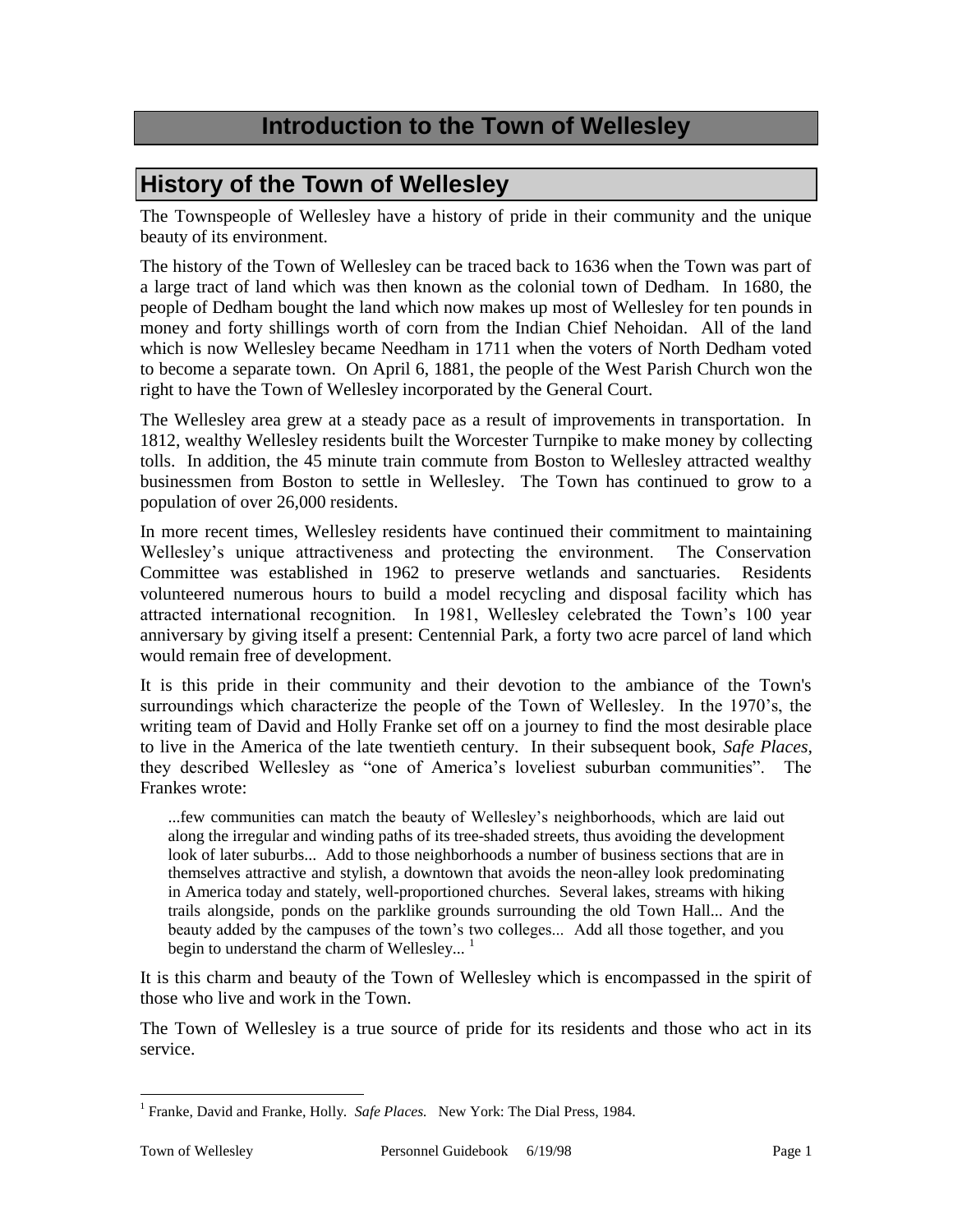# **Town Government**

Wellesley has a representative Town Meeting form of government. There are 240 elected Town Meeting members apportioned among the Town's seven precincts. Town Meeting members are elected to a three (3) year term. The Town election is held on the first Tuesday in March of every year except the years in which presidential primaries are held. Local elections for Town Meeting members and other Town officials are non-partisan.

Town Meeting is the legislative branch of Wellesley government. Town Meeting makes, amends, or repeals the Town's Bylaw, Zoning Bylaw, and Building Code. It appropriates money for the annual Town expenses and permanent improvements. It also authorizes all short-term or long-term borrowing and the issuance of notes or bonds. The members also vote on the acceptance of streets, the establishment of special committees, receive committee reports and recommendations, and act on all matters included in the Warrant.

No action at Town Meeting can be taken on any matter unless a specific article appears in the Warrant. The Warrant is issued by the Selectmen. The Warrant is a list of articles (items of business) to be considered at Town Meeting. The articles may be submitted by Town officials or may be submitted as citizens' petitions.

Town Meeting begins not earlier than seven (7) days after the Town Election, the date being set by the Selectmen. It generally meets Monday and Tuesday nights for successive weeks until the business of the Warrant is complete.

The Selectmen may call a Special Town Meeting any time during the year, and are required by law to call one if petitioned by 200 voters of the Town. A Special Town Meeting must be held no later than 45 days after receipt of such a petition.

The Town's organizational chart, found on page 1-14, illustrates the various departments, boards, and committees involved in the day-to-day business of the Town. The following is a list of the departments, boards, and committees and their missions and functions in Town Government.

#### *Advisory Committee*

The Advisory Committee reviews and makes recommendations on all articles in the Warrant for any Town Meeting and other matters which, in the Committee's judgment, affect the interests of the Town. The Committee also exercises the authority to transfer money from the Reserve Fund. In addition, the Committee reviews and makes recommendations on all capital and operating budget appropriation requests submitted by all Town boards and committees.

#### *Audit Committee*

The Audit Committee is responsible for the annual examination of the Town's consolidated financial statements in accordance with generally accepted auditing standards. Activities include the selection of an outside auditing firm to examine the financial statements of the Town, including all its departments. The Audit Committee defines the scope of the auditors' assignments and reviews their findings and recommendations with the appropriate boards and committees.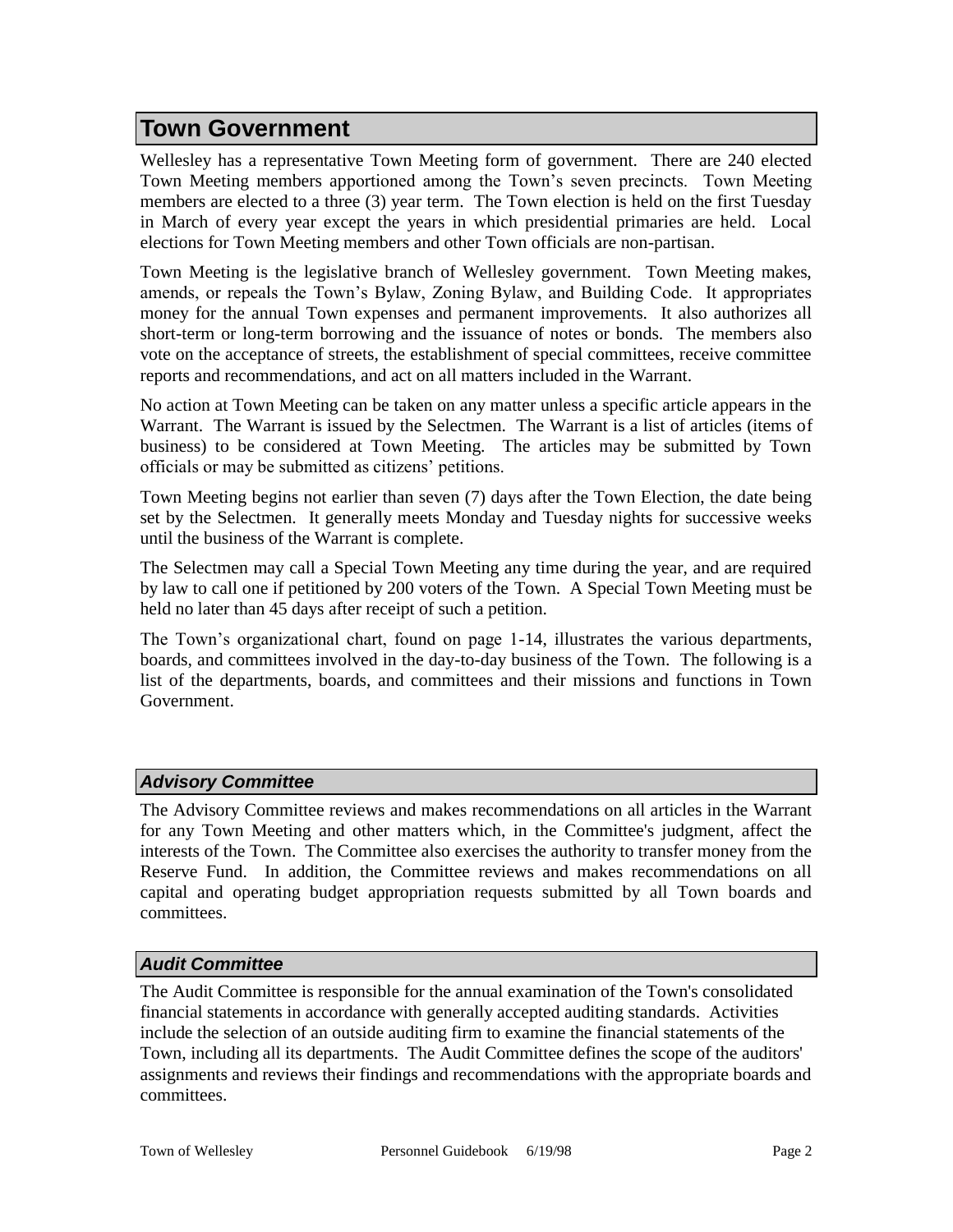#### *Board of Assessors*

The Assessor's Office is responsible for administrating Massachusetts property tax laws effectively and equitably and for producing accurate and fair appraisals of all taxable property. As part of the governmental system, the assessors function as the primary generators of revenue. In Wellesley, the taxable value contributes approximately 80% towards the Town's budget. The assessing office maintains property characteristics on over 8,500 properties on their CAMA system (computer assisted mass appraisal). The properties are inspected on a regular schedule to reflect changes primarily as a result of holding building permits. The office also maintains over 1,000 business personal property accounts. Assessors maintain the full and fair cash value of the \$4,057 billion town tax base.

Massachusetts General Laws require each city and town to conduct a complete revaluation of its property every three years. Pursuant to that requirement, the Town of Wellesley conducted a town-wide revaluation in fiscal year 1997.

The office administers the motor vehicle excise tax. The total number of bills generated on an annual basis exceeds 23,500 and produces over \$2.8 million in revenue.

The office staff works directly with the public. This includes explaining of the Massachusetts tax system, property abatement procedures, tax billing cycles, revaluation statistics, and personal property exemptions.

The Board of Assessors is comprised of 3 elected members, each serving a 3 year term. The assessors work closely with and under the general supervision of the Commissioner of Revenue, Commonwealth of Massachusetts. The Department of Revenue is the state agency that supervises state and local tax assessment. Any assessor elected or appointed as assessor must meet certain minimum qualification standards established by the Commissioner of Revenue.

#### *Building Department*

The Building Department is charged with the responsibility for administrative, technical, and supervisory work related to the enforcement of the State Building Codes, the Town of Wellesley Zoning Bylaw, and the Zoning Act of MGL Chapter 40A, thereby ensuring public safety and the welfare of the Townspeople and others.

#### *Council on Aging*

The Council on Aging was established in 1972 for the purpose of coordinating and carrying out programs and services designed to meet the needs of the Town's citizens age 60 and over. The Council's primary functions are providing information and referrals to seniors and their families needing assistance with elder housing, transportation, medical services, insurance, benefit programs, home care services, long-term care, and other consumer related issues. Actual services offered by the Council include a subsidized transportation program, outreach, assessment and counseling, financial assistance through the Simon's Fund, a bi-monthly newsletter, and volunteer opportunities. The Council also offers informational seminars, day trips, arts and crafts, intergenerational programming, and social and recreational activities. The Council serves all persons, regardless of age, with fuel assistance and Salvation Army emergency vouchers.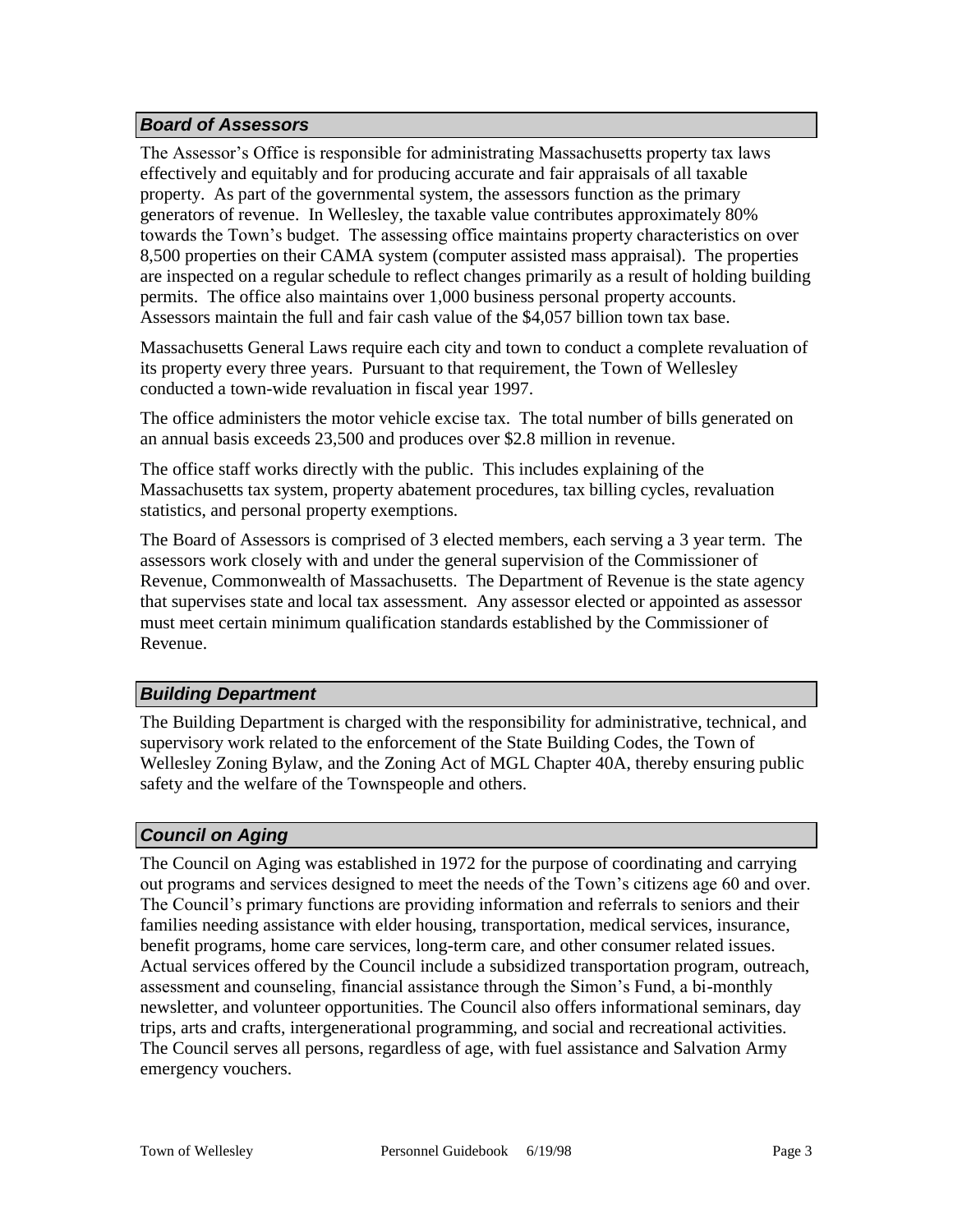#### *Department of Public Works*

The Department of Public Works (DPW) provides public utilities and services to the Town in an efficient and effective manner. The Department is responsible for overseeing the following public works programs: Engineering, Highway, Park and Tree, Recycling and Disposal, Management, and Water and Sewer.

#### *ENGINEERING PROGRAM*

The Engineering Program provides the engineering and technical services required to plan, coordinate, develop, construct, operate, and maintain Town facilities, services, and records in an effective and efficient manner. The Program is involved with almost every engineering related task in the Town. Deed information, computer-aided design and drafting, and survey and inspection of construction projects are only a fraction of the services provided by the Program.

#### *HIGHWAY PROGRAM*

The Highway Program is responsible for constructing, operating, and maintaining facilities in order to provide for vehicular and pedestrian traffic and surface drainage in an effective and efficient manner. Program activities center on maintaining all of the roads, sidewalks, surface and subsurface drainage systems, curbing, brooks, culverts, street signs, guard rail fencing, snow and ice control, and the consolidated maintenance and repair of the Town's vehicles and equipment.

#### *PARK PROGRAM*

The Park Program manages all functions of the Town's public land and water management programs in order to provide residents and visitors with safe, environmentally sound, and esthetically pleasing public areas. The Program is responsible for designing, maintaining and developing parks, recreation areas, water areas, public open spaces, and trees in accordance with policy provided by the Department of Public Works and by the Natural Resources Commission.

#### *RECYCLING and DISPOSAL PROGRAM*

The Recycling and Disposal Program maintains and operates the Town's Recycling and Disposal Facility (RDF). The RDF is the site where Town residents bring their reusables, recyclables, leaves, grass clippings, and household trash. The Program's main objectives are to oversee, in a safe and environmental method, the collection and transport of all of the Town's solid waste, the processing and sale of all recycled materials, and the composting and screening of residential yard wastes.

#### *MANAGEMENT PROGRAM*

The Management Program manages and directs DPW programs and divisions in order to provide public works and public services. The functions of this Program include the integration of all capital resources such as money, manpower, materials, and machines in order to deliver effective public services in an efficient manner. The Program also includes the functions of planning, programming, budgeting evaluation, data processing, providing public information services, and maintaining central files.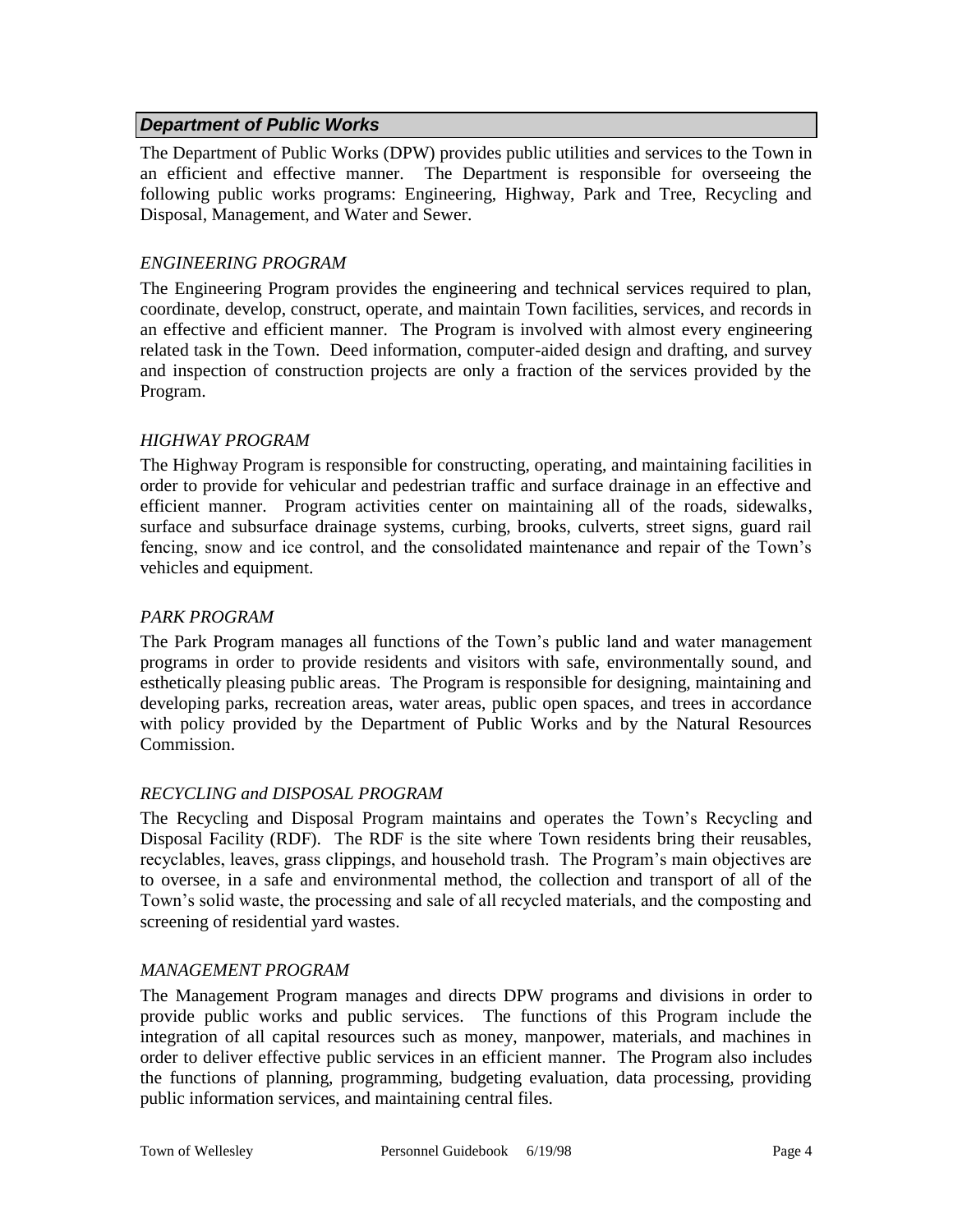#### *WATER and SEWER PROGRAM*

The Water and Sewer Program manages all functions of the Town's water and sewer systems in order to provide a potable and reliable water supply for residential and commercial uses, for fire protection, and to provide for the healthful transport of wastewater to the Massachusetts Water Resources Authority. The Program is responsible for the supply and delivery of water to all areas of the Town, water analyses, distribution and metering, the pumping and collecting of sewage, the construction of facilities to provide water and remove sewage, the maintenance and operation of facilities in the water and sewer systems, and the promotion of conservation and protection of water resources.

#### *Department of Veterans' Services*

The Veterans' Services Department provides to veterans and their dependents the maximum allowable benefits and services at a minimum of cost, utilizing all available agencies of the Federal, State and Town governments. The Veterans' Services Department assists and advises the Selectmen in Memorial Day planning. In addition, the Department monitors the care and maintenance of veterans' monuments and veterans' graves.

#### *Design Review Board*

The Design Review Board reviews the design, placement, and artistic appropriateness of any structure or portion thereof, work of art, ornament, or decoration to be placed on any public way, on Town lands other than cemeteries, or on or in Town buildings. No such structure or portion thereof, work of art, ornament or decoration shall be constructed, installed, altered, or removed, and no such payment shall be paid on account of any such work until the Board has received plans for the work to be done and the Board, officer, or official undertaking the work has received a written report on the work from the Board, or thirty (30) days have passed after the plans for the work has been submitted to the Board.

#### *Fair Housing Committee*

The Fair Housing Committee is charged by the Board of Selectmen with assisting the Town to insure equal housing opportunity for all people without regard to race, color, national ancestry, age, sex, religious preference, or marital status. The Fair Housing Committee promotes fair housing in Wellesley through educational programs to inform people of antidiscrimination laws and with encouraging and monitoring the enforcement of these laws. The Fair Housing Committee also has the duties of planning, constructing, operating, and maintaining housing for families, veterans, and elderly of low income.

#### *Fire Department*

The mission of the Fire Department is to prevent and to protect against destructive fires in the Town of Wellesley, and to provide rescue and other selected emergency services related to life safety and property protection in the Town, including initial response to environmental threats and hazardous materials incidents. The Fire Department, in conjunction with Chaulk Ambulance and the Wellesley Police Department, also provides emergency medical services within the Town.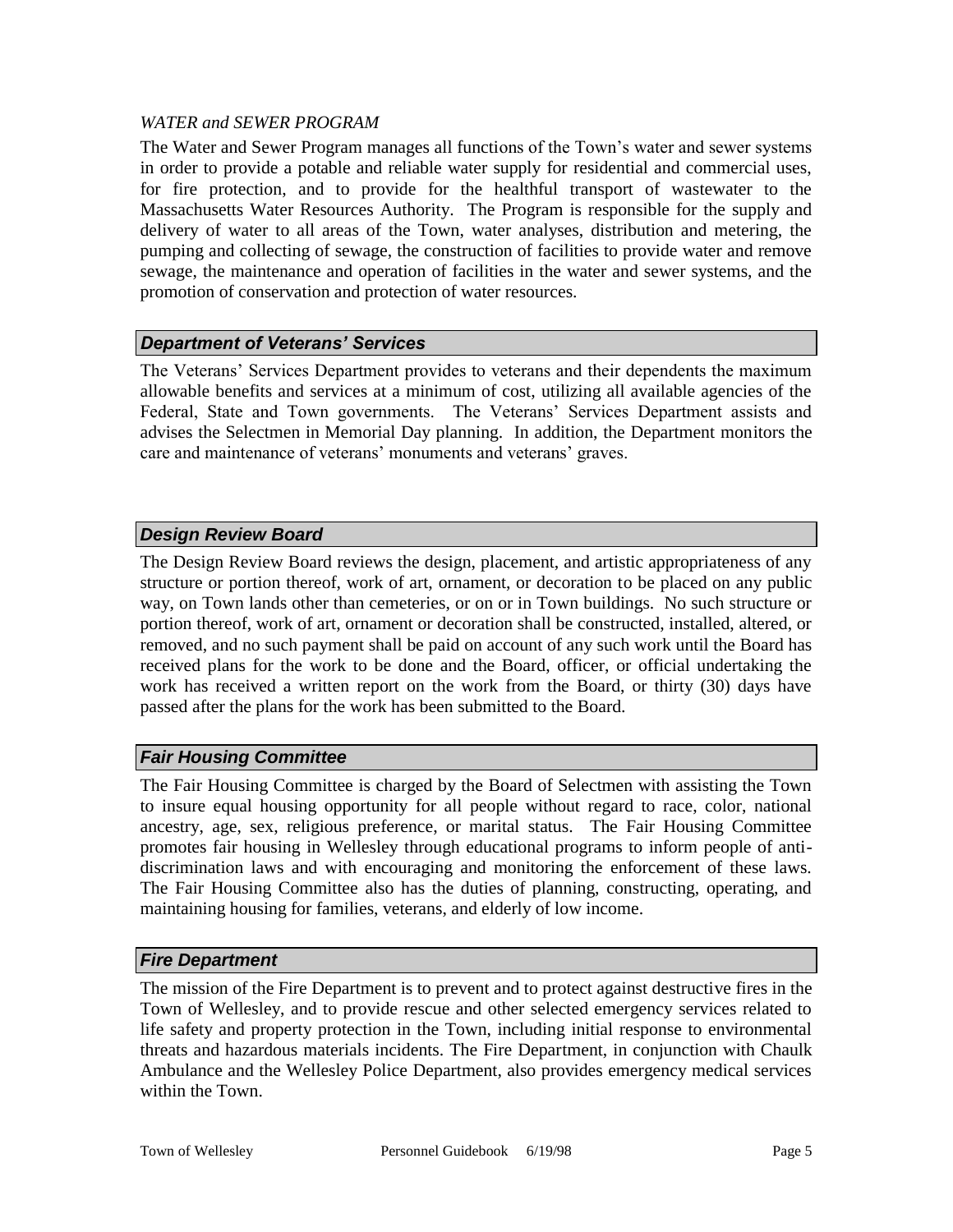#### *Health Department*

The mission of the Health Department is to preserve, protect, and improve the public health and environment as mandated by the Commonwealth of Massachusetts General Laws and as directed by specific agencies established by the General Laws, including both the Massachusetts Department of Public Health, and the Department of Environmental Protection, as well as the policies and regulations of the Board of Health. The essential elements of the community health system are: collecting and analyzing health data for the purpose of community assessment; preventing and controlling communicable diseases; providing a safe and healthy environment; promoting healthful behaviors; providing outreach and access to services for vulnerable segments of the population; providing personal health care services (prevention care); and providing leadership and initiation of collaboration with community agencies.

#### *Historical Commission*

The Historical Commission is charged with the responsibility of preservation, protection, and development of the historic assets of the Town. The Commission conducts researches for places of historic value and seeks to coordinate the activities of unofficial bodies organized for similar purposes. The Commission is also required to complete an inventory of the Town's architectural, historical, and cultural resources. The inventory must be comprehensive for all types and periods and must be representative of all areas, buildings, structures, and sites that are significant to the Town. At a minimum, the inventory must contain information locating the property, documenting its significance within the context of the community's development, and depicting it through photographs. Activities within this program include the nomination of properties to the National Register of Historic Places, the identification of potential historic districts, and the incorporation of preservation goals in the Town's planning process.

#### *Historical District Commission*

The Historic District Commission provides architectural protection and maintains the architectural integrity and character of the properties within the Historic District. No building or structure within the Historic District may be constructed or altered in any way that affects exterior architectural features without a Public Hearing and Historic District Commission approval. The Commission responds to citizen inquiries about the Historic District, the role of the Commission, and general historic preservation issues in Wellesley. In addition, the Commission continues to explore potential expansion of the existing Historic District, or the creation of additional Historic Districts.

#### *Human Resources Department*

The Human Resources Department's chief purpose is to act as a resource to departments Town-wide on all aspects of employment issues. These issues include manpower recruitment; employee selection and orientation; maintenance of individual employee files; administration of benefit plans (such as health and life insurance, workers compensation, deferred compensation, employee assistance program, etc.), as appropriate for municipal and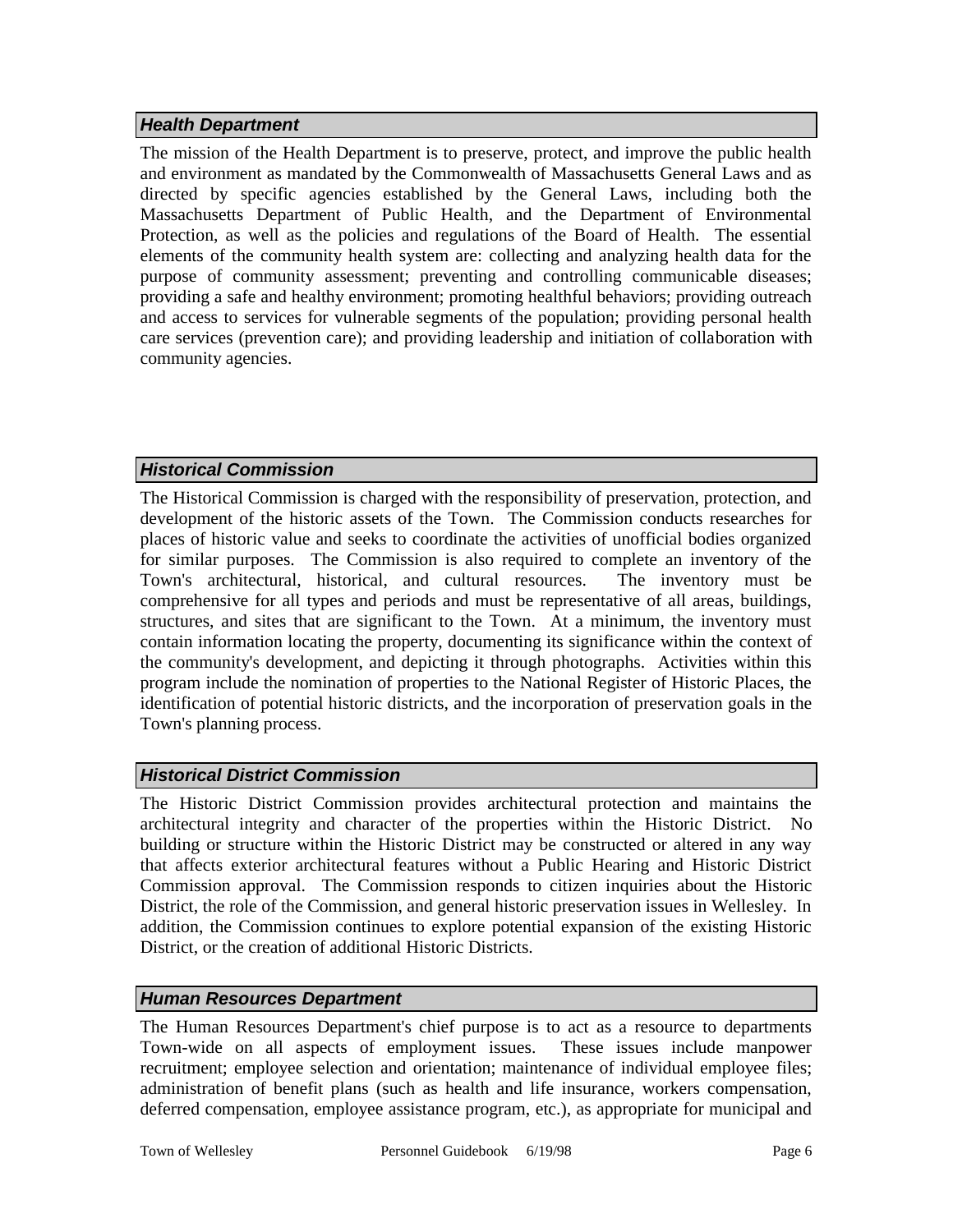school department employees and retirees; communication and oversight of employment policies, Bylaws, State and Federal employment laws and regulations.

The Human Resources Department has historically been designated by the Board of Selectmen as the Town's collective bargaining representative with the Town's eight (8) employee unions. In addition to negotiating contract agreements, the Department is responsible for working with operational management on the day to day administration and interpretation of collective bargaining agreements, as well as grievance and arbitration administration and decision/impact bargaining matters.

The Human Resources Department assists the Town departments in the assignment of work tasks by formulating job descriptions and ranking these descriptions based on the level of responsibility and know-how, thereby establishing and maintaining a job classification system for the Town. The Department also coordinates the various performance evaluation systems which rate individual employee job skills and abilities. The Department collects and reviews outside employment and market data to recommend wage and benefit package structures and practices to the Town.

#### *Library Services*

The mission of the Wellesley Free Library is to be a cultural center for the Town and to advance and support the pursuit of learning, enlightenment, literacy, and enjoyment. The Wellesley Free Library provides, on equal terms, free service to all individuals and groups in the community. The Public Library has become a practical demonstration of the belief in universal education as a life-long process. Its responsibility is to serve the Town, as well as the larger community, by making available a broad range of materials in many subject fields. Towards this end, the Library provides educational, informational, and recreational services for adults and children.

#### *Moderator*

The Moderator presides and regulates the proceedings at any Town Meeting, decides all questions of order, and makes a public declaration of all votes. The Moderator, for the purpose of citizen review, also appoints members of the following boards and committees: Advisory Committee, Permanent Building Committee, Human Resources Board, Audit Committee and other committees as authorized by Town Meeting.

#### *Municipal Light Plant*

The mission of the Wellesley Municipal Light Plant is to provide, subject to applicable laws and regulations, reliable and efficient electric power at fair, reasonable, and competitive rates to its ratepayers, and to provide benefits to its owner, the Town of Wellesley.

#### *Natural Resources Commission*

The mission of the Natural Resources Commission is to provide stewardship, education, and advocacy of the Town of Wellesley's park, conservation, and open space system, so that the full value of the Town's natural assets can be passed on to future generations.

In Wellesley, the Natural Resources Commission determines environmental policy, consolidates environmental planning, and protects and enhances the natural resources of the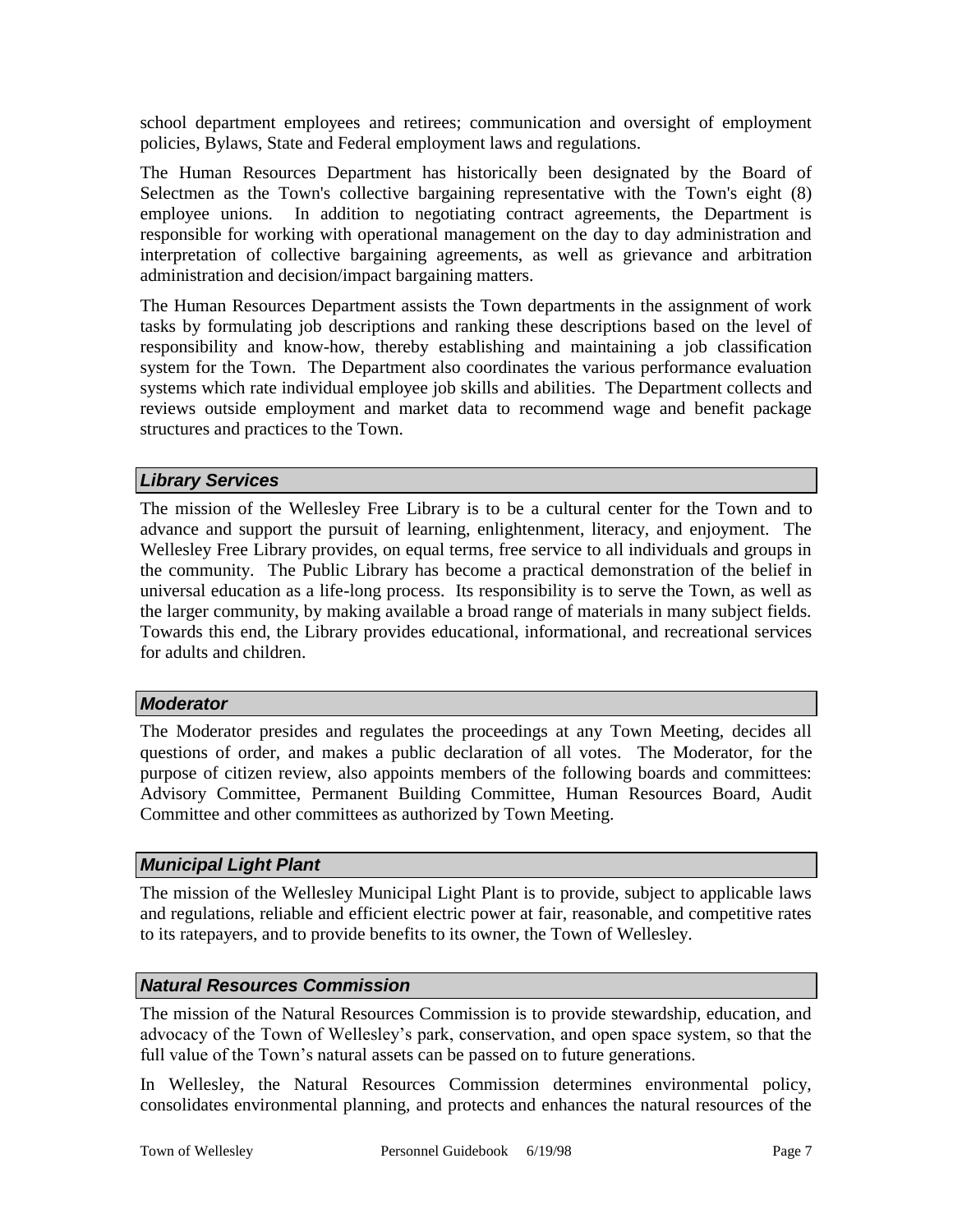Town. The Commission has responsibility for lakes, ponds, streams, parks, athletic and playing fields, conservation lands and reservations, Town Forest, watersheds, wetlands, public shade trees, ornamental plantings, geologic features, and wildlife. The Commission collects, evaluates, and makes available environmental data; holds hearings, issues permits, and undertakes enforcement actions; appoints three (3) standing committees; determines priorities; and coordinates work. The Commission also sets policies affecting natural resources which are then implemented by the Department of Public Works.

#### *Network & Information Systems*

The Network & Information Systems (NIS) staff provides programming and computer support services to all Town departments. On an annual basis, the NIS computer system prepares 80,000 utility bills, 25,000 motor vehicle excise bills, 37,000 real estate and personal property bills, 57,000 payroll checks, and 26,000 accounts payable checks. The system also maintains records of 5,000 vendors, maintains payroll records of an average of 1,600 full-time and part-time employees, records and prepares monthly payments to approximately 400 retirees or their beneficiaries, maintains records of Elementary and Middle School students, maintains records on 8,500 parcels of property in Town for both assessing and tax payment purposes, and maintains records on 25,000 utility accounts. In addition, the system maintains all of the Town Clerk's Office resident and voter information including the processing of all Federal, State, and Town elections.

The NIS staff also provides support services for departments using personal computers (PCs). In the past, the NIS Department has used its budget to bring all departments up to certain basic PC hardware and software standards and provide funds for PC training.

#### *Office of the Board of Selectmen*

The Executive Director of General Government Services serves as the senior administrative staff person for the Board of Selectmen and as the Chief Financial Officer of the Town. The Executive Director oversees the Office of the Board of Selectmen and the Office of Financial Services.

The Board of Selectmen serves as the chief executive board of the Town, and as such, oversees all matters affecting the interest and welfare of the community. The Board exercises the authority vested in the Town which is not specifically assigned by law to any other board or office.

The Board is responsible for appointing qualified persons to a number of positions, including Executive Director of General Government Services, Fire Chief, Police Chief, and Town Counsel. The Board appoints the members of several Town committees, including the Zoning Board of Appeals, the Registrars of Voters (3 of its 4 members), the Council on Aging, the Municipal Light Board (2 of its 5 members), and the Wellesley Housing Partnership Committee.

The Board acts as licensing authority with regard to alcoholic beverages, restaurants, public conveyances, etc.; administers the Board of Selectmen's appointment authority responsibilities which include terms of office, maintenance of talent bank, resumes, and appointment of personnel to public safety departments; administers the Town's Risk Management Program; and administers scholarship programs. It also coordinates, publishes, and distributes the annual Town Report and develops Warrants for Town Meetings.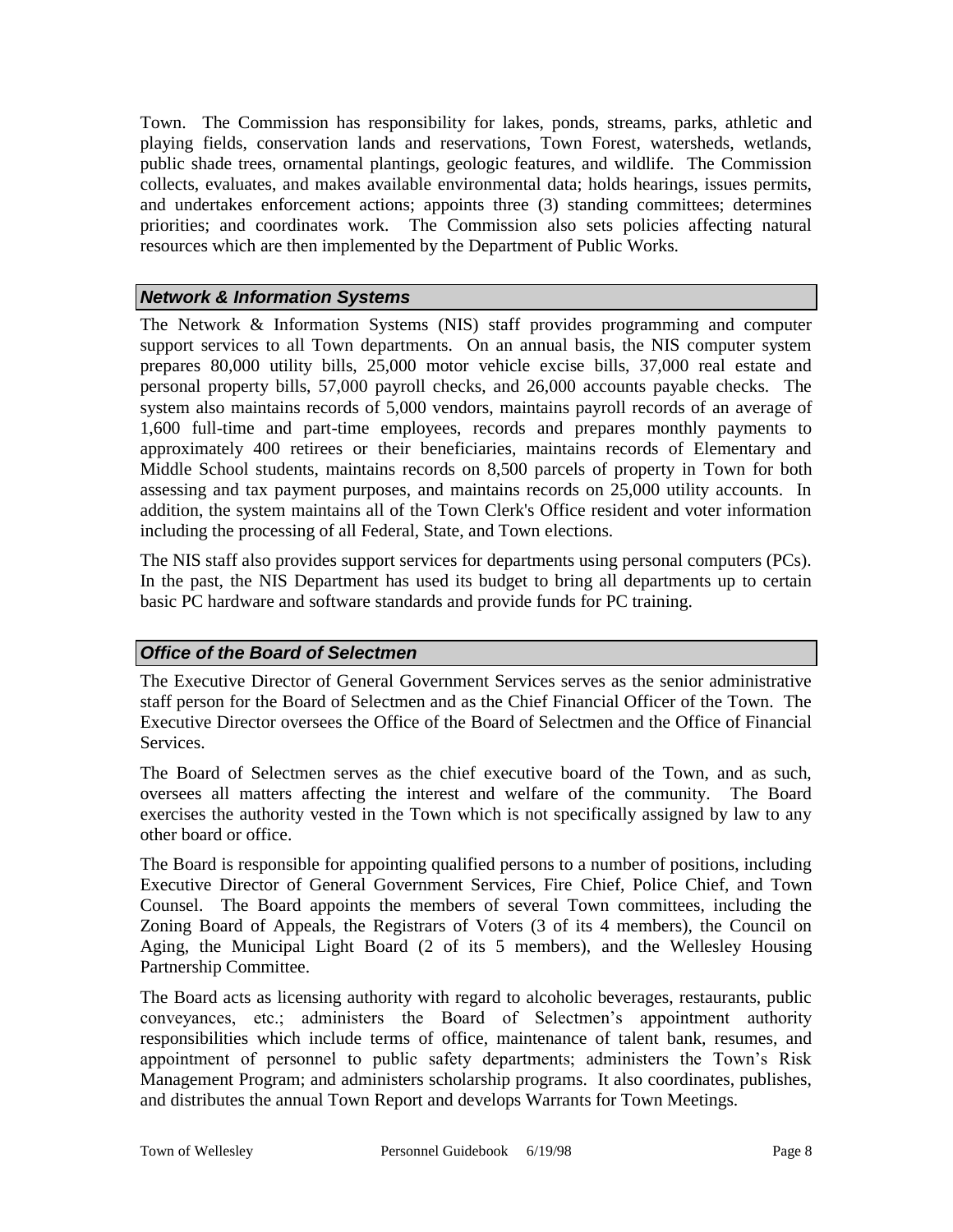The Board oversees Town Hall maintenance (including staff direction), Town Hall conference room assignments, and maintains buildings not under the jurisdiction of any other board. Staff also address public safety issues, i.e., traffic warning and regulatory signs, pavement markings, traffic engineering, on and off street parking facilities, and parking meter maintenance.

The Board also has the responsibility to assign house numbers; estimate, modify, and maintain voting precincts; administer various leases involving Town property; administer grants when applicable; and perform Ombudsman functions for the Town.

The Board also coordinates the duties of the Town Accountant and the Sealer of Weights  $\&$ Measures.

The Town Accountant is responsible for the day-to-day administration of the Town's payroll system, accounts payable system, and retirement system. In addition, the Town Accountant must maintain all fund accounts, monitor expenditures; and oversee the preparation of all required financial reports and documents. The Town Accountant is also responsible for coordinating external and internal audits and for ensuring that all Town service and purchasing contracts are maintained in compliance with applicable law.

The Sealer of Weights & Measures works to ensure that equity prevails in the marketplace between buyer and seller where the price of goods sold is arrived at by weight, linear measure, liquid measure, or count. The Sealer's activities include the testing, inspection, and sealing of all scales, balances, and measuring devices in Town markets, shops, pharmacies, schools, and businesses, and the testing, inspection, and sealing of all gasoline pumps, fuel oil truck meters, and auto service oil dispensing devices. Activities also include random inspectional visits to Town markets for the purpose of reweighing packaged commodities to make certain honest weight and price are displayed and charged; the inspection of goods put out for sale to see that correct unit and item pricing is indicated; the random inspection of fuel oil deliveries to make certain the meter is sealed properly and the delivery tickets are in proper order; and the monitoring of service stations for proper pricing practices.

#### *Office of Financial Services*

The Office of Financial Services coordinates and administers the financial reporting, accounting, treasury, collection, and data processing of the Town. Activities within the Financial Services Office include the maintenance of the general ledger for all Town funds and departments. Six (6) funds with forty (40) department and fund segments are kept on a computerized general ledger. Account analysis and detailed reconciliations are generated regularly.

The Financial Services Office oversees all payroll activities, accounts payable activities, and retains all contract and payment records. Additional responsibilities include the preparation of general government budget materials, the closing of all financial books at the end of the fiscal year, the preparation of financial statements and schedules, and working with the independent auditors on the annual financial and compliance audit.

#### *Permanent Building Committee*

The mission of the Permanent Building Committee (PBC) is to prepare financial estimates and to manage, guide, and review the design work for all construction, reconstruction, and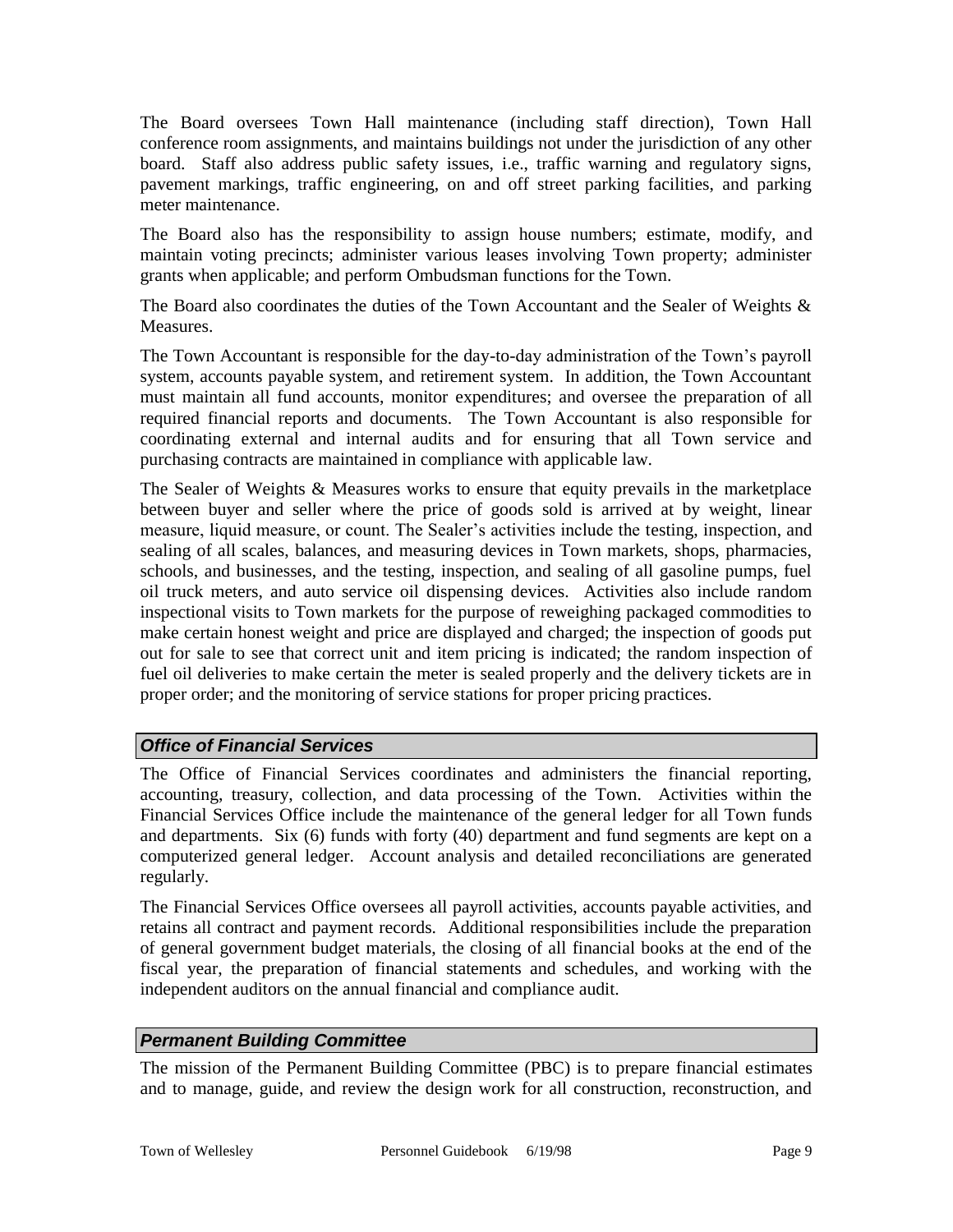renovation projects for Town boards and committees. The PBC does not initiate projects, but works to achieve the project goals of the board which proposes the project.

#### *Planning Board*

The Planning Board provides municipal planning, subdivision control, zoning review, and design review. Activities include the preparation and periodic updating of the Comprehensive Plan for the Town, the only official plan under state law for the physical development of the Town, and the review of amendments to the Zoning Bylaw. In addition, the Board provides the preparation of reports and the scheduling of public hearings to consider actions related to these plans and bylaws. The Planning Board is also responsible for updating Town Records, Town Plans, the Town Zoning Map and the Town Street Map.

#### *Police Department*

The Police Department is a full-service public safety agency charged with the responsibility of providing neighborhood policing services and the protection of life and property within the Town of Wellesley. The Police Department provides these services with uniformed and plainclothes police officers by way of patrol and investigation. The Police Department, in conjunction with Chaulk Ambulance and the Wellesley Fire Department, also provides emergency medical services within the Town.

#### *Recreation Department*

The Recreational Department is responsible for the management of personnel, programs, and scheduling of Town recreational facilities to meet the comprehensive recreational needs of the Wellesley community. The Department is also responsible for non-credit continuing education in the areas of creative arts, exercise, and sports to further personal and professional growth for adults and children. The Department directs the operation of safe recreational facilities, arranges proper site selection according to activity requirements, maintains and operates recreational equipment, and makes recommendations regarding the acquisition, design, and construction of equipment. The Department also develops community relations in order to promote programs and activities, and to obtain funding from the private sector to provide summer band concerts and special events.

#### *Retirement Board*

The Retirement Board administers the Town of Wellesley Retirement System in accordance with Massachusetts General Laws, Chapter 32. The mission of the Board is to serve the members and retirees, or beneficiaries, enrolled in the Retirement System in an efficient and compassionate manner, safeguard the assets of the system through prudent investment, and distribute pensions and refunds properly.

#### *Town Clerk*

The Town Clerk acts as the recorder of a variety of information needed for the orderly conduct of business and government in the Town and provides related record-keeping and information services. The Town Clerk is responsible for the reliable and timely implementation of services to the Town relating to vital statistics, voter registration and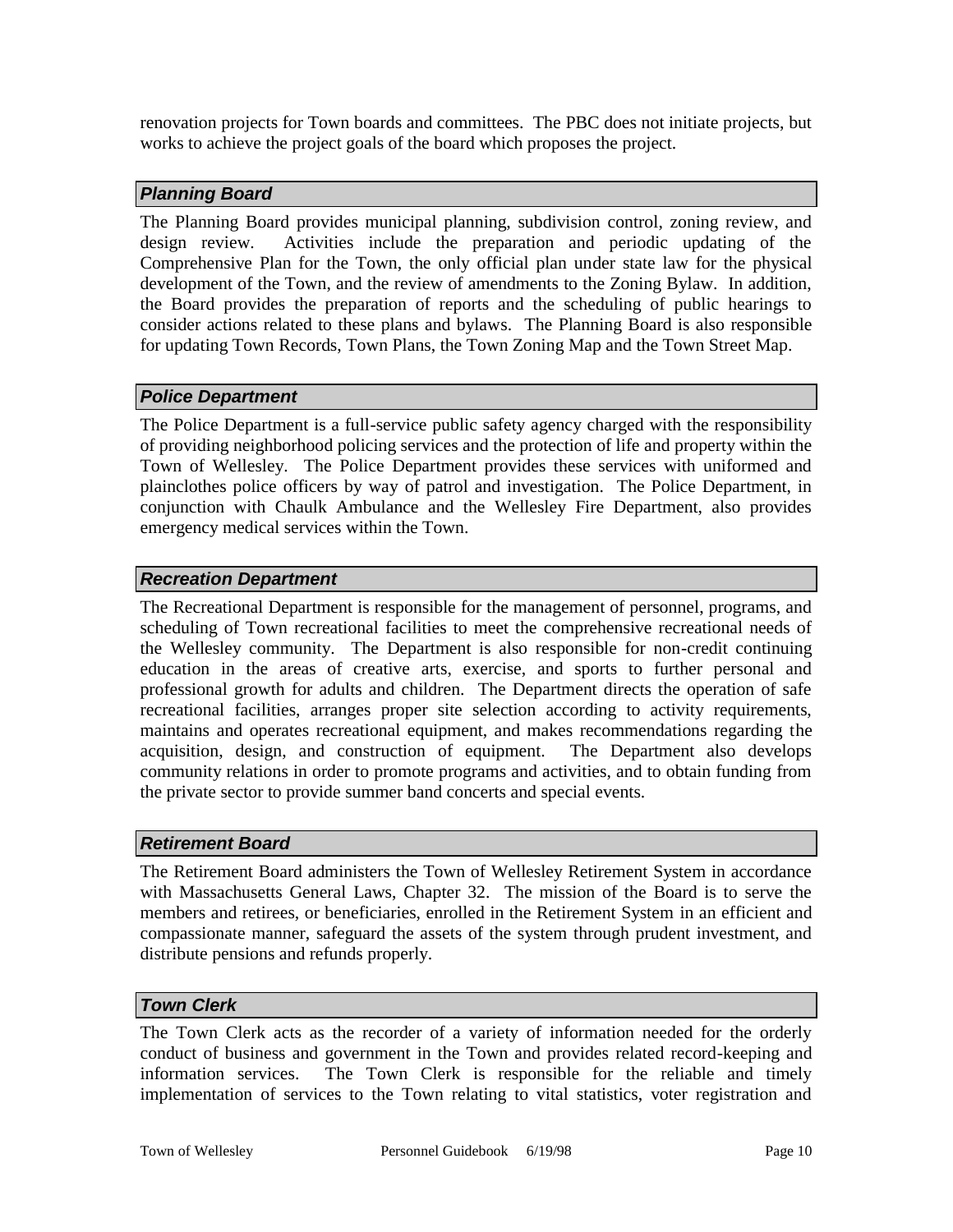elections, annual census, and the issuance of certificates pertaining to these. Also included is the recording of Town Meeting minutes and their distribution to all appropriate parties and departments, and the recording and filing of other pertinent records of Town boards and agencies. Additional recording and issuance is carried out regarding various types of licenses, accepted streets, Uniform Commercial Code filings, deeds, and other documents.

#### *Town Counsel*

The Town Counsel provides general and special legal services covering such matters as bidding, contracts, claims against the Town, conveyances, and general legal advice to entities of the Town government.

#### *Treasurer/Collector*

The Office of the Treasurer/Collector is responsible for all cash management activities of the Town such as the collection of all taxes and certain other bills due to the Town and the dispersion of all Town funds via accounts payable and payroll processes.

The Office is responsible for all debt management activities of the Town. The Office produces all documentation required for both short-term and long-term borrowing issues, works with the rating agencies to maintain the Town's bond rating, and disburses all Town debt payments.

The Office administers all the financial aspects of the Town's employee group benefit programs (except the Retirement System) such as the Town's group health insurance program, life insurance program, and voluntary deferred compensation program The Office also assists in the administration of other Town-wide functions to assure the highest quality of services to taxpayers, elected officials, and employees.

#### *Wellesley Housing Partnership Committee*

The Wellesley Housing Partnership Committee was formed by the Board of Selectmen in January of 1995 and the first standing committee was appointed in June of 1995. The Committee consists of seven members who are residents of the Town of Wellesley.

The general mission of the Wellesley Housing Partnership Committee is to investigate, develop, and recommend to the Board of Selectmen realistic proposals to provide affordable housing opportunities in Wellesley that reflect the Town's housing policies and objectives.

The Committee has four main objectives: (1) to identify, evaluate and rate various sites that have the potential and capacity for single and multi-family housing which would maintain or enhance the residential character of Wellesley, (2) to solicit and encourage private proposals to provide innovative and affordable housing opportunities that are in line with the Town's housing policies and objectives, (3) to develop a realistic process and criteria for evaluating Comprehensive Permits, and (4) to seek and identify available funding sources for Townsponsored and/or cooperative effort affordable housing development projects.

#### *Wellesley School System*

The Wellesley School System is an important function of Town Government that is autonomous and therefore maintains its own personnel policies and procedures.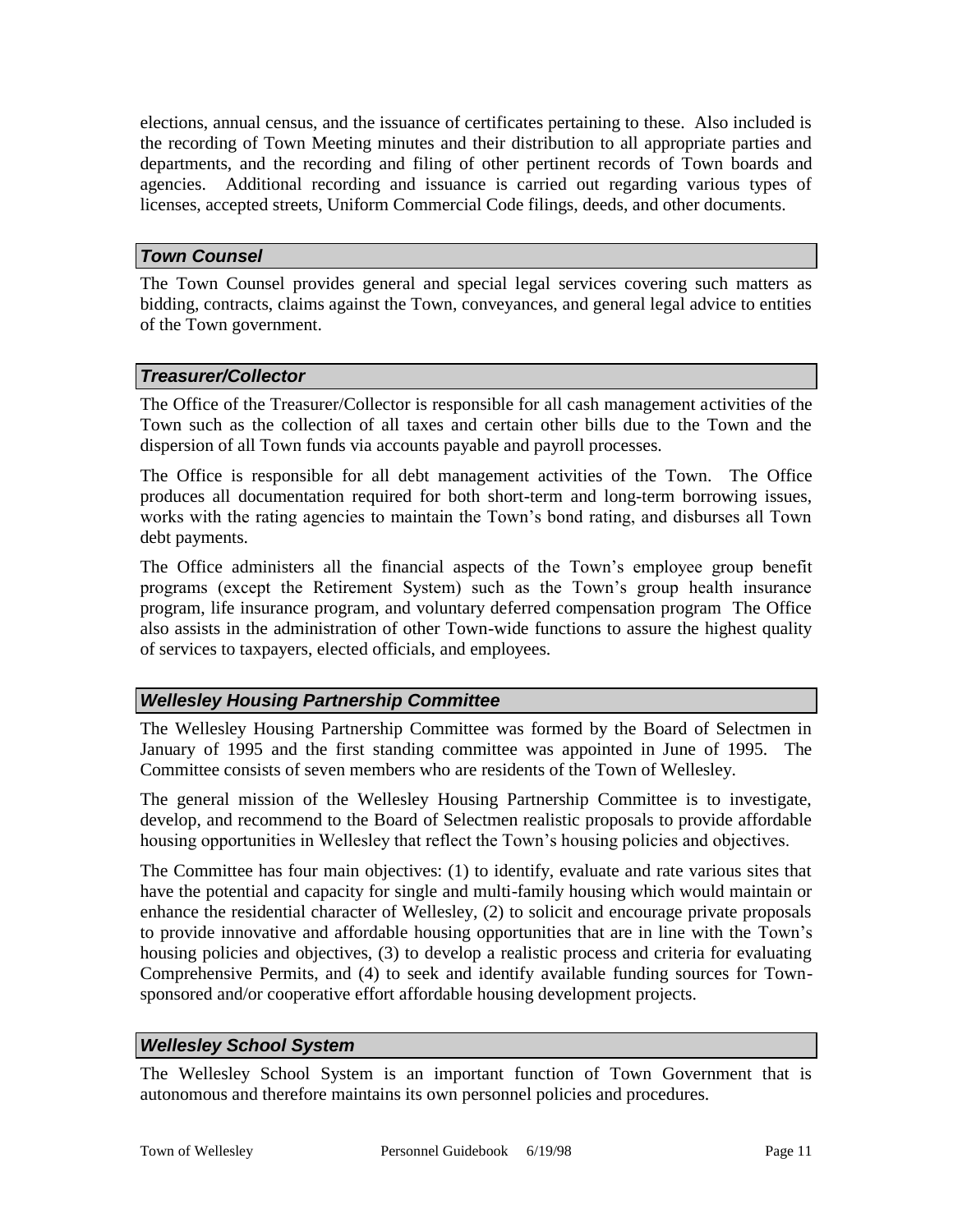#### *Zoning Board of Appeals*

The Zoning Board of Appeals is empowered to hear and decide appeals, petitions for variances, special permits, findings, site plan approvals, and comprehensive permits pursuant to the provisions of and compliance with the Zoning Bylaw of the Town and the Zoning Act. The Office of the Board of Appeals also provides the public with information in response to zoning questions and assistance in the petition process.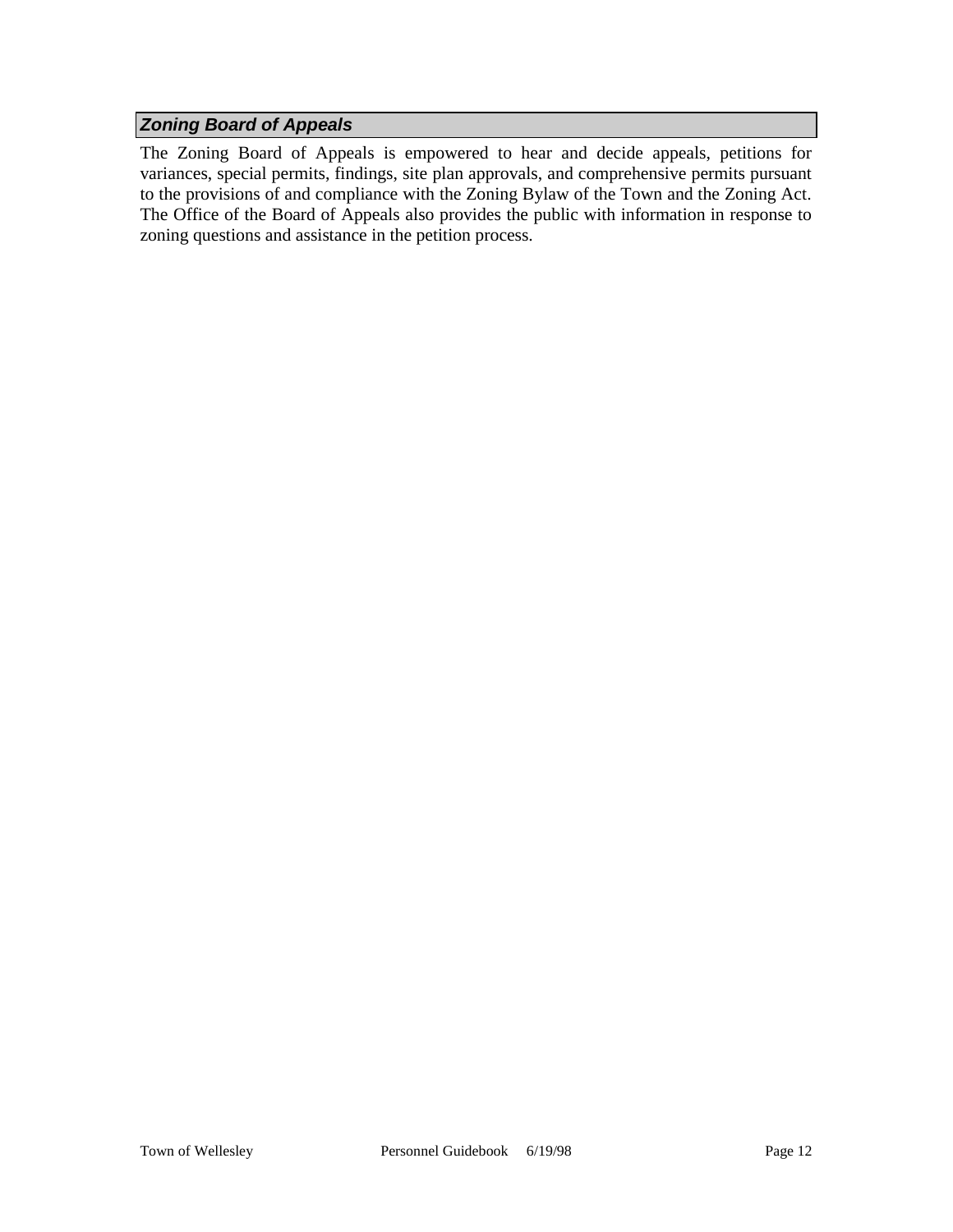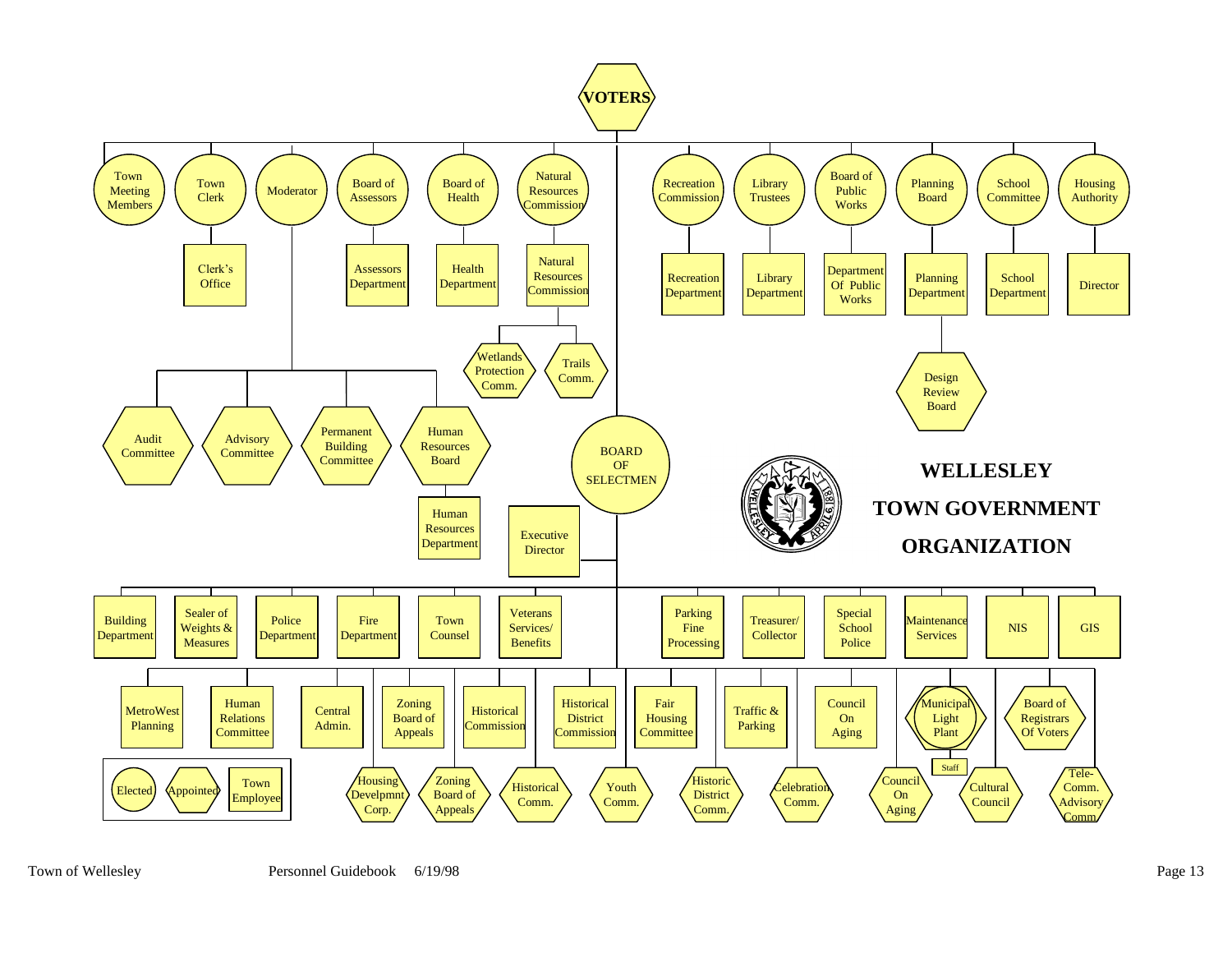# **Chapter 2 Recruitment and Selection**

# **Equal Opportunity Employment Commitment**

The policy of the Town of Wellesley is to achieve equal opportunity in employment and selection:

- 1. By the recruitment and consideration of applicants without regard to factors unrelated to the ability to perform the requirements of the job such as race, creed, color, sex, age, national origin, disability, veterans status, or sexual orientation.
- 2. By the employment of individuals who meet the physical and mental requirements, with reasonable accommodation, and who have the education, training, and experience, established and necessary for the performance of the job, without regard to race, creed, color, sex, age, national origin, disability, veterans status, sexual orientation, or other factors unrelated to the ability to perform the requirements of the job.
- 3. By taking such affirmative action as may be necessary to identify any conditions or employment practices which may have contributed to underrepresentation of protected classes in the workforce and to correct any such conditions including, but not limited to, the pursuit of the hiring goals established in the Affirmative Action Plan.
- 4. By the retention, promotion, and termination of employees on a non-discriminatory basis, and by non-discrimination in compensation and in terms, conditions, and privileges of employment.

# **Recruitment and Selection**

#### *Procedures for Non-Civil Service Positions*

- 1. Boards, Committees, Commissions, or Departments having a vacant non-Civil Service position to be filled must complete a Personnel Requisition Form and forward it to the Human Resources Department with the necessary approvals and an updated/current job description containing the necessary qualifications. Requisition approval must include the signature of the Department Head or Chairman of the Board, Committee, or Commission.
- 2. Upon receipt, the Human Resources Department will prepare a Job Posting Notice when appropriate for posting and action in accordance with applicable collective bargaining agreements or an Internal Position Vacancy Notice for non-union positions of twenty (20) hours or more per week on a permanent and regular basis for application by current permanent employees.
	- A. If the appropriate supervisory personnel decide not to select an internal applicant, or if the position is not subject to posting, the Human Resources Department will recruit candidates by drafting employment ads and placing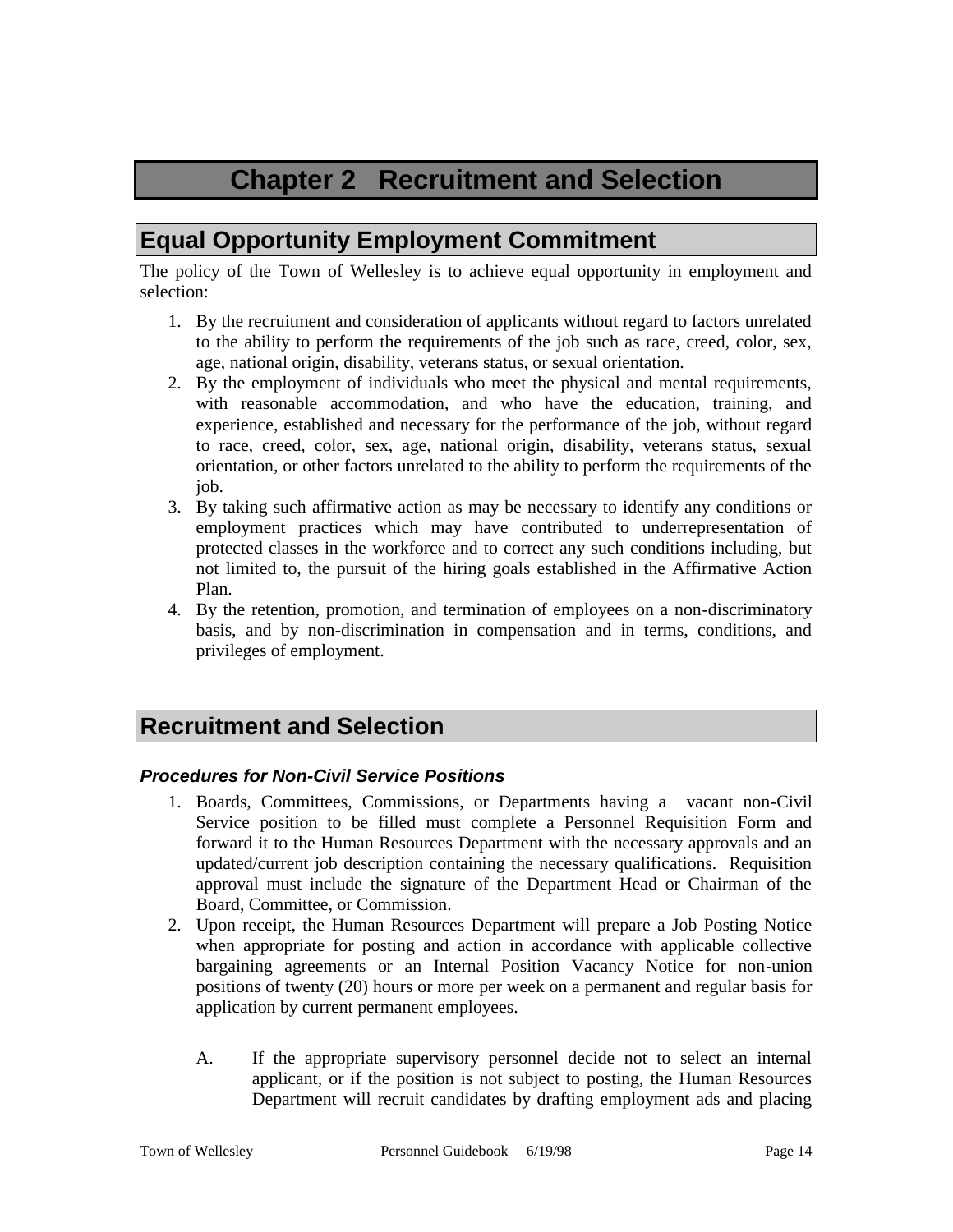these ads in conformance with the Affirmative Action Plan. Upon application for a position, the Human Resources Department will advise applicants of openings and the minimum qualifications necessary for consideration. The Human Resources Department will inform the applicants of the pay practices, employee benefits, and general working conditions in the Town and departments, especially where openings exist.

- B. The Human Resources Department will receive and screen all applicants and designate qualified applicants to the appropriate Department Head or Chairperson of the Board, Committee, or Commission for interview based on the information in the Personnel Requisition and the updated job description. The Department Head or Chairperson will have the option to review all applications and confer with the Human Resources Department regarding minimum qualification equivalencies.
- C. The Human Resources Department will have the option to monitor and be present at interviews, thus providing consistency in the selection process on a Town-wide basis.
- 3. Whenever a Board, Committee, or Commission decides to engage the services of an employment agency, that agency will be informed that the Town is an Equal Opportunity Employer and will be supplied a copy of the Town's voluntary Affirmative Action Plan and the Bylaws of the Town of Wellesley by the respective Board, Committee, or Commission. The employment agency will be expected to conduct itself in accordance with all applicable Federal and State employment laws.
- 4. The person having responsibility and authority for hiring shall give the Human Resources Department the name of the candidate selected for hire after which the hiring authority or the Human Resources Department, at the request of the hiring authority, will check the applicant's references. If the hiring authority performs the reference checks, the Personnel Reference Check form utilized by the Human Resources Department must be fully completed and submitted to the Human Resources Department prior to the extension of an offer of employment.
- 5. Upon receipt of favorable reference checks, the hiring authority shall complete a Personnel Action Form and forward it to the Human Resources Department with the necessary approvals. Such approval must include the signature of the Department Head or Chairperson of the Board, Committee, or Commission.
- 6. Candidates whose reference checks prove satisfactory shall be sent an offer or confirmation of an offer of position in writing by the Human Resources Department upon receipt of a Personnel Action Form from the hiring authority. The offer will be contingent upon the satisfactory completion of a pre-placement physical exam. The written offer shall notify the candidate of the starting date and rate of pay. In the event the preferred candidate declines the offer of employment, the Department Head or Chairperson of the Board, Committee, or Commission shall be advised and the appropriate parts of the foregoing procedure repeated.
- 7. Candidates who accept positions requiring twenty (20) hours or more per week on a regular basis, or who are so required by the U. S. Department of Transportation regulations, must satisfactorily complete a pre-placement physical examination to determine their physical ability to perform the essential job functions, with reasonable accommodations if necessary. The Human Resources Department will be responsible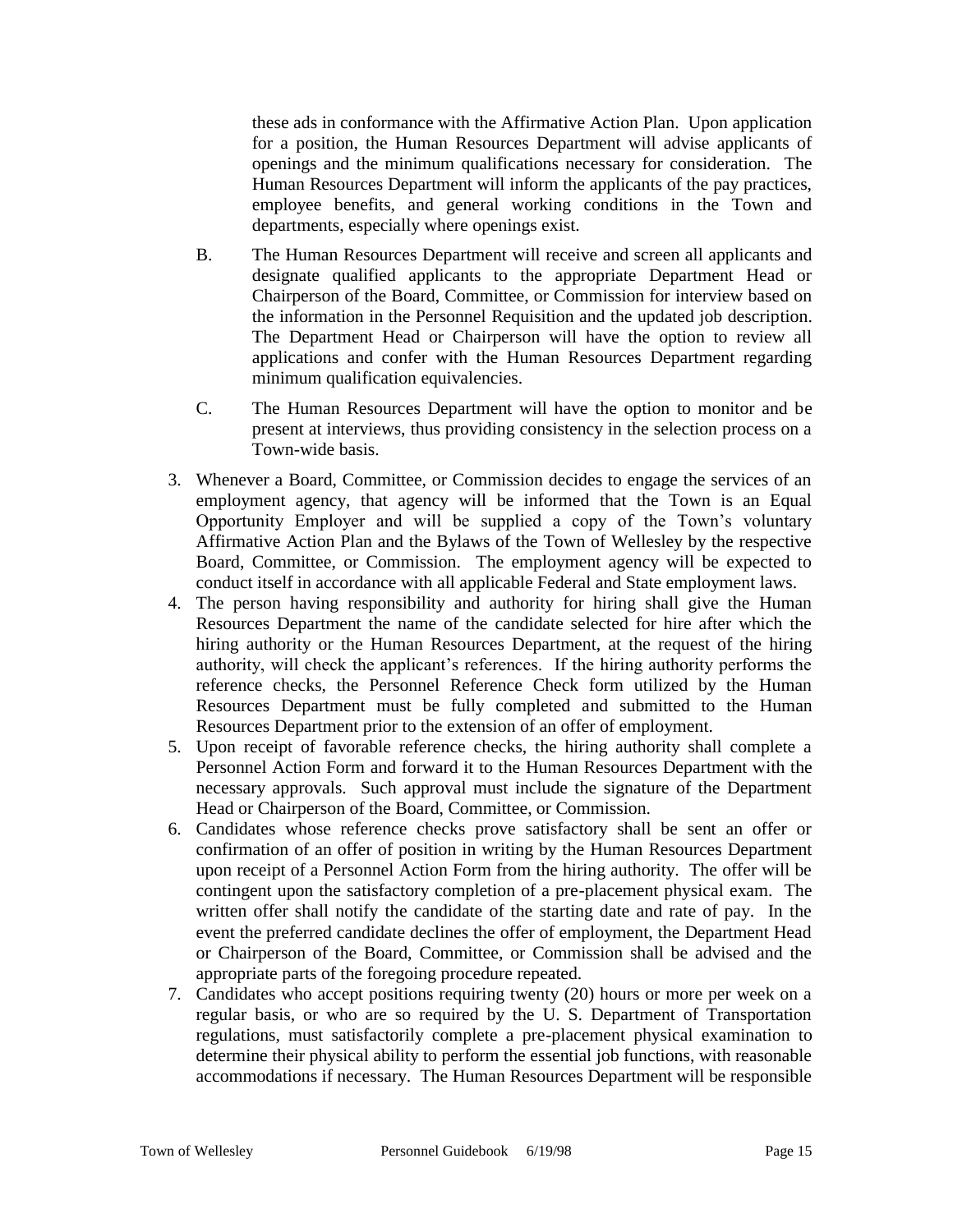for scheduling this pre-placement physical which may only be scheduled after a conditional offer of employment has been made.

8. Upon commencement of employment, employees shall report to the Human Resources Department to complete the required Federal and State forms as well as benefit enrollment applications. This step must be completed within the first week of employment in order for the new employee to be processed for the payroll.

#### *Procedures for Civil Service Positions*

- 1. Departments having a vacant Civil Service position to be filled will file a civil service requisition with the State Department of Personnel Administration. For purposes of public informational inquiries, the Human Resources Department will be sent copies of any civil service requisition submitted to the State. Civil Service hiring lists will be processed by the appropriate appointing authority in accordance with Civil Service procedures and this policy.
- 2. The Human Resources Department will have the option to monitor and be present at interviews, thus providing consistency in the selection process on a Town-wide basis.
- 3. Upon favorable completion of a background character investigation, an offer of employment may be made contingent upon successful and satisfactory completion of a physical medical examination and a psychological evaluation. The hiring authority or the Department Head shall process appointments as required by Civil Service and, where applicable, the appropriate training academy or entity. The appointing authority or Department Head will also complete a Personnel Action Form and forward it to the Human Resources Department with the necessary approvals, to include the signature of the Department Head or Chairperson of the Board, Committee or Commission. A copy of the employee's application and/or resume, and Civil Service selection/appointment form will be sent to Personnel for inclusion in the employee's personnel file.
- 4. Upon commencement of employment, employees shall report to the Human Resources Department to complete the required Federal and State forms as well as benefit enrollment applications. This step must be completed within the first week of employment in order for the new employee to be processed for the payroll.

For a more detailed explanation of the Recruitment and Selection Policy, please refer to Personnel Policy #1 located in the Appendix of this employee handbook.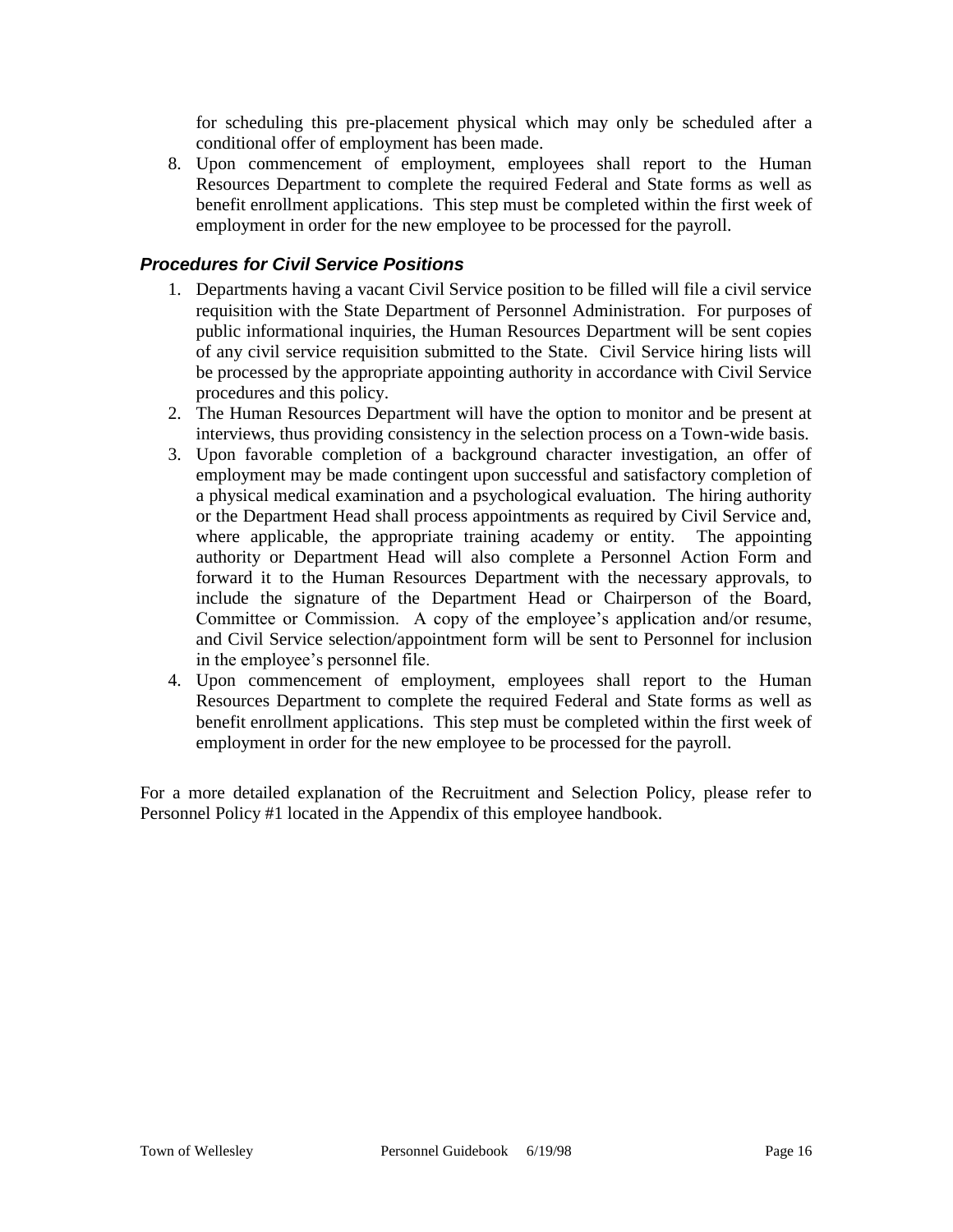# **Chapter 3 Personnel Management**

### **Employment Categories**

The Town of Wellesley clarifies the definitions of employment classifications so that employees understand their employment status and benefit eligibility.

In compliance with the Fair Labor Standards Act, each employee is designated as either **Nonexempt** or **Exempt** from Federal and State wage and hour laws. **Nonexempt** employees are entitled to overtime pay under the specific provisions of Federal and State laws. **Exempt** employees are excluded from specific provisions of Federal and State wage and hour laws.

In addition to the above categories, each employee belongs to one other employment category:

**Department Head** is an employee responsible for the administration of a Town function or activity under the direction of an elected or appointed Board, Committee, or Commission.

**Permanent employees** are hired to work for an indefinite period.

**Temporary employees** are hired to work a specified period, usually less than six (6) months.

**Full time** employees are hired to work the regularly scheduled hours of work each work day, thirty-five (35) hours or more per week.

**Part time** employees are hired to work fewer than thirty-five (35) hours per week.

# **Sexual Harassment Policy**

It is the policy of the Town of Wellesley that no employee of the Town may sexually harass another. Any employee found to be violating this policy will be subject to disciplinary action.

Unwelcome sexual advances, requests for sexual favors, and other verbal or physical conduct of a sexual nature constitute sexual harassment when:

submission to such conduct is made either explicitly or implicitly a term or condition of an individual's employment submission to, or rejection of, such conduct by an individual is used as the basis for decisions affecting the individual, or such conduct has the purpose or effect of unreasonably interfering with an individual's work performance or creating an intimidating, hostile, or offensive employment environment.

Sexual harassment is illegal and, in some cases, may be susceptible to prosecution under criminal sexual conduct statutes.

Managers are urged to take appropriate steps to disseminate this policy statement and to inform employees of procedures for lodging complaints. Any employee having a complaint of sexual harassment should notify his/her department manager or a member of the Human Resources Department staff. If the complaint is against the immediate supervisor, that person's supervisor or a member of the Human Resources Department staff should be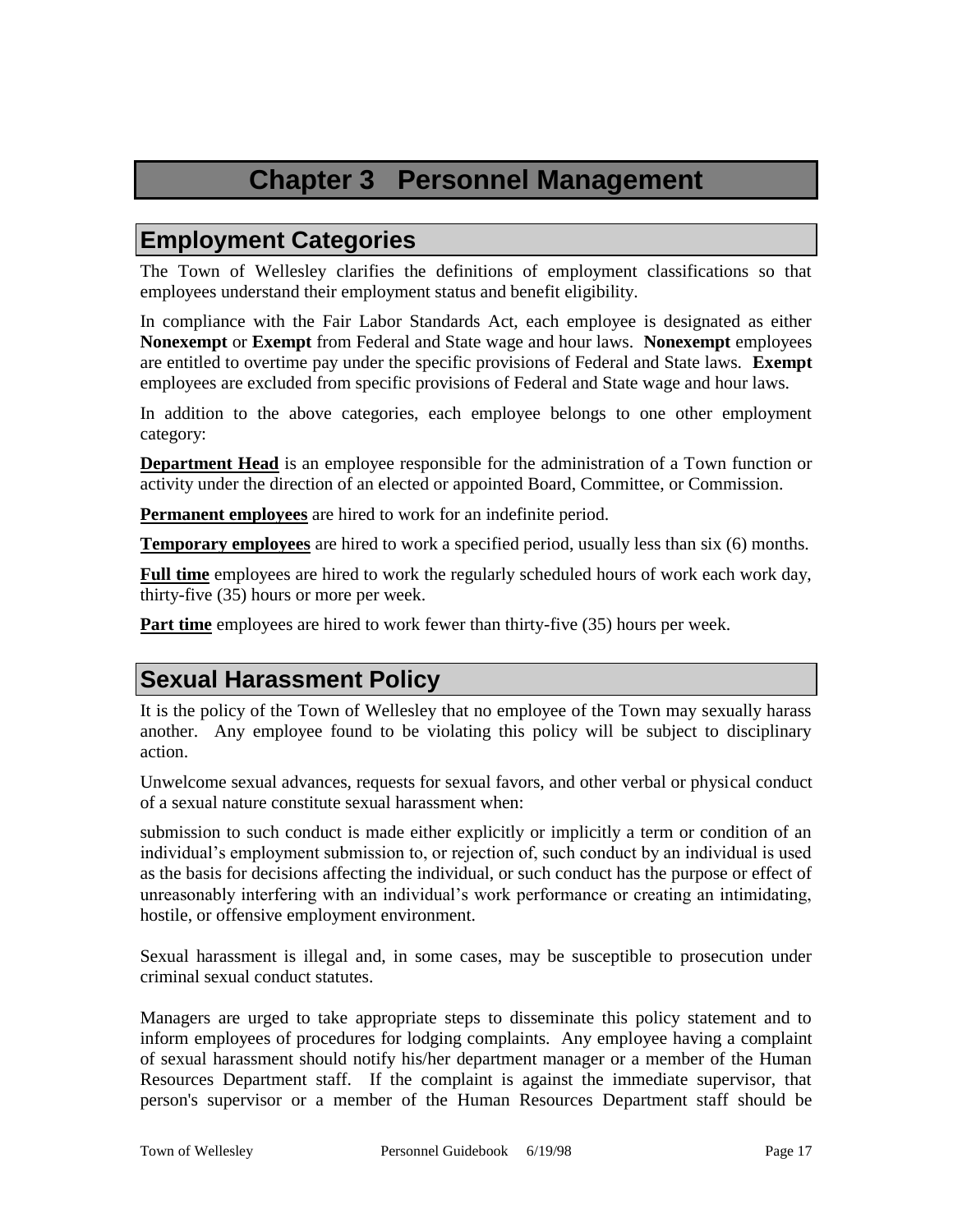contacted. It is also a violation of the Town's policy for any employee to engage in retaliation against another for reporting, opposing, or seeking relief from sexual harassment. Any such retaliation will constitute grounds for disciplinary action.

For a more detailed explanation of the Sexual Harassment Policy, please refer to the "Policy Statement on Sexual Harassment" located in the Appendix of this employee handbook.

# **Drugs and Alcohol**

The Selectmen of the Town of Wellesley reaffirm its policy prohibiting the use or possession of alcoholic beverages, illicit drugs and/or controlled substances by employees while performing their job.

Use, sale, possession, or being under the influence of intoxicating beverages or controlled substances while on duty is considered cause for discharge.

The Drug-Free Work Place Act of 1988 recognizes the impact substance abuse has in the workforce and the Town of Wellesley firmly supports the intention behind this act. Further, the Omnibus Transportation Employee Testing Act of 1991 requires alcohol and drug testing of safety-sensitive transportation employees, i.e., employees who are required to have a commercial driver's license. This law requires employers "to conduct pre-employment, reasonable suspicion, random, and post-accident testing of operators of commercial motor vehicles for use of alcohol or a controlled substance."

While the Town of Wellesley has no intention of intruding into the private lives of its employees, the Town does expect employees to report for work in condition to perform their duties. The Town recognizes that employee off-the-job as well as on-the-job involvement with drugs and alcohol can have an impact on the work place and on our ability to accomplish our goal of an alcohol and drug-free environment.

For a more detailed explanation of the implementation of this policy, please refer to Personnel Policy #4 "Drug and Alcohol Testing Policy for Employees in Positions Requiring a Commercial Driver's License (CDL) Which are Defined as Safety-Sensitive" located in the Appendix of this employee handbook.

### **Complaints against Town Officials, Staff and Volunteers**

Whenever a complaint is made against a Town official, staff, or volunteer, the policy of the Town of Wellesley is to treat the matter with the utmost respect and dignity which it deserves, both for the complainant as well as the person being complained of; to ensure that the person being complained of is informed, and has an opportunity to respond at the appropriate time; to investigate the matter fully; and to come to an appropriate resolution, informing both the complainant and the person being complained of as to what that resolution is.

For a more detailed explanation of the implementation of this policy, please refer to the "Policy on Handling Complaints Against Town Officials, Staff and Volunteers" located in the Appendix of this employee handbook.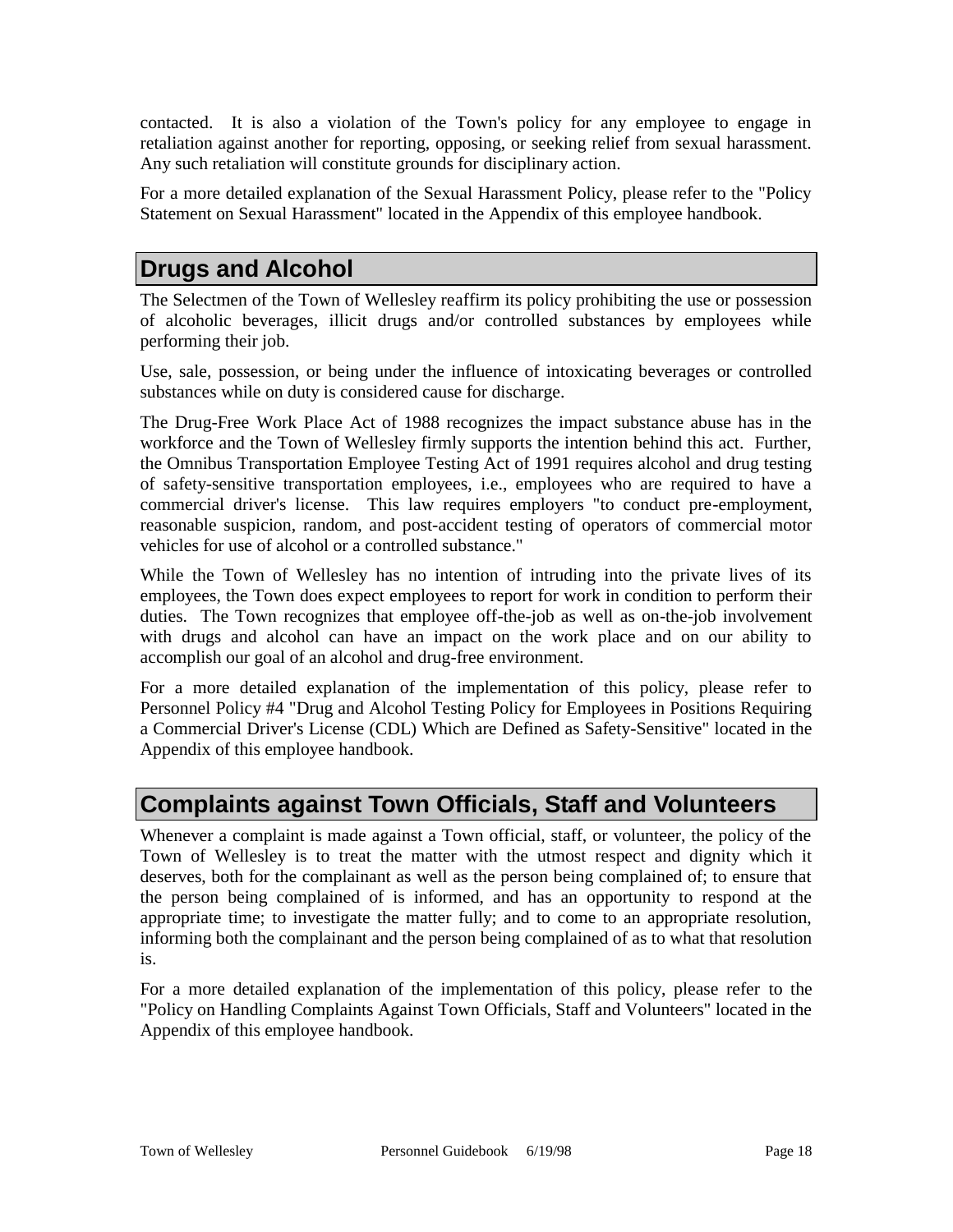# **Performance Reviews**

Each employee shall receive an orderly, objective, and accurate documented review of his work performance once a year. The purposes of such reviews are to insure impartiality in the selection of employees for work assignments, training, promotion, and salary increase; to promote understanding between employees and supervisors; and to insure the most effective utilization of personnel within the Town.

- 1. Each employee's performance will be reviewed by his immediate supervisor who will record his judgment on the Performance Review Form and discuss the review with the employee.
- 2. Upon completion of the discussion between the employee and supervisor, the Performance Review Form will be signed by both and forwarded to the appropriate Department Head for review and then to the Human Resources Department for review and inclusion in the employee's file.
- 3. Supervisors will report and recommend action to correct all unsatisfactory work performance.
- 4. The Human Resources Department will forward the appropriate review form to the supervisor one week prior to the anniversary date of the employee's employment or promotion for staff employees and each June for management and professional employees in the Merit Pay Plan. The completed form must be returned to the Human Resources Department within two weeks.

For a more detailed explanation of the Performance Review Policy, please refer to Personnel Policy #10 located in the Appendix of this employee handbook.

# **Workplace Violence**

The Town of Wellesley maintains a zero tolerance policy toward workplace violence, or the threat of violence, by any of its employees, customers, the general public, and/or anyone who conducts business with the Town. It is the intent of the Town to provide a workplace which is free from intimidation, threats, or violent acts.

Workplace violence includes, but is not limited to, harassment, threats, physical attack, or property damage. A threat is the expression of an intent to cause physical or mental harm regardless of whether the person communicating the threat has the present ability to carry out the threat and regardless of whether the threat is contingent, conditional, or future. Physical attack is intentional, hostile, physical contact with another person such as hitting, fighting, pushing, shoving, or throwing objects. Property damage is intentional damage to property which includes property owned by the Town, employees, or others.

The Town subscribes to the concept of a safe work environment and supports the prevention of workplace violence. Prevention efforts include, but are not limited to, informing employees of this policy, instructing employees regarding the dangers of workplace violence, communicating the sanctions imposed for violating this policy, and providing a reporting hierarchy within which to report incidents of violence without fear of reprisal.

Each incident of violent behavior, whether the incident is committed by another employee or an external individual such as a customer, vendor, or citizen, must be reported to department management. Management will assess and investigate the incident and determine the appropriate action to be taken. Department management will inform the Human Resources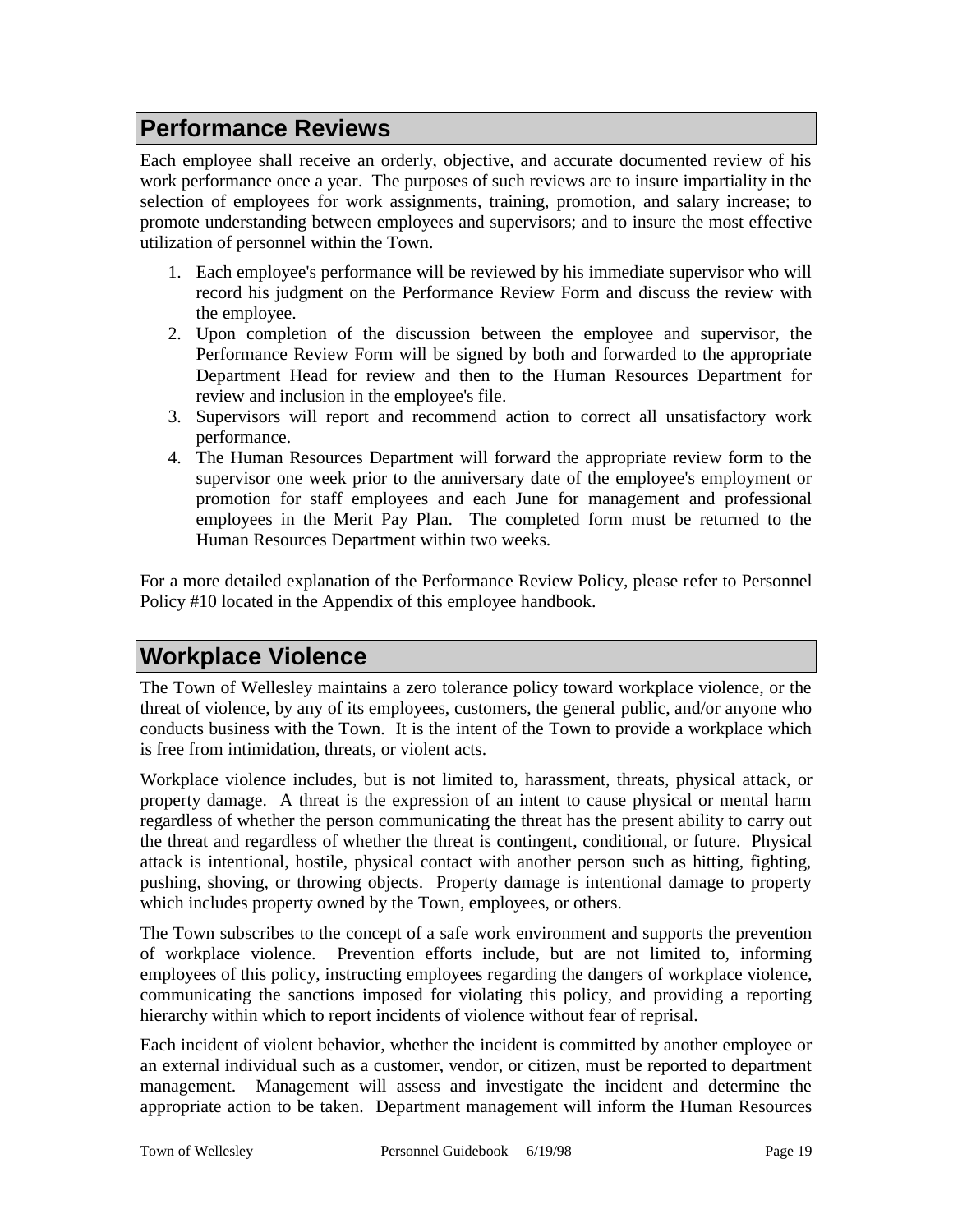Department of all reported incidents of workplace violence and will inform the employee of their right to have the Police Department notified.

It is a violation of this policy to engage in any act of workplace violence. Any employee who has been determined by the Department Board/Committee, Department Head, or Police to be in violation will be subject to disciplinary action up to and including termination and, depending upon the violent act, may be subject to criminal sanctions.

For a more detailed explanation of the Workplace Violence Policy, please refer to Personnel Policy #5 located in the Appendix of this employee handbook.

# **Safety and Health**

Departments will establish safety guidelines addressing any safety concerns unique to their work site. The Town reaffirms its strong commitment and intent to provide a safe and healthful work environment. The Town of Wellesley mandates that the personal safety and health of each employee is of primary importance. The Town will strive to provide the safest physical facilities for personal safety in keeping with the highest standards, and will maintain safety and health standards, embodying proper attitudes towards injury and illness prevention.

The Town will be responsible for leadership in the safety and health program and for providing safe facilities and guidelines for ensuring the safety of personnel. Supervisors are expected to develop proper attitudes towards safety and health in themselves and in those they supervise to ensure that all operations are performed with the utmost regard for the safety of all personnel, including themselves. Employees are expected to adhere to safety and health guidelines to prevent injuries in the workplace.

# **Pre-Placement Physical**

Before any individual is hired or employed on a permanent, full-time basis or twenty (20) hours or more, s/he shall satisfactorily pass a pre-placement physical examination. This examination will be conducted solely to determine whether the applicant is capable of performing the essential functions of the job with reasonable accommodation.

All physical examinations will be administered without charge to the individual by a physician (or medical practitioner or equivalent) designated by the Town. The examining physician (or medical practitioner or equivalent) will advise the Town as to whether the applicant is physically qualified to perform the duties of the position for which application is made. In the event that the physician (or medical practitioner or equivalent) advises that the applicant cannot perform the duties of the position, the Town will attempt to make reasonable accommodation, as defined by the Americans with Disabilities Act.

### **Personnel Records**

Personnel records are kept and maintained for each employee by the Human Resources Department. The records will include:

1. Current and background information sufficient to justify the initial and continued employment of each employee in his or her position, such as job title and description,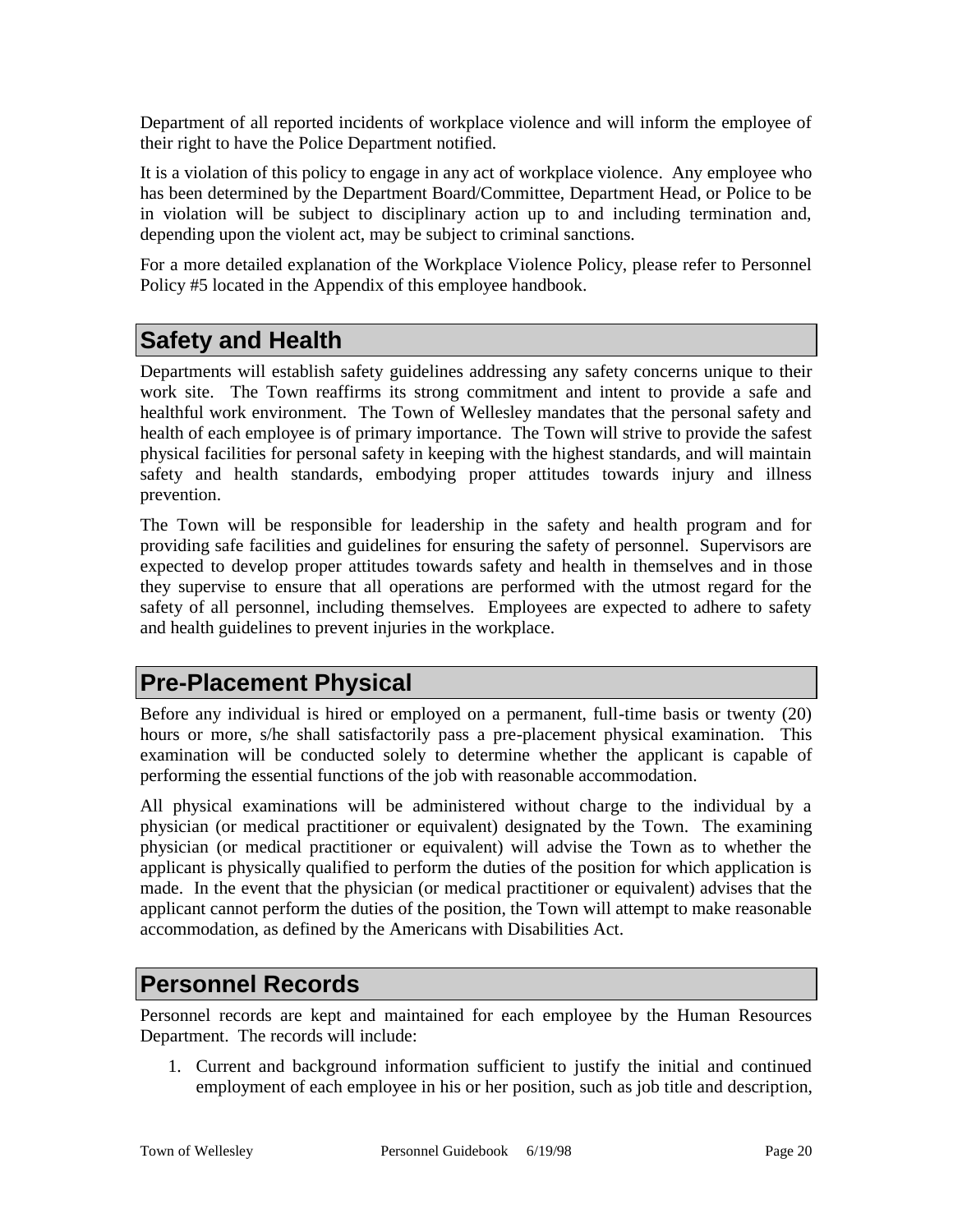starting date of employment, job application, resume submitted upon application for employment, address changes, and date of birth.

- 2. All performance reviews or evaluations relating to the employee's job performance including written warnings of substandard performance, any other disciplinary action regarding the employee, and termination notices.
- 3. Records of wage and salary changes, promotions, and transfers.

Medical records will be maintained in a separate file and held in the strictest of confidence.

In order that each employee's personnel records are kept accurate, be sure to report any changes in name, address, etc., to the Human Resources Department.

All records of both current and terminated employees will be maintained in the strictest of confidence. Should an employee at any time wish to inspect their personnel file, the Human Resources Department will be most happy to accommodate such an inspection, provided a request is made by the employee in person or in writing. The Town of Wellesley will not, however, disclose any information contained in the files without the employee's personal authorization.

If there is a disagreement with any information contained in an employee's personnel record, removal or correction of such information may be mutually agreed upon by the employee and the Human Resources Department. If an agreement is not reached, the employee may submit a written statement explaining their position which will become part of their permanent personnel record. This written statement shall be included when personnel information is transmitted to a third party as long as the original information that was disagreed upon is retained as part of the personnel record.

The original documents which make up an employee's personnel file are maintained through the duration of their employment with the Town. Upon separation of employment with the Town, original documents are maintained until such time as they are transferred to microfiche. Secretary of the Commonwealth requires that personnel files be retained for twenty (20) years after termination of employment.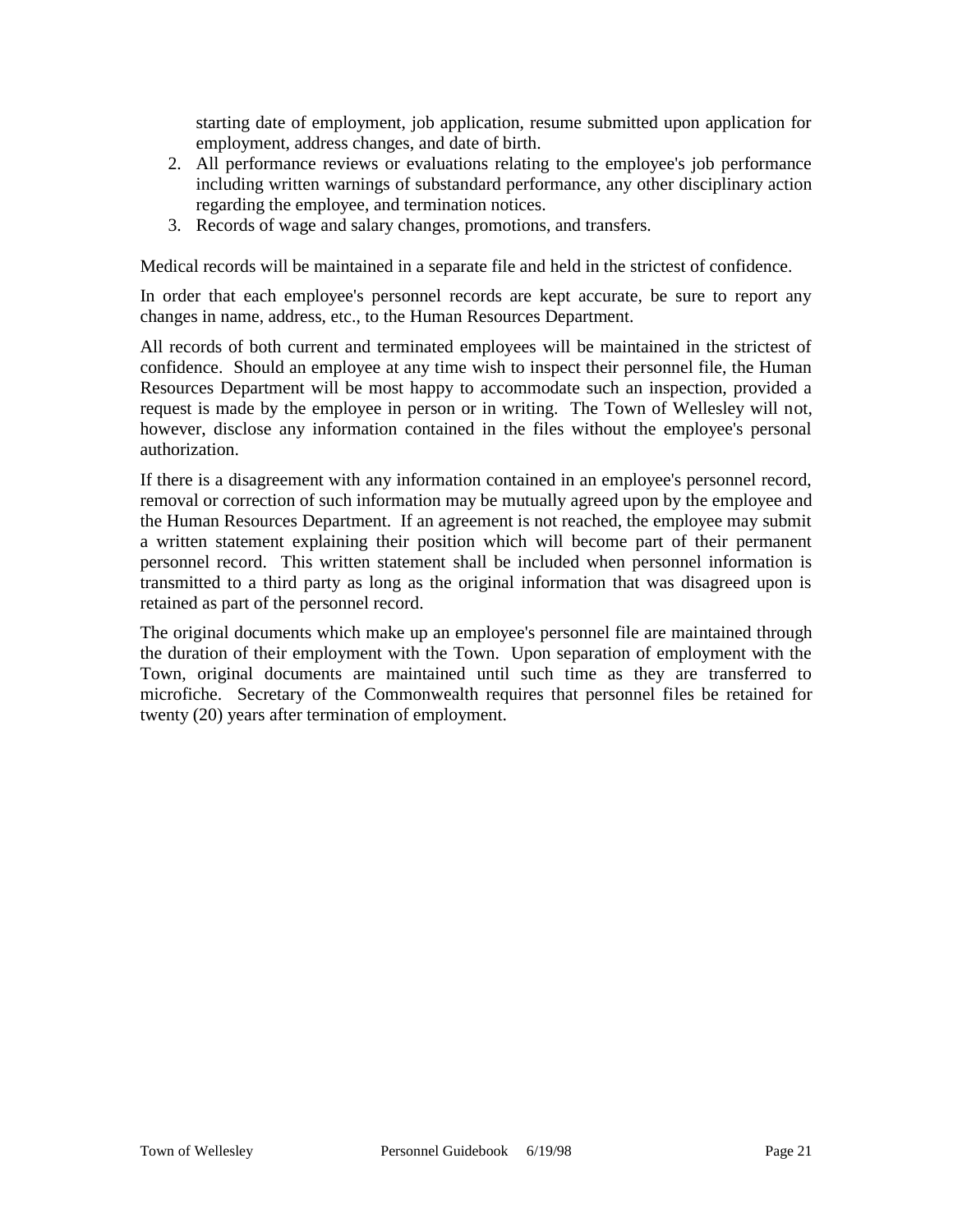# **Chapter 4 Payroll Information**

# **Classification and Salary**

The policy of the Town of Wellesley is to pay wages and salaries that are competitive with comparable local communities and local employment markets, and that reflect the different degrees or abilities necessary to perform the requirements of the job; and to hire, promote, and grant salary increases in accordance with the established titles, groups, and salary ranges.

This policy applies to all officers and employees in the service of the Town (whether fulltime, part-time, seasonal, casual, special, Civil Service, or other) except elected officials, and teaching personnel under the direction of the School Committee.

### **Pay Grades and Rates**

Employees shall be hired, classified, promoted, and granted salary increases in accordance with the Classification Plan and the policies and procedures herein set forth at rates of pay set forth in Schedule B of this Plan required by Section 31.6 of Article 31 of the Town Bylaws. No employee shall be hired or employed at a rate below the minimum rate for the classification nor be given an increase above the maximum.

#### **A. Starting Rates**

- 1. The starting rate shall be the minimum of the rate range of the job for which the new employee is hired, unless otherwise authorized by the Personnel Board.
- 2. The first six months of permanent employment with the Town shall be a probationary period. Upon satisfactory completion of the probationary period, employees in Job Group 49 and below may advance one step rate and employees in Job Group 50 and above may receive a salary increase in accordance with Section  $(I)(B)(2)$  of this Plan, upon the recommendation of the Department Head or his designated representative. Otherwise, permanent employees shall become eligible for consideration after one year of continuous service or the equivalent thereof.

#### **B. Salary Increases**

1. Employees in the continuous permanent service of the Town in Job Group 49 and below, who have a satisfactory performance record, shall be eligible for an advance of one step rate per year or the equivalent thereof (the year to be counted from the date of the latest increase), but not more, on the recommendation of the Department Head or his designated representative. Any employee denied such an increase has the right of appeal to the Personnel Board, which will confer with both the employee and the Department Head.

Salary increases for all permanent employees classified in Job Group 50 and above shall be on the basis of merit only. Such increases shall be granted effective July 1 of each year for competent or better performance in the position. Such merit increase shall not exceed the annual level established, which shall in no case be more than ten percent (10%) of the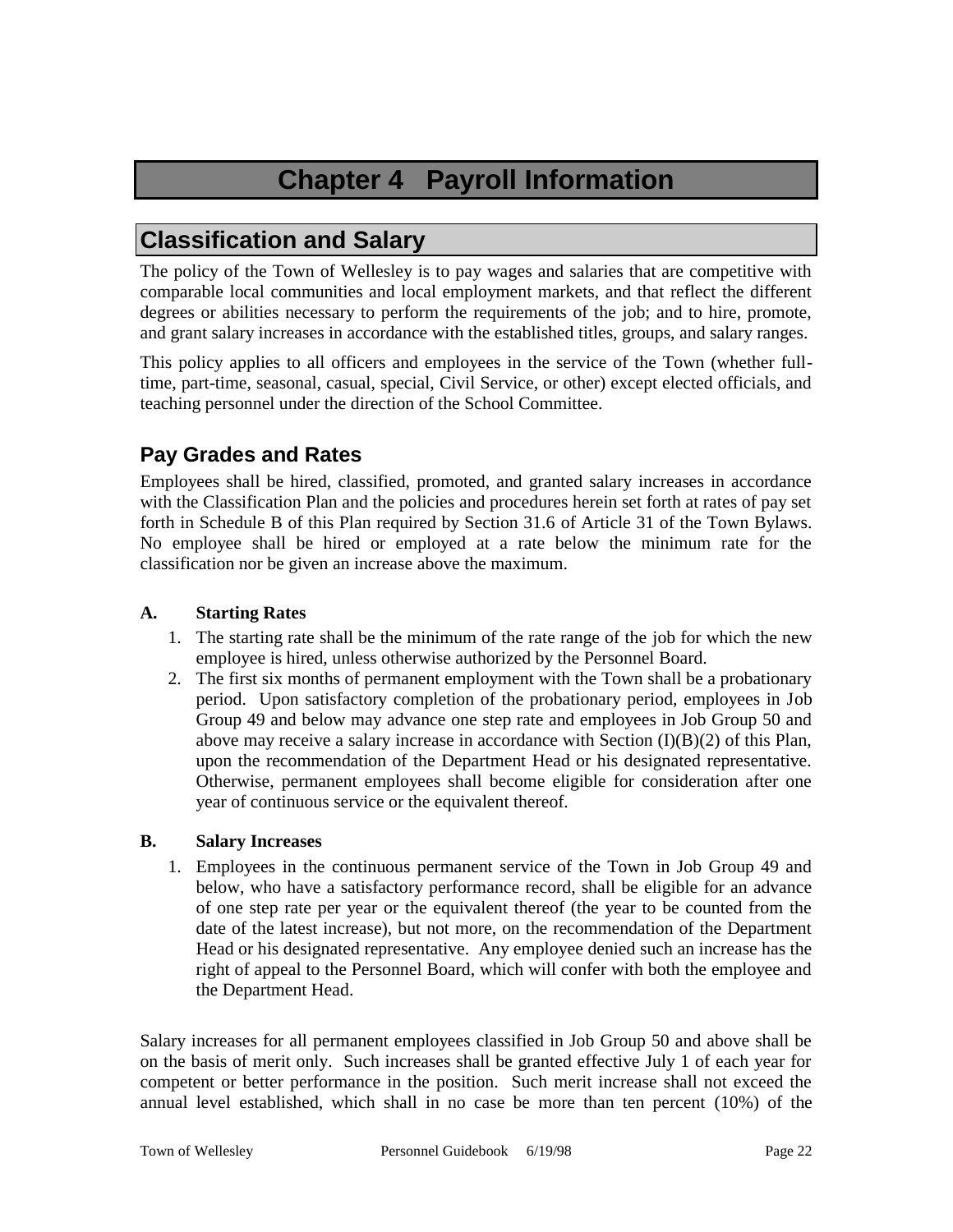employee's salary prior to said increase, and shall be on the recommendation of the Department Head and the appropriate Board, Committee, or Commission and the approval of the Personnel Board in accordance with Section (I)(E)(2) of this Plan. The performance reviews upon which such July 1 increases are predicated must be received by the Personnel Board on or before July 1.

- 1. Employees promoted in or to Job Group 49 and below shall enter at the minimum of the rate range of the position or at the step rate next above his own rate, whichever is higher. S/he may also receive an additional one step rate increase at the time on the recommendation of the Department Head or his/her designated representative.
- 2. Employees promoted in or to Job Group 50 and above may be granted an increase up to fifteen percent (15%) of the employee's salary prior to such increase on the recommendation of the Department Head and approval of the appropriate Board, Committee, or Commission but shall in all cases receive at least the minimum of the salary range for the position to which they are promoted. Employees may be granted an increase upon the completion of the initial six (6) months in the position and July 1 thereafter with competent or better performance.

#### **C. Salary Adjustments**

- 1. Employees in Job Group 49 and below whose classifications have been upgraded shall move to the new group at the same step and shall retain their anniversary date. Employees in Job Group 50 and above whose classifications have been upgraded shall move to the new group at the same standing in the range and shall retain their anniversary date.
- 2. If an employee should be transferred to a lower rated job, s/he shall enter it at his/her own rate or at the maximum of the job, whichever is the lower.

#### **D. Overtime Pay**

- 1. Employees, other than uniformed members of the Police and Fire Departments, whose positions are in Job Group 49 or below shall be paid for overtime work at a rate equal to time and one half their regular rate of pay for all hours worked in excess of forty (40) hours per week.
- 2. Uniformed members of the Police and Fire Departments shall receive overtime pay at a rate equal to time and one half their regular rate for work in excess of their regular hours of duty.

#### **E. Appropriations**

- 1. Each Department Head shall include in the departmental budget a Pay Adjustment Section to provide funds for step increases for employees in Job Group 49 and below during the year, expenditures to be made therefrom only in accordance with this Plan.
- 2. The Personnel Board shall, as it deems appropriate and after consultation with Boards, Committees, and/or Commissions having employees in Job Group 50 and above under their direction, request an appropriation for the purpose of granting salary increases in accordance with subparagraph 2, paragraph B, of this Section. Such appropriation shall be apportioned and assigned by the Director of Financial Services to the applicable personal services appropriation in accordance with the recommendations of such Boards, Committees, and/or Commissions and with the approval of the Personnel Board that such apportionment or assignment with said appropriation.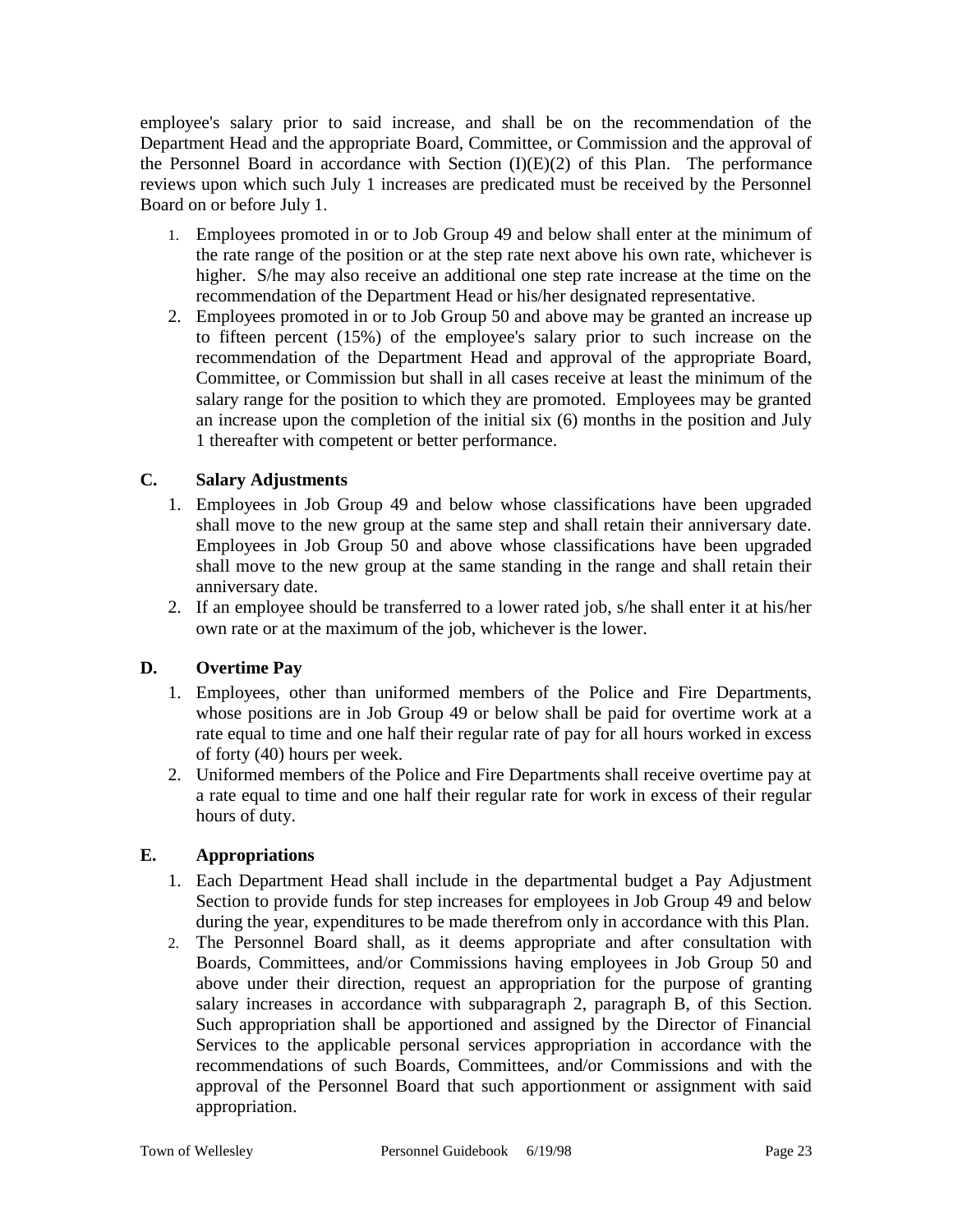Salary increases predicated upon performance reviews submitted after June 1 shall be made in accordance with the Merit Pay Plan but funded from the budget of the employee's department rather than from the Merit Pay Plan.

#### **F. Employee Work Performance**

1. Each employee's work performance and attendance record shall be reviewed at least once each year, such review to be immediately prior to the anniversary date of the employee's last salary increase other than a general increase. Upon completion of such review it shall be forwarded to the Personnel Board who shall be responsible for assuring that such reviews are accomplished.

For a more detailed explanation of the Classification and Salary Plan, please refer to Personnel Policy #2 located in the Appendix of this employee handbook.

#### **Merit Increases**

The policy of the Town of Wellesley is to grant its management personnel and professional staff salary increases for meritorious work performance on the recommendation of the employee's immediate supervisor and approval of the appropriate Board, Committee, or Commission, within limitations established by Town Bylaw and Town Meeting.

This policy applies to all employees classified in Job Group 50 and above of the Classification Plan.

In order to grant merit increases to Merit Pay Plan employees, fair and equitable evaluation of performance is required. Performance evaluation must contain a systematic method of performance planning and review with consistent and uniformly applied definitions of performance levels. The Salary Plan requires a performance review for Merit Pay Plan employees by their immediate superior at least once a year. Guidelines for conducting performance reviews are as follows:

- A. The Performance Planning Worksheet is used to set forth job objectives/goals (End Results), measures of achievement of those goals, and a definition of what will be considered competent performance based on those measures. The immediate superior and the employee jointly prepare the job objectives/goals, measures of achievement, and competent performance levels based on those measures, although the supervisor makes any final determination. The completed worksheet should be signed by the supervisor and the employee. It is essential to the evaluation process that End Results, measures of achievement, and competent performance levels are developed which specifically relate to the employee in his/her position.
- B. At the end of the performance planning period the Department Head or supervisor will evaluate the employee's performance according to the criteria established on the Performance Planning Worksheet. The Department Head or supervisor fills out the Performance Evaluation form, recording his rating of the employee's performance of goals and objectives. The Performance Evaluation form should be reviewed together by the supervisor and the employee, and signed to indicate that the review has taken place.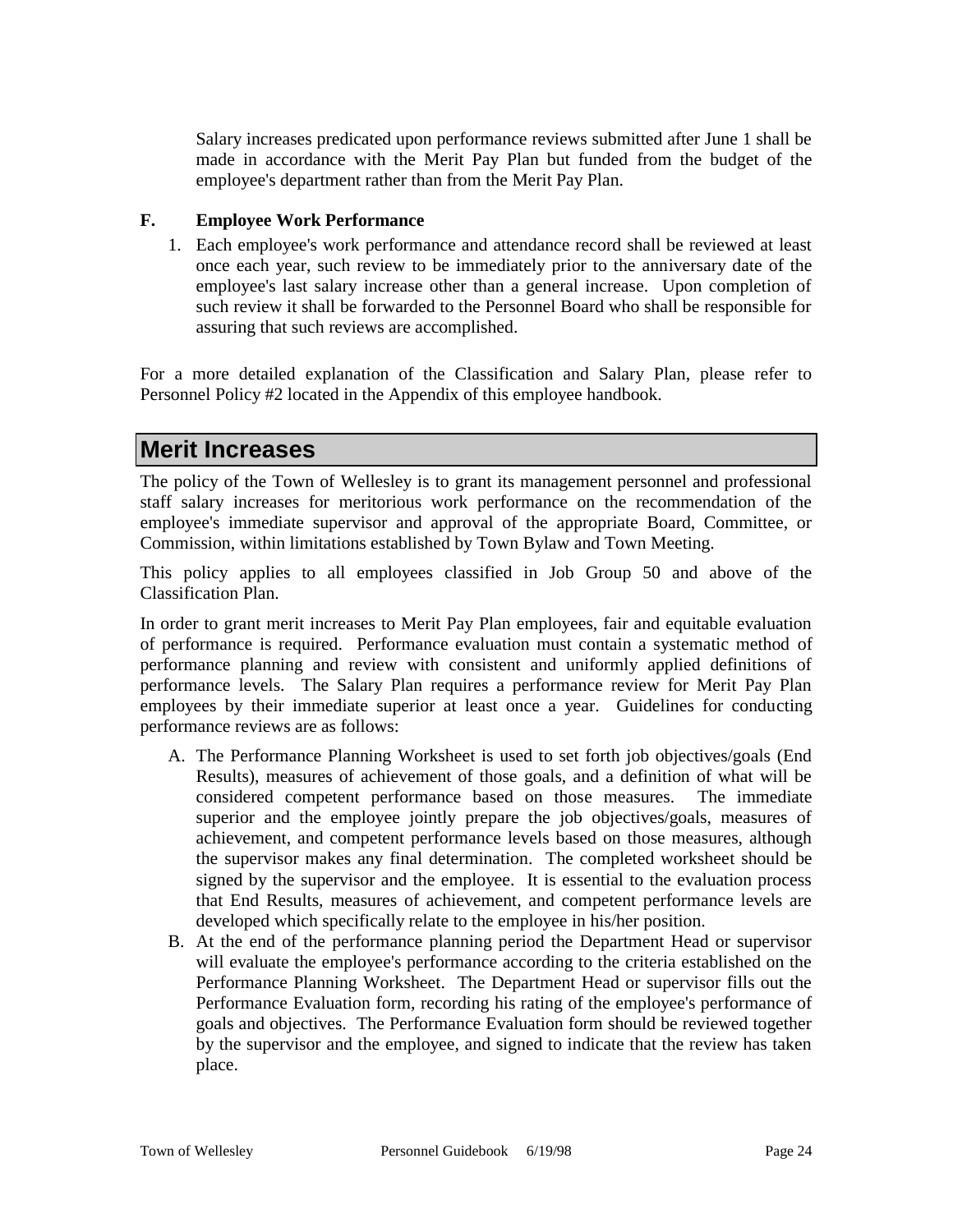The completed Performance Evaluation form should be returned to the Human Resources Department for inclusion in the employee's file. Also, it is important that the Performance Goals for the next year be returned along with the evaluation form. It is important that supervisors administer this process in a timely fashion.

- C. At the completion of the performance review, employees may receive an increase. Such merit increases shall not exceed the annual level established, which shall in no case be more than is indicated on the Merit Pay Plan Grid Chart. In determining the amount of increase to be granted, the superior must consider the overall rating of the employee's performance and the employee's standing in the salary range (where employees accelerate to the mid-point and decelerate to the maximum). Other factors which influence the determination of merit increases are potential for promotion, selfdevelopment, educational qualifications, working relations, attendance record, and length of service. Recommendations for merit increases must be submitted on a Personnel Action Form, attached with the Performance Evaluation form.
- D. Each Board, Committee, or Commission is responsible for reviewing the evaluations and approving or disapproving the merit increase recommendations of their subordinates. The Board, Committee, or Commission shall evaluate the individual or individuals reporting directly to them in the manner prescribed above and determine the appropriate increase to be granted.

After review of the recommendations of their staff and after considering the amount of money available for merit increases per the Merit Pay Plan Grid Chart, each Board, Committee, or Commission shall approve appropriate increases in accordance with the Salary Plan and this policy and procedure.

E. The Personnel Board shall determine and recommend to Town Meeting an appropriation of a sum of money sufficient to grant merit increases to employees in Job Group 50 and above to maintain fair and equitable pay levels. The Personnel Board shall provide each Board, Committee, or Commission annually

with guidelines to assist in the granting of the salary increase in accordance with the Salary Plan and this procedure.

F. The Director of Financial Services shall review the actions taken by the various Boards, Committees, and Commissions and the Personnel Board and, after assuring himself/herself said actions are in accordance with the terms of the Salary Plan and the vote of Town Meeting, shall apportion and assign the necessary funds to the appropriate personal services appropriations.

## **Hours of Work**

Due to the nature of the Town's services, the normal workday varies from department to department. The Town reserves the right to restructure an employee's work day, work week, or work period for the purpose of promoting efficient operations.

# **Payday**

Most employees are paid on a weekly basis depending on their department assignment. The payroll period begins on Wednesday and ends on Tuesday. Paychecks are available on Monday. Mandatory payroll deductions are made for federal and state income tax, and for the retirement fund. Optional payroll deductions are made based on your authorization for health insurance, life insurance, and deferred compensation plan.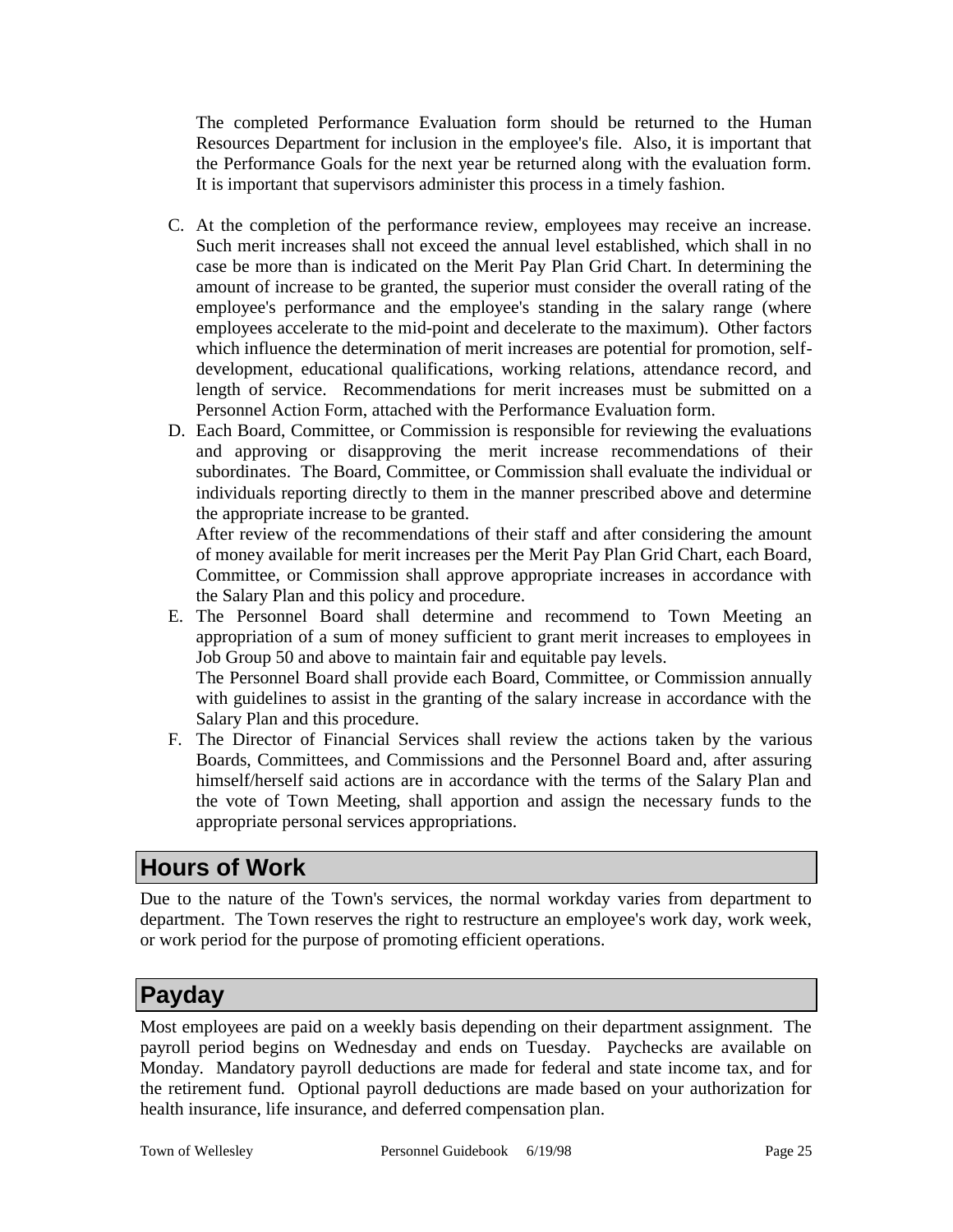In the event you are absent from work on payday, you can obtain your check through your supervisor. If you are unable to personally call your supervisor for your check, you should send a written request addressed to your supervisor or the Human Resources Department, authorizing the bearer (who must provide identification) to pick up your check. This written request must include your department, payroll number, and your signature.

## **Wage Assignments and Garnishments**

It is expected that each employee will meet his or her financial obligations without involving the Town. Income executions, wage assignments, and garnishments are legal authorizations for creditors to collect part of your pay from the Town. If necessary, the Town will, according to state law, accept court order wage assignments and garnishments and process them in the legally prescribed manner which involves withholding the required amount from each paycheck until the debt is paid.

## **Overtime Pay**

Employees, other than uniformed members of the Police and Fire Departments, whose positions are in Job Group 49 or below shall be paid for overtime work at a rate equal to time and one half their regular rate of pay for all hours worked in excess of forty (40) hours per week.

Uniformed members of the Police and Fire Departments shall receive overtime pay at a rate equal to time and one half their regular rate for work in excess of their regular hours of duty.

The Fair Labor Standards Act authorizes compensatory time off in lieu of monetary overtime compensation, at a rate of not less than one and one-half hours of compensatory time for each hour of overtime worked. Employees generally may accrue up to 240 hours of comp time; since comp time is accumulated at time and one-half, this is only 160 hours of actual overtime work. Employees who work in a public safety activity, emergency response activity, or seasonal activity may accumulate up to 480 hours of comp time.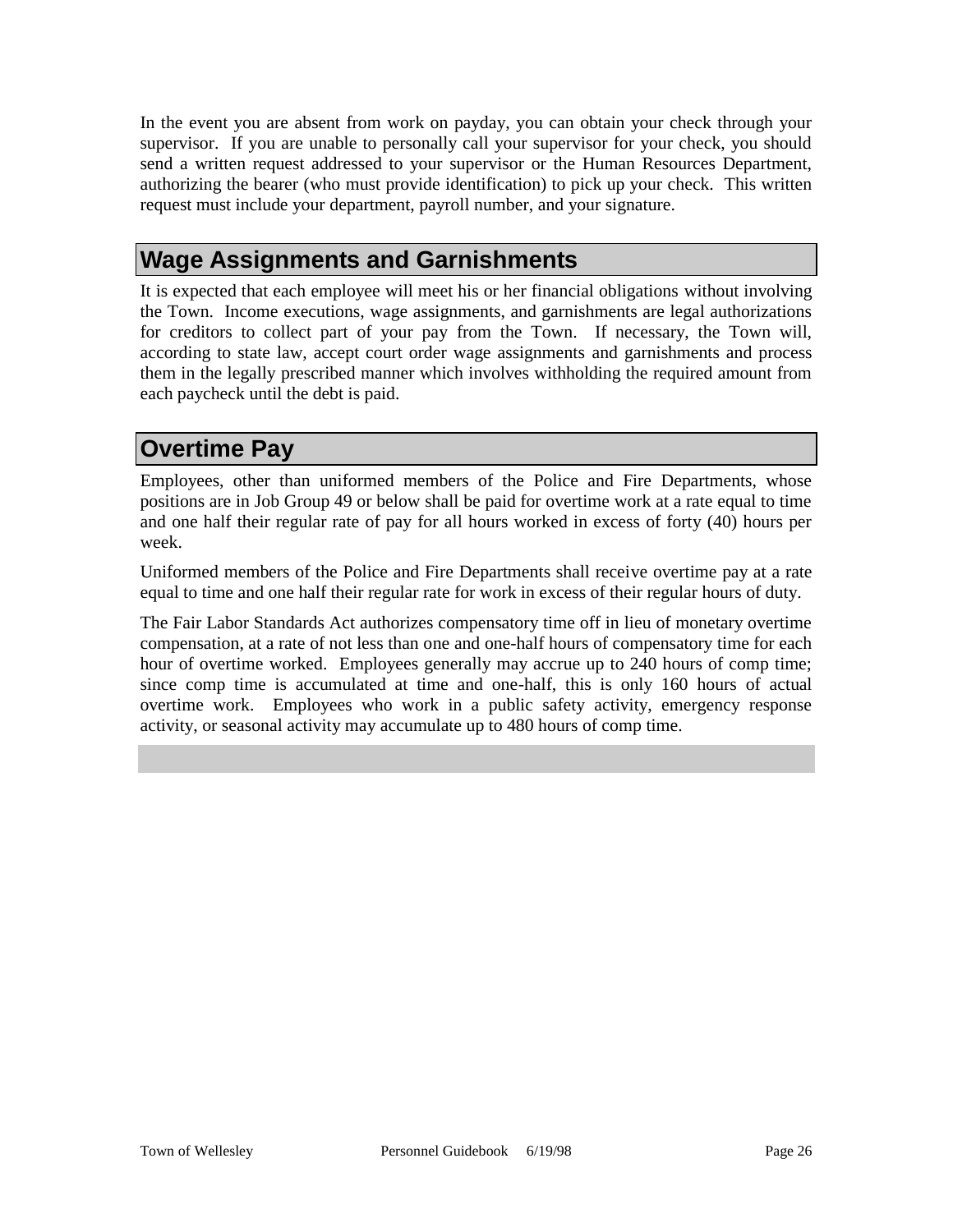# **Direct Deposit**

The Town of Wellesley provides employees with the option to have their paycheck deposited directly into their bank account. This convenient option is available at any time through the Human Resources Department and normally begins two weeks after receipt of such a request. Once an employee's paycheck is directly deposited, the employee will continue to receive a weekly direct deposit stub listing their gross pay, net pay, and various deductions.

## **Deferred Compensation**

Deferred compensation plans are authorized under Section 457 of the Internal Revenue Code. This Section permits tax-favored status of contributions for eligible employees. In order to maintain this status, the Code requires that the assets in a deferred compensation plan, including the annuity contract, are owned solely by the employer until they are distributed. The deferred compensation plan is designed to supplement your retirement income. The Town's plan is coordinated by Aetna Life Insurance and Annuity Company.

The plan allows you to voluntarily invest up to a maximum of twenty-five percent (25%) of your salary (limited to \$7,500 per year). As you near retirement, however, you may be able to defer more of your income. All contributions are made through payroll deduction and are free of any federal or state tax. All earnings accumulate tax free.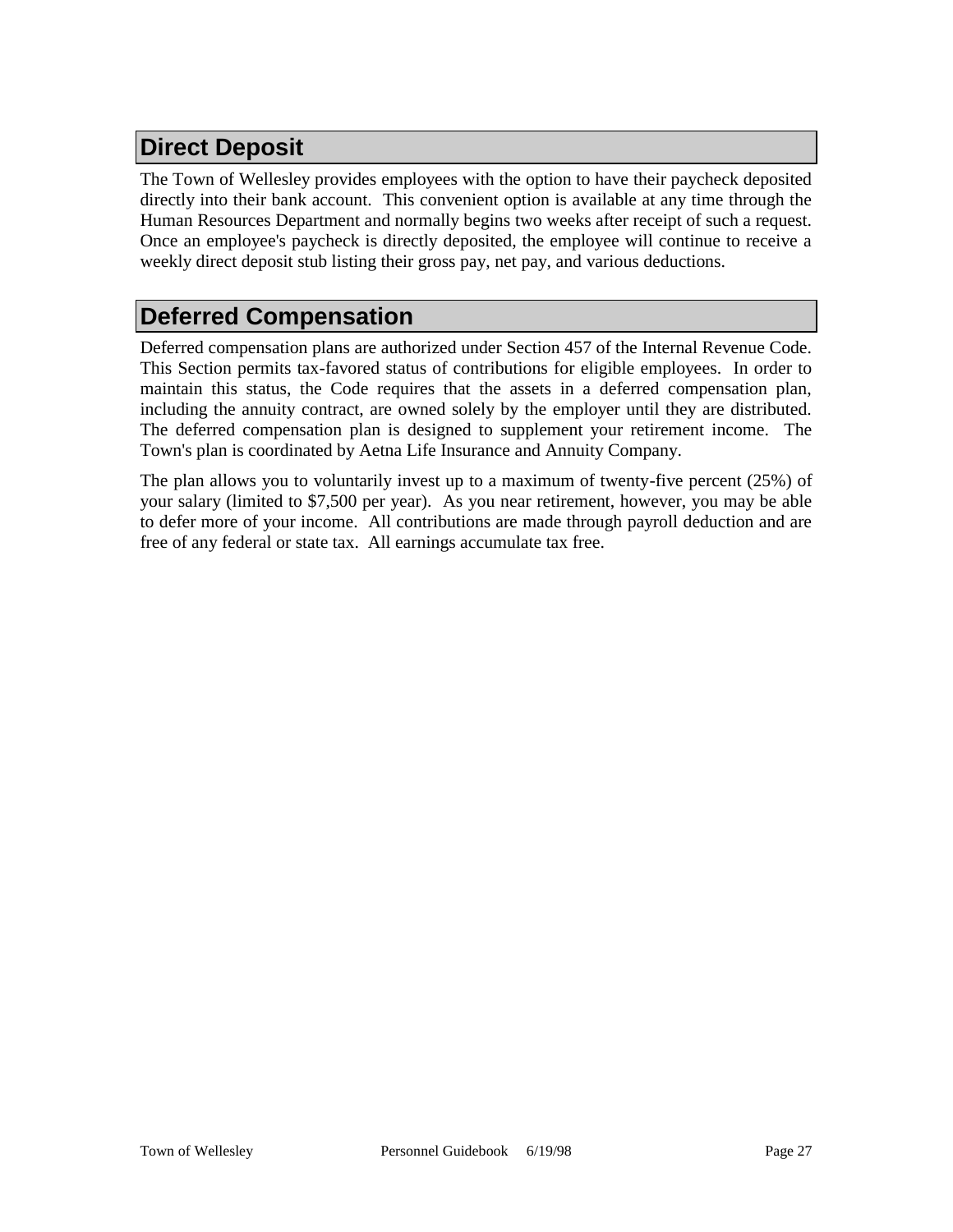The following chart and graph demonstrate the differences in contribution between an aftertax retirement savings plan and a deferred compensation plan.

|                                                                                                                                                                                                                                                                                                                                                                                                           | After-tax<br><b>Savings Plan</b> | <b>Deferred</b><br><b>Compensation</b> |  |  |
|-----------------------------------------------------------------------------------------------------------------------------------------------------------------------------------------------------------------------------------------------------------------------------------------------------------------------------------------------------------------------------------------------------------|----------------------------------|----------------------------------------|--|--|
| Monthly contribution                                                                                                                                                                                                                                                                                                                                                                                      | 150.00<br>\$                     | 150.00<br>\$.                          |  |  |
| Less income tax at 28%                                                                                                                                                                                                                                                                                                                                                                                    | $-42.00$                         | None                                   |  |  |
| Net monthly contribution                                                                                                                                                                                                                                                                                                                                                                                  | 108.00                           | 150.00                                 |  |  |
| Net yearly contribution                                                                                                                                                                                                                                                                                                                                                                                   | \$1,296.00                       | \$1,800.00                             |  |  |
| <b>AFTER 10 YEARS</b>                                                                                                                                                                                                                                                                                                                                                                                     |                                  |                                        |  |  |
| <b>Total Contribution</b>                                                                                                                                                                                                                                                                                                                                                                                 | \$12,960.00                      | \$18,000.00                            |  |  |
| Investment earnings at 8%*                                                                                                                                                                                                                                                                                                                                                                                | $+4,968.95$                      | $+7,136.94$                            |  |  |
| Less income tax on                                                                                                                                                                                                                                                                                                                                                                                        |                                  |                                        |  |  |
| earnings (also 28%)                                                                                                                                                                                                                                                                                                                                                                                       | $-1,391.31$                      | None                                   |  |  |
| <b>TOTAL</b>                                                                                                                                                                                                                                                                                                                                                                                              | \$16,537.64                      | $$25,136.94**$                         |  |  |
| <b>AFTER 20 YEARS</b>                                                                                                                                                                                                                                                                                                                                                                                     |                                  |                                        |  |  |
| <b>Total Contribution</b>                                                                                                                                                                                                                                                                                                                                                                                 | \$25,920.00                      | \$36,000.00                            |  |  |
| Investment earnings at 8%*                                                                                                                                                                                                                                                                                                                                                                                | $+23,558.87$                     | $+36,322.44$                           |  |  |
| Less income tax on                                                                                                                                                                                                                                                                                                                                                                                        |                                  |                                        |  |  |
| earnings (also 28%)                                                                                                                                                                                                                                                                                                                                                                                       | $-6,596.48$                      | None                                   |  |  |
| <b>TOTAL</b>                                                                                                                                                                                                                                                                                                                                                                                              | \$42,882.39                      | \$72,322.44**                          |  |  |
| * This illustration assumes an 8% rate of return. It is adjusted for expenses of 1.38%<br>for after-tax accumulations based on the average U.S. equity mutual fund<br>investment expenses according to Lipper Analytical Services, Inc. and annuity<br>charges of 1.5% for the tax deferred accumulations. The returns are hypothetical<br>and do not reflect the performance of any specific investment. |                                  |                                        |  |  |

**\*\*** This total figure is pre-tax.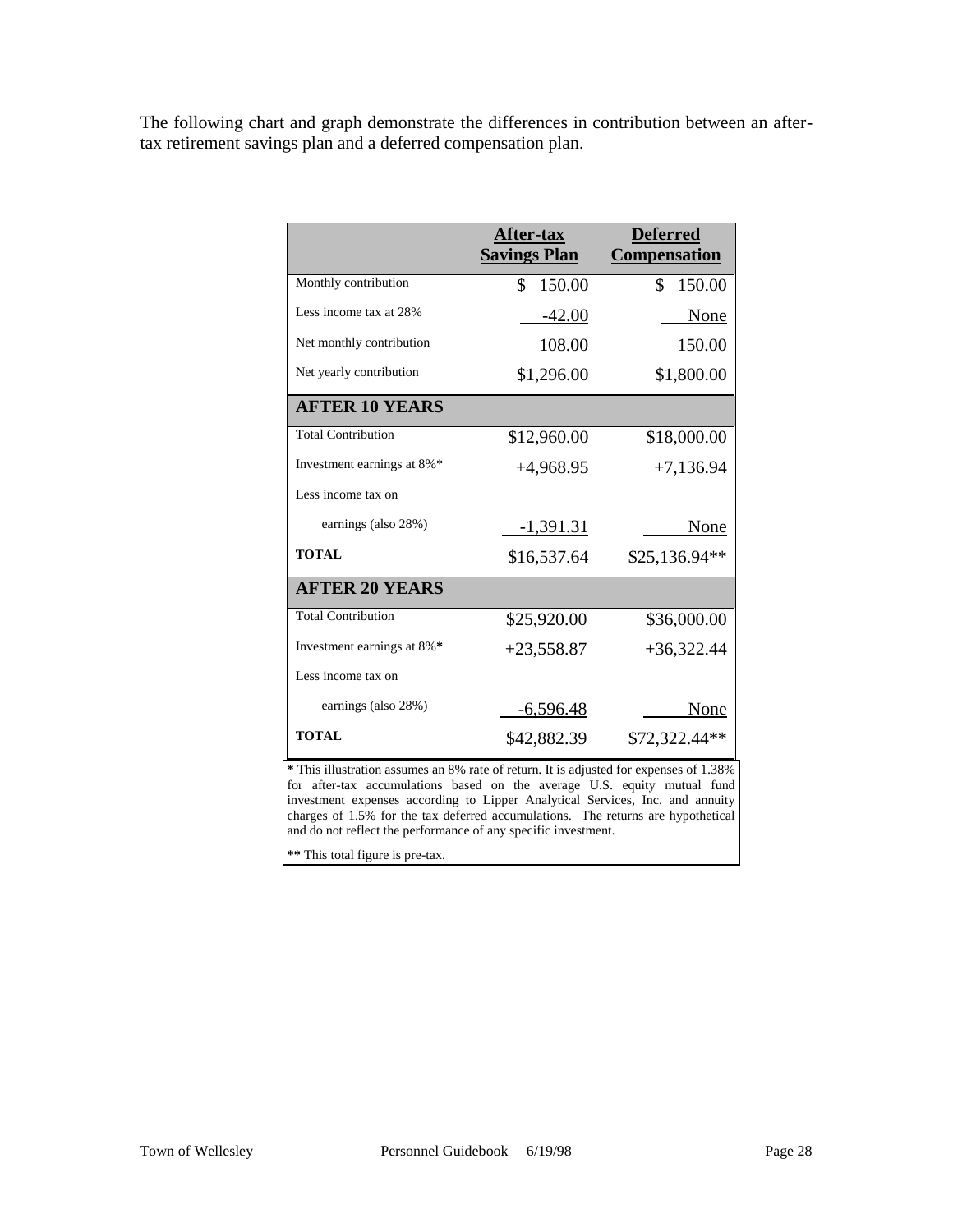#### **Graph Assumptions:**

This illustration assumes an 8% rate of return. It is adjusted for expenses of 1.38% for aftertax accumulations based on the average U.S. equity mutual fund investment expenses according to Lipper Analytical Services, Inc. and annuity charges for 1.5% for the tax deferred accumulations. The returns are hypothetical and do not reflect the performance of any specific investment.

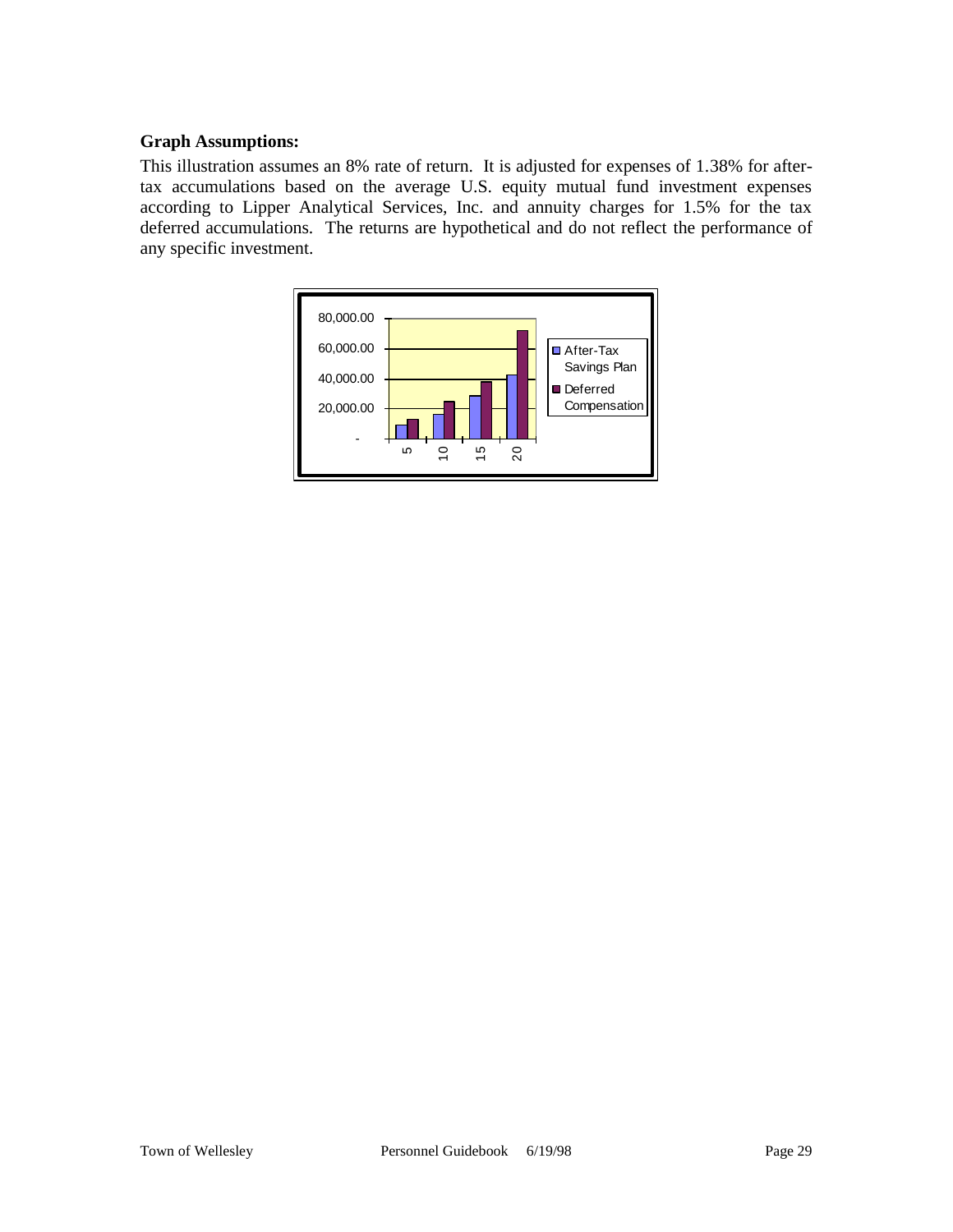# **Chapter 5 Employee Benefits**

Benefits for Town employees who have chosen to bargain collectively through representatives of their own choosing and whose representative organization has been recognized or designated as the exclusive bargaining agent for all such employees shall be set forth in the appropriate collective bargaining agreements. Benefits for all other employees shall be outlined below.

### **Holidays**

All permanent full-time employees shall receive time off without loss of pay on the following state legal holidays:

| <b>Holiday</b>             | Date                     |
|----------------------------|--------------------------|
| New Year's Day             | January 1                |
| Martin Luther Day          | 3rd Monday in January    |
| Washington's Birthday      | 3rd Monday in February   |
| Patriots' Day              | 3rd Monday in April      |
| <b>Memorial Day</b>        | Last Monday in May       |
| Independence Day           | July 4                   |
| Labor Day                  | 1st Monday in September  |
| Columbus Day               | 2nd Monday in October    |
| Veterans' Day              | November 11              |
| Thanksgiving Day           | 4th Thursday in November |
| Christmas Eve <sup>*</sup> | December 24              |
| Christmas Day              | December 25              |
| New Year's Eve *           | December 31              |
|                            |                          |

\* Denotes 1/2 day holiday.

In the event such holidays fall on Sunday, they shall be deemed to occur on Monday, and if they fall on Saturday, they shall be deemed to occur on Friday. Such employees shall receive time off without loss of pay for one half  $(1/2)$  day on the last working day immediately preceding Christmas Day and New Year's Day. In the event that Town business does not permit granting any or all half  $(1/2)$  days on the last working day preceding these holidays, the one half day  $(1/2)$  off shall be granted within a three  $(3)$  month period at the discretion of the Department Head and subject to the needs of Town business.

All permanent part-time employees who regularly work twenty (20) or more hours per week and who would normally be scheduled to work on the day a holiday is celebrated shall receive time off with pay for such holiday service.

### **Vacation**

All permanent employees who are on the payroll July 1 and who complete the following period of full-time continuous employment during the vacation year (July 1 through June 30) are entitled to annual vacations with pay based on the following schedule: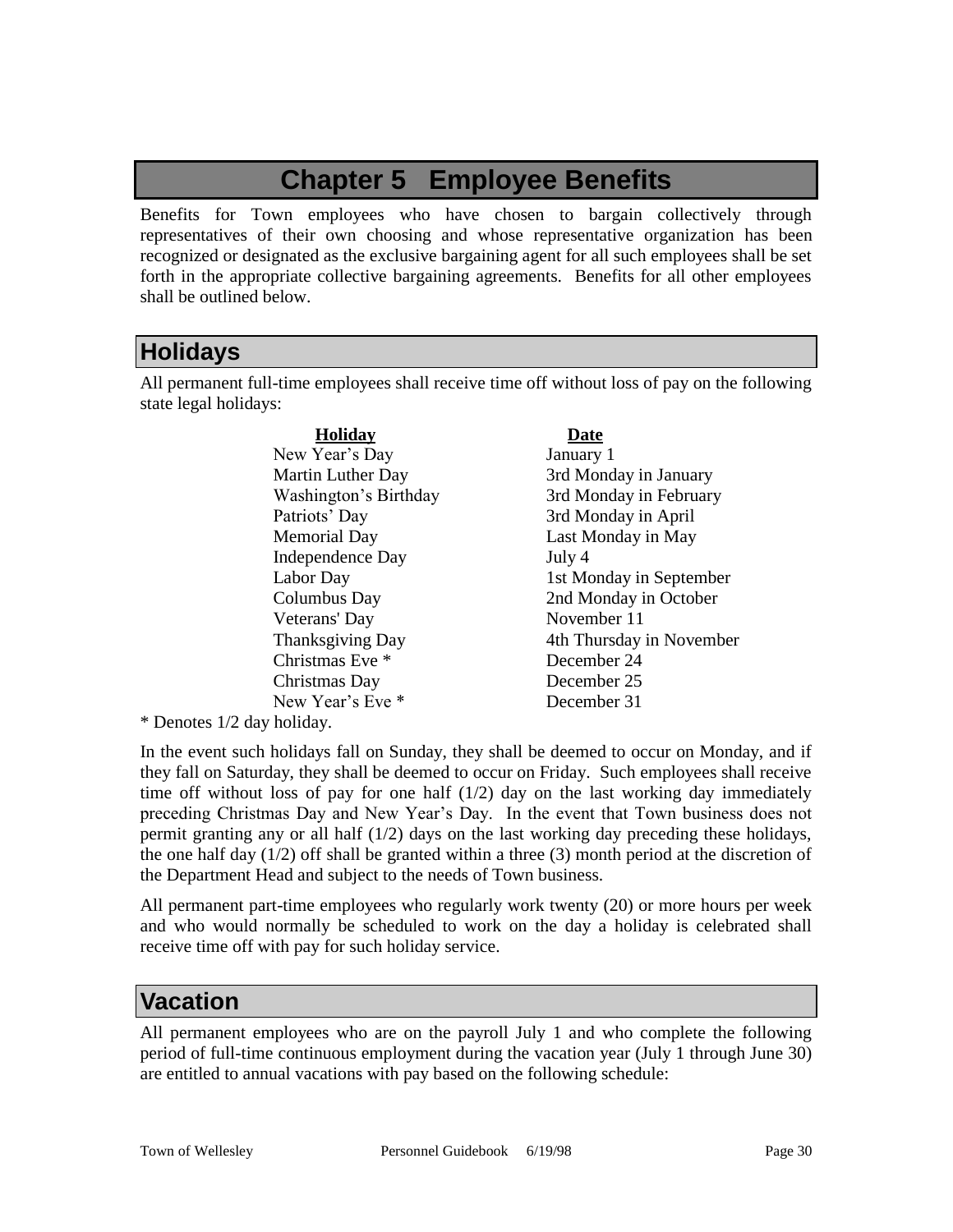| <b>Service Period Completed</b> | <b>Vacation Time Earned</b> |
|---------------------------------|-----------------------------|
| six months                      | one week                    |
| one year anniversary            | remaining annual credit     |
| one year anniv. to June 30th    | prorated (see 1 below)      |
| July 1st to year five           | two weeks                   |
| five years                      | three weeks                 |
| ten years                       | four weeks                  |
| twenty years                    | five weeks                  |
|                                 |                             |

- 1. New employees who complete one (1) year of full-time continuous service but less than twelve (12) months full-time continuous service within the annual vacation cycle (July 1st to June 30th) will earn a proration of vacation days based on the number of additional months worked in that cycle. This proration will be equal to one-twelfth (1/12) of an employee's annual vacation benefits for each thirty (30) calendar days of service beyond the first year anniversary of employment and will be credited on June 30th. Thereafter, employees will be placed into the annual cycle for purposes of vacation crediting.
- 2. Permanent part-time employees regularly working twenty (20) or more hours per week shall be granted annual vacations with pay according to the ratio that their parttime employment bears to full-time employment. In no case shall an employee take vacation until s/he has been on the payroll six (6) months. In the year in which an employee is first eligible for a two-week vacation, the additional week shall not be granted until such employee has completed the full term of service requirement.
- 3. Vacations shall be granted by the Department Head at such times as, in his/her opinion, will cause the least interference with the performance of the regular work of the Department, but taking into account the preference of the individual employee. Vacations must be taken in the twelve (12) months following the July 1 on which they are earned and shall not accumulate from vacation year to vacation year. Salaries shall not be paid in lieu of vacations except in extreme emergency and with the prior approval of the Personnel Board. If a holiday falls within the vacation period of an employee, s/he shall be granted an additional day of vacation.
- 4. If the employment of a person who has become entitled to an annual vacation but has not taken it is terminated by dismissal through no fault or delinquency on his/her part; by resignation, written notice of which was received by the Department Head at least two (2) weeks prior thereto; by retirement or by death; s/he shall be paid for his/her vacation period. In exceptional cases where circumstances prevent the giving of two (2) weeks' notice, excluding cases where the employee resigns to take other employment, the two (2) weeks' notice requirement may be waived and vacation pay may be allowed by the Department Head with approval of the Personnel Board. If the employment of such a person is terminated by death or retirement, s/he shall be paid for vacation benefits accrued at the rate of one twelfth (1/12) of his/her vacation benefits for each thirty (30) calendar days of service between July 1 and the date of termination. Upon the death of an employee entitled to vacation allowance, the allowance shall be paid to the person or persons to whom unpaid salary is payable.
- 5. If a former employee of the Town returns to the service of the Town and completes at least five (5) years of continuous full-time service following such return, the amount of continuous full-time service immediately preceding the interruption of his/her work for the Town shall be added to the five (5) or more years of current full-time service to give total service for computation of vacation. Service in the Armed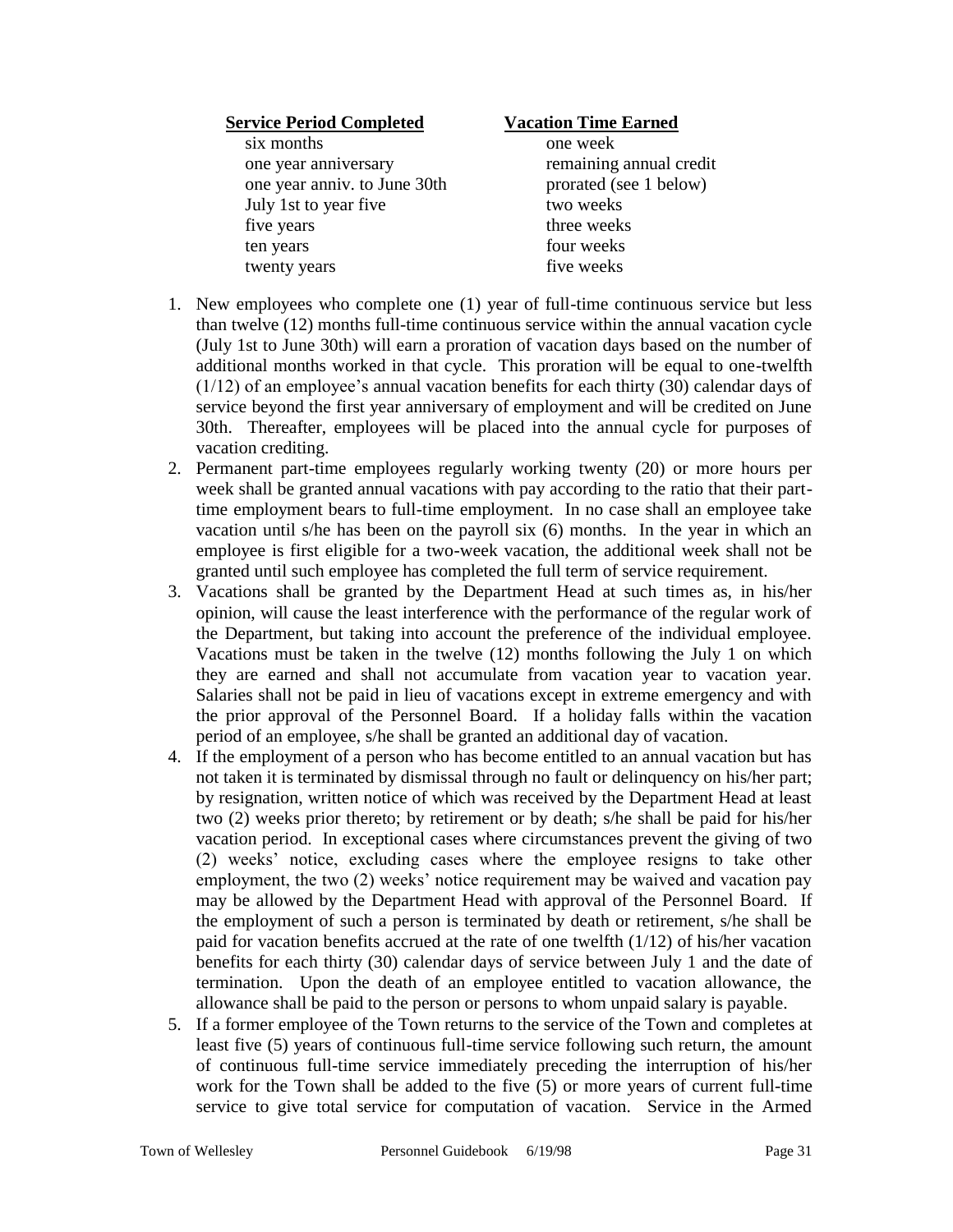Forces shall not be considered an interruption of work for the purpose of computing total service credit.

#### **Personal Days**

Permanent full-time employees shall be granted two (2) regular work days per calendar year without loss of pay for the conduct of personal business. Such time off shall be granted at the discretion of the Department Head and according to the following schedule for new employees:

| <b>Hired Between</b>      | <b>Personal Days Allotted</b> |
|---------------------------|-------------------------------|
| January 1 and June 30     | 2 days                        |
| July 1 and September 30   | 1 day                         |
| October 1 and December 31 | 0 days                        |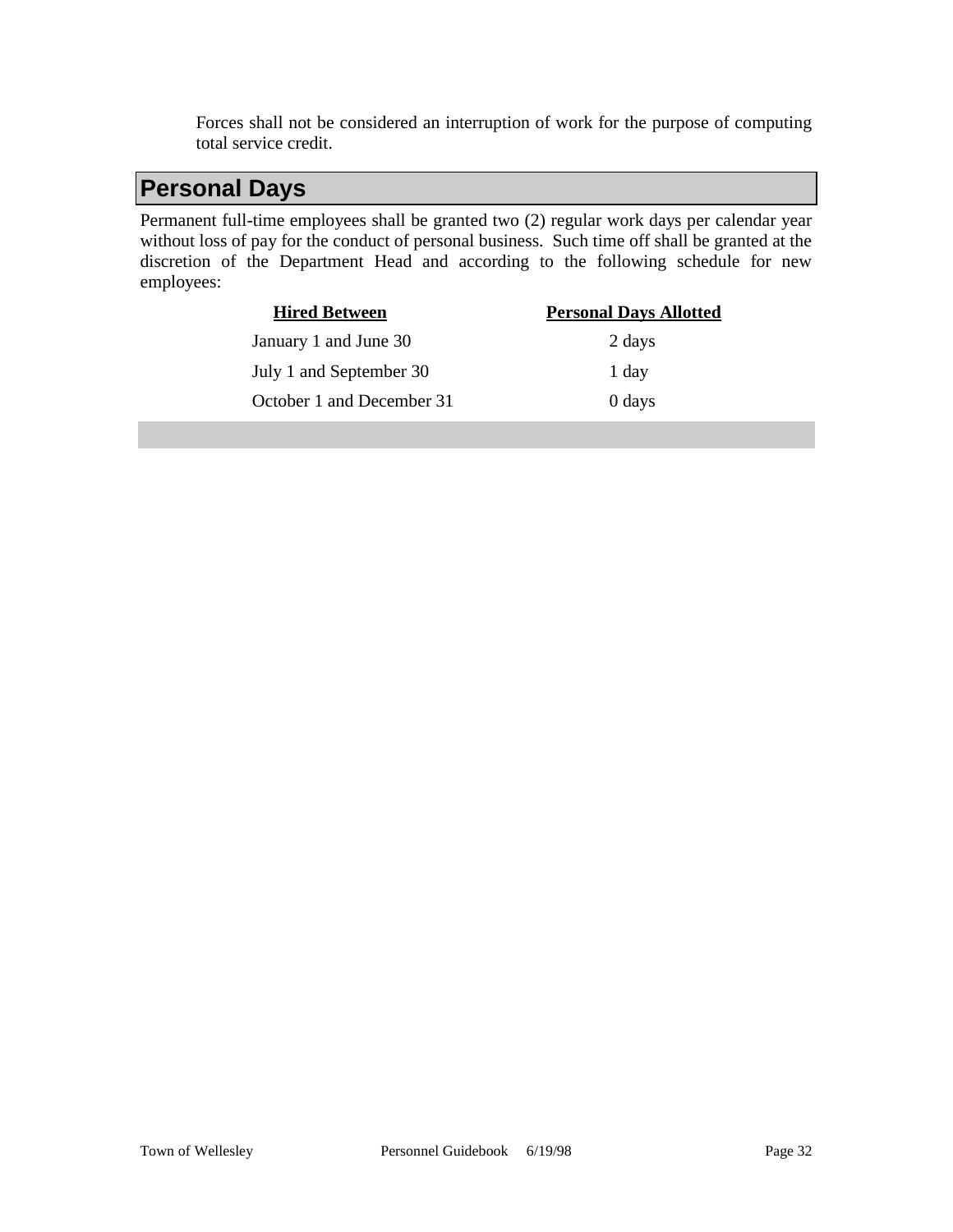# **Jury Duty Pay**

Regular employees summoned to jury duty will be excused from work for as long as it takes to serve on the jury. In accordance with Massachusetts General Law, Chapter 234A, each regularly employed trial or grand juror shall be paid regular wages by their employer for the first three (3) days, or part thereof, of juror service. Regular employment shall include parttime, temporary, and casual employment. Further, jurors who serve more than three days shall be paid the difference between their regular week's pay and the compensation they receive for jury duty pay, provided they report for work on each regularly scheduled working day when excused from such duty. A certificate setting forth the amount received by the employee for jury duty shall be required prior to such payment.

## **Educational Reimbursement**

It is the policy of the Town of Wellesley to encourage employees to further their education for the purpose of improving their ability and effectiveness in their present positions. In order to prepare employees for positions of greater responsibility, the Town will reimburse employees for up to 100% of the cost of tuition and fees upon the satisfactory completion of the courses of instruction taken at an institution accredited by the New England Association of Colleges and Secondary Schools. Permanent full-time employees who have completed one year of full-time employment shall be entitled to reimbursement for up to 100% of the cost of tuition and fees not to exceed \$300.00 per employee per term upon completion of a course of instruction with a certificate grade. To be eligible for reimbursement, prior approval of the Department Head and the Personnel Board must be obtained and the course work must be directly related to the employees' current duties and responsibilities or prepare the employee for a position of greater responsibility in the Town which the employee can reasonably be expected to achieve.

For a more detailed explanation of the Educational Reimbursement Policy, please refer to Personnel Policy #14 located in the Appendix of this employee handbook.

## **Meal Allowance**

Permanent full-time employees in Job Group 50 or above, other than Department Heads, shall be entitled to a meal allowance established by the Personnel Board when required to work more than two (2) hours beyond the end of the regular work day or more than five (5) hours on Saturday, Sunday or a holiday. Such employees working four (4) hours in addition to such two (2) or five (5) shall be entitled to an additional such allowance for each additional four (4) hours of work.

For a more detailed explanation of the Meal Allowance Policy, please refer to Personnel Policy #13 located in the Appendix of this employee handbook.

### **Physical Examination**

Employees in Job Group 50 and above shall be entitled to a reimbursement of the copayment amount under the provisions of the employee's Town health insurance plan of up to \$50.00 for the purpose of an annual physical examination by a physician of their choice.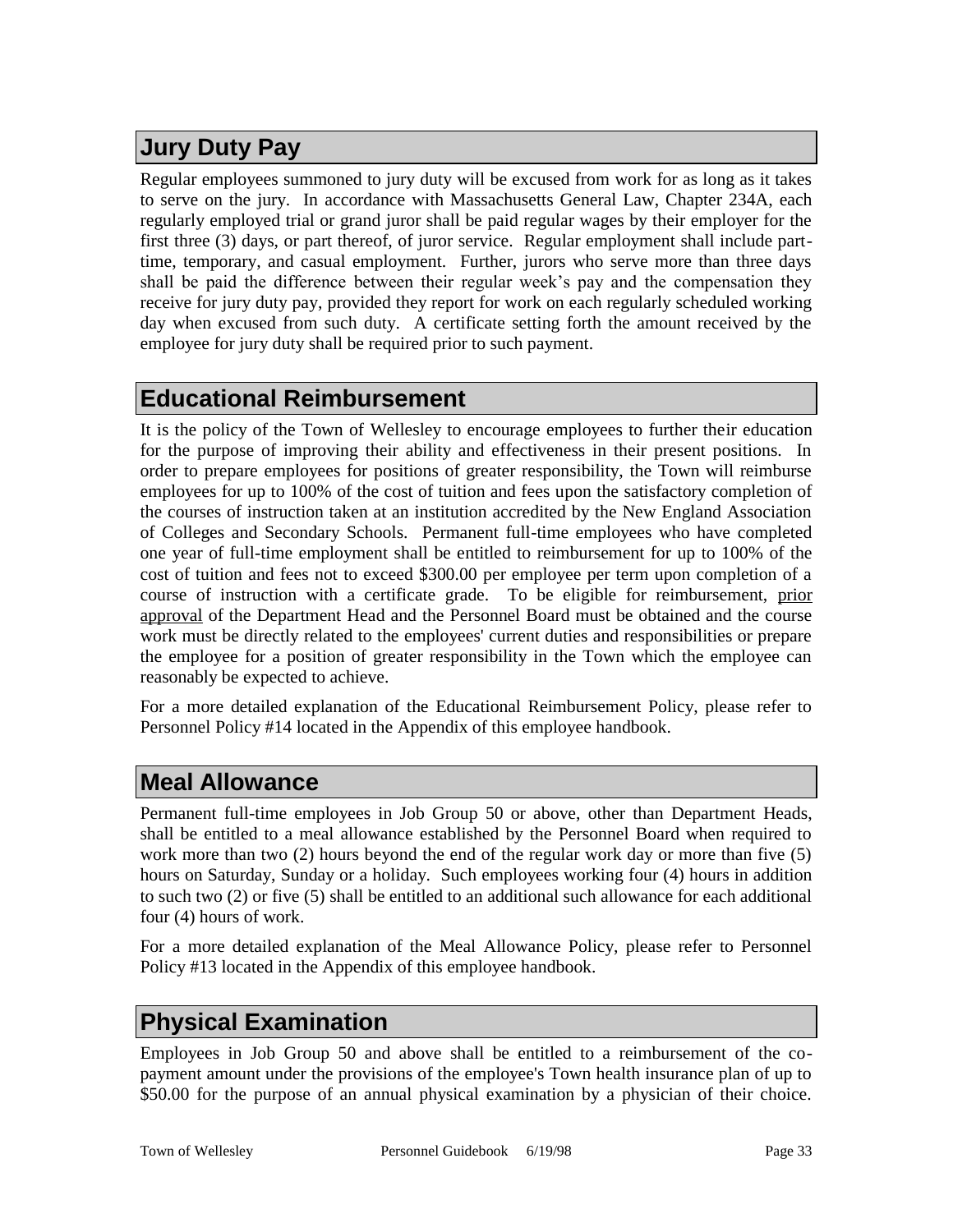Employees in Job Group 50 and above who do not belong to a Town health insurance plan are also eligible for the same annual reimbursement benefit of up to \$50.00.

For a more detailed explanation of the Annual Physical Examination Benefit, please refer to Personnel Policy #12 located in the Appendix of this employee handbook.

## **Travel and Transportation**

Employees shall be reimbursed for actual, reasonable, and necessary expenses incurred by and for themselves as a result of approved travel in connection with their duties or office. Travel shall be at tourist or coach class using the most economical route. Employees using private automobiles shall be reimbursed for such travel at a rate of \$0.365 per mile except that, as a rule, such reimbursement shall not exceed the cost of public transportation. Employees whose duties require transportation continuously and regularly may be provided with a vehicle or receive a stated monthly allowance in lieu of reimbursement for the use of their private automobiles.

Committees, Commissions, and Boards shall authorize travel and ascertain which employees require transportation for the conduct of their duties. They shall further determine the most economical means of providing such transportation, i.e., purchase, lease, or monthly allowance, subject to the approval of the Board of Selectmen.

- 1. Employees needing funds for travel may request an advance. Such requests should state the purpose of the travel, a detailed estimate of expenses, and be submitted through appropriate channels to the Board of Selectmen for approval.
- 2. Employees requesting reimbursement for travel expenses must submit their expense report within thirty (30) days of the completion of travel. Receipts must be attached.
- 3. Claims for reimbursement of expenses must be submitted on an expense report form and approved by the employee's supervisor and Department Head/Board Chairman.
- 4. Expense checks will be reimbursed through the employee's paycheck and distributed by the Treasurer.

For a more detailed explanation of the Travel and Transportation Policy, please refer to Personnel Policy #7 located in the Appendix of this employee handbook.

### **Credit for Full-time Continuous Service**

An employee who has been employed by the Town on a full-time temporary basis and becomes a permanent employee, shall be granted credit for said full-time continuous service for purposes of benefit eligibility. Such benefit eligibility shall only include longevity, vacations with pay, payment due to absence on account of illness, personal time, and tuition reimbursement. Credit for full-time continuous service shall be approved by the Personnel Director upon the recommendation of the Department Head, subject to the ratification of the Personnel Board.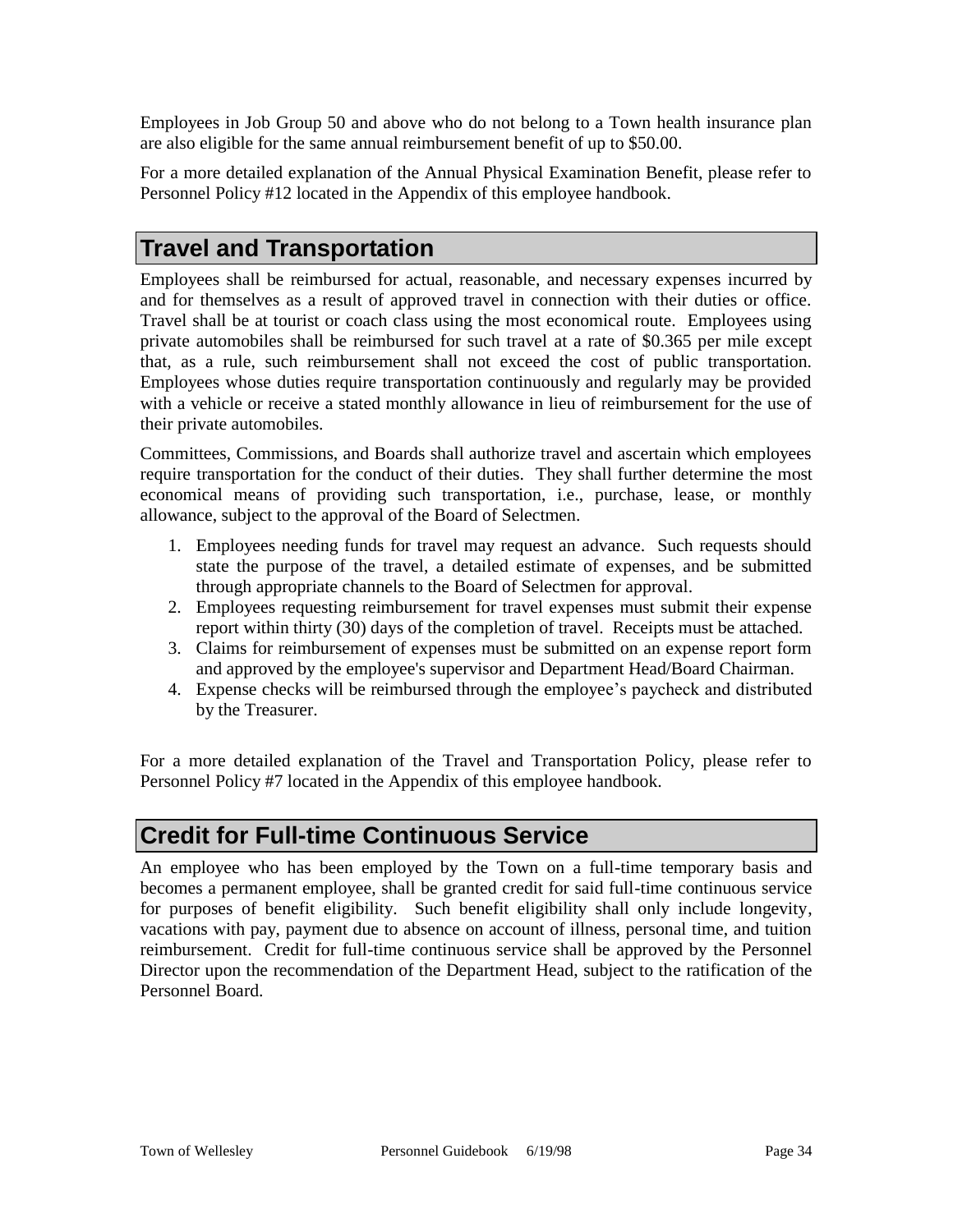## **Length of Service Pay**

Permanent full-time employees in Job Group 49 and below, who have completed the following years of continuous full-time service shall be entitled to receive a length of service payment as follows:

| <b>Years of Continuous Service</b> | <b>Amount of Payment</b> |
|------------------------------------|--------------------------|
| $25+$ years                        | \$450.00                 |
| $20-24$ years                      | \$400.00                 |
| $15-19$ years                      | \$300.00                 |

Such payment shall be made in lump sum in January of each fiscal year to employees completing the requirements on July 1 of such fiscal year. In the event the employment of an employee entitled to such additional payment is terminated for any reason before the January payment date, the additional payment will become due and payable upon termination of employment.

Unionized employees should reference the appropriate labor agreement for applicable length of service pay. If any discrepancy should exist between this handbook and a union contract, the contract always governs.

### **Recognition Program for Professional Staff**

Permanent full time employees in Job Group 50 and above, below the level of Department Head, whose positions are contained in the Town's Merit Pay Plan, are eligible to be nominated for a recognition award from the Town. This award is based on a quantifiable contribution to a project of significant impact which is beyond the scope of the duties outlined in the employee's position description. Any employee who is granted an award under this Plan will not be eligible to be nominated for an award in the subsequent year.

Employees nominated for an award under this program must have contributed such an excessive amount of time, effort and dedication to the Town on a project of significant impact that the Department Head will be able to quantitatively justify the nomination in writing to the Human Resources Board. In addition, the nominated employee's performance rating and the project outcome must be of high caliber in order to support the nomination.

The Recognition program is administered by the Human Resources Board in a fair and impartial manner. The Human Resources Board shall determine which nominees will receive awards in each fiscal year as well as the maximum amount of each award, in accordance with the procedures of the program and subject to funding. All determinations of the Human Resources Board are final.

For a more detailed explanation of the Recognition Program for Professional Staff, please refer to the Human Resources Board's Recognition Program located in the Appendix of this personnel guidebook.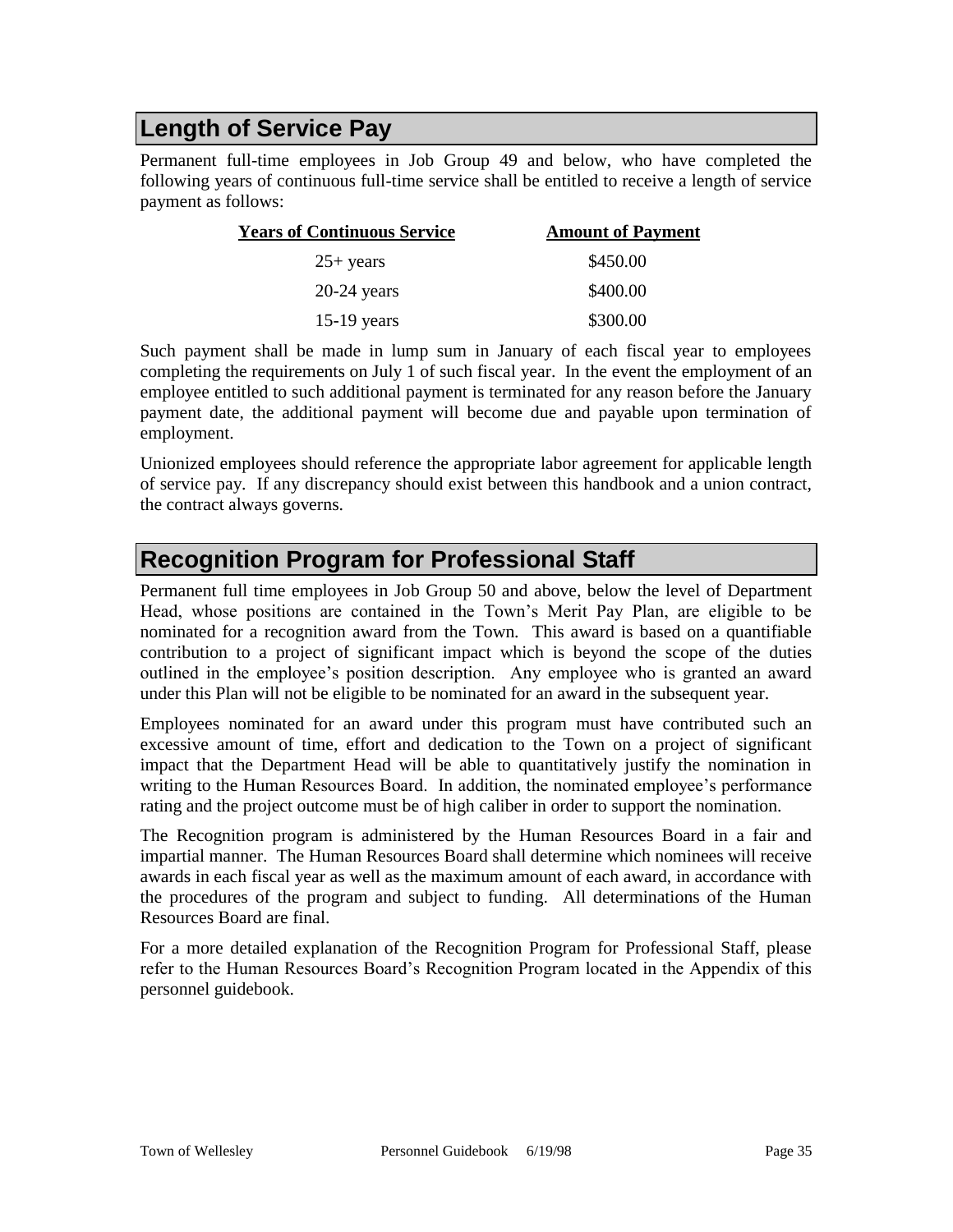# **Chapter 6 Leaves of Absence**

#### **Sick Leave**

- 1. In the event of bona fide personal and non-service connected sickness or injury (for which no compensation is received under Workers' Compensation or by payment of the Town in the case of the Police and Fire Departments), all regular full-time employees shall be eligible for time off with pay in an amount appropriate to the circumstances of each individual case, in order that their income may be maintained during such period of bona fide incapacitation, on the following basis: Newly hired permanent employees will be credited with one day of sick leave per month upon completion of each month of full-time service and shall not exceed twelve (12) days of sick leave in their first year. Permanent employees who have completed one (1) full year of service are eligible for twelve (12) sick days per calendar year, the unused portion of which may be carried forward and accumulated to a maximum of one hundred and fifty (150) days. This vesting and accumulation of unused sick days is intended solely for illness protection and does not constitute an obligation on the part of the Town to buy back any unused sick days at the time of separation from service of the Town. Permanent part-time employees regularly working twenty (20) hours or more per week shall be granted time off according to the ratio that their part-time employment bears to full-time employment.
- 2. Employees who have completed one full year of service may be granted discretionary sick leave of up to eighteen (18) additional days per calendar year with the approval of the Department Head or Human Resources Board. Paid absence due to illness shall be utilized in the following sequence: current year's allowance (first 12 days), accumulation, and discretionary sick leave as granted by the Department Head or Human Resources Board.
- 3. An employee may use up to five (5) of his/her allowed twelve (12) sick days per calendar year when his/her personal attendance is necessary during the illness or injury of an immediate family member. Use of more than five (5) days of an employee's accrued sick leave for the purpose of caring for an immediate family member in the event of serious, long-term illness or injury may be granted on the recommendation of the Department Head and with approval of the Human Resources Director. "Immediate family member", for the purpose of this section, is defined as spouse, child or parent of either the employee or his/her spouse.
- 4. Employees shall notify their Department Head on the first day of absence due to nonservice connected sickness or injury, stating the nature of the sickness or injury, time expected to be incapacitated, and when they expect to return to work.
- 5. Department Heads shall be responsible to check on all such absences. A doctor's certificate shall be required after the seventh  $(7<sup>th</sup>)$  day. If deemed in the interest of the Town, the Department Head and/or the Human Resources Board shall have an independent doctor make an examination and report.
- 6. In the case of exceptional circumstances, additional allowances may be granted on the recommendation of the Department Head and approval of the Human Resources Director, subject to ratification by the Human Resources Board. In determining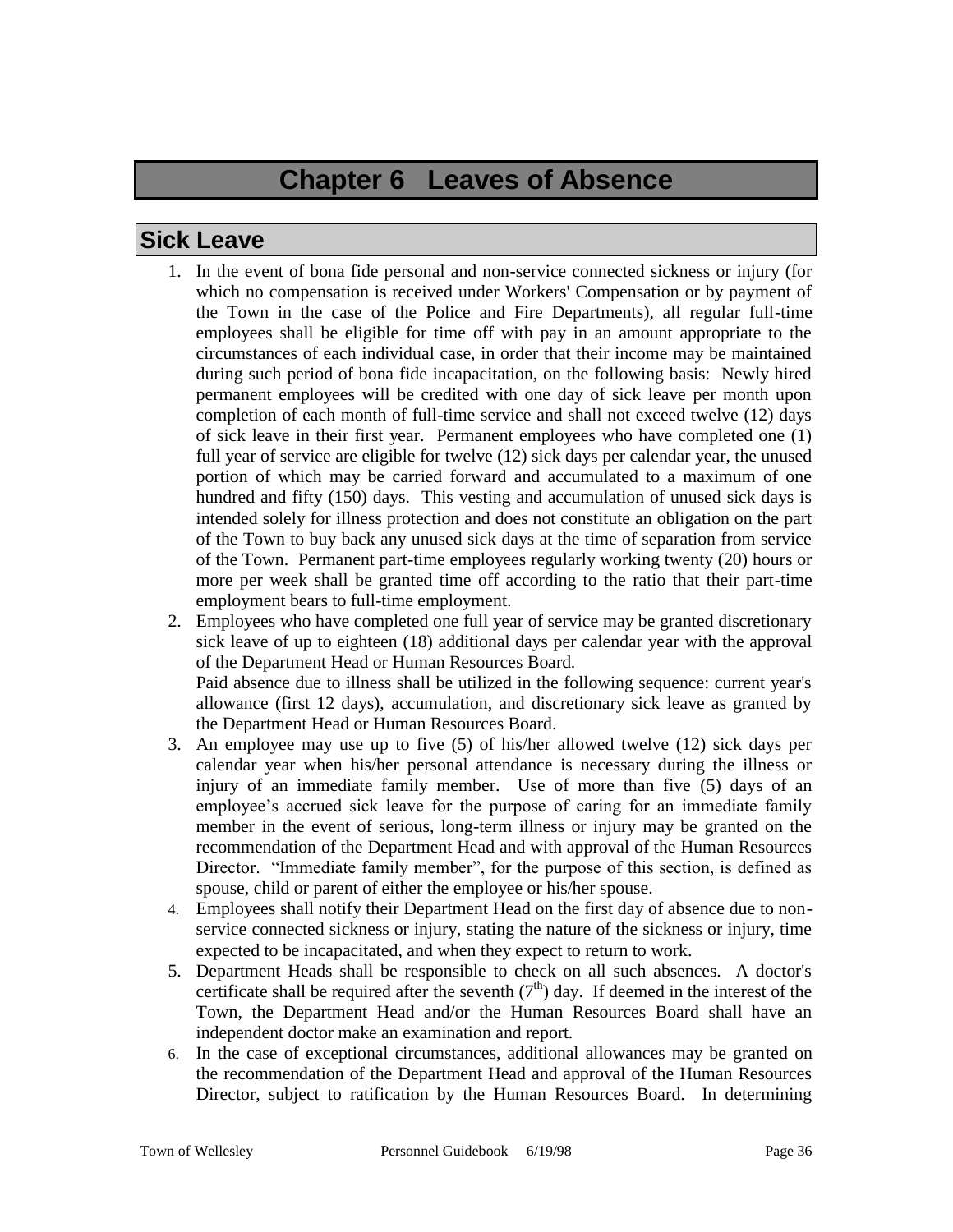whether extended allowances shall be granted, the past absence of the employee, the length of continuous service with the Town, and the quality of the employee's performance record shall be taken into account. Consideration shall also be given as to what portion of the allowance shall appropriately be at full pay and what portion at partial pay. Vacation period shall not be substituted for sick leave except in unusual circumstances and with prior approval of the Human Resources Director, subject to ratification by the Human Resources Board.

- 7. Department Heads shall fill out an Absence Report, keeping one (1) copy for the department files and sending one copy to the Director of Financial Services who shall maintain a Town Absence File. All absence pay shall be so designated on the payrolls.
- 8. This program shall be administered by the Human Resources Board, who shall interpret the provisions of the program, and establish the details of administrative policies and procedures. Department Heads and employees shall furnish to the Human Resources Board any information which the Board may request. This program shall in no way invalidate an employee's rights under the Federal Family and Medical Leave Act. Employees who are eligible to take leave under the Act may choose to use their accrued sick time in order to be paid while they are on approved leave.
- 9. In the event the Town, at any time in the future, should adopt a program of Group Insurance covering non-service connected sickness and accident, the provisions of this Section shall be reviewed and coordinated with such a program. Benefits under this Section shall be coordinated with any benefits received under the Town's longterm disability insurance program provided, however, that employees may not receive time off with pay that, in total, exceeds their regular compensation.

For a more detailed explanation of the Sick Leave Policy, please refer to Personnel Policy #3 located in the Appendix of this employee handbook.

#### **Workers' Compensation**

In the event that an employee is incapacitated as the result of bona fide injury or sickness arising out of and in connection with the service of the Town and for which Workers' Compensation is payable, s/he shall be granted the difference between Workers' Compensation payments and his/her regular straight time rate of pay on the same basis and procedures as set forth under the Sick Leave section immediately preceding this section.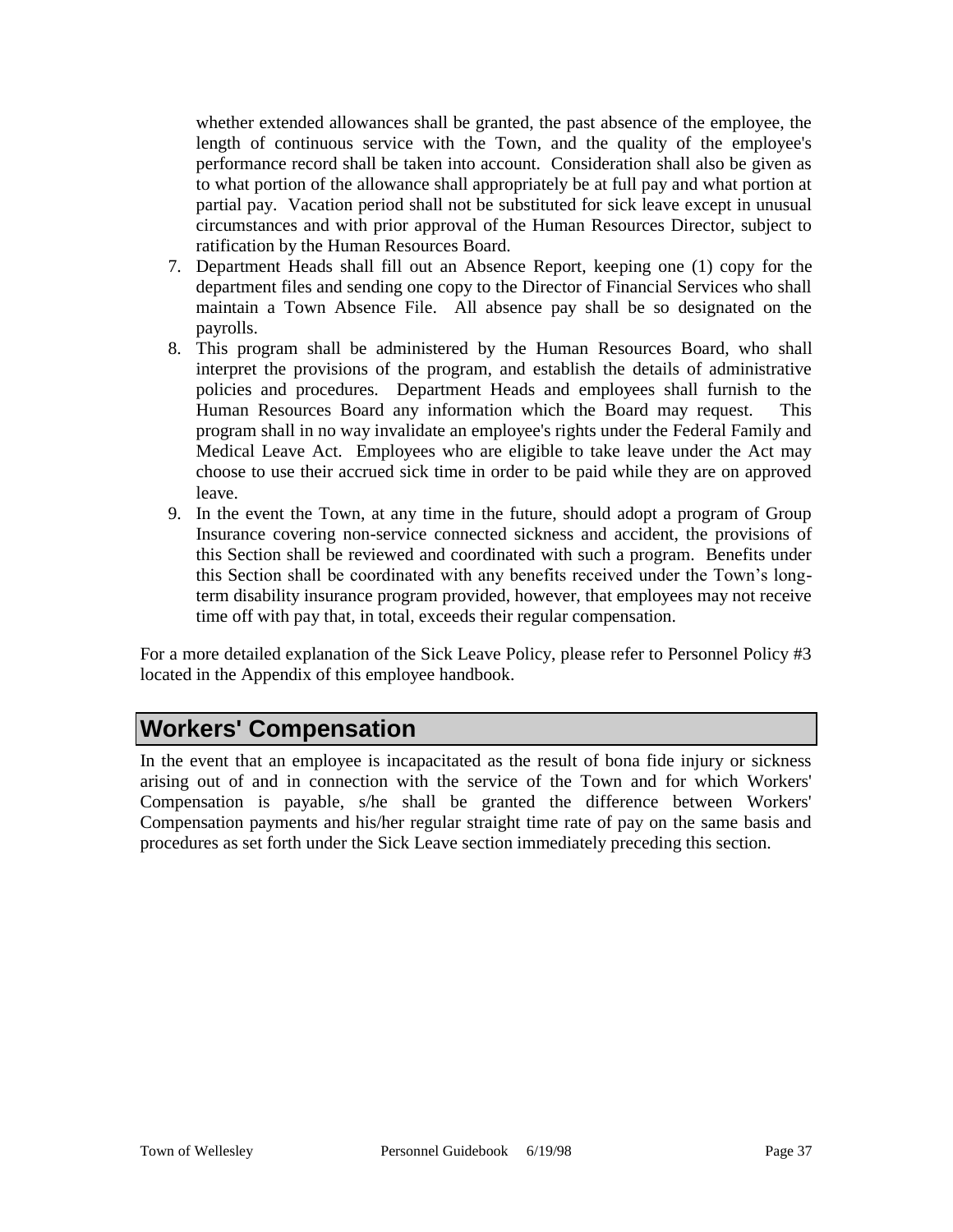#### **Personal Leave**

To protect deserving employees against loss of seniority and service credit, to the extent it is practical and fair to do so, the Town of Wellesley will grant leaves of absence without pay to permanent employees who have completed their respective probationary period with the Town and who regularly work twenty (20) or more hours per week and have worked 1,250 hours (military leave exempt) in the year preceding the leave. Leaves of absence without pay shall be granted for education, military, health, or compelling personal reasons on the recommendation of the employee's Department Head and with the approval of the Personnel Board, in accordance with existing laws. Employees granted leaves in accordance with this policy and procedure, other than military duty, shall be considered in an "inactive employment" status and time spent on such leaves of thirty (30) days or more shall not count as service or time worked for purposes of seniority, vacation, sick leave, pensions, or other benefits.

- 1. Employees unable to report to work because of military duty, maternity, serious personal health, serious illness of a spouse, child, or parent, compelling personal reasons, or those who wish to attend school, shall submit an Application for Leave of Absence Form. The application must specify dates and time for which leave is requested and set forth the reasons in detail. Whenever possible, the application must be submitted at least thirty (30) days in advance of the intended leave. In the case of military, health, and education leaves, supporting documents shall be required.
- 2. A supervisor will verify and substantiate the reasons submitted by the employee whenever possible, and after due consideration of the requirements of the department, the employee's length of service, and successful completion of the probationary period, will forward the request with his recommendations to his/her Department Head for transmittal to the Human Resources Department.
- 3. A Department Head recommending approval of the leave of absence should do so on a Personnel Action Form and attach the Application for Leave of Absence Form with supporting documents.
- 4. Leaves of absence may be granted as follows:
	- A.) for extended active military service in accordance with appropriate statutes.
	- B.) for seventeen (17) calendar days per year for Reserve or National Guard duty for training.
	- C.) until the completion of the course of instruction but not more than one (1) semester.
	- D.) for up to a total of twelve (12) weeks in a twelve (12) month period for one (1)or a combinations of the following:
		- 1. the birth or adoption of a child as set forth in applicable law. (NOTE: When the employee herself is incapacitated for medical reasons due to pregnancy, it shall be treated as any other physical incapacity for which extensions may be granted on the recommendation of the attending physician.)
		- 2. serious personal illness rendering an employee incapable of performing the functions of the job.
		- 3. serious illness of a spouse, child, or parent as specified in the Federal Family and Medical Leave Act (FMLA).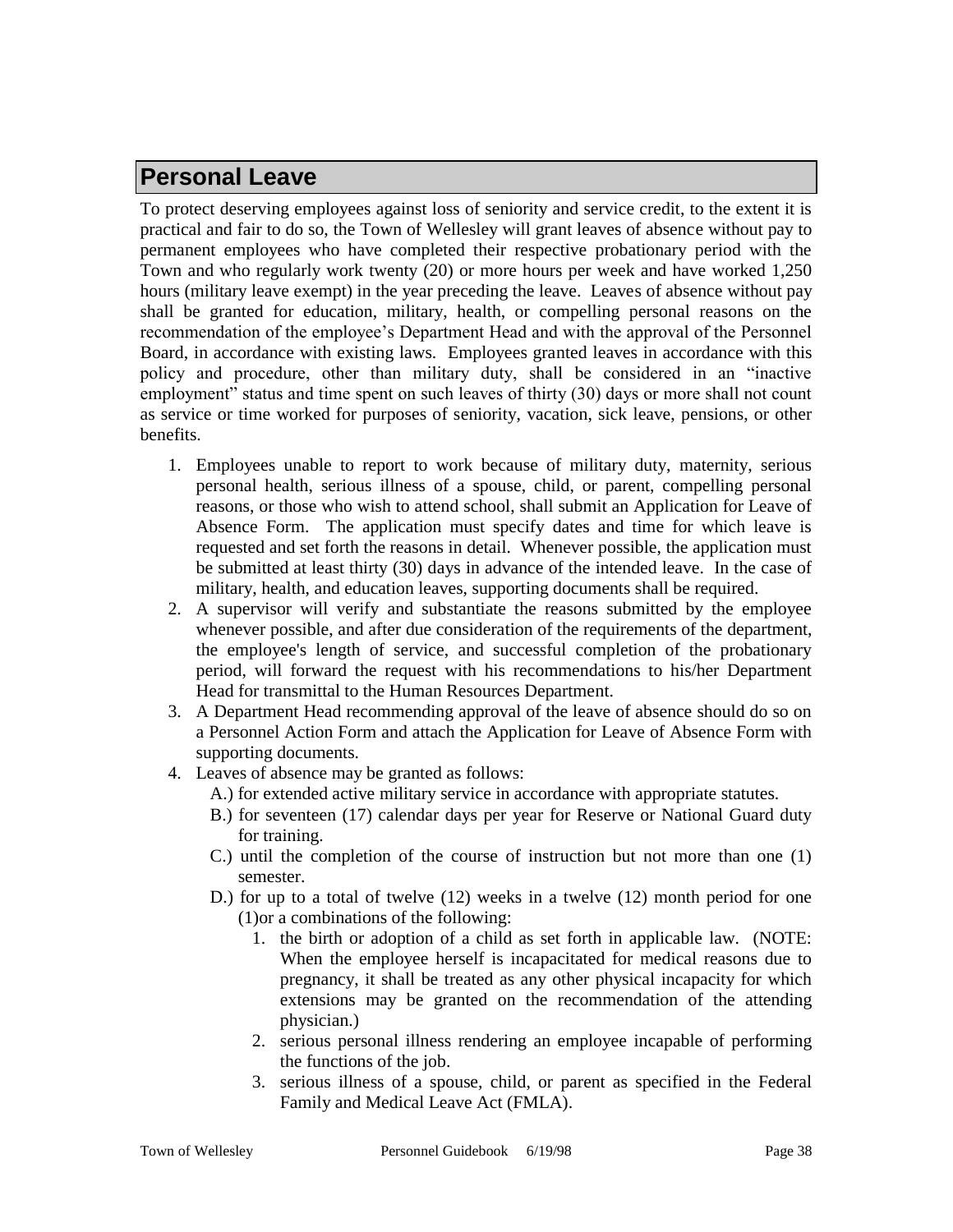E.) for up to thirty (30) days in a twelve (12) month period for compelling personal reasons.

- 5. The twelve (12) month cycle will begin with the first actual day of the employee's leave.
- 6. Accrued sick and vacation time may be used during leaves for serious personal illness, serious illness of a spouse, child or parent, or the birth/adoption of a child.
- 7. Leaves that qualify as conditions under the Federal Family and Medical Leave Act which are taken under any other provision shall run concurrently.
- 8. Employees granted leave of absence in accordance with this policy may remain in their Town of Wellesley Group Health Insurance Plan, provided arrangements are made with the Treasurer of the Town for payment of the employee portion of the current monthly premium for the duration of the leave of absence. Employees who fail to make a monthly payment in a timely manner for the employee contribution portion of the premium will be notified and automatically dropped from the plan once they become thirty (30) days in arrears.

For a more detailed explanation of the Leave of Absence Policy, please refer to Personnel Policy #6 located in the Appendix of this employee handbook.

## **Family and Medical Leave**

The Federal Family and Medical Leave Act (FMLA) applies to any employee who has been on the Town of Wellesley's payroll for at least twelve (12) months (which need not have been worked consecutively) and has worked at least 1,250 hours (approximately 25 hours per week) during the twelve (12) month period immediately prior to the beginning of the leave.

Under the FMLA, the Town of Wellesley will allow an eligible employee a total of twelve (12) work weeks of unpaid leave during a twelve (12) month period, which begins with the first day of FMLA leave, for the following purposes:

- 1. The care of a newborn child of the employee.
- 2. The placement of a child with the employee for adoption or foster care.
- 3. The care of the employee's spouse, child, or parent with a serious health condition.
- 4. The care of the employee's own serious health conditions which makes the employee unable to perform the functions of his/her position.

The Town of Wellesley will maintain coverage for the employee under any group health insurance plan for the duration of the leave. The coverage provided will be at the same level and under the same conditions that would have been provided if the employee had not taken the leave. However, the employee must continue to contribute their share of the health premium or lose coverage. The Town will require that a written request relating to a serious medical condition, experienced by the son, daughter, spouse, or parent of the employee, be supported by certification, issued by the attending physician. The certification will include the following:

- 1. The date on which the serious health condition began.
- 2. The probable duration of the condition.
- 3. The appropriate medical facts within the knowledge of the health care provider regarding the condition.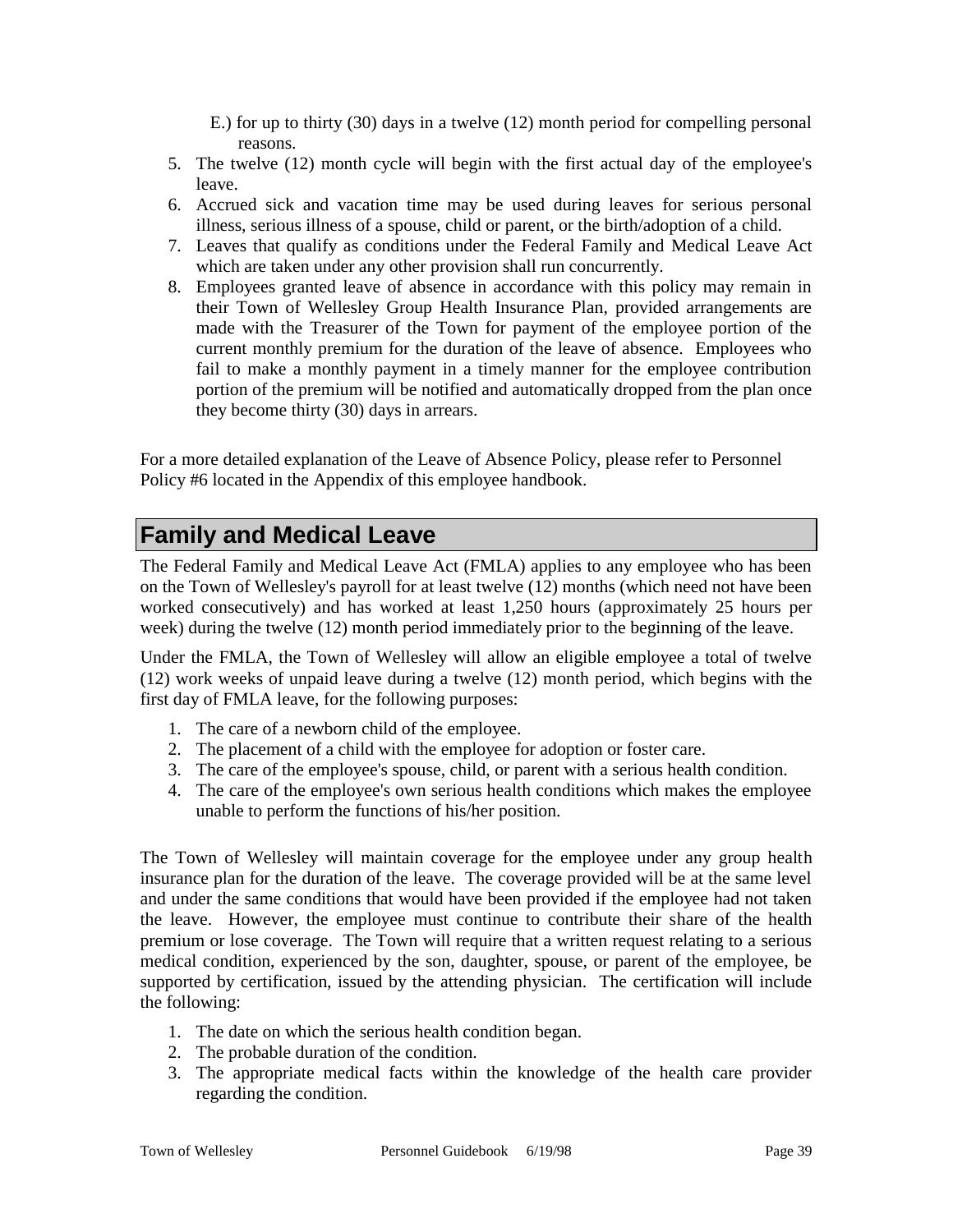4. Inability to perform the essential functions of his/her position.

Under the FMLA, the Town will reinstate employees who qualify for FMLA protection to the same or an equivalent job upon return to work and pay the employee the same salary they earned before taking the leave. In addition, in order to support the employee's ability to return to work, the Town will require that the employee provide medical certification from their physician showing that they are able or unable to resume their usual work load, highlighting any essential function for which the Town may need to make reasonable accommodation.

For further information on the Federal Family and Medical Leave Act please refer to Personnel Policy #6 Personal Leave of Absence located in the appendix of this employee handbook and contact the Human Resources Department at Town Hall.

#### *SMALL NECESSITIES LEAVE LAW*

In accordance with M. G. L. Ch. 149, section 52c, effective August 5, 1998, employees eligible under the Family an d Medical Leave Act may take up to 24 hours of leave in a 12 month period for the following reasons. However, employees are required to provide at least 7 days notice if the need for leave is forseeable; or otherwise as much notice as possible. The 12 month period begins with the first request for leave under this Act. The reasons are:

- 1) to participate in school (including certain day care facilities) activities directly related to the educational advancement of a son or daughter of the employee;
- 2) to accompany a son or daughter on routine medical or dental appointments; or
- 3) to accompany an elderly relative (i.e., at least 60 years of age and related by blood or marriage to the employee) on routine medical or dental appointments or appointments for other professional services relating to the elder's care.

## **Military Leave**

The Town of Wellesley recognizes the patriotic service rendered by many employees who belong to military reserve units. A leave of absence, ordinarily not to exceed seventeen (17) calendar days per year, may be obtained for this purpose. If you need military leave, discuss such plans with your Department Head well in advance in order to prepare for your absence and forward a completed Personnel Action Form and a copy of the military orders to the Human Resources Department.

In addition, an employee hired prior to April 1 in any year who is absent for an ordered tour of military training duty with any organized Reserve or National Guard unit will be paid his/her regular rate of weekly compensation and his/her certified military pay for each week of such absence, as provided in the General Laws, Chapter 33, Section 59 of the Commonwealth.

#### **Maternity Leave**

Any employee who has been on the Town of Wellesley's payroll for at least twelve (12) months (which need not have been worked consecutively) and has worked at least 1,250 hours (approximately 25 hours per week) during the twelve (12) month period is eligible for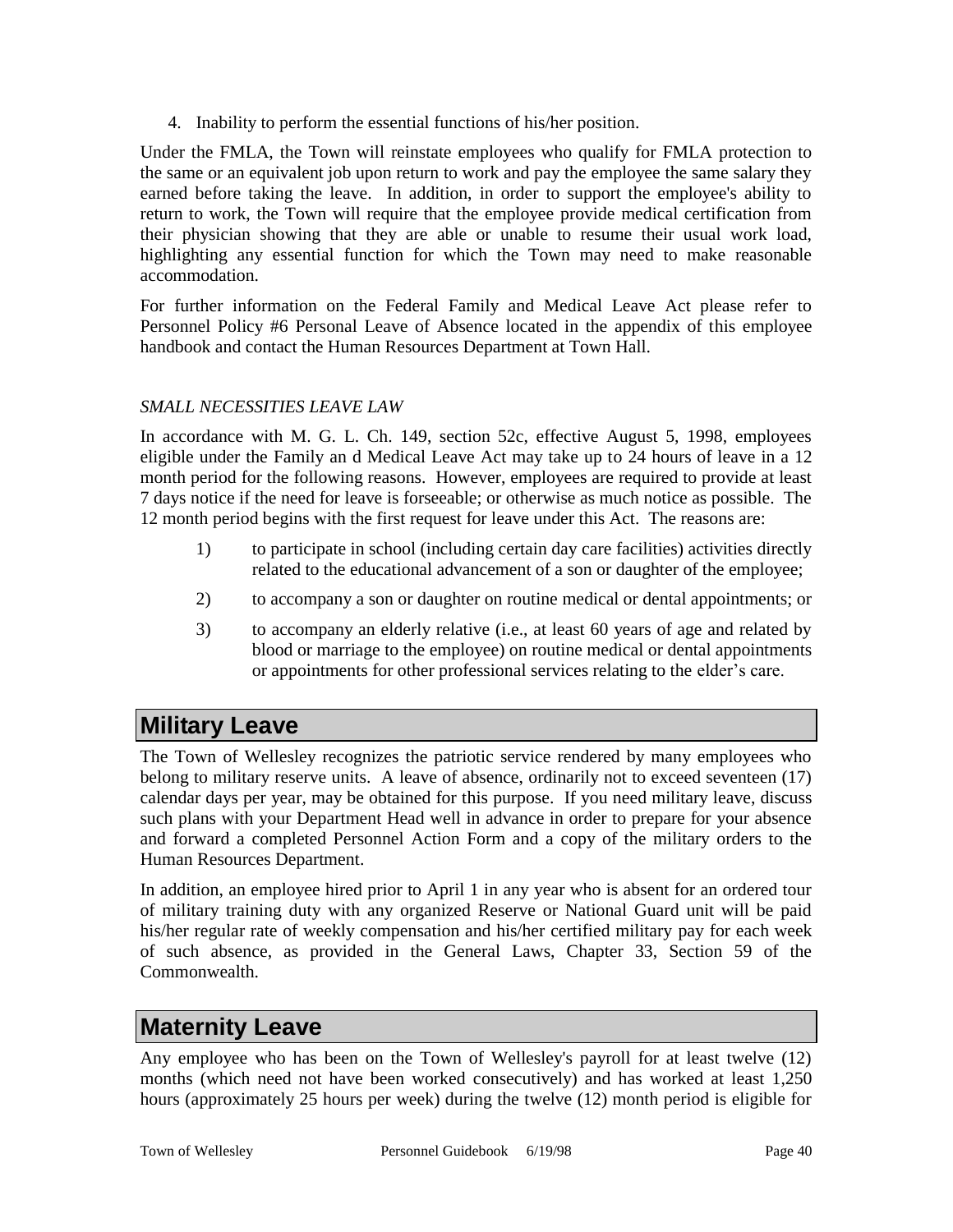a leave of absence for childbirth or the placement of a child with the employee by adoption or foster care. The Town of Wellesley will allow an eligible employee a total of twelve (12) work weeks of unpaid leave during any twelve (12) month period for the care of a newborn child or the placement of a child with the employee by adoption or foster care.

The Town of Wellesley will maintain coverage for the employee under any group health insurance plan for the duration of the leave provided arrangements are made with the Treasurer of the Town for payment of the employee portion of the current monthly premium for the duration of the leave of absence. Employees who fail to make a monthly payment in a timely manner for the employee contribution portion of the premium will be notified and automatically dropped from the plan once they become thirty (30) days in arrears. The coverage provided will be at the same level and under the same conditions that would have been provided if the employee had not taken the leave.

Accrued sick leave benefits will be provided for maternity leave under the same terms and conditions in accordance with the FMLA, Town procedure for Sick Leave detailed above, and in Personnel Policy #6.

#### **Bereavement Leave**

Permanent full-time and part-time employees who work twenty (20) or more hours per week, in the event of a death in the immediate family, shall be granted funeral leave without loss of pay on the day of the funeral and two (2) additional scheduled work days for bereavement. "Immediate family" is defined as spouse, mother, father, sister, brother, son, daughter, mother-in-law, and father-in-law.

Bereavement leave may be granted on the recommendation of the Department Head and with the approval of the Personnel Director, subject to the ratification of the Personnel Board, when an employee has had a family-like relationship with the deceased person even though the deceased person may not be a member of the immediate family.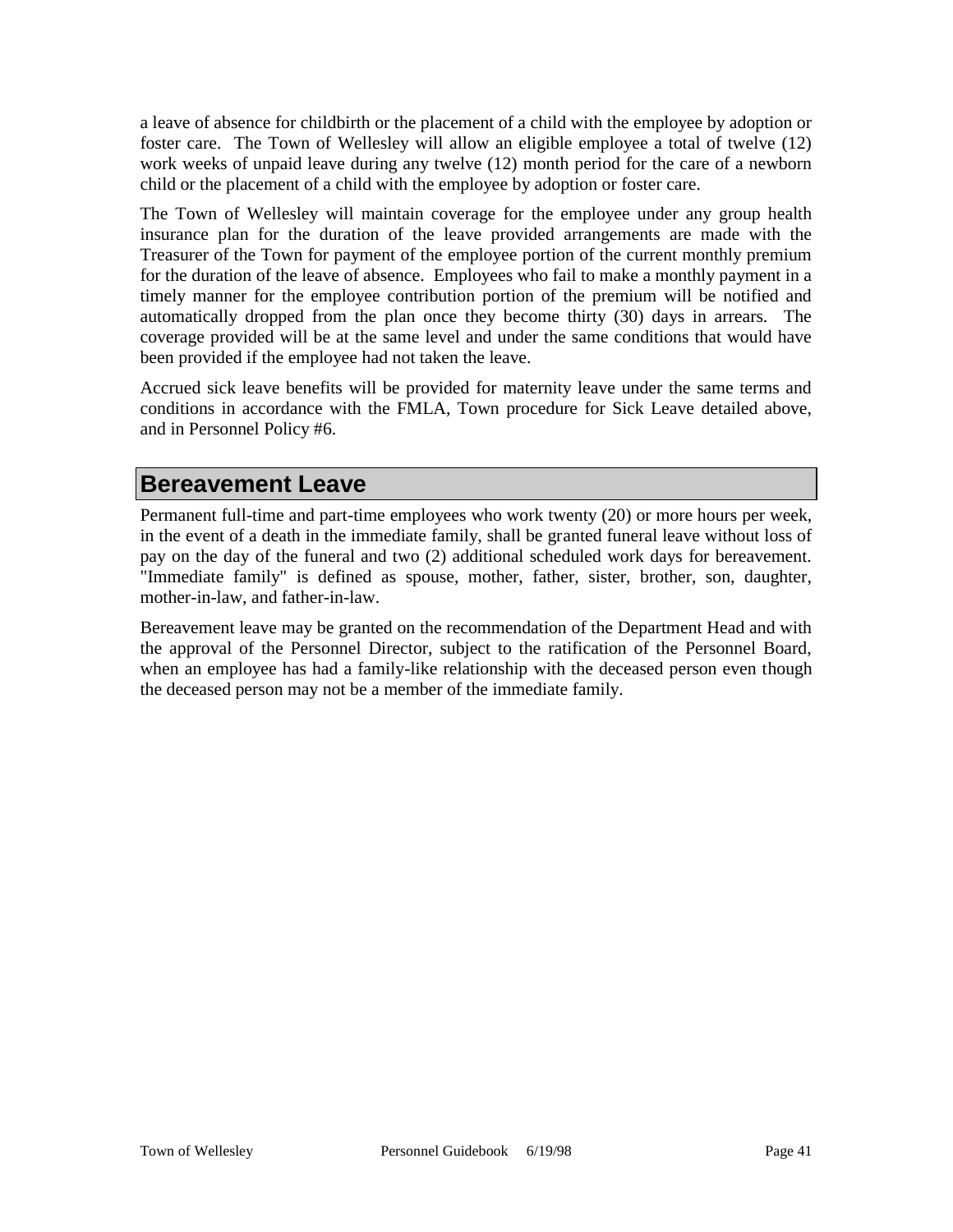# **Chapter 7 Insurance**

### **Health and Medical Insurance**

Permanent employees regularly working twenty (20) or more hours per week shall be provided with an opportunity to join a contributory group health insurance plan which will provide insurance for hospitalization, medical, and surgical expenses incurred in the treatment of employees (including retired employees) and their eligible dependents. Health coverage is available to eligible employees, upon application to the Human Resources Department, on the first of the month following the date of hire. After that, it is available only during the annual Open Enrollment Period.

Employees currently have the option of selecting health insurance coverage between two (2) preferred provider organizations or PPO plans (Tufts Total Health Plan and Pilgrim Advantage) and four (4) health maintenance organizations or HMO plans (HMO Blue, Harvard Community Health Plan, Tufts Health Plan, and Pilgrim Health Care). PPO plans allow patients to choose medical care from physicians who are outside the primary health plan, while HMO plans require patients to receive medical care from physicians included in the primary health plan. Thus the choice is between two (2) levels of benefits: the authorized level, which offers benefits similar to those found in an HMO; or the unauthorized level, which offers benefits similar to traditional major medical insurance and are subject to deductibles and coinsurance payments.

Currently, the Town contributes towards a portion of the health insurance premium, with the employee paying the difference. Effective July 1, 1996 the Town's contribution is roughly 75% of the premium for an HMO plan and 50% of the premium for a PPO plan. The Town reserves the right to change its level of contribution without notice. Employees may take advantage of deferring taxes on their portion of health insurance contribution.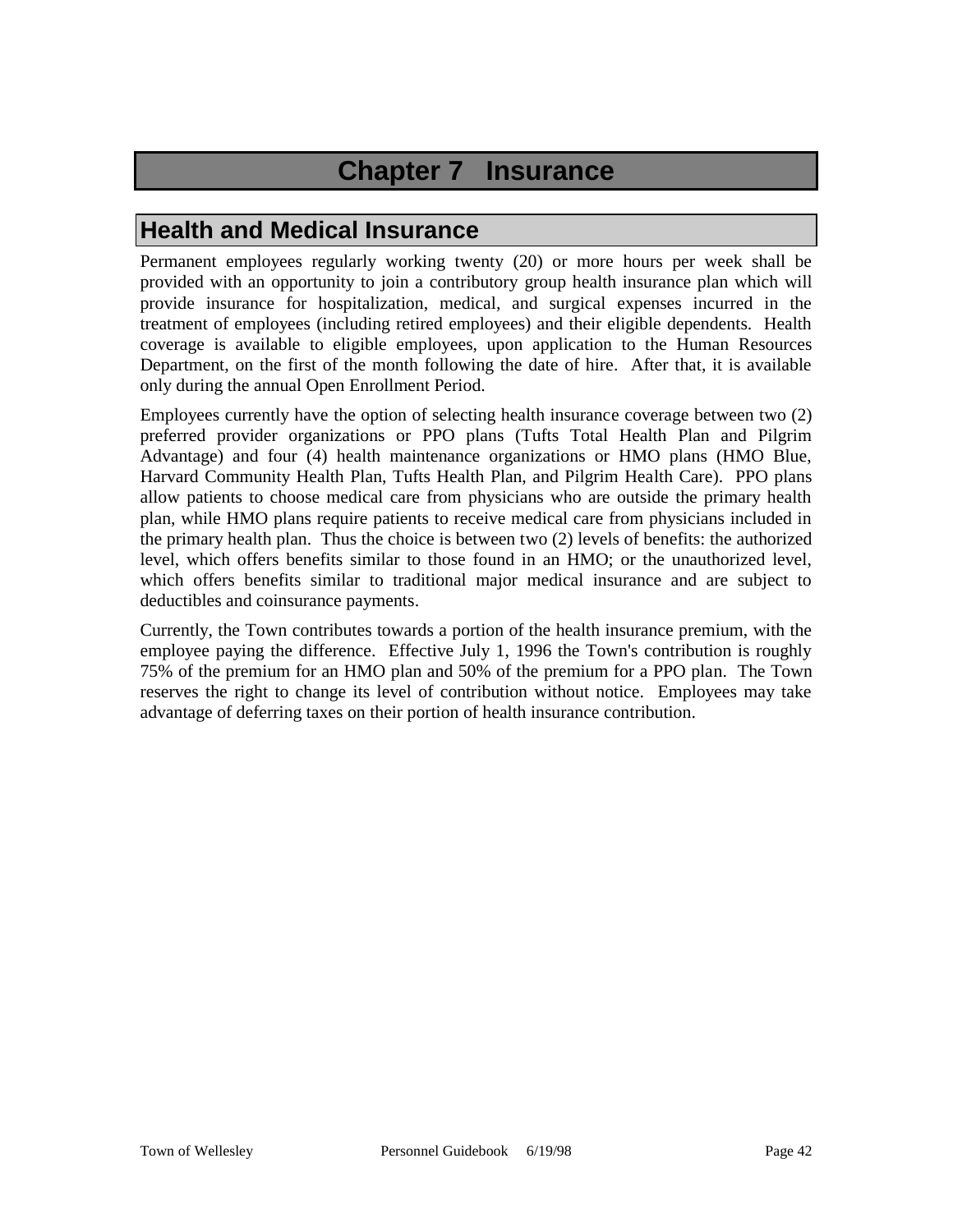The following chart illustrates the Town of Wellesley's and its employees' monthly contributions to group health insurance plans which are available to permanent employees. Please note that the terms, conditions, and the health insurance plans themselves will change from year to year and this chart is to be used strictly for illustrative purposes.

| Effective<br>7/1/97 | Total<br>Cost/Month | Town's<br>Share | Employee<br>Share/Month |  |
|---------------------|---------------------|-----------------|-------------------------|--|
| Family              | 505.00              | 400.47          | 104.53                  |  |
| Individual          | 194.00              | 159.66          | 34.34                   |  |
| Family              | 550.00              | 422.40          | 127.60                  |  |
| Individual          | 211.00              | 168.38          | 42.62                   |  |
| Family              | 518.00              | 395.23          | 122.77                  |  |
| Individual          | 200.00              | 158.80          | 41.20                   |  |
| Family              | 664.00              | 511.94          | 152.06                  |  |
| Individual          | 247.00              | 205.50          | 41.50                   |  |
| Family              | 806.00              | 403.00          | 403.00                  |  |
| Individual          | 366.00              | 183.00          | 183.00                  |  |
| Family              | 837.00              | 418.50          | 418.50                  |  |
| Individual          | 379.00              | 189.50          | 189.50                  |  |
|                     |                     |                 |                         |  |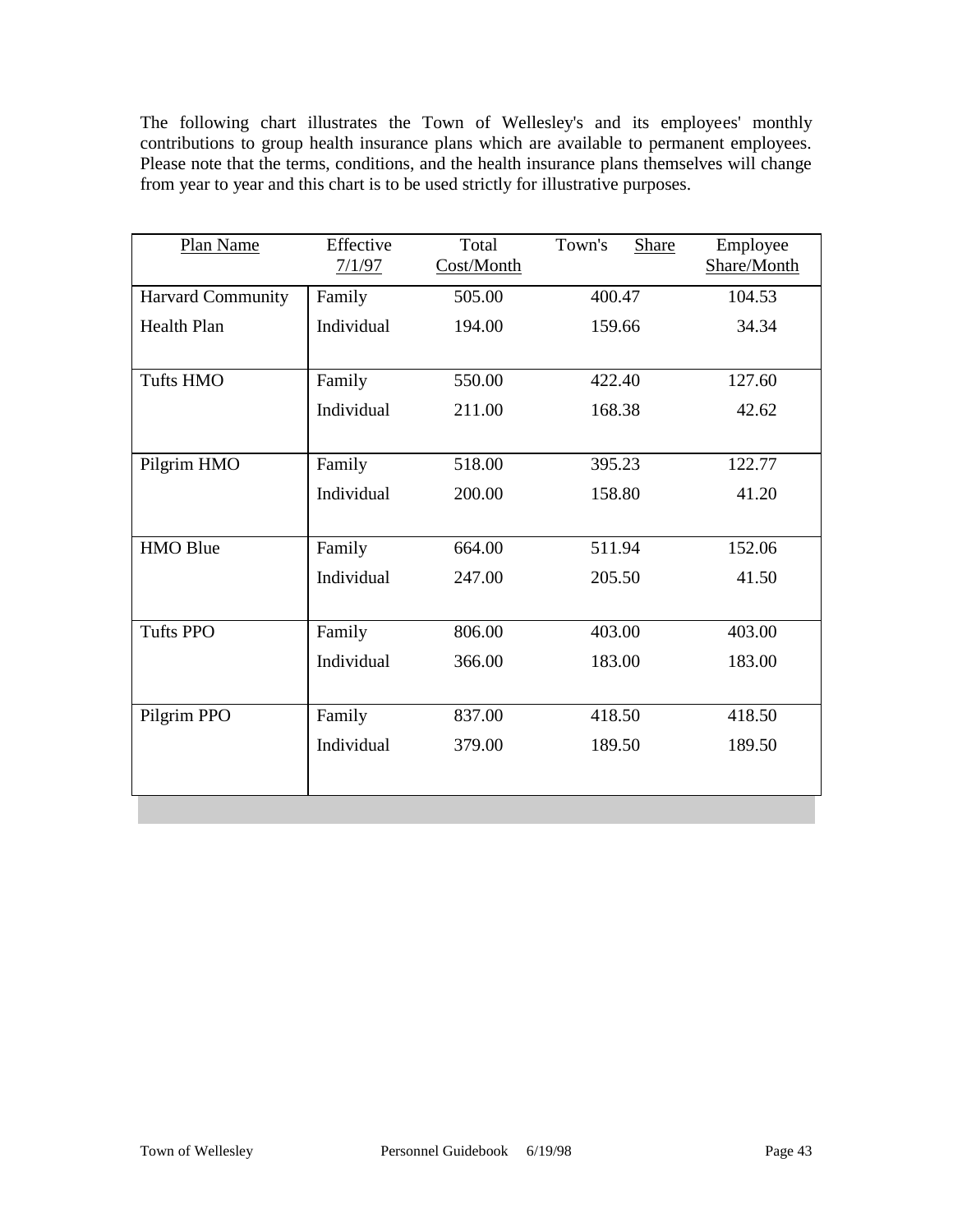# **Continuation Coverage (COBRA)**

On April 7, 1986, a Federal law was enacted (Public Law 99-272, Title X the Consolidated Omnibus Budget Reconciliation Act commonly known as COBRA) requiring that most employers sponsoring group health insurance plans offer employees and their families the opportunity for a temporary extension of health coverage (called "continued coverage") at group rates in certain instances where coverage under the plan would otherwise end.

If you lose health benefits as a result of a resignation or termination (except for gross misconduct) from the Town's employ or you have reduction of hours that results in a loss of such benefits, you and your eligible dependents may have the right to continue to participate in one of our group health insurance plans for up to eighteen (18) months at your (or your dependent's ) expense.

Your eligible dependents may also extend coverage for up to thirty-six (36) months in the Town's group health insurance plan in the event of your death, divorce, legal separation, or entitlement to Medicare benefits, or when a child ceases to be eligible for coverage as a dependent under the terms of the plan. COBRA regulations also grant an additional eleven (11) months of coverage if you are deemed disabled under Social Security criteria. The Town can charge up to 150% of the premium for this continued coverage.

Should you or your eligible dependents elect to continue as members of the Town's plan, you will be charged the entire applicable premium(not just the portion paid when you were an active, covered Town employee), plus an additional 2% administrative charge. You will be charged more if you are eligible for the Social Security disability extension of eleven (11) months. If the election for continuation of coverage is made, you have the right to convert the coverage to an individual policy with our insurance carrier at the end of the continuation period.

Continuation of coverage for you and/or your covered dependents may end, however, if any of the following events occur: (1) failure to make timely payments of all premiums; (2) assumption of coverage under another group plan which has no applicable pre-existing condition exclusions; (3) entitlement to Medicare; or (4) termination of the Town's group health plans.

The Human Resources Department at Town Hall will provide details concerning these options as well as a written notification of this benefit. Additionally, for a more detailed explanation of COBRA rights, please refer to the sample Notice of COBRA Continuation Coverage.

# **Life Insurance**

Permanent employees regularly working twenty (20) or more hours per week shall be provided with an opportunity to join a contributory group life insurance plan which will provide a Basic Plan of \$10,000 in Term Life Insurance or an Optional Plan of \$10,000 in Accidental Death and Dismemberment Insurance. The Town contributes 50% of the cost of the premium with an employee deduction of \$7.70 per month for the Basic Plan. The employee must have the Basic Plan and an annual salary of \$2,000 or more to qualify for the Optional Plan. Under the Optional Plan, the employee pays the full premium. Insurance is available in units of \$1,000 up to the maximum which is equal to the employee's annual base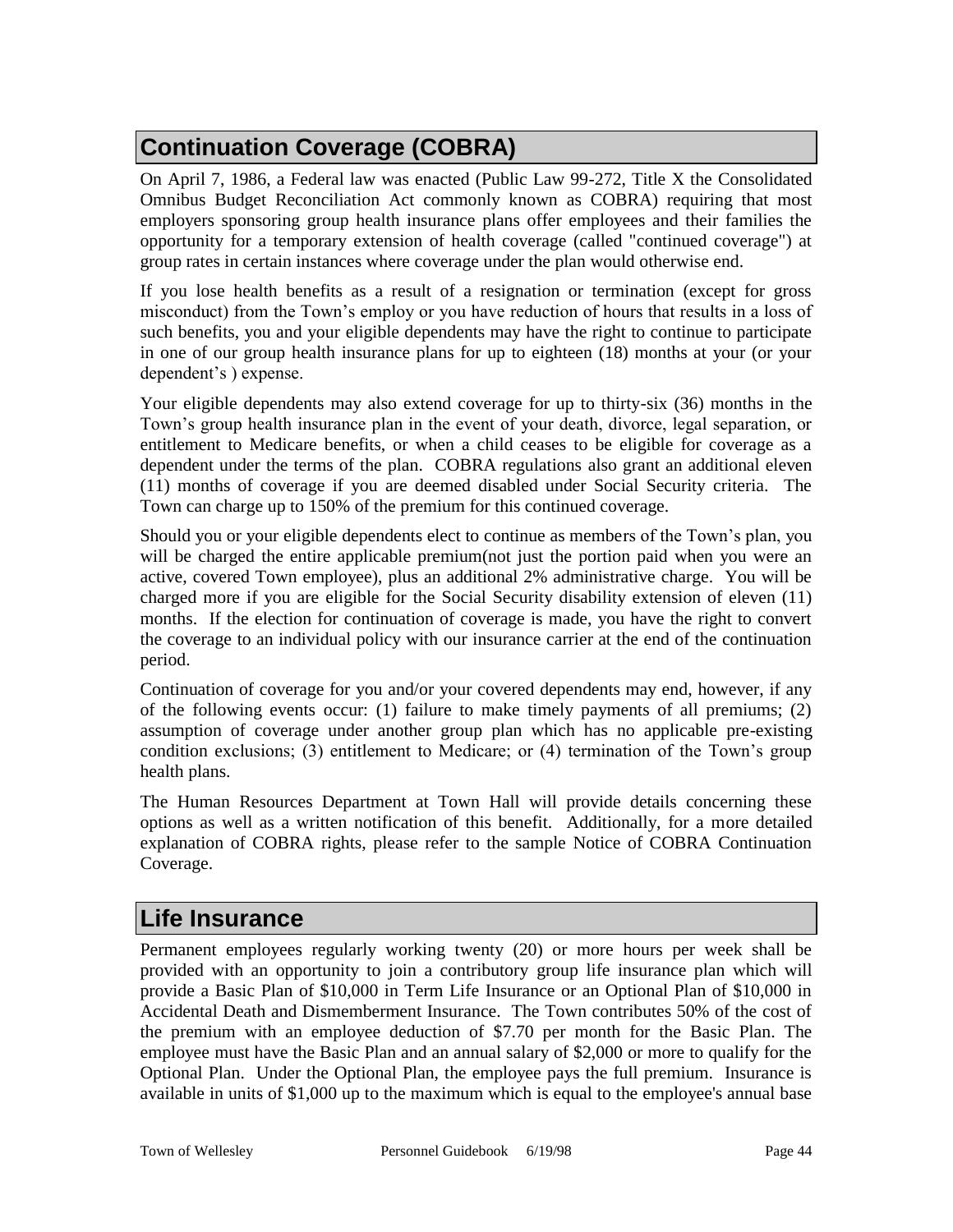salary. The Group Life Insurance Program is administered by Hartford Life and Accident Insurance Company.

For further information regarding the Town of Wellesley's Group Life Insurance Program, please contact the Human Resources Department at Town Hall.

## **Long Term Disability Insurance**

Employees who are eligible for the Town or Teachers' Retirement plans are covered by a Long Term Disability Plan, with UNUM Insurance. The Plan provided disability income insurance for accidents and illnesses that occur outside of the workplace. The Plan provides employees with a monthly benefit equal to 40% of the employee's basic monthly earnings up to a maximum benefit of \$1,250/month and the Town pay for 100% of this base plan.

An optional buy-up component is available at the time of hire that allows the employees to increase the monthly benefit to 60% of the employee's basic monthly earnings up to a maximum benefit of \$2,500. The premium for this additional portion of the Plan is paid by the employee. Certain unionized employees need to be aware of the limitations of the Long Term Disability Plan with regards to respective contractual non-occupational illness or injury coverage.

For further information regarding the Town of Wellesley's Long Term Disability Insurance Program, please contact the Human Resources Department at Town Hall.

### **Health Insurance Portability and Accountability Act**

Permanent employees regularly working twenty (20) or more hours per week are covered under the Federal Health Insurance Portability and Accountability Act of 1996(HIPAA). HIPAA provides employees with certain rights which create a "portability" of health coverage from one employer to the next. This does not mean that an employee can take his/her current health plan into a new employment situation. It means that an employee can receive "credit" for prior coverage when joining a new plan which may have waiting periods for pre-existing conditions. This requires a transfer of prior coverage information form the old employer to the new employer.

Beginning July 1, 1997, the Town of Wellesley will provide to each employee who loses health insurance coverage a full certification of coverage. The certificate of coverage provides: the date of the certificate; identifying information, including the name of the employee; the employee's health plan identification number; names of dependents to whom certification applies; name of group health plan; name of employer; name, address, phone number of issuer of plan administrator; and first and last day of creditable coverage. This certificate will be issued whenever an individual loses health coverage or would lose health coverage except for an election under COBRA

For further information regarding the Health Insurance Portability and Accountability Act, please contact the Human Resources Department at Town Hall.

## **Unemployment Insurance**

Unemployment insurance is temporary income to assist you if you become unemployed. This assistance is funded through taxes paid by employers and was not withheld from your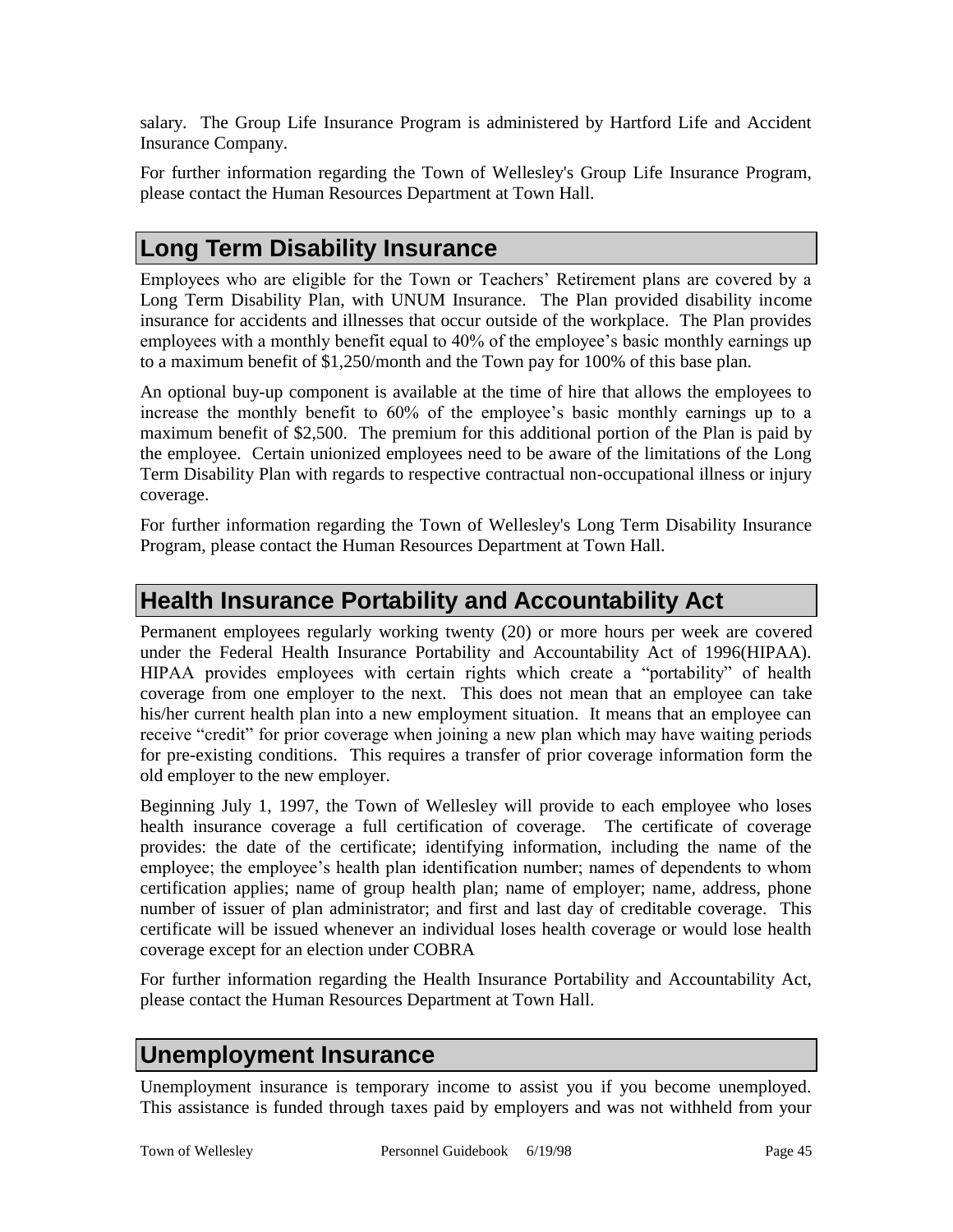wages while you were working. In Massachusetts, the unemployment insurance system is operated by the Department of Employment and Training (D.E.T.) Generally, benefits are available for eligible workers who have become unemployed through no fault of their own and who are looking for a full time job and who have earned at least \$1,800 in the past year.

Unemployment Insurance services are available by telephone or by applying in person at one of the local offices. To obtain the telephone number to call Unemployment Insurance Services, call D.E.T.'s toll free number 1-888-626-5553 or visit the nearest local office at 300 Howard Street, Framingham, MA.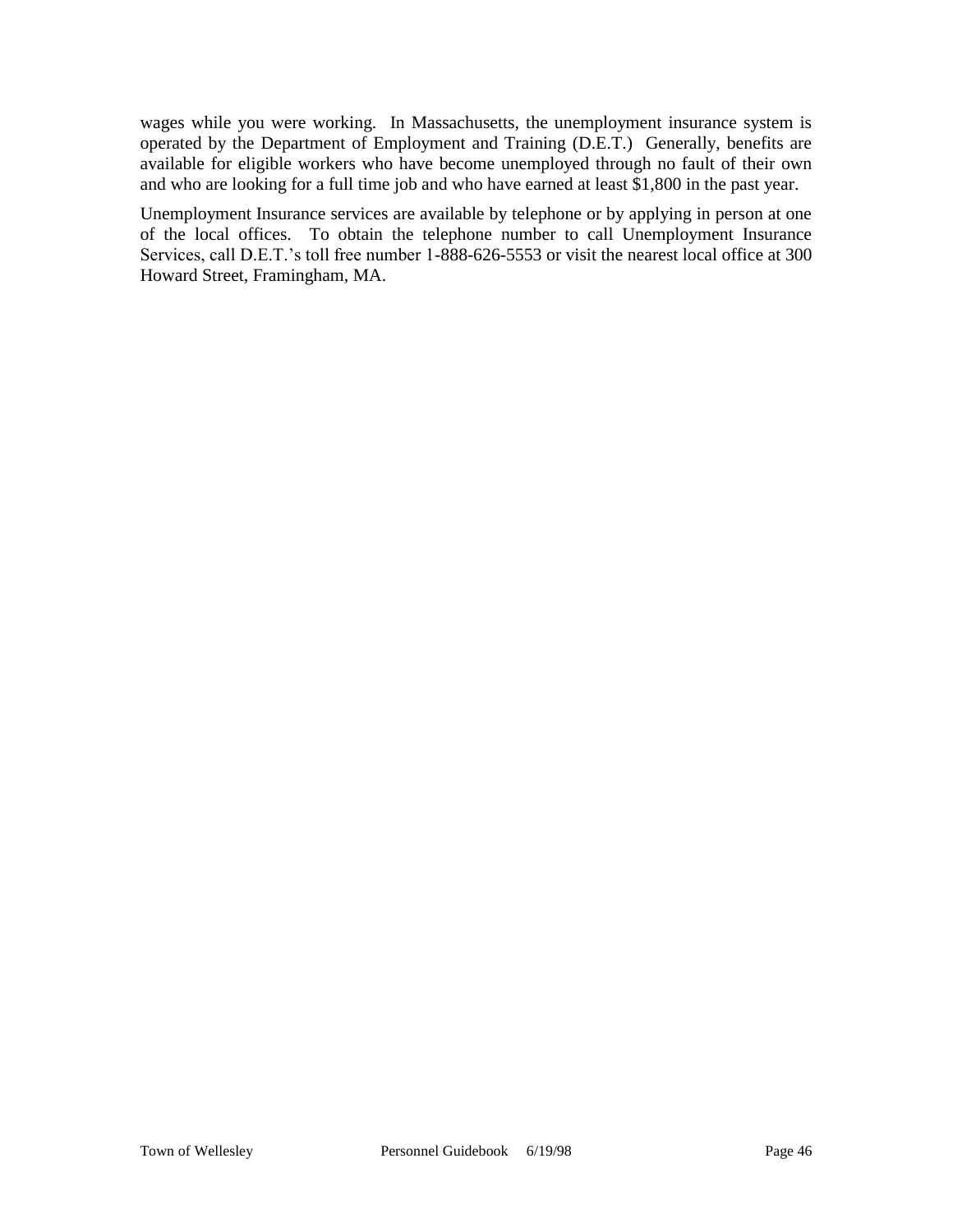# **Chapter 8 Retirement**

The material in this section can only give a summary overview of an important and complicated subject. For more complete information about your specific situation you are urged to contact the Retirement Board.

# **Membership**

The Town of Wellesley Contributory Retirement System is organized and operated under the provisions of Massachusetts General Laws Chapter 32. Membership in a contributory retirement system is mandatory for nearly all public employees who are regularly employed on a full-time basis. The Retirement Board exercises full jurisdiction to determine an employee's eligibility for membership in cases involving part-time, provisional, temporary provisional, seasonal, or intermittent employment or service. Certain part-time, seasonal, or temporary employees who are ineligible for membership may be required to participate in an alternative plan. The Retirement System provides pension benefits to members who reach retirement age, or are forced to retire because of disability. Benefits are also available to spouses and dependents under a variety of retirement options.

Full-time employees are enrolled in the retirement system when they begin their employment; part-time employees after they have met the membership standard required for 1000 hours per year. At the time of enrollment it is necessary to provide verification of your date of birth and to name a beneficiary or beneficiaries of this program. The beneficiary or beneficiaries may be changed by completing a "Change of Beneficiary" form which can be obtained from the Retirement Board. Once a member of the system, you remain a member as long as you are employed by the Town, even if on a part-time basis. In addition, if career changes entail a transfer from a job presently held to a new job in a different governmental unit with a different retirement system, the accumulated total deductions and corresponding creditable service of members involved in such a change will be transferred from the former retirement system to the new retirement system. Employees who terminate service with the Town and do not enroll in another system can withdraw their funds from the retirement system by contacting the Retirement Board for more information on initiating the process.

## **Classification of Members**

The Retirement Law classifies various positions into groups for which retirement benefits differ, depending on age. Employees of the Town of Wellesley are classified in either Group 1, Group 2, or Group 4. Group 1 members are officials and general employees including clerical, administrative and technical workers, laborers, and mechanics. Group 2 includes certain employees with hazardous occupations, such as ambulance attendants, and licensed electricians. Group 4 consists of public safety officers, officials, and employees, such as policemen, firefighters, and certain correction officers.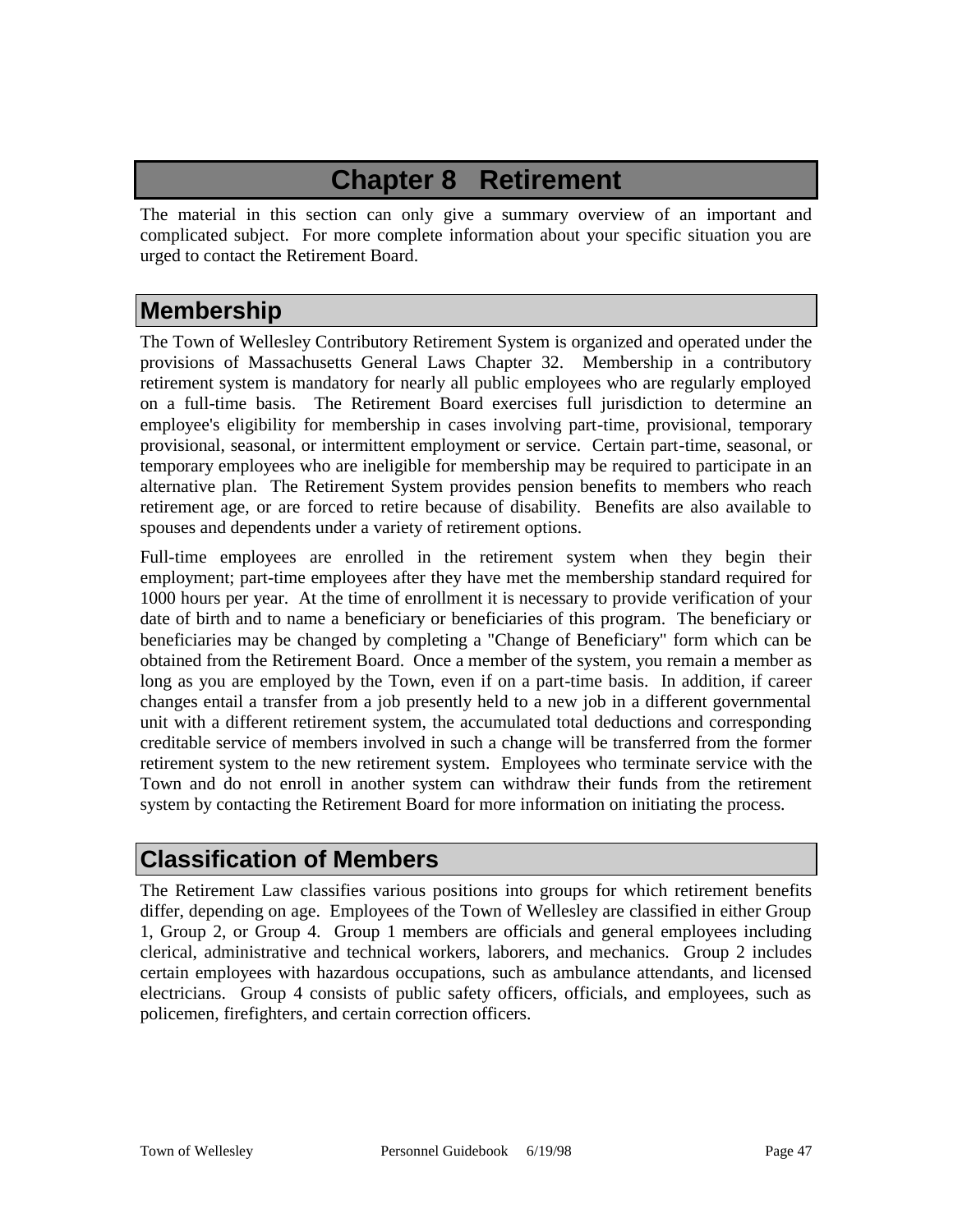## **Contributions by Members**

Employee contributions to the retirement system are made by means of payroll deductions from regular compensation. Employees who became members prior to January 1, 1975 contribute five (5) percent of their regular compensation. Employees whose membership commenced on or after January 1, 1975 but prior to January 1, 1984 must contribute seven (7) percent. Those employees whose membership began on or after January 1, 1984 but prior to July 1, 1996 must contribute eight (8) percent. Employees whose membership begins on or after July 1, 1996 must contribute nine (9) percent. The total amount of the deductions over the course of employment is placed in an interest bearing retirement account until the employee is eligible to retire. These deductions help pay the retirement allowance earned upon retirement.

If your membership commenced on or after January 1, 1979, the maximum regular compensation upon which your retirement allowance can be calculated is \$30,000. Thus, two (2) percent of the portion of your rate of regular compensation which is in excess of \$30,000 will be withheld in addition to the appropriate percent which is deducted from your regular compensation. For example, if you became a member in 1981 and your regular compensation is \$40,000 deductions in the amount of 7% of \$40,000 equaling \$2,800 will be taken; and deductions in the amount of 2% of \$10,000 (\$40,000 minus \$30,000) equaling \$200 will also be deducted.

## **Eligibility for Retirement**

"Superannuation" is the term which is used to describe the process of being retired upon reaching a certain age and meeting other requirements, including, in some cases, length of creditable service. In general, you earn creditable service toward your retirement allowance for the period during which you contribute either 5%, 7%, 8%, or 9% of your salary to the retirement system.

- You are eligible to retire at any age if you have twenty (20) years of creditable service.
- If your continuous employment began prior to January 1, 1978, upon attaining age 55 as a member regularly employed in the performance of his/her duties, you may retire. There are no minimum service requirements for members in this category.
- Group 1 and Group 2 members who were initially employed on or after January 1, 1978, must have at least ten (10) years of creditable service, and be age 55 or older to receive an allowance.
- If your Group 1 or Group 2 public employment began on or after January 1, 1978 and you haven't completed ten (10) or more years of creditable service before the termination of your employment, you will be eligible to receive a refund of your accumulated deductions. You may not receive a retirement allowance.

## **Retirement Allowance**

Your monthly allowance is one-twelfth (1/12) of your annual retirement allowance. The retirement allowance of Town employees consist of two (2) parts: an annuity and a pension. An annuity is the part of your retirement allowance which is based on the total amount in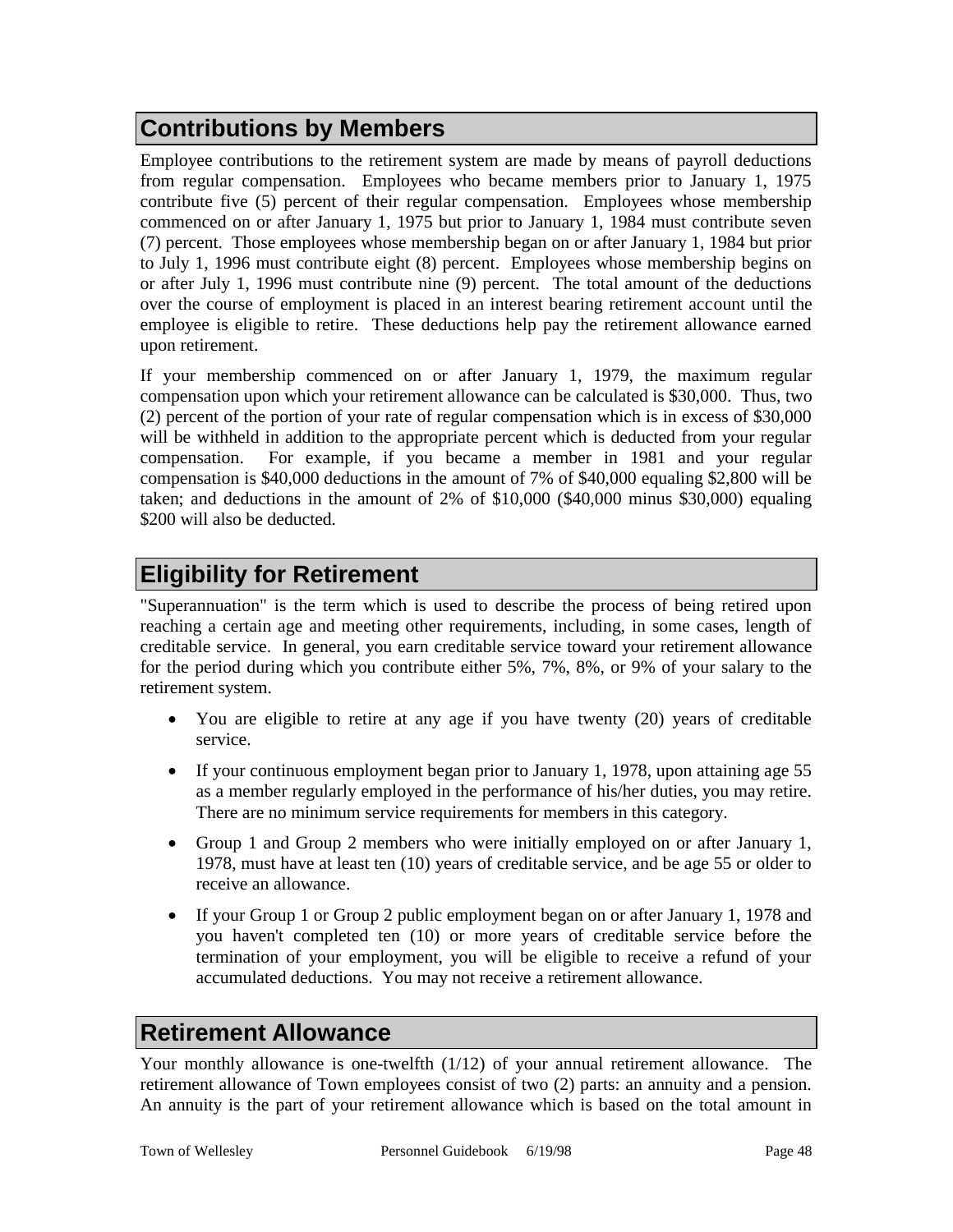your annuity savings account on the date of your retirement. It accounts for approximately 15-20 percent of your allowance. The contributions which have been deducted during the course of your creditable service have been deposited for you in an annuity savings fund by the Retirement Board. These contributions, as well as the interest which has accrued, are credited to your individual account. The Town makes up the difference between the retirement allowance provided by law and what is provided by your annuity. That difference is called the pension and it accounts for approximately 80-85 percent of your allowance.

The amount of your retirement allowance depends on

- your age,
- your length of creditable service,
- the level of your average annual rate of regular compensation,
- and your group classification.

The basic formula for calculating a superannuation retirement allowance is:

#### **Your benefit rate (x) your highest three (3) year average annual rate of regular compensation (x) your creditable service = Retirement Allowance.**

Your age (as of your last birthday) at retirement and your group classification determine your benefit rate. The benefit rate is a specific percentage of the amount of your average annual rate of regular compensation.

Please note that your annual retirement allowance must not exceed 80% of your three (3) year average annual rate of regular compensation.

In addition, if you are a veteran you will receive an additional \$15 for each year or fraction thereof of creditable service with the Town. This additional allowance shall not exceed \$300 a year.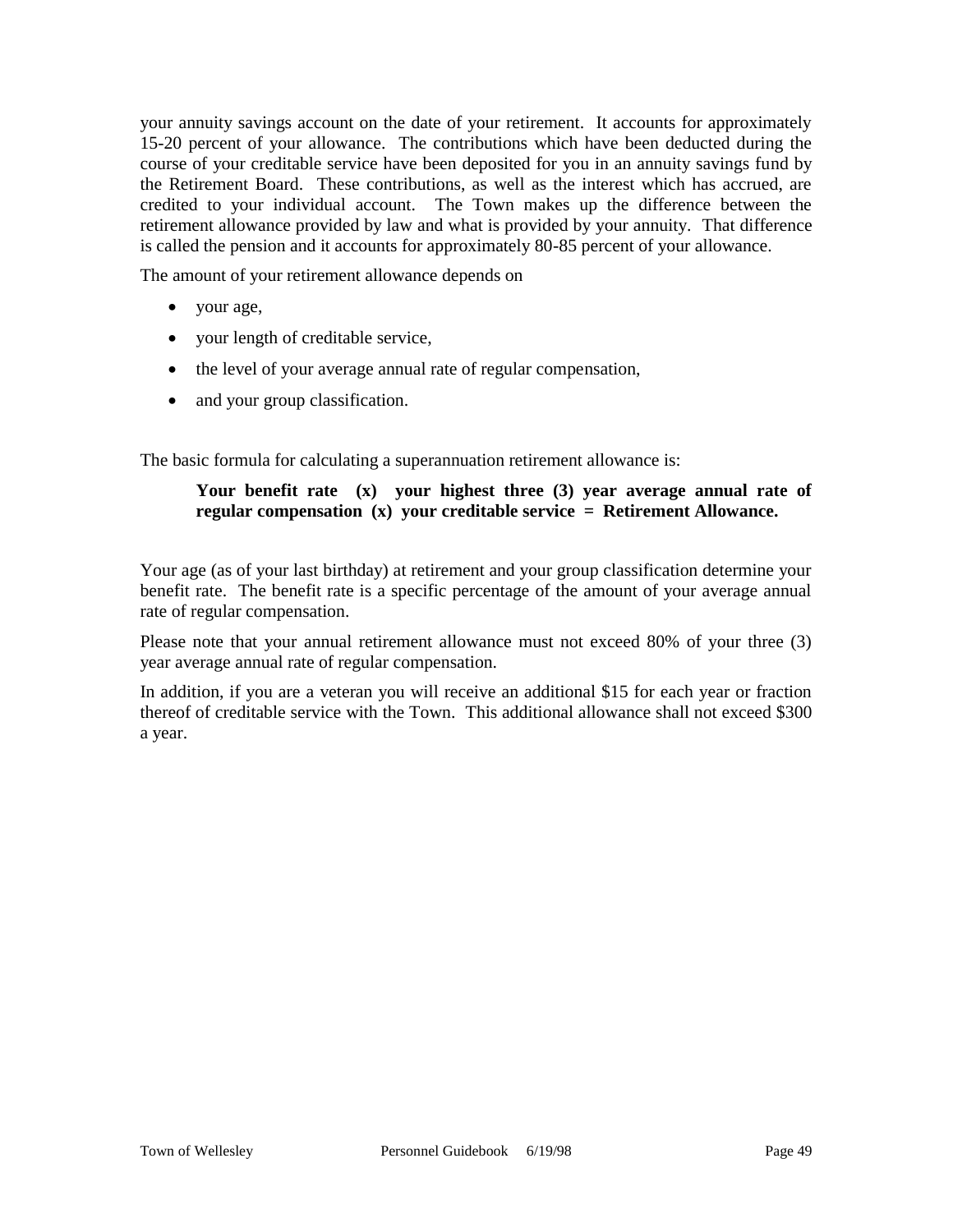| Age Upon the Date of Your | Percentage of Average Annual Rate |                   |             |
|---------------------------|-----------------------------------|-------------------|-------------|
| Retirement                | of Regular Compensation           |                   |             |
|                           | Group 1                           | Group 2           | Group 4     |
| 65 or over                | 2.5                               | 2.5               | 2.5         |
| 64                        | 2.4                               | 2.5               | 2.5         |
| 63                        | 2.3                               | 2.5               | 2.5         |
| 62                        | 2.2                               | 2.5               | 2.5         |
| 61                        | 2.1                               | 2.5               | 2.5         |
| 60                        | 2.0                               | 2.5               | 2.5         |
| 59                        | 1.9                               | 2.4               | $2.5\,$     |
| 58                        | 1.8                               | 2.3               | 2.5         |
| 57                        | 1.7                               | 2.2               | 2.5         |
| 56                        | 1.6                               | 2.1               | 2.5         |
| 55                        | 1.5                               | 2.0               | 2.5         |
| 54                        | 1.4                               | 1.4               | 2.4         |
| 53                        | 1.3                               | 1.3               | 2.3         |
| 52                        | 1.2                               | 1.2               | 2.2         |
| 51                        | $1.1\,$                           | 1.1               | 2.1         |
| 50                        | $1.0\,$                           | $1.0\,$           | 2.0         |
| 49                        | .9                                | .9                | 1.9         |
| 48                        | $\boldsymbol{.8}$                 | $\boldsymbol{.8}$ | 1.8         |
| 47                        | .7                                | .7                | 1.7         |
| 46                        | .6                                | .6                | 1.6         |
| 45                        | .5                                | .5                | 1.5         |
| 44                        | .4                                | $\mathcal{A}$     | * See below |
| 43                        | $\cdot$ 3                         | $\cdot$ 3         |             |
| $42\,$                    | $\cdot$                           | $\cdot$           |             |
| 41                        | $\cdot$                           | $\cdot$           |             |

Use this chart to determine your benefit rate upon retirement.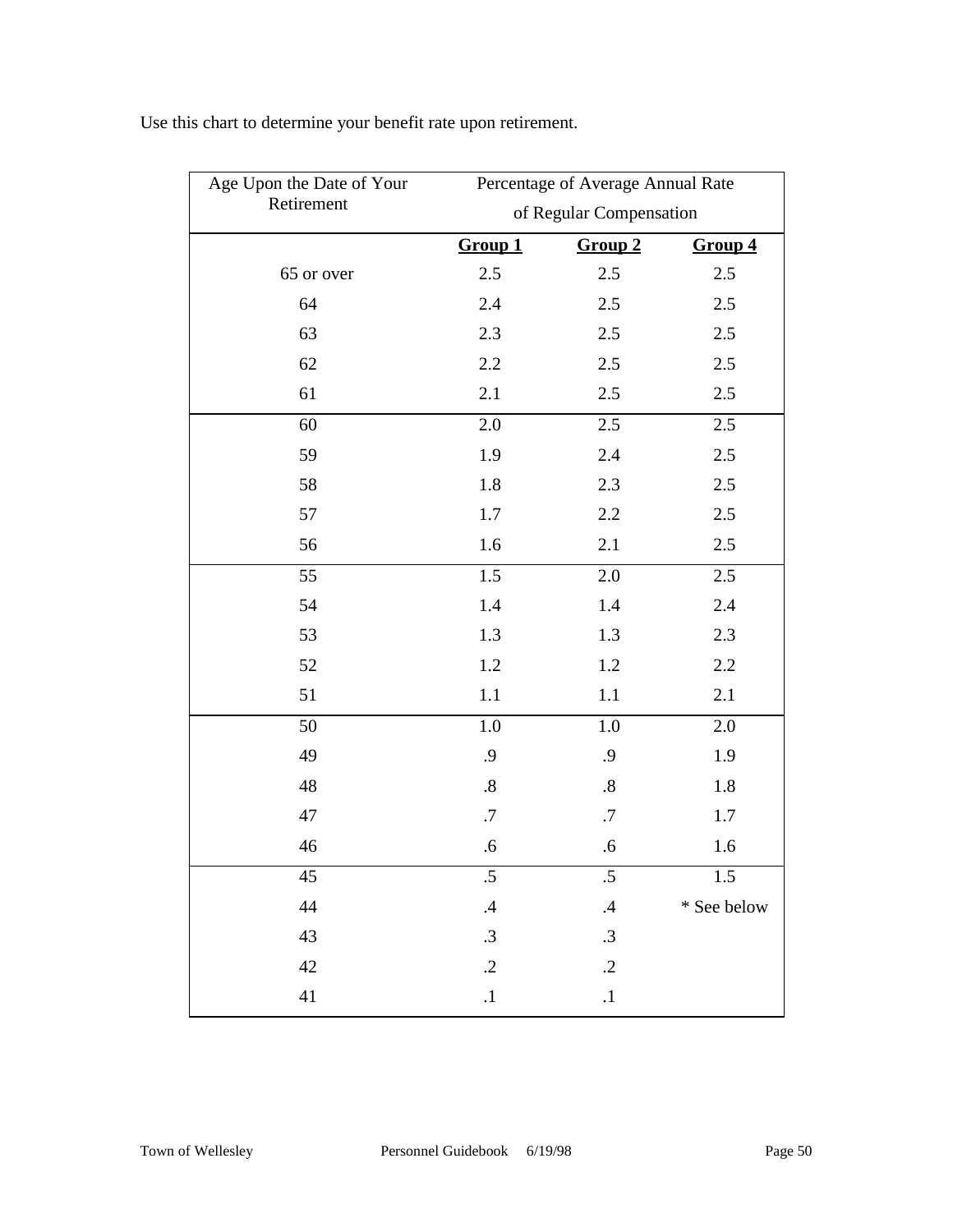\* There is a special provision for Group 4 members who terminate their public service prior to their forty-fifth  $(45<sup>th</sup>)$  birthday. The retirement allowance of a Group 4 member who terminates service prior to attaining age 45 and whose retirement becomes effective after attaining age 45 will be calculated as if the member were classified in Group 1, unless the member defers retirement until after age 55. A Group 4 member who terminates prior to age 45 *and* whose retirement allowance becomes effective prior to attaining age 45 is retired as a Group 4 member.

The following examples are presented to aid your understanding of the formula's usage.

The cases described below outline benefits for members who have selected Option A explained in the "Options for Retirees" section located on the following page.

*Case 1* Group 1 member age 55, has 15 years and 6 months creditable service, the three year average annual rate of regular compensation is \$24,333, and retiring as of December 31, 1992.

| <b>Benefit Rate</b> | Average Annual Rate of Regular<br>Compensation |  | <b>Years of Creditable</b><br>Service |  |
|---------------------|------------------------------------------------|--|---------------------------------------|--|
| L.5%                | \$24,333                                       |  | 15.5                                  |  |

Total annual allowance is \$5,657.52. Monthly benefit is \$471.46.

*Case 2* Group 1 member age 68, has 32 years of creditable service, the three year average annual rate of regular compensation is \$16,000, and retiring as of December 31, 1992.

| <b>Benefit Rate</b> | <b>Average Annual Rate of Regular</b><br>Compensation |  | <b>Years of Creditable</b><br>Service |  |
|---------------------|-------------------------------------------------------|--|---------------------------------------|--|
| 2.5%                | \$16,000                                              |  |                                       |  |

Total annual allowance is \$12,800. This allowance meets but does not exceed 80% maximum. Monthly benefit is \$1,066.67.

*Case 3* Group 4 member age 65, has 41 years of creditable service, the three year average annual rate of regular compensation is \$18,833 and retiring as December 31, 1992.

| <b>Benefit Rate</b> | Average Annual Rate of Regular<br>Compensation |  | <b>Years of Creditable</b><br>Service |  |
|---------------------|------------------------------------------------|--|---------------------------------------|--|
| 2.5%                | \$18,833                                       |  |                                       |  |

Total annual allowance is initially computed to be \$19,304.04. However, statutory provisions limit the allowance to 80% of  $$18,833 = $15,066.36$ . Monthly benefit is \$1,255.53.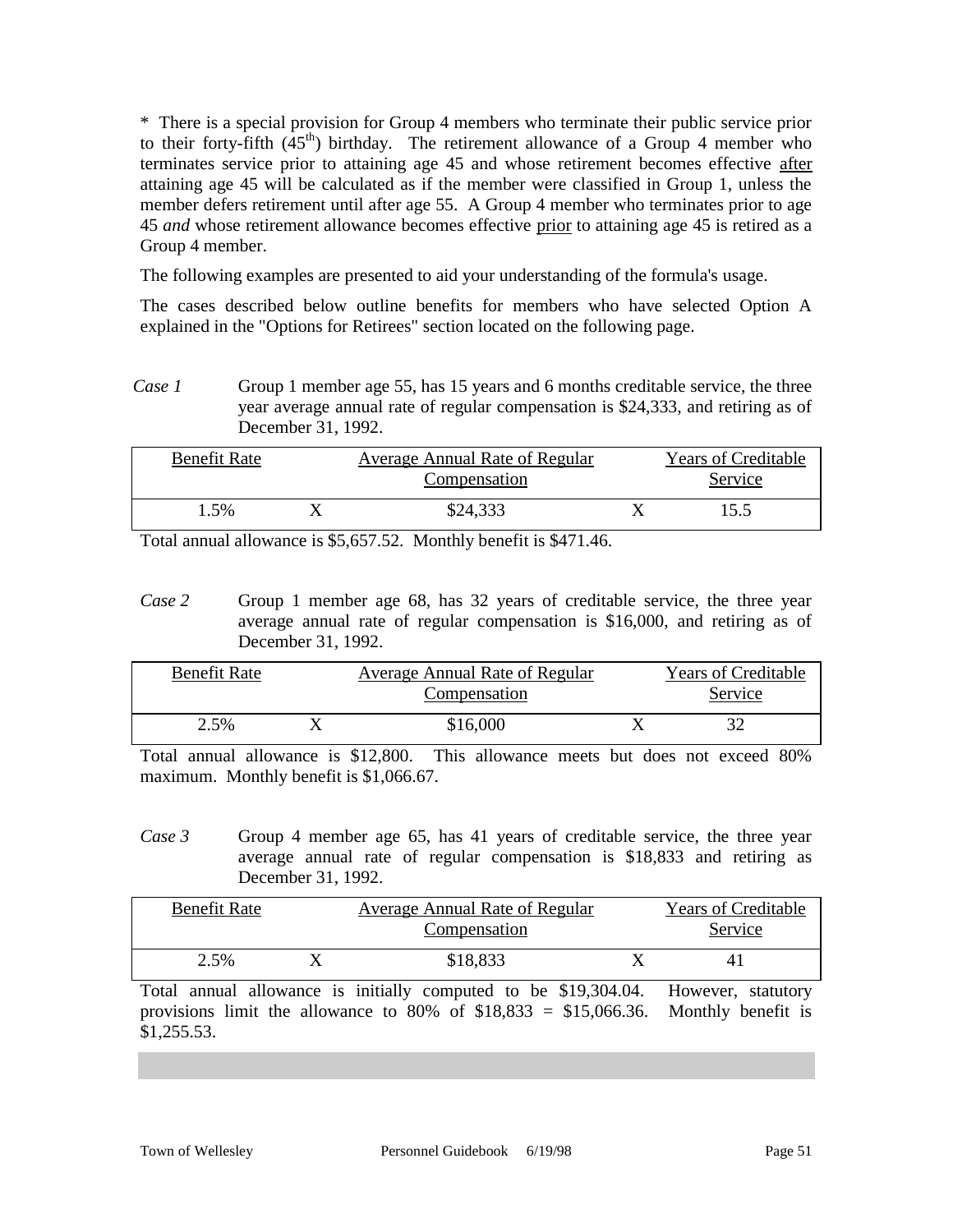## **Options for Retirees**

"Option" is the term used to describe how your retirement allowance is allotted. Your allowance must be paid to you in lifetime monthly payments, but the apportionment of those payments will differ depending upon your option selection. Option choice also determines what benefits, if any, will be paid to survivors after a retiree's death.

The member's health and age at retirement, income from other sources, financial obligations, and the need to provide for others who might survive the member are some of the factors which should influence the member's choice of option. You must make a choice about the allotment of your allowance on or before the date your allowance becomes effective.

You cannot change your choice of option after your retirement becomes effective.

#### **OPTION A**

Election of Option A means that you will receive the full retirement allowance in monthly payments as long as you live. All allowance payments will cease upon your death and no benefits will be provided to your survivors. (The cases described on the previous page outline benefits for members who have selected Option A.)

#### **OPTION B**

Option B provides you with a lifetime allowance which is 3% to 5% less per month than Option A. The annuity portion of your allowance is reduced to allow a benefit for your beneficiary. Upon your death, your surviving beneficiary of record, or if there is no beneficiary living, the person or persons appearing in the judgment of your Retirement Board to be entitled thereto will be paid the unexpected balance of your accumulated total deductions from the annuity reserve account. However, your accumulated deductions will be used up within twelve (12) to fifteen (15) years depending on your age at retirement. The longer you live, the less will be paid to your beneficiary upon your death.

You may at any time after retirement change your Option B beneficiary.

#### **OPTION C**

Option C is also known as the joint and last survivor allowance. Selecting this option means that the allowance payments which you will receive during your lifetime will be less than those you would receive under Option A or Option B. Upon your death, your designated beneficiary will be paid a monthly allowance for the remainder of his or her lifetime. That allowance will be equal to two-thirds (2/3) of the allowance which was being paid to you at the time of your death.

The monthly allowance you receive under Option C depends upon life expectancy factors for you and your designated beneficiary. Eligibility for nomination as a beneficiary is determined at the time of your retirement. You may name only one beneficiary under Option C. The eligible beneficiaries are limited to your spouse, your former spouse who has not remarried at the time you designate him/her as your Option C beneficiary, your child, your parent, or your sibling.

You may not change your Option C beneficiary after your retirement becomes effective. If your Option C beneficiary dies before you die, you will thereafter be paid the full retirement allowance you would have received had you elected Option A at the time your retirement allowance became effective.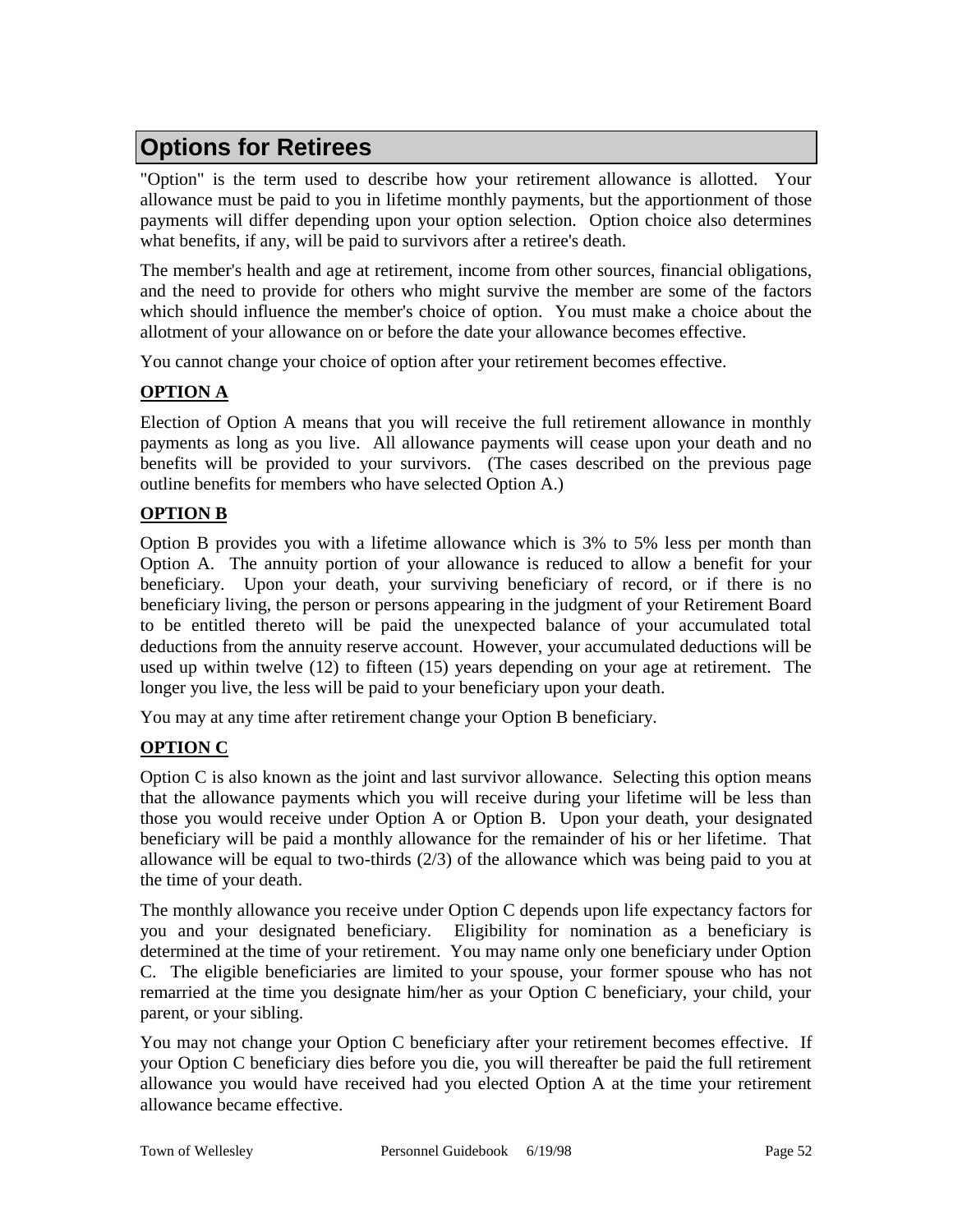## **Disability Retirement**

The Massachusetts Contributory Retirement Law, under Chapter 32, provides for two different types of disability retirement: accidental and ordinary.

An accidental disability retirement allowance applies to a member who becomes permanently and totally incapacitated for further duty before reaching the maximum age for his/her group as a result of a personal injury sustained or a hazard undergone while in the performance of his or her duties at a definite time and place and without serious and willful misconduct on his/her part.

There is no minimum service or age requirements for an accidental disability retirement applicant and the applicant need not be a member-in-service at the time of application. Member-in-service status is only required at the time of the injury. In addition, the member cannot retire for accidental disability within two (2) years of the maximum age for their group unless the accident or hazard upon which they base their application occurs within three (3) years of the maximum age for their group.

If you have an accident on the job, or are exposed to a health hazard, be sure that a notice of injury is filed with your retirement board in addition to the notice filed with your employer. The form should be filed within ninety (90) days of the occurrence of your injury. This establishes the time, place, and occurrence of the accident for future reference. If you later become disabled and more than two years have passed since the accident or hazard, it is imperative that you have an official record in order to seek accidental disability benefits. The notice of injury serves as the official record. Workers' compensation records or official department records may also be utilized.

An ordinary disability retirement allowance applies to any member who becomes permanently and totally incapacitated for further duty due to sickness or injury which is not job related.

Applicants who are not veterans must be less than 55 years of age and service requirements vary. Applicants who file for retirement on or after January 12, 1988 must have completed at least ten (10) years of creditable service. All other applicants must have achieved at least fifteen (15) years of creditable service.

To be considered disabled your retirement board must find that you are mentally or physically incapacitated for further duty. Your board must find that your incapacitation is likely to be permanent and that you should be retired. If you are applying for an accidental disability retirement, the board must also find that your incapacity is the natural and proximate result of sustaining an injury or undergoing a hazard while performing your duties at a definite time and place without willful and serious misconduct on your part.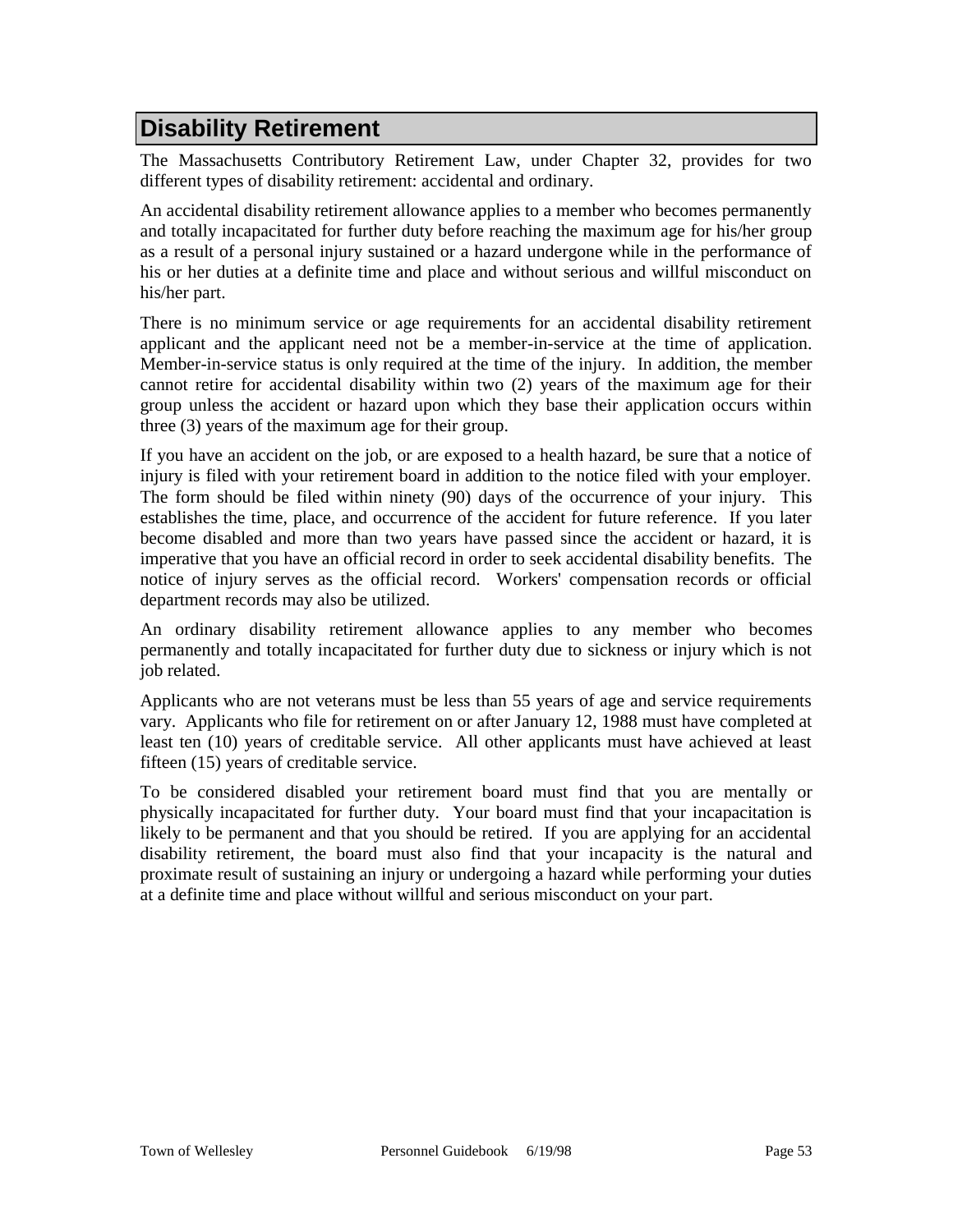# **Chapter 9 Employer Services**

### **Employee Assistance Program**

The Employee Assistance Program (EAP) is a benefit to help Town employees and their families cope with the stresses of life and work, including personal and family concerns, drug or alcohol problems, and job-related tensions. The EAP helps employees by offering both treatment and prevention services. It provides confidential counseling, consultation, and education.

The Town has contracted with The Human Relations Service (HRS), to provide its Employee Assistance Program. HRS is a private, non-profit agency located in Wellesley Hills. It has served local residents and worked with the Wellesley Public Schools since 1948.

Each employee is entitled to a maximum of ten (10) free visits for counseling, diagnosis, and referral per year. Immediate family members may also be seen within the ten (10) visits. Employees may use their own resources and health insurance for further counseling.

EAP counseling is strictly confidential. Meeting times and locations are set up to insure privacy. Names of those who use the service are not reported to anyone and EAP counseling plays no role in personnel decisions.

The EAP offers training and consultation to supervisors on management and leadership issues. It also presents programs on topics in personnel health, family living, and work. These are offered on-site during the work day and are open to all Town employees.

Appointments are scheduled promptly (there is no waiting list) and are offered before, during, and after work hours. 24-hour crisis coverage is available for emergencies.

For further information or to schedule an appointment, call Dr. Allan Wyatt, Psy. D. at 781- 235-4950.

## **Credit Union**

All full time and permanent part time employees of the Town are eligible for membership in the Wellesley Municipal Employees Federal Credit Union. Established in 1955, the Credit Union is a private nonprofit organization which provides a full range of competitive, convenient, and safe, savings and loan services for Town employees and their families.

#### **Employee Parking**

Parking facilities are provided for the convenience of Town employees and visitors. To prevent accidents please use caution and drive safely. The Town is not responsible for damage to or theft of cars or property left in the cars which are parked in these lots.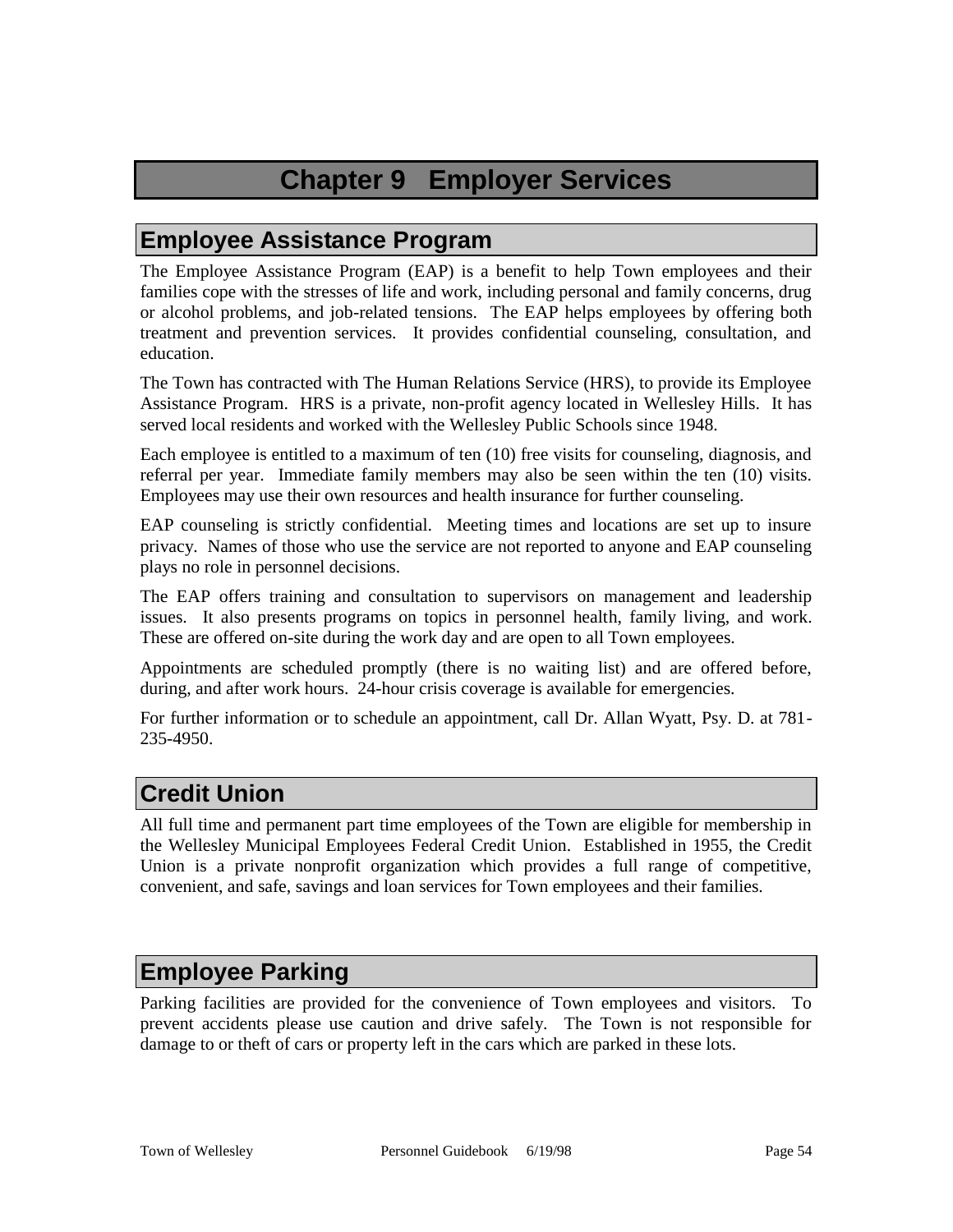# **Employee Lockers**

Lockers will provided to employees whose duties require that one be made available. Supervisors will inform these employees about sanitary and other security requirements. The Town is not responsible for valuables or any property left in the lockers.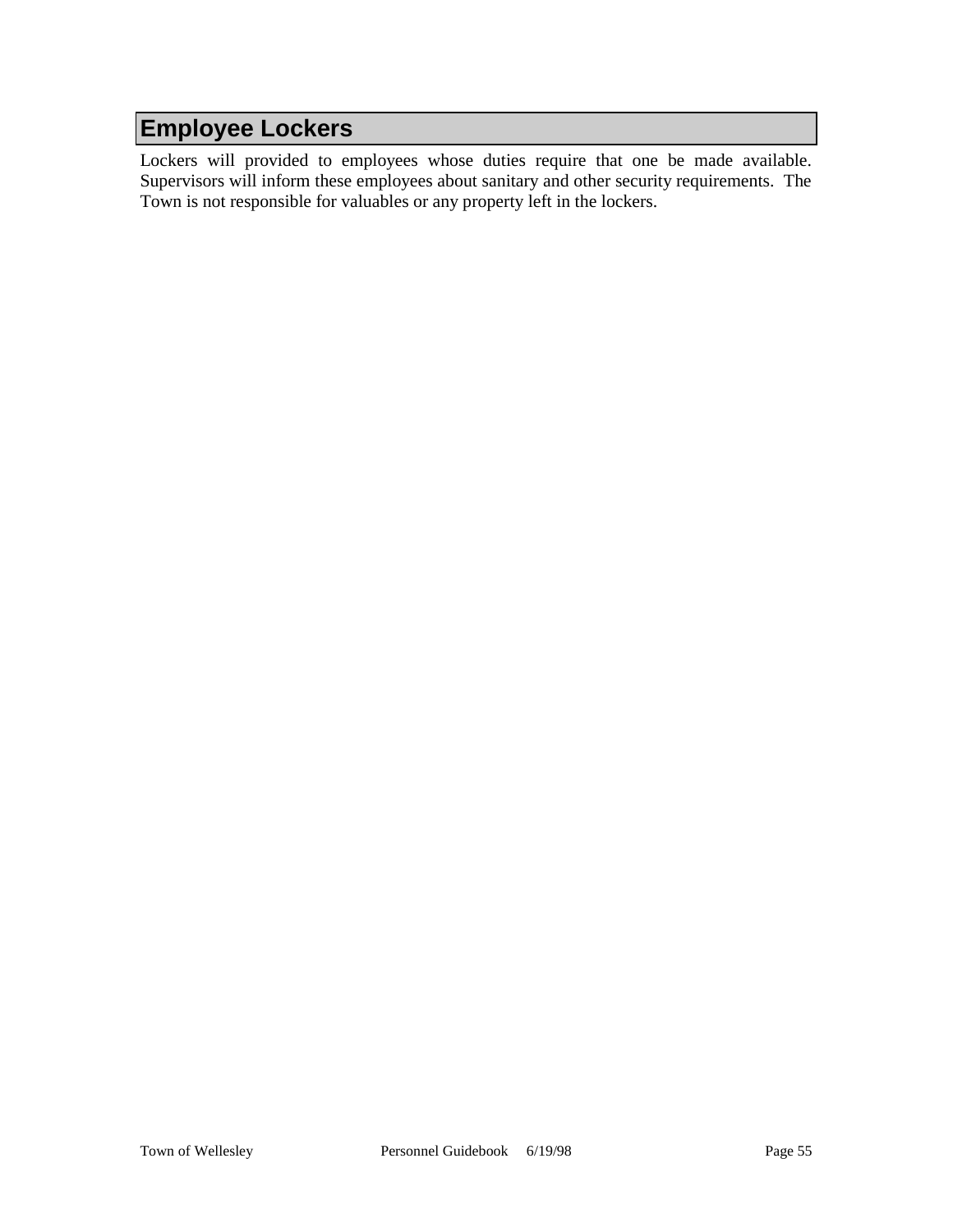# **APPENDIX**

# **TABLE OF CONTENTS**

| <b>Personnel Policy #1</b>                                                                  | <b>Recruitment and Selection</b>                                       | Page 57  |
|---------------------------------------------------------------------------------------------|------------------------------------------------------------------------|----------|
| <b>Personnel Policy #2</b>                                                                  | <b>Classification and Salary Plan</b>                                  | Page 61  |
| <b>Personnel Policy #3</b>                                                                  | <b>Sick Leave</b>                                                      | Page 65  |
| <b>Personnel Policy #4</b>                                                                  | Drug and Alcohol Testing For Employees in Positions<br>Requiring a CDL | Page 68  |
| <b>Personnel Policy #5</b>                                                                  | <b>Workplace Violence</b>                                              | Page 77  |
| <b>Personnel Policy #6</b>                                                                  | <b>Leaves of Absence</b>                                               | Page 80  |
| <b>Personnel Policy #7</b>                                                                  | <b>Travel &amp; Transportation</b>                                     | Page 83  |
| <b>Personnel Policy #8</b>                                                                  | <b>Standard of Conduct</b>                                             | Page 85  |
| <b>Personnel Policy #9</b>                                                                  |                                                                        |          |
| <b>Personnel Policy #10</b>                                                                 | <b>Performance Reviews</b>                                             | Page 91  |
| <b>Personnel Policy #11</b>                                                                 | Merit Increases                                                        | Page 92  |
| <b>Personnel Policy #12</b>                                                                 | <b>Annual Physical Examination</b>                                     | Page 95  |
| <b>Personnel Policy #13</b>                                                                 | <b>Meal Allowance</b>                                                  | Page 96  |
| <b>Personnel Policy #14</b>                                                                 | <b>Educational Benefit</b>                                             | Page 97  |
| <b>Personnel Policy #15</b>                                                                 | <b>Sexual Harassment</b>                                               | Page 99  |
| <b>Personnel Policy #16</b>                                                                 | Telecommunications (DRAFT)                                             | Page 102 |
| <b>Policy on Handling Complaints Against Town Officials,</b><br><b>Staff and Volunteers</b> |                                                                        | Page 104 |
| <b>Performance Recognition Award Program for Professional Staff</b>                         |                                                                        |          |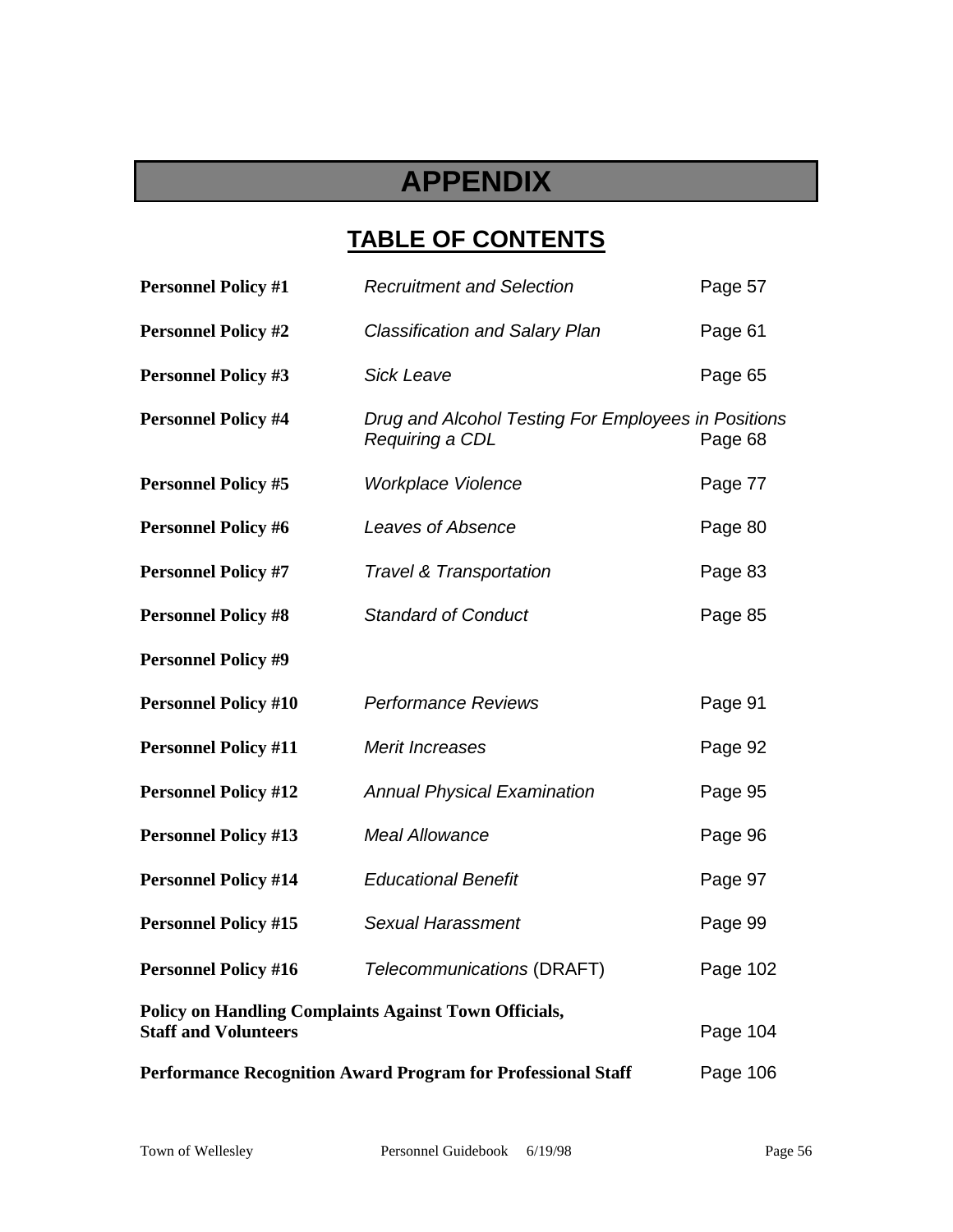#### *Recruitment and Selection*

#### **I. PURPOSE**

To define the policy of the Town of Wellesley concerning employment recruitment and selection of individuals for non-elected positions covered by the Classification Plan established by Article 31.1 of the Town Bylaws.

#### **II. POLICY**

The policy of the Town of Wellesley is to achieve equal opportunity in employment and selection:

- 1. By the recruitment and consideration of applicants without regard to factors unrelated to ability to perform the requirements of the job such as race, creed, color, sex, age, national origin, disability, veterans status, or sexual orientation.
- 2. By the employment of individuals who meet the physical and mental requirements, with reasonable accommodation, and who have the education, training and experience, established and necessary for the performance of the job, without regard to race, creed, color, sex, age, national origin, disability, veterans status, sexual orientation, or other factors unrelated to ability to perform the requirements of the job.
- 3. By taking such affirmative action as may be necessary to identify any conditions or employment practices which may have contributed to underrepresentation of protected classes in the workforce and to correct any such conditions including but not limited to the pursuit of the hiring goals established in Appendix A to this policy, Affirmative Action Plan.
- 4. By the retention, promotion and termination of employees on a non-discriminatory basis, and by non-discrimination in compensation and in terms, conditions, and privileges of employment.

#### **III. APPLICATION**

This policy shall apply to all positions covered in Article 31.1 of the Town Bylaws and to other non-elected positions on acceptance by the appropriate Board, Committee or Commission.

#### **IV.A. PROCEDURE FOR NON-CIVIL SERVICE POSITIONS**

- 1. Boards, Committees, Commissions or Departments having a vacant non-Civil Service position to be filled must complete a Personnel Requisition Form and forward it to the Personnel Office with the necessary approvals and an updated/current job description containing the necessary qualifications. Requisition approval must include the signature of the Department Head or Chairman of the Board, Committee or Commission.
- 2. Upon receipt, the Human Resources Department will prepare a Job Posting Notice when appropriate for posting and action in accordance with applicable collective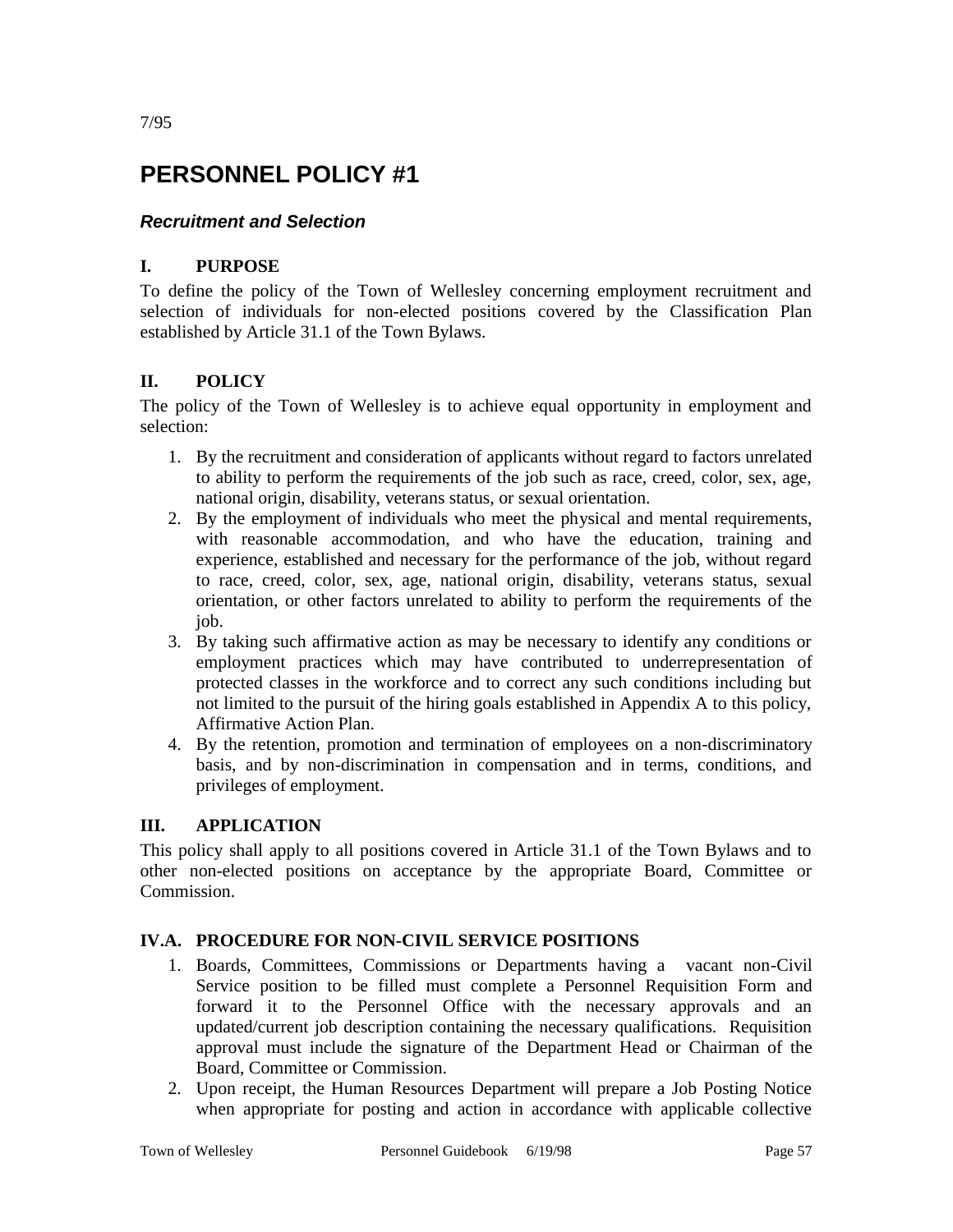bargaining agreements or an Internal Position Vacancy Notice for non-union positions of 20 hours or more per week on a permanent and regular basis for application by current permanent employees.

a. If the appropriate supervisory personnel decide not to select any internal applicant, or if the position is not subject to posting, the Human Resources Department will recruit candidates by drafting employment ads and placing these ads in conformance with the Affirmative Action Plan. Upon application for a position, the Human Resources Department will advise applicants of openings and the minimum qualifications necessary for consideration. The Human Resources Department will inform the applicants of the pay practices, employee benefits, and general working conditions in the Town and departments, especially where openings exist.

b. The Human Resources Department will receive and screen all applicants and designate qualified applicants to the appropriate Department Head or Chairperson of the Board, Committee or Commission for interview based on the information in the Personnel Requisition and the updated job description. The Department Head or Chairperson will have the option to review all applications and confer with the Human Resources Department regarding minimum qualification equivalencies.

c. The Human Resources Department will have the option to monitor and be present at interviews thus providing consistency in the selection process on a Townwide basis.

- 3. Whenever a Board, Committee or Commission decides to engage the services of an employment agency, that agency will be informed that the Town is an Equal Opportunity Employer and will be supplied a copy of the Town's voluntary Affirmative Action Plan and the Bylaws of the Town of Wellesley by the respective Board, Committee or Commission. The employment agency will be expected to conduct itself in accordance with all applicable Federal and State employment laws.
- 4. The person having responsibility and authority for hiring shall give the Human Resources Department the name of the candidate selected for hire after which the hiring authority or the Human Resources Department, at the request of the hiring authority, will check the applicant's references. If the hiring authority performs the reference checks, the Personnel Reference Check form utilized by the Human Resources Department must be fully completed and submitted to the Human Resources Department prior to the extension of an offer of employment.
- 5. Upon receipt of favorable reference checks, the hiring authority shall complete a Personnel Action Form and forward it to the Human Resources Department with the necessary approvals. Such approval must include the signature of the Department Head or Chairperson of the Board, Committee or Commission.
- 6. Candidates whose reference checks prove satisfactory shall be sent an offer or confirmation of offer of position in writing by the Human Resources Department upon receipt of a Personnel Action Form from the hiring authority. The offer will be contingent upon the satisfactory completion of a pre-placement physical exam. The written offer shall notify the candidate of the starting date and rate of pay. In the event the preferred candidate declines the offer of employment, the Department Head or Chairperson of the Board, Committee or Commission shall be advised and the appropriate parts of the foregoing procedure repeated.
- 7. Candidates who accept positions requiring 20 hours or more per week on a regular basis, or who are so required by the U. S. Department of Transportation regulations, must satisfactorily complete a pre-placement physical examination to determine their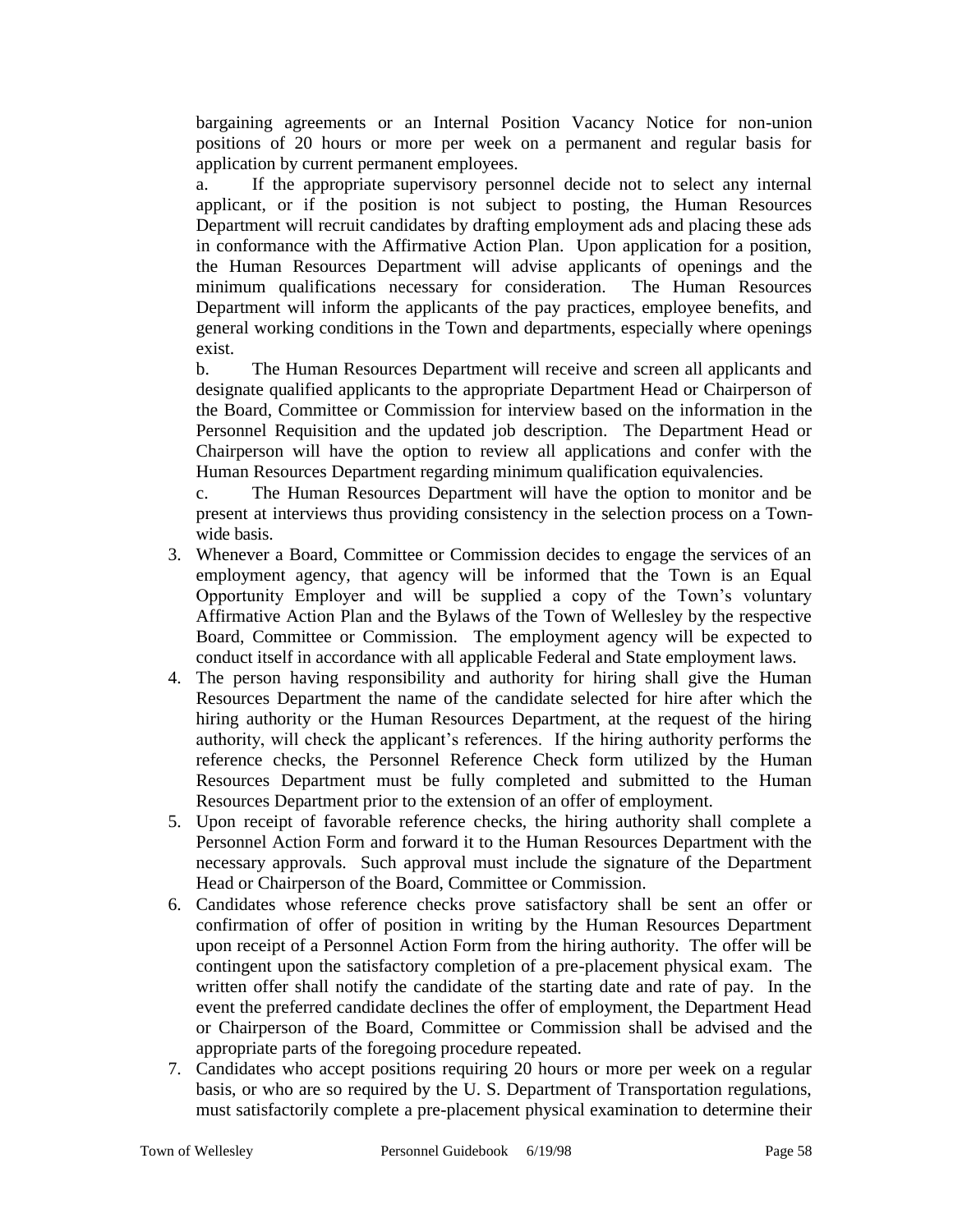physical ability to perform the essential job functions, with reasonable accommodations if necessary. The Human Resources Department will be responsible for scheduling this pre-placement physical which may only be scheduled after a conditional offer of employment has been made.

8. Upon commencement of employment, employees shall report to the Human Resources Department to complete the required Federal and State forms as well as benefit enrollment applications. This step must be completed within the first week of employment in order for the new employee to be processed for the payroll.

#### **IV.B. PROCEDURE FOR CIVIL SERVICE POSITIONS**

- 1. Departments having a vacant Civil Service position to be filled will file a civil service requisition with the State Department of Personnel Administration. For purposes of public informational inquiries, the Human Resources Department will be sent copies of any civil service requisition submitted to the State. Civil Service hiring lists will be processed by the appropriate appointing authority in accordance with Civil Service procedures and this policy.
- 2. The Human Resources Department will have the option to monitor and be present at interviews, thus providing consistency in the selection process on a Town-wide basis.
- 3. Upon favorable completion of a background character investigation, an offer of employment may be made contingent upon successful and satisfactory completion of a physical medical examination and a psychological evaluation. The hiring authority or the Department Head shall process appointments as required by Civil Service and, where applicable, the appropriate training academy or entity. The appointing authority or Department Head will also complete a Personnel Action Form and forward it to the Human Resources Department with the necessary approvals, to include the signature of the Department Head or Chairperson of the Board, Committee or Commission. A copy of the employee's application and/or resume, and Civil Service selection/appointment form will be sent to Personnel for inclusion in the employee's personnel file.
- 4. Upon commencement of employment, employees shall report to the Human Resources Department to complete the required Federal and State forms as well as benefit enrollment applications. This step must be completed within the first week of employment in order for the new employee to be processed for the payroll.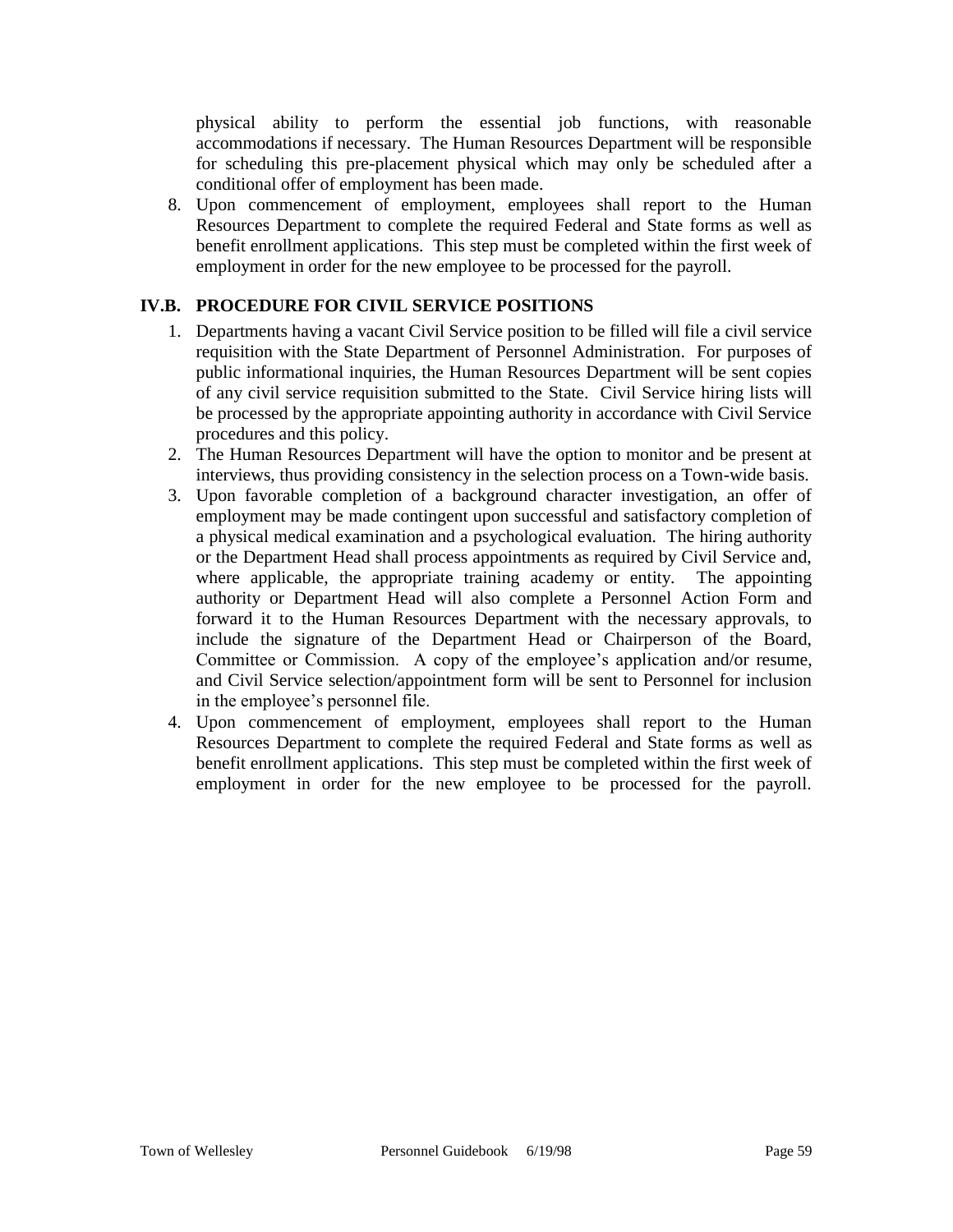## **V. ENFORCEMENT**

The Personnel Board is responsible for the administration of and assuring compliance with this policy and procedure. Appropriate Appointing Authorities, Department Heads and other supervisory personnel are responsible for complying with the policy and procedures set forth herein and in Appendix A, Affirmative Action Plan, and for determining, on behalf of their Board, Committee or Commission, who shall be hired.

## **VI. DEFINITIONS**

Please refer to the definitions listed in the Town Bylaws, Article 31, Classification and Salary Plan Appendix, Section III - Miscellaneous.

## **VII. APPROVED BY**

Personnel Board Members:

Ben Murray, Chair Patty Dirlam, Vice Chair Allan Drachman John Gerstmayr Barry Monahan

7/19/95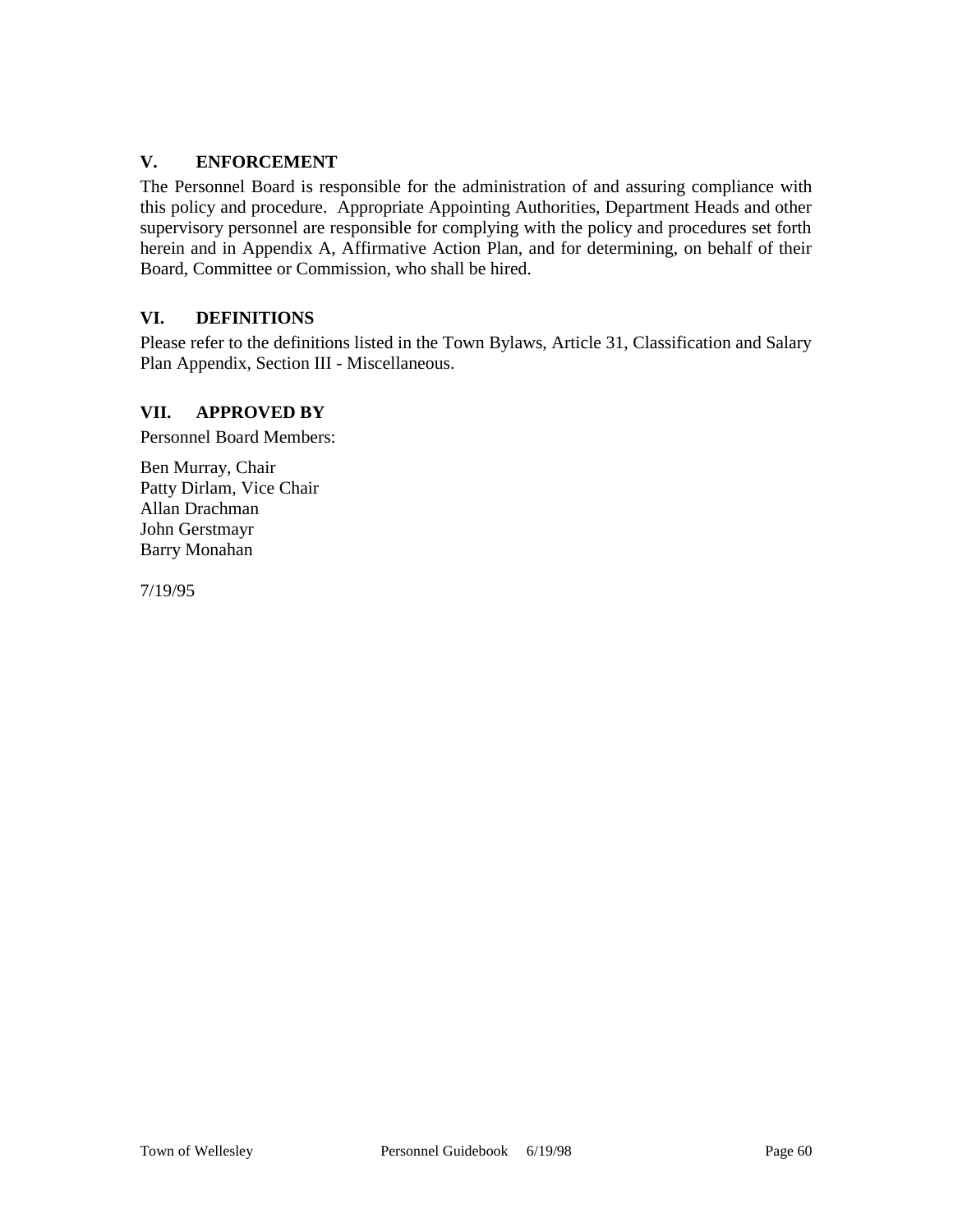# **PERSONNEL POLICY # 2**

## *Classification and Salary Plan*

## **I. PURPOSE**

To define the Classification and Salary Plans established by Article 31.1 of the Town Bylaws and adopted by the School Committee for non-teaching personnel.

## **II. POLICY**

The policy of the Town of Wellesley is to pay wages and salaries that are competitive with comparable local communities and local employment markets, and that reflect the different degrees or abilities necessary to perform the requirements of the job; and to hire, promote, and grant salary increases in accordance with the established titles, groups and salary ranges.

## **III. APPLICATION**

This policy applies to all officers and employees in the service of the Town (whether fulltime, part-time, seasonal, casual, special, Civil Service, or other) except elected officials, and teaching personnel under the direction of the School Committee.

## **IV. DEFINITIONS**

|              | A. Classification:<br>B. Group: |        | an established title of a job or position.<br>a pay level in which one or more classifications of<br>relatively similar levels of responsibilities, etc., are<br>grouped for administrative purposes. |        |
|--------------|---------------------------------|--------|-------------------------------------------------------------------------------------------------------------------------------------------------------------------------------------------------------|--------|
|              | C. Salary Range:                |        | a pay scale with minimum and maximum rates.                                                                                                                                                           |        |
|              | D. Step:                        |        | an established incremental level within a salary                                                                                                                                                      |        |
|              |                                 |        | range.                                                                                                                                                                                                |        |
|              | E. Step-rate:                   |        | one of the established rates for a step within a salary                                                                                                                                               |        |
|              |                                 | range. |                                                                                                                                                                                                       |        |
|              | F. Standing in the Range:       |        | a merit pay plan employee's salary position within                                                                                                                                                    |        |
|              |                                 |        | their respective salary range.                                                                                                                                                                        |        |
|              | G. Reclassification:            |        | a change in the group number of a classification and                                                                                                                                                  |        |
|              |                                 | grade. |                                                                                                                                                                                                       |        |
|              | H. Upgrade:                     |        | a change in the group number of a classification to a                                                                                                                                                 |        |
|              |                                 |        | higher rated group.                                                                                                                                                                                   |        |
| $\mathbf{L}$ | <b>Promotion:</b>               |        | an employee's change (advancement) to a higher                                                                                                                                                        |        |
|              |                                 |        | rated job classification.                                                                                                                                                                             |        |
| J.           | Downgrade:                      |        | a change in the group number of a classification to a                                                                                                                                                 |        |
|              |                                 | lower  | rated                                                                                                                                                                                                 | group. |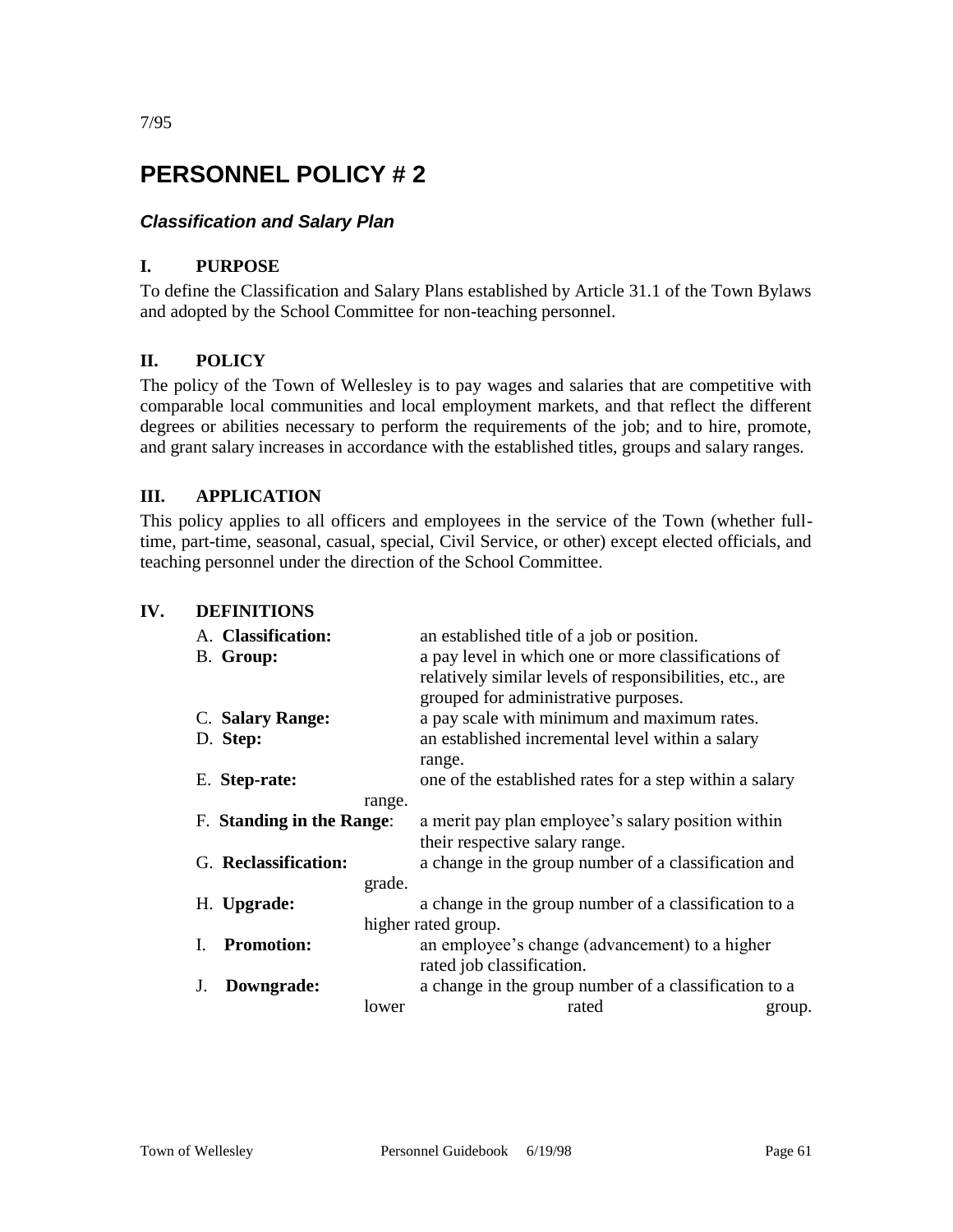| K. Demotion: | an employee's change (reduction) to a lower rated |  |
|--------------|---------------------------------------------------|--|
|              | job classification.                               |  |

#### **V. PROCEDURE**

#### *A. Classification Plan*

- 1. All officers and employees of the Town shall be classified by title and group as set forth in Schedule A.
- 2. Employees shall be hired for positions identified by a classification title set forth in Schedule A and no other.
- 3. Positions shall be classified according to the duties regularly performed and reclassified when the duties regularly performed are substantially different from those set forth in the position description of the employees classification.
- 4. Request for the establishment of a new classification title and/or the re-evaluation of an existing position shall be made by the Department Head, Chairperson, Committee or Commission in writing and accompanied by a copy of a new description and such other data as may be necessary to substantiate the request.
- 5. In accordance with Article 30.5 of the Town Bylaws, the Personnel Board shall review the work of all positions subject to the Classification Plan at intervals of not more than five years.

#### *B. The Salary Plan*

- 1. Starting Salaries
	- a. New employees should be hired at the minimum rate, as set forth in Schedule B of the Salary Plan, of the group in which they are to be classified.
	- b. Upon recommendation of a Department Head, supported by evidence in writing of special reasons and exceptional circumstances, employees may be hired, with the approval of the Personnel Board, at a rate higher than the minimum rate for the position.
	- c. The first six months of permanent employment with the Town of Wellesley shall be a probationary period unless a greater period is provided by the General Laws of the Commonwealth or by way of a collective bargaining agreement. Upon satisfactory completion of the prescribed probationary period, the employee on recommendation of the Department Head, and with the approval of the Personnel Director, may be granted a one-step increase (Job Group 49 and below) or a merit increase (Job Group 50 and above).
- 2. Salary Increases
	- a. Employees in Job Group 49 and below who have completed one year of continuous full-time service and who have a satisfactory performance and attendance record, shall receive an increase of not more than one step per year until the maximum is reached.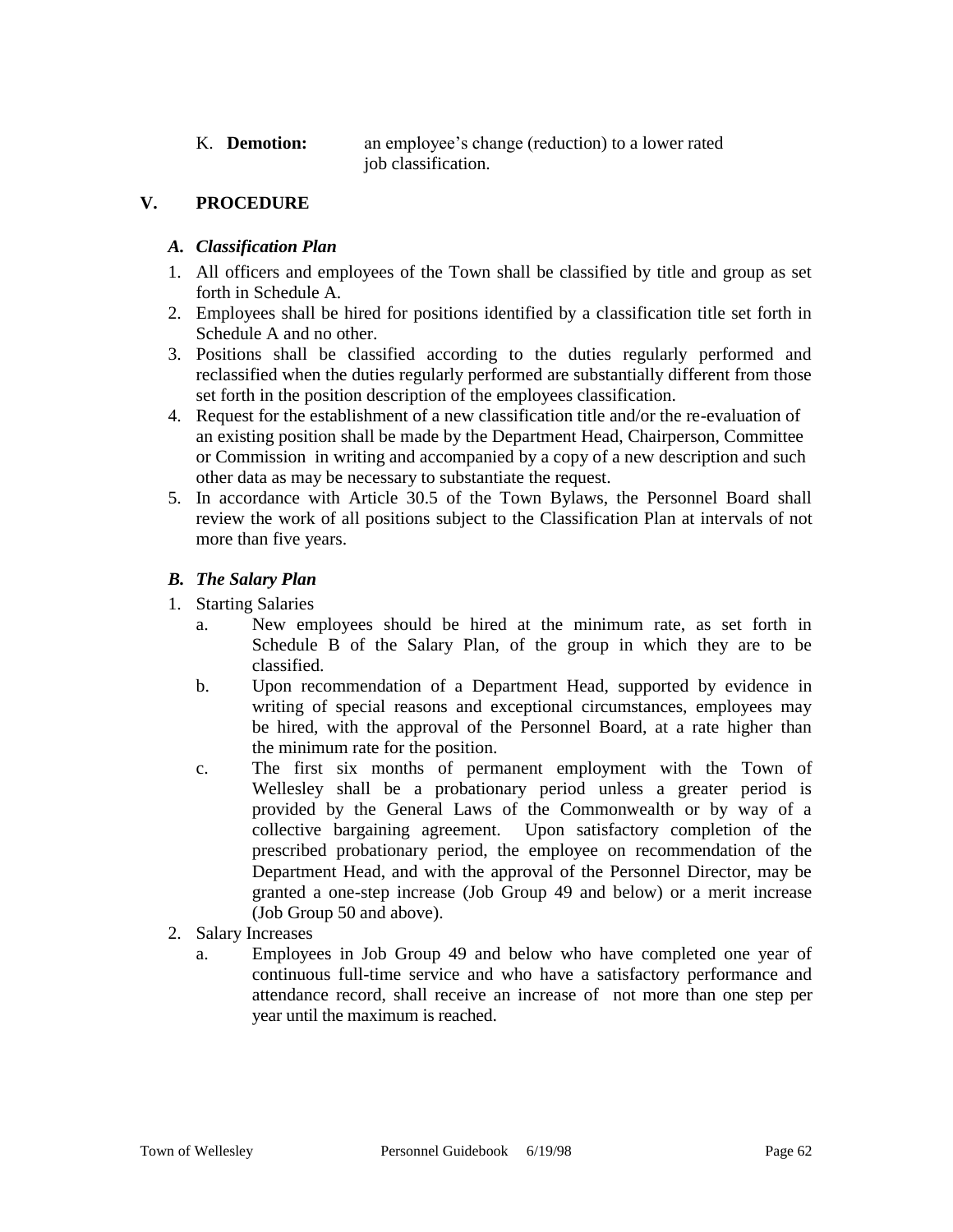Employees may be denied a step increase by the Department Head with the approval of the Personnel Director upon submission of evidence of unsatisfactory performance or attendance. Employees denied a step increase may appeal the decision of the Personnel Director to the Personnel Board.

- b. Employees in Job Group 50 and above shall receive salary increases on the basis of merit only. Such increases shall be granted annually upon the recommendation of their Department Head, Board, Committee or Commission and with the approval of the Personnel Board or designee and shall not exceed the annual level established, which shall in no case be more than 10% of the employee's salary prior to the increase. In no event shall such wage increase cause the new base wage to exceed the maximum of the salary range on an annualized basis. (Annualized  $=$  Salary/52.2 wks)
- c. Employees promoted in or to Job Group 49 and below should enter at the minimum rate of the job to which s/he is being promoted or at his own rate (the step rate next above if his/her own rate is different than the step-rate), whichever is higher. S/He may also receive an additional step increase on the recommendation of the Department Head and the approval of the Personnel Director.
- d. Employees promoted in or to a classification in Job Group 50 and above may receive an increase of up to 15% of the employee's salary prior to such increase upon the recommendation of the Department Head and approval of the appropriate Board, Committee or Commission but shall in all cases receive at least the minimum of the salary range for the position to which they are promoted. The employee may be eligible to receive an increase on the completion of the initial six (6) months in the position and July 1 thereafter with performance rating of acceptable or better performance.
- e. Employees whose position classification has been upgraded shall move to the new group at the same step/standing in the range and shall retain their anniversary date.
- f. Employees who are reassigned, transferred, demoted or whose positions are regraded to a lower rated classification shall enter it at his/her own rate, or at the maximum of the job, whichever is lower.
- 3. Overtime

Employees in Job Group 49 and below, except uniformed members of the Police and Fire Department, shall be paid for work in excess of 40 hours per week at a rate equal to time and one-half of their regular rate of pay or be granted compensatory time in compliance with the Fair Labor Standards Act.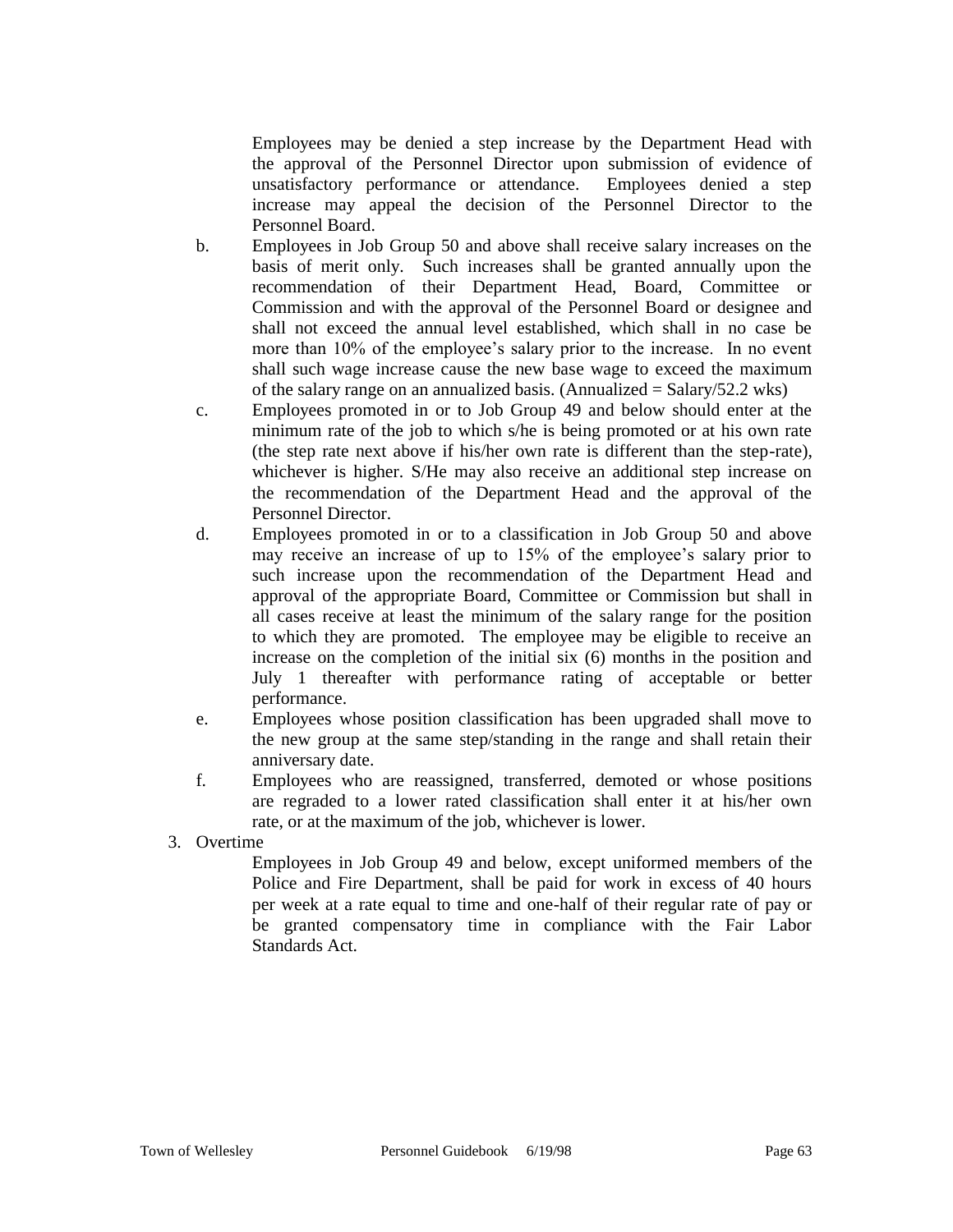## **VI. ENFORCEMENT**

The Personnel Board is responsible for the proper classification and pay of employees in accordance with these plans. The Personnel Director is responsible for determining that employees are hired, classified and given rates of pay in accordance with this policy and procedure.

## **VII. APPROVED BY**

Personnel Board Members:

Ben Murray, Chair Patty Dirlam, Vice Chair Allan Drachman John Gerstmayr Barry Monahan

7/19/95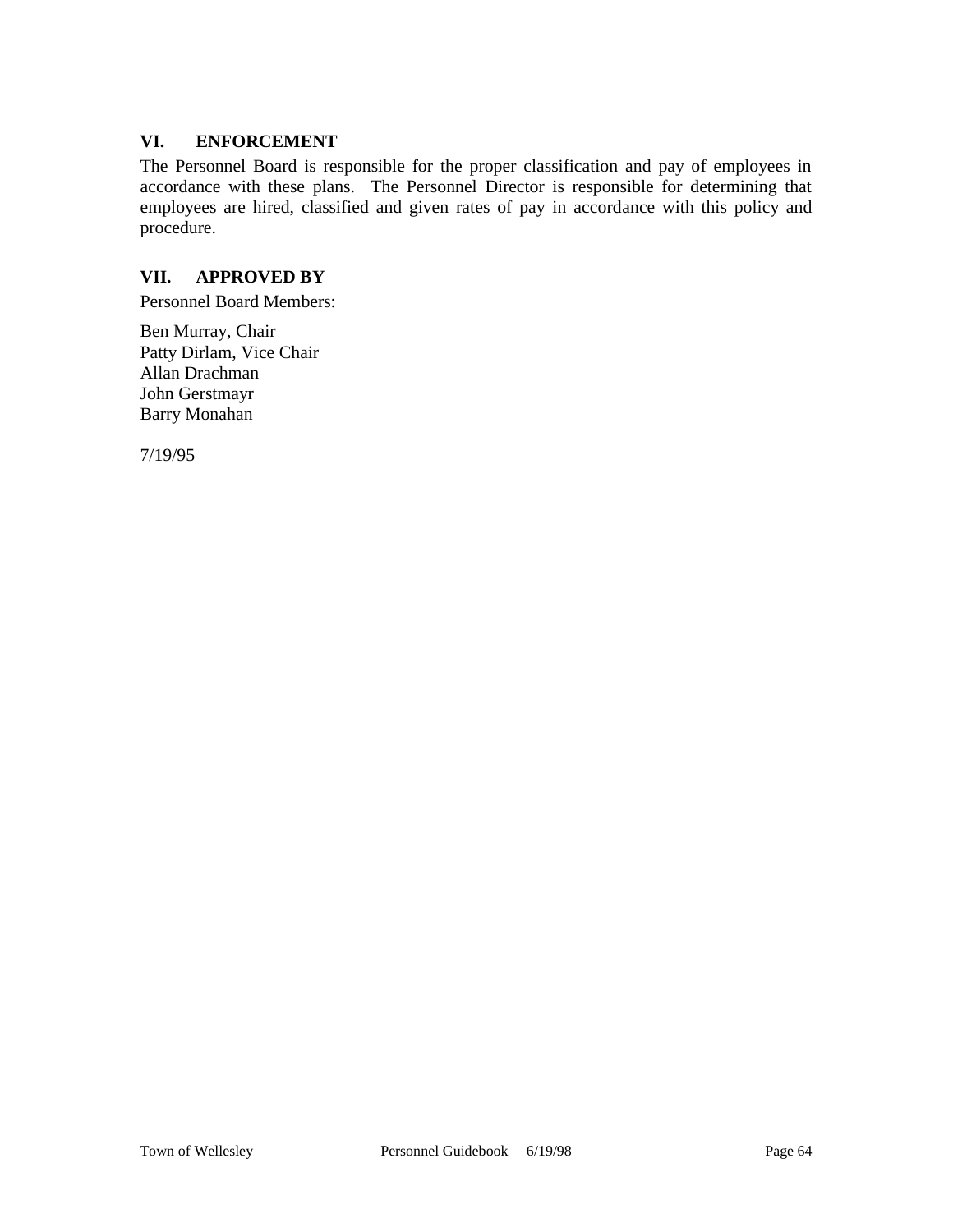11/95

# **PERSONNEL POLICY #3**

### *Sick Leave*

## **I. PURPOSE**

To define the sick leave policy of the Town of Wellesley for employees as set forth in the Classification and Salary Appendix of the Bylaws and to establish the procedure for its fair and impartial administration.

## **II. POLICY**

The policy of the Town of Wellesley is to protect its non-union employees against loss of income because of absence due to employee non-service connected illness or injury; to protect its employees against loss of income because of absences due to employee work-related illness or injury; to protect its employees against loss of income because of illnesses within their immediate family and as covered under the Family and Medical Leave Act; and to give additional consideration to deserving employees who have exhausted their sick leave allowance.

The amount of sick leave awarded to employees is set forth in the body of this policy.

## **III. APPLICATION**

This policy shall apply to regular permanent full time employees and part time permanent employees who regularly work twenty or more hours per week.

In the event of personal and non-service connected illness or injury (for which no compensation is received under Worker's Compensation or Long-Term Disability), permanent employees, shall, after completion of one full year of service, be eligible for twelve (12) sick days per calendar year, the unused portion of which may be carried forward and accumulated to a maximum of one hundred and fifty (150) days. This vesting and accumulation of unused sick days is intended solely for illness protection and does not constitute an obligation on the part of the Town to buy back any unused sick days at the time of separation from the service of the Town.

Employees who have completed one full year of service may be granted discretionary sick leave of up to eighteen (18) additional days per year with the approval of the Department Head or Human Resources Board.

Newly hired permanent employees will be credited with one day of sick leave per month upon completion of each month of full-time service and shall not exceed twelve (12) days of sick leave in their first year.

Permanent part-time employees regularly working twenty (20) hours or more per week shall be granted time off with pay according to the ratio that their part-time employment bears to full-time employment.

An employee may use up to five (5) of his/her allowed twelve (12) sick days per calendar year when his/her personal attendance is necessary during the illness or injury of an immediate family member. Use of more than five (5) days of an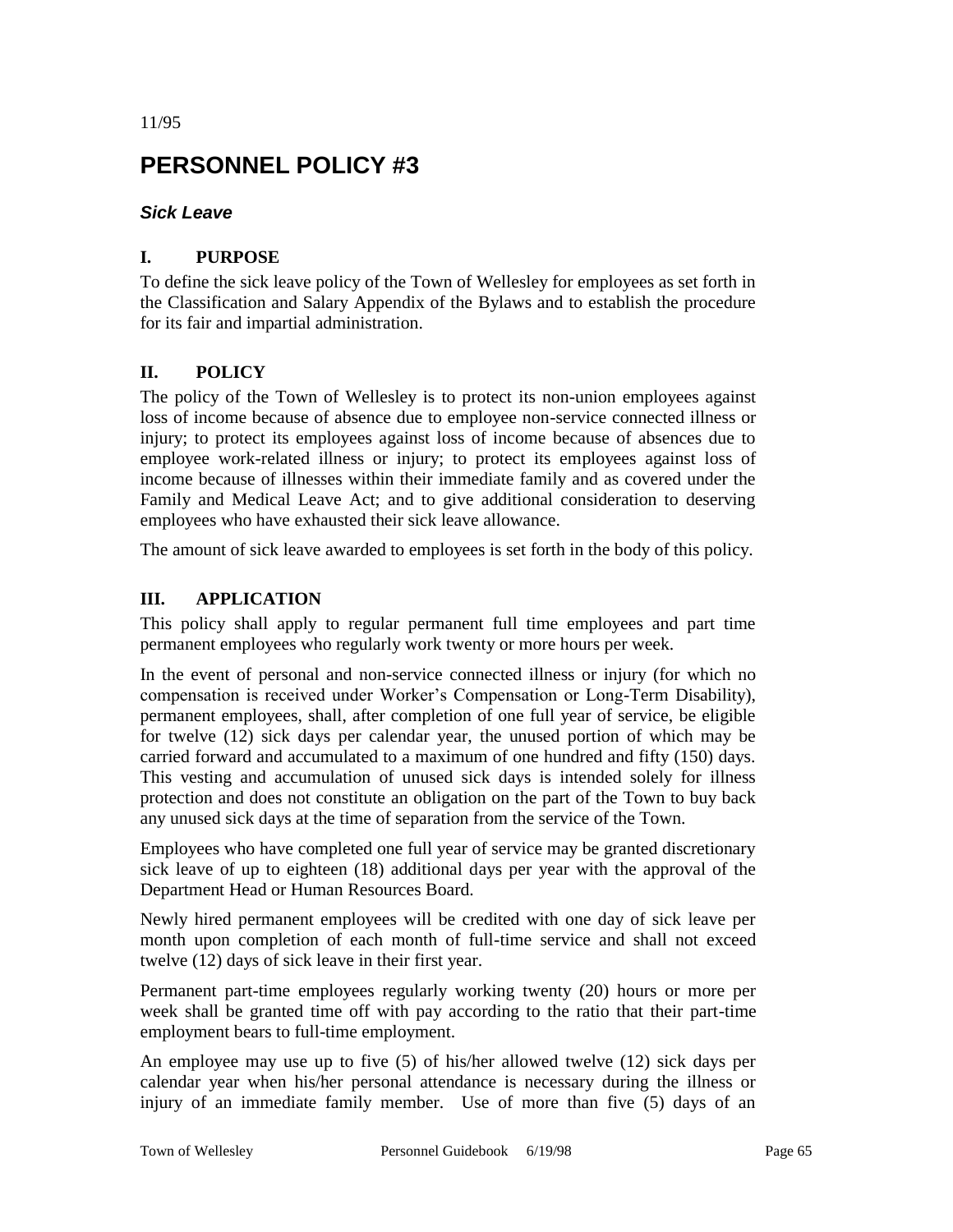employee's accrued sick leave for the purpose of caring for an immediate family member in the event of serious, long-term illness or injury may be granted on the recommendation of the Department Head and with approval of the Human Resources Director. "Immediate family member", for the purpose of this policy, is defined as spouse, child or parent of either the employee or his/her spouse.

### **IV. PROCEDURE**

#### *A. Non-occupational illness or injury*

Department Heads shall determine, and grant, what they consider to be the appropriate and reasonable allowance.

- 1. To be eligible for sick leave pay employees must notify their supervisor on the first day of absence, stating the nature of the sickness or injury, time expected to be incapacitated and when they expect to return to work. (To request sick leave pay for absences covered under the Family and Medical Leave Act refer to Leave of Absence Policy.)
- 2. Department Heads and Supervisors shall report absences due to employees' illness or injury or absences covered by the Family and Medical Leave Act on the time reporting document, time card, etc and shall send one copy to the Financial Service Department where an Absence file will be maintained. All Absence Pay shall be so designated on the payroll.
- 3. Department Heads shall be responsible to check on all such absences. A doctor's statement shall be required after the seventh day. The doctor's statement must state the reason for the absence, the prognosis and expected date of return to work. If deemed in the interests of the Town, the Department Head and/or the Human Resources Board shall have an independent doctor make an examination and report.
- 4. Paid absence due to illness shall be utilized in the following sequence: current year's allowance (first twelve (12) days), accumulation, and discretionary sick leave as granted by the Department Head or Human Resources Board.

#### *B. Occupational Injury of Illness*

In the event an employee is incapacitated as the result of a bona fide injury or illness arising out of or in connection with the service to the Town and for which Worker's Compensation is payable; s/he shall be granted the difference between Workers' Compensation payments and his/her regular straight time rate of pay on the same basis and procedure as set forth under Section A. 4 above.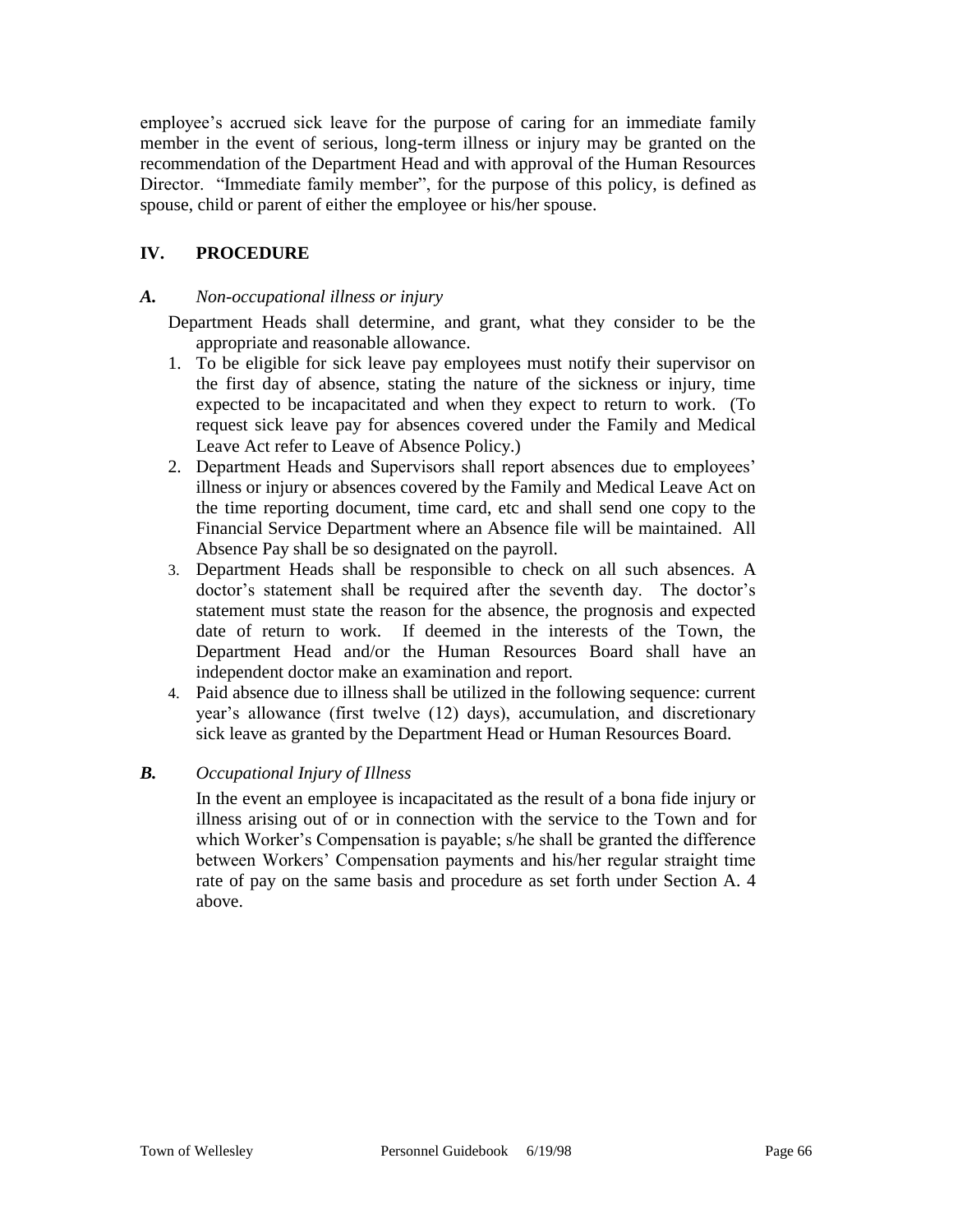*C.* Employees who have exhausted sick leave benefits under Section III and Section IV B above, and whose sick leave record, length of service and work performance warrant consideration, may receive additional sick leave allowance at full or at part pay, whichever shall be deemed appropriate by the Human Resources Director, subject to ratification by the Human Resources Board. Requests for the above sick leave extension must be made by completing the sick leave extension form, with a statement by the attending physician.

**D.** Benefits under this Section shall be coordinated with any benefits received

under the Town's long-term disability insurance program provided, however, that employees may not receive time off with pay that, in total, exceeds their regular compensation.

## **V. ENFORCEMENT**

False and fraudulent claims for sick leave allowance or approval of sick pay for other than absence due to personal illness or illness covered under the Family and Medical Leave Act are grounds for disciplinary action, including discharge. Payment of sick leave pay in excess of the allowance set forth in this policy and procedure is unauthorized without the written approval of the Human Resources Board. The Director of Human Resources is responsible for the impartial administration of this policy.

## **VI. REVISION APPROVED BY**

#### **HUMAN RESOURCES BOARD on JUNE 19, 2001**

Barry Monahan, Chair Diane Savage, Vice-Chair Bill Charlton Patti Dirlam Jack Horrigan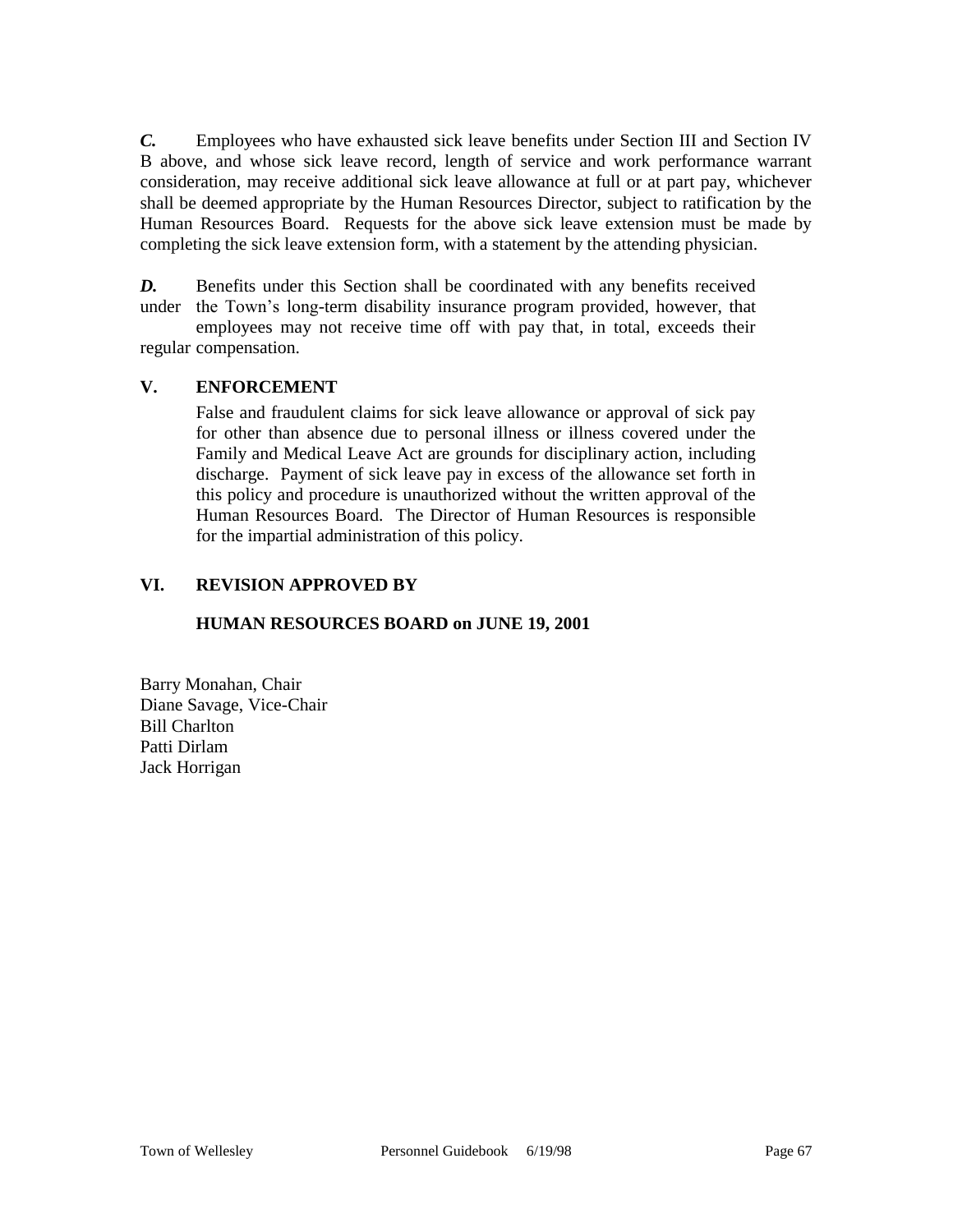## **PERSONNEL POLICY #4**

*Drug and Alcohol Testing For Employees In Positions Requiring A Commercial Driver's License (CDL) Which Are Defined As Safety-Sensitive*

## **I. PURPOSE**

The purpose of this policy is to outline the responsibilities of employees, supervisors and managers with regard to drug and alcohol testing of employees in safety-sensitive positions in accordance with the U. S. Department of Transportation regulations, issued under the Omnibus Transportation Employee Testing Act of 1991.

This policy is in addition to, and does not limit in any way, the Town's right under any Collective Bargaining Agreement, practice or policy.

## **II. POLICY**

It is the policy of the Town of Wellesley to comply fully with the 1994 Rules issued by the U.S. Department of Transportation under the 1991 Omnibus Transportation Employee Testing Act dealing with limitations on alcohol and drug use by transportation workers, drug and alcohol testing of such workers and the reporting/record keeping requirements relative to such testing. The Rules found under Title 49 of the Code of Federal Regulations apply to all interstate and intrastate truck and motor coach operators, including but not limited to Town employees who are required to have a commercial driver's license.

While the Town of Wellesley has no intention of intruding into the private lives of its employees, the Town does expect employees to report for work in condition to perform their duties. The Town recognizes that employee off-the-job as well as on-the-job involvement with drugs and alcohol can have an impact on the work place and on our ability to accomplish our goal of an alcohol and drug-free environment.

## **III. APPLICATION**

This policy applies to all employee drivers of commercial motor vehicles, as defined herein, who are required to drive such vehicles in the course of their employment with the Town. The policy applies, at a minimum, during all on duty time. On duty time means the moment a driver begins to work or is required to be in readiness to work, i.e., four (4) hours prior to commencing work, until the time the employee is relieved from work and all responsibility for performing work. For purposes of this policy, on duty time includes lunch and break periods.

Notwithstanding the above, all certified Fire and Police Personnel are statutorily exempt from the provisions of this procedure. Departmental Policy for these employees which regulated the use of controlled substances and alcohol is still applicable. This new Drug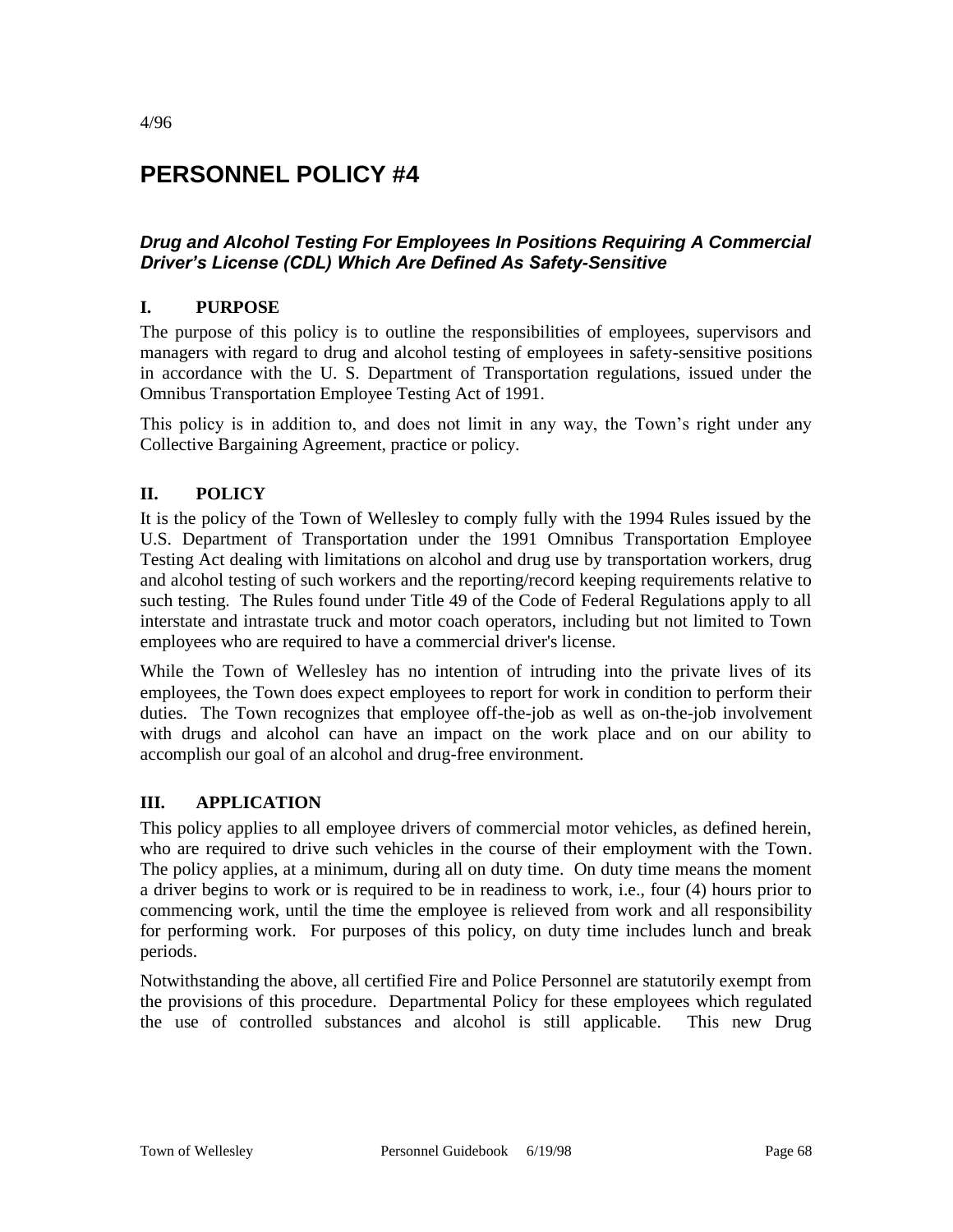and Alcohol Testing Program is effective for Wellesley on January 1, 1996, and continues in effect unless superseded or repealed by competent authority. Employees covered by the above criteria must participate in the Drug and Alcohol Testing Program as a condition of employment.

## **IV. PROHIBITED CONDUCT**

The following conduct is prohibited:

- 1. Reporting for duty or remaining on duty requiring the performance of safety-sensitive functions with a breath/blood alcohol content of 0.02 percent or higher.
- 2. Use of alcohol within the four (4) hours prior to performing a safety-sensitive function.
- 3. Use of alcohol on the job.
- 4. Use of alcohol during the eight (8) hours following an accident.
- 5. Possession of any medication or food containing alcohol while driving a vehicle.
- 6. Refusal to take a required test or cooperate in the testing process.
- 7. Refusal to complete and/or sign required testing forms.
- 8. Use of controlled substances on or off duty unless a doctor has prescribed the controlled substance and the doctor has informed the employee that the substance does not adversely affect the employee's ability to operate a vehicle safely.
- 9. Tampering with a test procedure or test sample.

The appropriate use of legally prescribed drugs and non-prescription medications is not prohibited. However, the use of any substance which could adversely affect the employee's mental functioning, motor skills, or judgment must be reported to supervisory personnel and medical advice should be sought, as appropriate, before performing work-related safety sensitive duties. A legally prescribed drug means a drug for which the individual has a prescription or other written approval from the physician for the use of a drug in the course of medical treatment. The misuse or abuse of legal drugs while performing Town business is additionally prohibited.

#### **V. REFUSAL TO COOPERATE**

Refusal by a covered driver to consent to a test for the presence of drugs, prescribed medication, or alcohol, or consent to search or to otherwise fully cooperate in an investigation involving drugs or alcohol pursuant to this policy will constitute just cause for disciplinary action in accordance with the terms of the Collective Bargaining Agreement, practice or policy, up to and including termination. (In accordance with Sections 382.211, 382.503, 382.605 of the Federal Regulations, refusal to be tested is considered the same as a positive test result and said employee can not perform a safety-sensitive function until s/he completes referral to a substance abuse professional, evaluation and treatment.)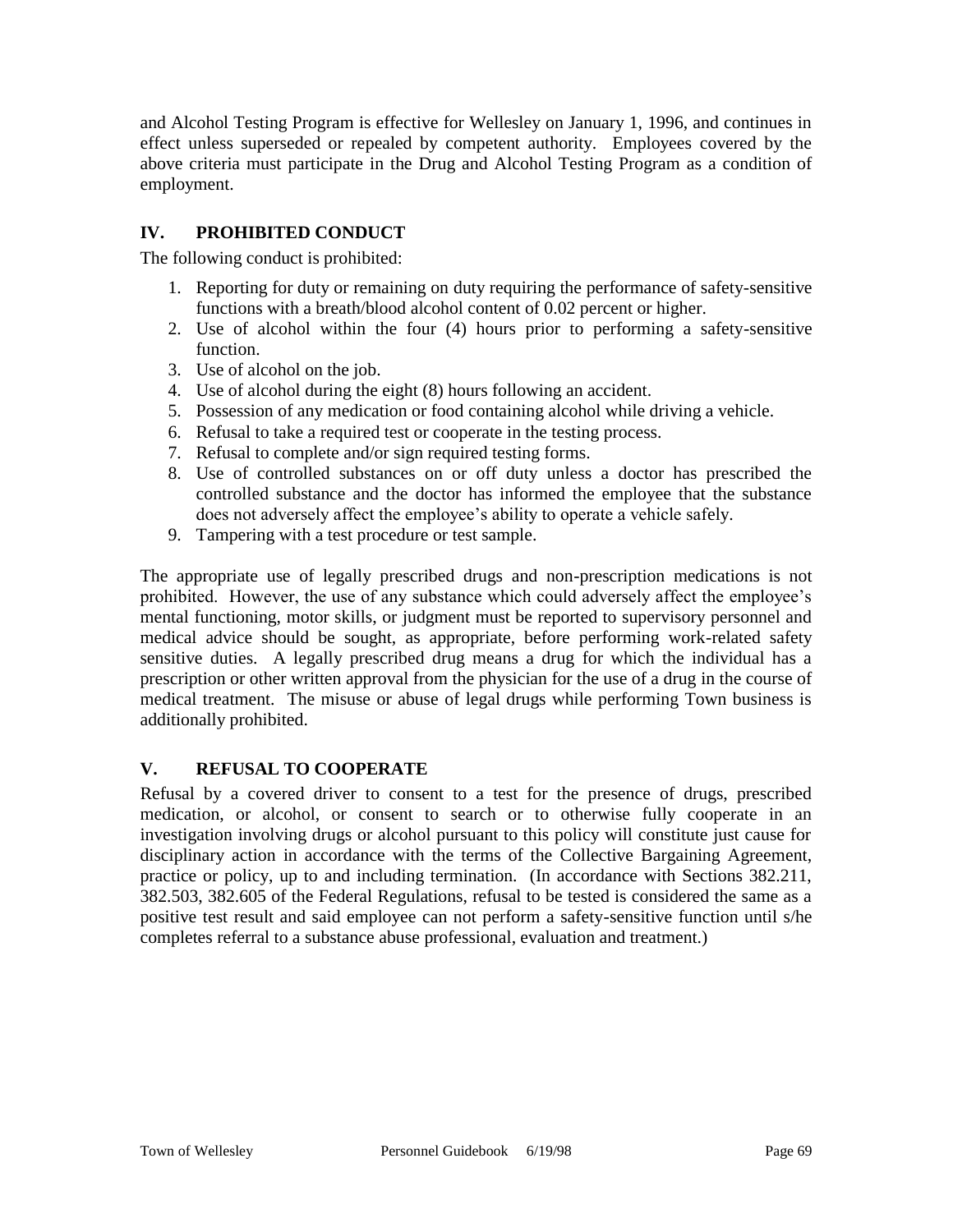## **VI. PROCEDURES**

## *1. Pre-placement Testing*

It is a requirement of the Federal Department of Transportation that, following an offer of employment, all candidates to be hired in a safety sensitive position must submit to controlled substance testing prior to assuming the duties of the position.

The original regulations also required pre-placement alcohol testing prior to assuming the duties of a safety sensitive position. However, this requirement was subsequently suspended. Should this requirement be reinstated by the Department of Transportation, it will become effective as appropriate in Wellesley following any necessary discussions with effected unions.

In situations where an applicant for employment either refuses to be tested or tests positive, the conditional offer of employment by the Town of Wellesley will be withdrawn.

#### *2. Pre-placement References*

The Town must obtain and review the following information from each employer that the prospective driver worked for, in a safety sensitive position, during the previous two years: information about a test in which the employee's blood alcohol was 0.04 or greater; information about any refusal to participate in the alcohol and drug testing program.

The prospective employee must provide the former employer with a written release allowing the release of this information or s/he will not be hired.

If the previous employer indicates that a positive result was received, or that the employee refused to participate when selected for an alcohol or drug test, the applicant generally will not be appointed. The prospective employee may be considered for appointment only if s/he has already consulted with a substance abuse professional, already received recommended treatment, and subsequently tested negative in a return to duty test for the former employee.

The Town of Wellesley must provide the same information to subsequent employers of current Town employees when provided with a written release.

#### *3. Post-Accident Testing*

It is a requirement of the Federal Department of Transportation that employees required to perform safety sensitive duties be subject to post-accident alcohol and drug testing under the following conditions:

When the accident has involved a fatality; or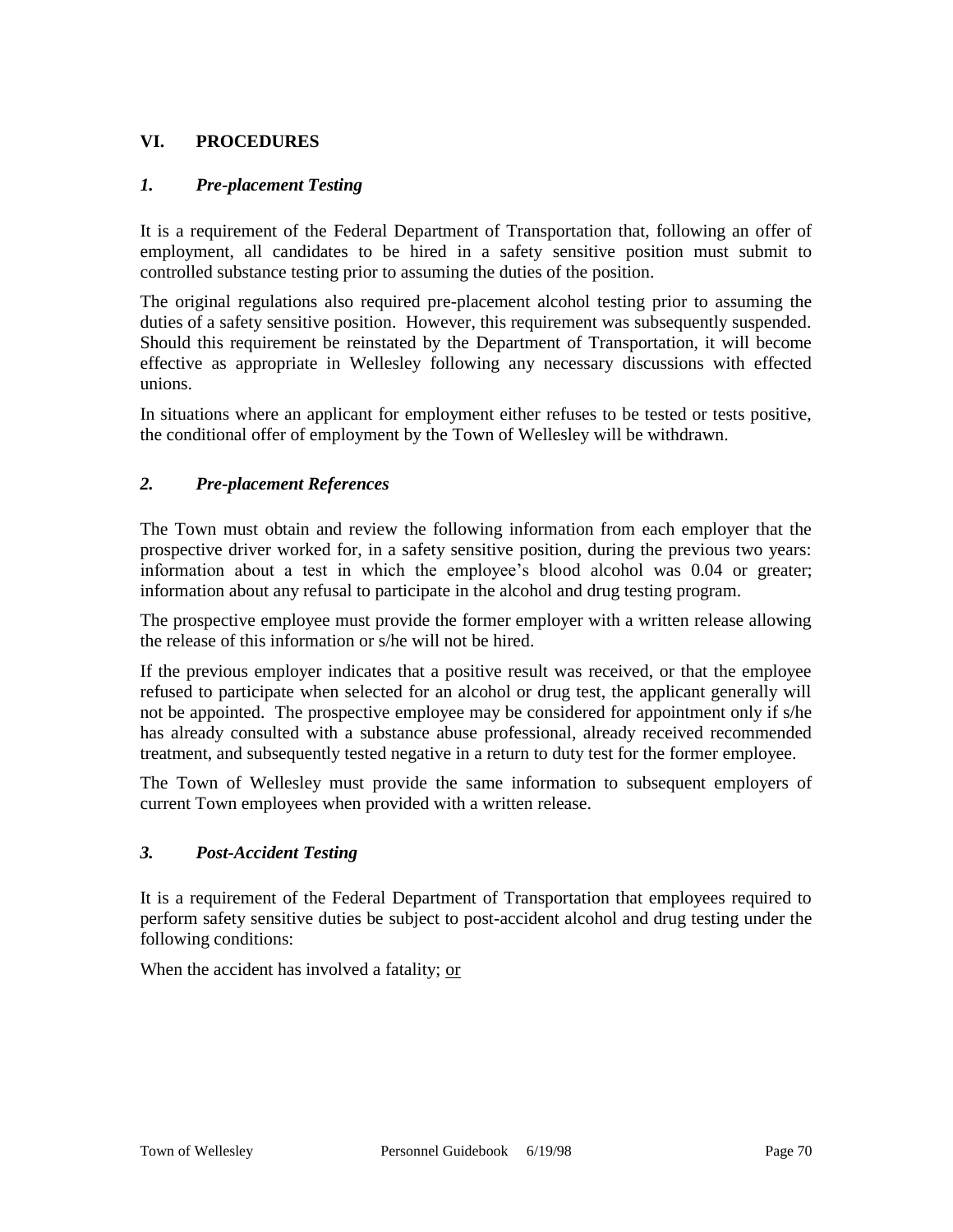When the accident results in a citation being issued to the employee; and either of the following occurs:

- a) bodily injury has occurred to any party involved requiring medical attention away from the scene of the accident; or
- b) one or more motor vehicles involved in the accident has sustained damage which requires one or more of the motor vehicles to be towed away.

(It is the responsibility of an employee to inform the Town when they have received a citation while performing a safety sensitive function.)

If an employee tests positive with 0.04 or higher on the alcohol test, s/he is not allowed to drive back home or to the workplace.

Under the Federal Regulations, refusal to be tested following a fatal accident results in the loss of CDL license for one year.

#### Post-Accident Procedures

In all above related cases, all work-related activity being performed by Town of Wellesley employees is to cease immediately. The driver of the vehicle is to be transported to the designated testing site. The driver is not to transport him/herself to the testing site in either a privately owned or Town of Wellesley owned vehicle.

The driver is prohibited from consuming alcohol for eight hours following the accident, or until a post-accident alcohol test has been performed. When reporting for the testing, employees must present their CDL license as their identification.

#### Alcohol Testing

Tests for alcohol use shall be conducted within two (2) hours, but in no case more than eight hours of the accident. If the screening alcohol test results in a breathalyzer reading above 0.02, the employee will be retested within 15-20 minutes. If the results of the confirmation alcohol test show a 0.02 - 0.039 breathalyzer reading, the employee will be removed from safety sensitive duties for a minimum of twenty-four (24) hours. In addition, the Town reserves its right to impose disciplinary action in accordance with the terms of the Collective Bargaining Agreement, practice, or policy, up to and including termination.

If the test confirmation result is a 0.04 or higher blood alcohol level, the employee will be removed from safety sensitive functions until s/he has completed the following:

Substance abuse evaluation by a Substance Abuse Professional (SAP).

Evaluation and referral, when necessary, by the Town of Wellesley's Employee Assistance Program.

A return-to-duty controlled substance and/or alcohol test. The alcohol test results must show a concentration below 0.02.

In addition, the Town reserves its right to impose disciplinary action in accordance with the terms of the Collective Bargaining Agreement, practice, or policy, up to and including termination.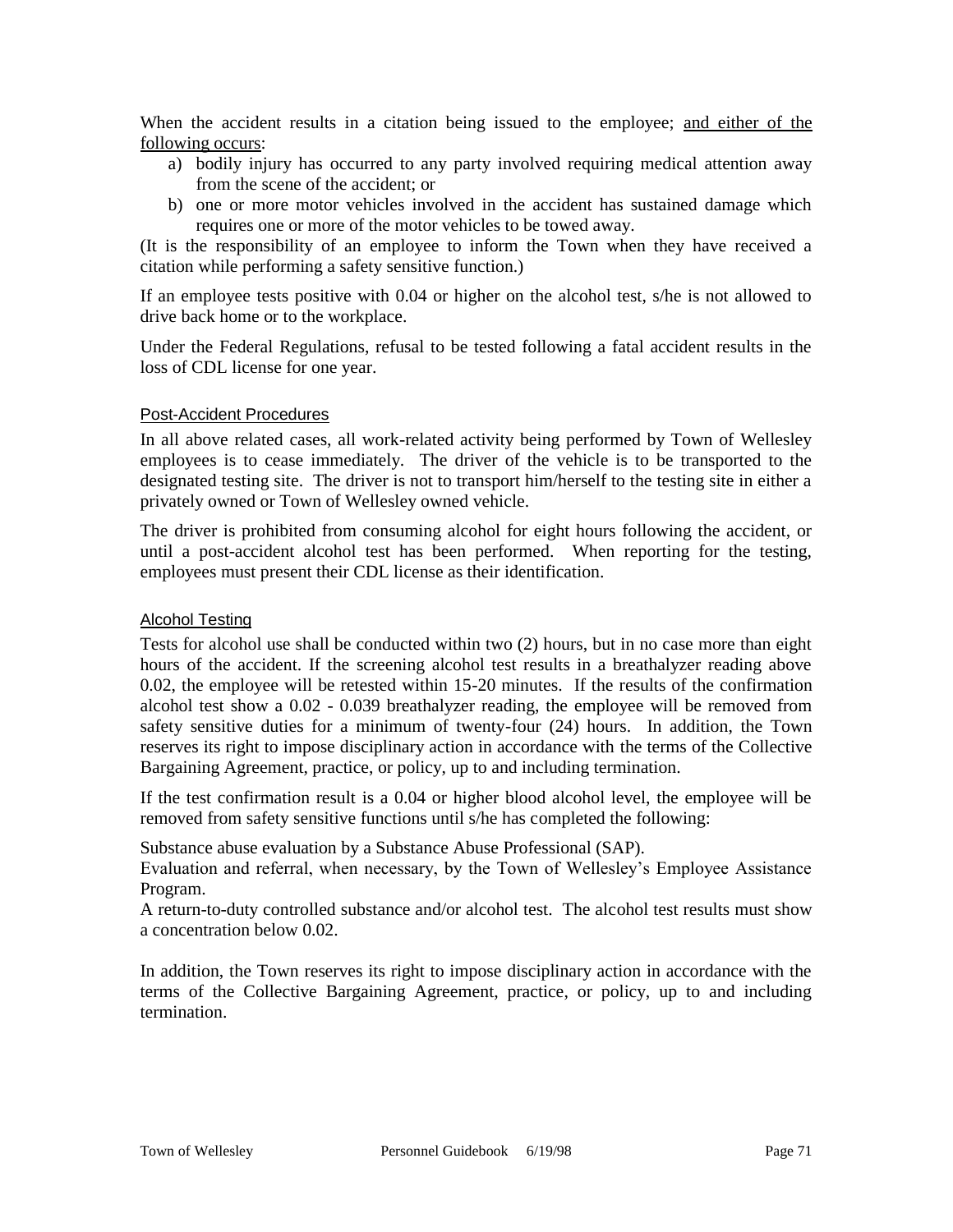#### Controlled Substance Tests

Tests for controlled substance use shall be conducted within thirty-two (32) hours of the accident. If the result of the controlled substances test are positive, the employee will be removed from safety sensitive functions until s/he has completed the following:

Substance abuse evaluation by a Substance Abuse Professional (SAP).

Evaluation and referral, when necessary, by the Town of Wellesley's Employee Assistance Program.

A return-to-duty controlled substance and/or alcohol test.

(Should the employee dispute the positive result of a controlled substance test, s/he may request that a second test be performed on the split sample specimen. If the second test result is positive, the employee will be responsible for the incurred expense.)

In addition, the Town reserves its right to impose disciplinary action in accordance with the terms of the Collective Bargaining Agreement, practice, or policy, up to and including termination.

#### Action Due to Positive Test Results

During this period of evaluation, referral and return to duty testing, the employee will not be allowed to work in a safety sensitive function. S/he will be allowed to use any vacation, personal, or sick leave as available under a collective bargaining agreement or Bylaw (whichever is applicable) during this treatment period if treatment is required during normal working hours. The Personnel Director will be provided with on-going medical reports dealing with the diagnosis of and progress being made by the employee.

At the time when the employee returns to work in a safety sensitive function, s/he will again be subject to all aspects of alcohol and controlled substances testing under the Federal Department of Transportation rules. This will include follow-up testing as well as continued participation in the random testing pool. Follow-up tests are unannounced and at least six (6) tests must be conducted in the first 12 months after an employee returns to duty. The Town of Wellesley agrees to bear the expense of the six (6) follow-up tests. In accordance with the regulations, follow-up testing may be extended for up to 60 months under extreme circumstances following the return to duty and will be at the employee's expense.

If an employee again tests positive for alcohol and/or controlled substances or refuses a follow-up test, the Town reserves its right to impose disciplinary action in accordance with the terms of the Collective Bargaining Agreement, practice, or policy, up to and including termination.

#### *4. Random Alcohol and Drug Testing*

It is a requirement of the Federal Department of Transportation that employees performing safety sensitive functions be subject to random alcohol and controlled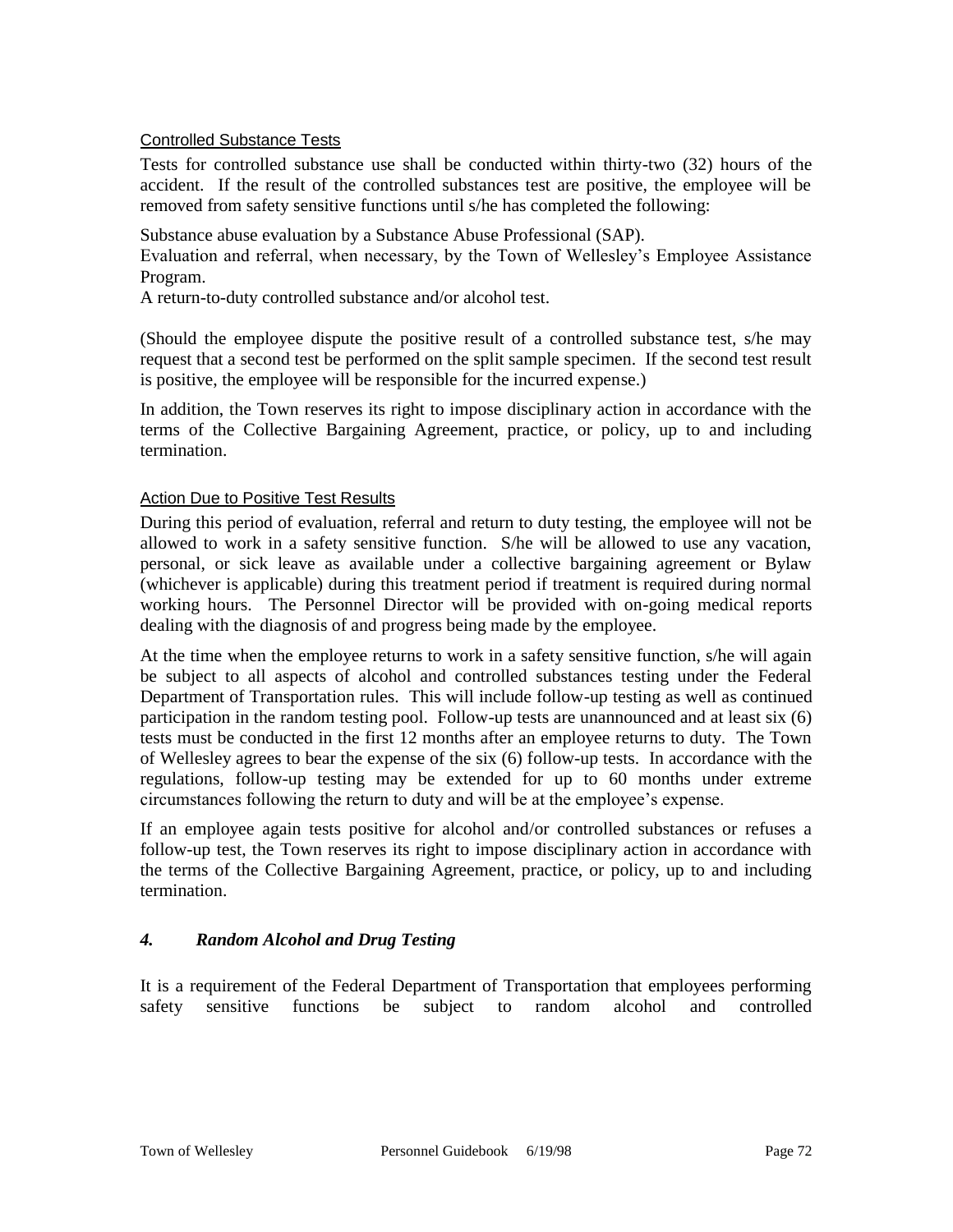substance testing. Each year, the number of random alcohol tests conducted by the Town must equal at least 25% of all covered employees. Random drug tests conducted by the Town must equal at least 50% of all covered employees.

If an employee subject to random testing has positive results on the alcohol test of 0.04 or higher, s/he is not to be allowed to drive back to their home or to the workplace.

#### Random Testing Procedures

When reporting for the testing employees must present their CDL license as their identification.

#### Alcohol Testing

If the screening alcohol test results in a breathalyzer reading above 0.02, the employee will be retested within 15-20 minutes. If the results of the confirmation alcohol test show a 0.020- 0.039 breathalyzer reading, the employee will be removed from safety sensitive duties for a minimum of 24 hours. In addition, the Town reserves its right to impose disciplinary action in accordance with the terms of the Collective Bargaining Agreement, practice, or policy, up to and including termination.

If the test result is 0.04 or higher blood alcohol level, the employee will be removed from safety sensitive functions until s/he has completed the following:

Substance abuse evaluation by a Substance Abuse Professional (SAP).

Evaluation and referral, when necessary, by the Town of Wellesley's Employee Assistance Program (EAP).

A return-to-duty controlled substance and/or alcohol test. The alcohol test results must show a concentration below 0.02.

In addition, the Town reserves its right to impose disciplinary action in accordance with the terms of the Collective Bargaining Agreement, practice, or policy, up to and including termination.

#### Controlled Substance Tests

If the results of the controlled substances test are positive, the employee will be removed from safety sensitive functions until s/he has completed the following:

Substance abuse evaluation by a Substance Abuse Professional (SAP).

Evaluation and referral, when necessary, by the Town of Wellesley's Employee Assistance Program.

A return-to-duty controlled substance and/or alcohol test.

(Should the employee dispute the positive result of a controlled substance test, s/he may request that a second test be performed on the split sample specimen. If the second test result is positive, the employee will be responsible for this incurred expense.)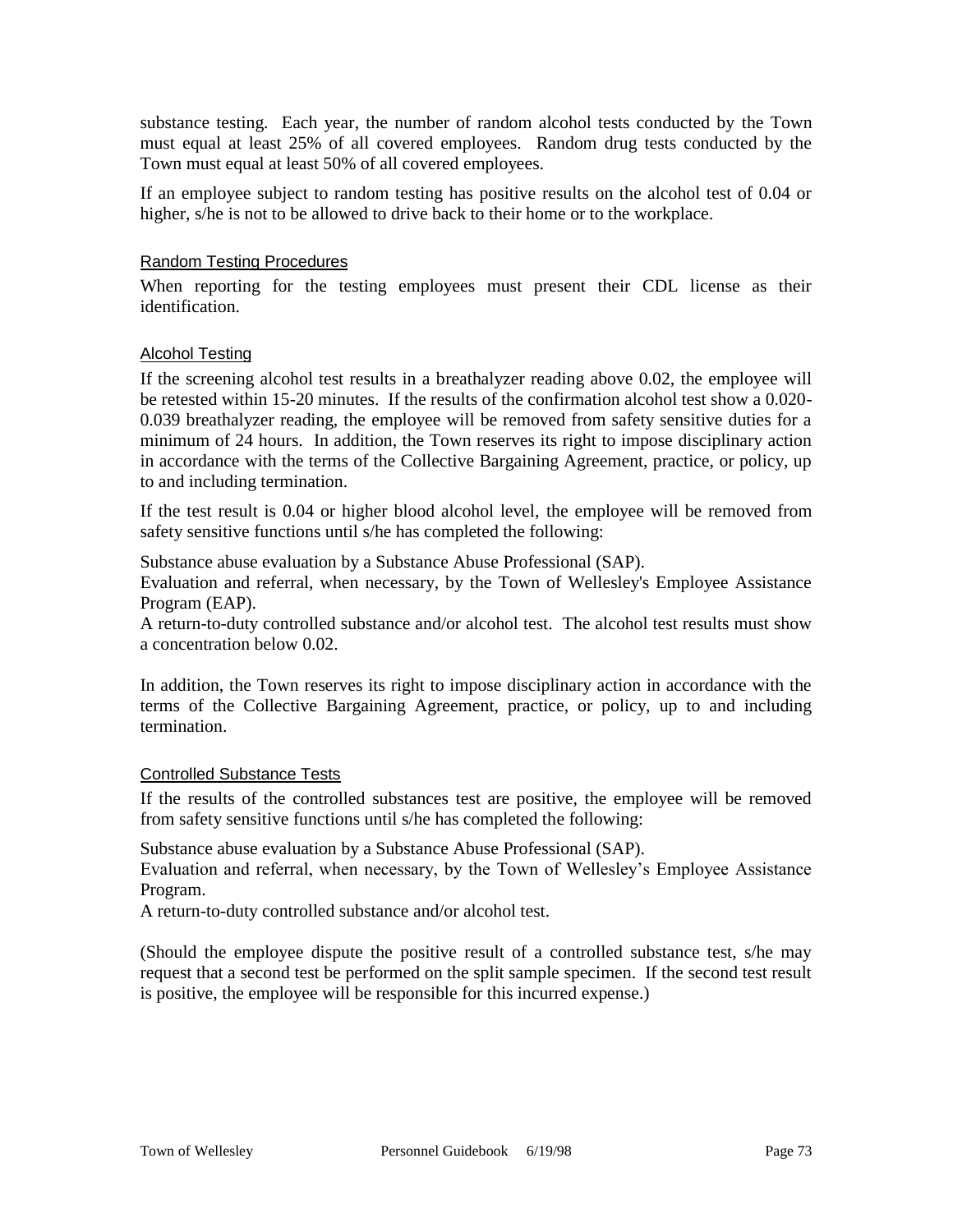In addition, the Town reserves its right to impose disciplinary action in accordance with the terms of the Collective Bargaining Agreement, practice, or policy, up to and including termination.

#### Action Due To Positive Test Results

During this period of evaluation, referral and return-to-duty testing, the employee will not be allowed to work in a safety sensitive function. S/he will be allowed to use any available accumulated personal, vacation or sick leave as available under the collective bargaining agreement or Bylaw (whichever is applicable) during this treatment period if treatment is required during normally scheduled working hours. The Personnel Director will be provided with on-going medical reports dealing with the diagnosis of and progress being made by the employee.

At the time when the employee returns to work in a safety sensitive function, s/he will again be subject to all aspects of alcohol and controlled substance testing under the Federal Department of Transportation rules. This will include follow-up testing as well as continued participation in the random testing pool. Follow-up tests are unannounced and at least six (6) tests must be conducted in the first 12 months after an employee returns to duty. The Town of Wellesley agrees to bear the expense of the six (6) follow-up tests. In accordance with the regulations, follow-up testing may be extended for up to 60 months under extreme circumstances following the return to duty and these tests will be at the employee's expense.

If an employee again tests positive for alcohol and/or controlled substances or refuses to take a follow-up test, the Town reserves it right to impose disciplinary action in accordance with the terms of the Collective Bargaining Agreement, practice, or policy, up to and including termination.

#### *5. Reasonable Suspicion Alcohol and Drug Testing*

It is a requirement of the Federal Department of Transportation that employees in safety sensitive positions be subject to reasonable suspicion alcohol and drug testing.

If an employee tests positive with a result of 0.04 or higher on the alcohol test, s/he is not to be allowed to drive back home or to the workplace.

#### Reasonable Suspicion Procedures

An employee shall be required to submit to alcohol and drug testing when there is a reasonable suspicion that s/he is using or is under the influence of a prohibited drug. Reasonable suspicion shall be based upon specific behavioral or performance indicators of probable prohibited alcohol and drug use. In making determinations of reasonable suspicion, supervisors will not act in an arbitrary or capricious manner.

When reporting for the testing, employees must present their CDL license as their identification.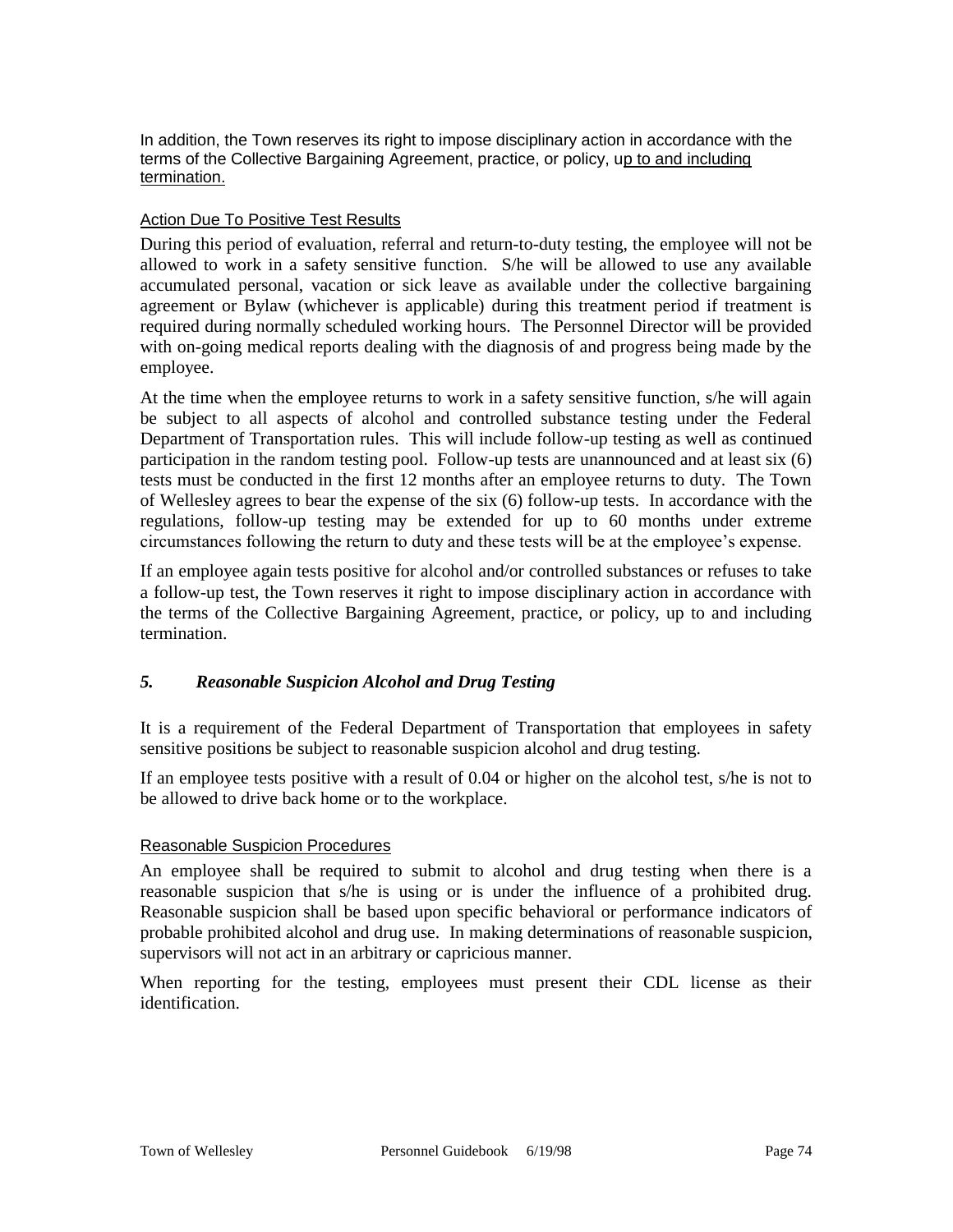Reasonable Suspicion testing Procedures and Action to be Taken due to positive results are the same as previously outlined under the Random Alcohol and Drug Testing.

### **VII. INFORMATION/TRAINING**

- 1. All current and new employees will receive written information about the testing requirements and how they may receive assistance for alcohol or drug misuse. All employees must receive a copy of this policy and sign the Confirmation Receipt (Attachment A).
- 2. All supervisory and management personnel in the Department of Public Works must attend at least two hours of training on alcohol and drug misuse symptoms and indicators used in making determinations for reasonable suspicion testing.

## **VIII. RECORD KEEPING**

- 1. The Town is required to keep detailed confidential records of its alcohol and drug misuse program.
- 2. Driver alcohol and drug testing records are confidential. Test results and other confidential information may only be released to the Personnel Director, Department Director, or Department Division Head, the substance abuse professional, the Medial Review Officer, the employee and any arbitrator of a grievance filed due to action taken under this policy. Any other release of this information may only be made with the driver's consent.

## **IX. DEFINITIONS**

Controlled Substance: A controlled substance is any illegal drug or any substance identified in Section 102(6) of the Controlled Substance Act (21 USC 802(6)) and as further defined in 21 CFR 1300. This includes, but is not limited to, marijuana, amphetamines, opiates, phencyclidine, and cocaine, as well as any drug not approved for medical use by the Drug Enforcement Administration or the Food and Drug Administration. Illegal use includes use of any illegal drug, misuse of legally prescribed drugs and use of illegally obtained prescription drugs.

A Commercial Motor Vehicle is defined as a motor vehicle or combination of motor vehicles used in commerce to transport passengers or property as established by Federal and State law which:

- a. Has a gross combination weight rating of 26,001 or more pounds inclusive of a towed unit with a gross vehicle weight rating of more than 10,000 lbs; or
- b. Has a gross vehicle weight rating of 26,001 or more pounds; or
- c. Is designated to transport 16 (sixteen) or more passengers , including the driver; or
- d. Is of any size and is used in transportation of materials found to be hazardous for the purposes of the hazardous Materials Transportation Act and which require the motor vehicle to be placarded under the hazardous Materials Regulations (49 CFR Part 172, Subpart F).

Safety Sensitive Function: Operating a commercial vehicle, as defined above means: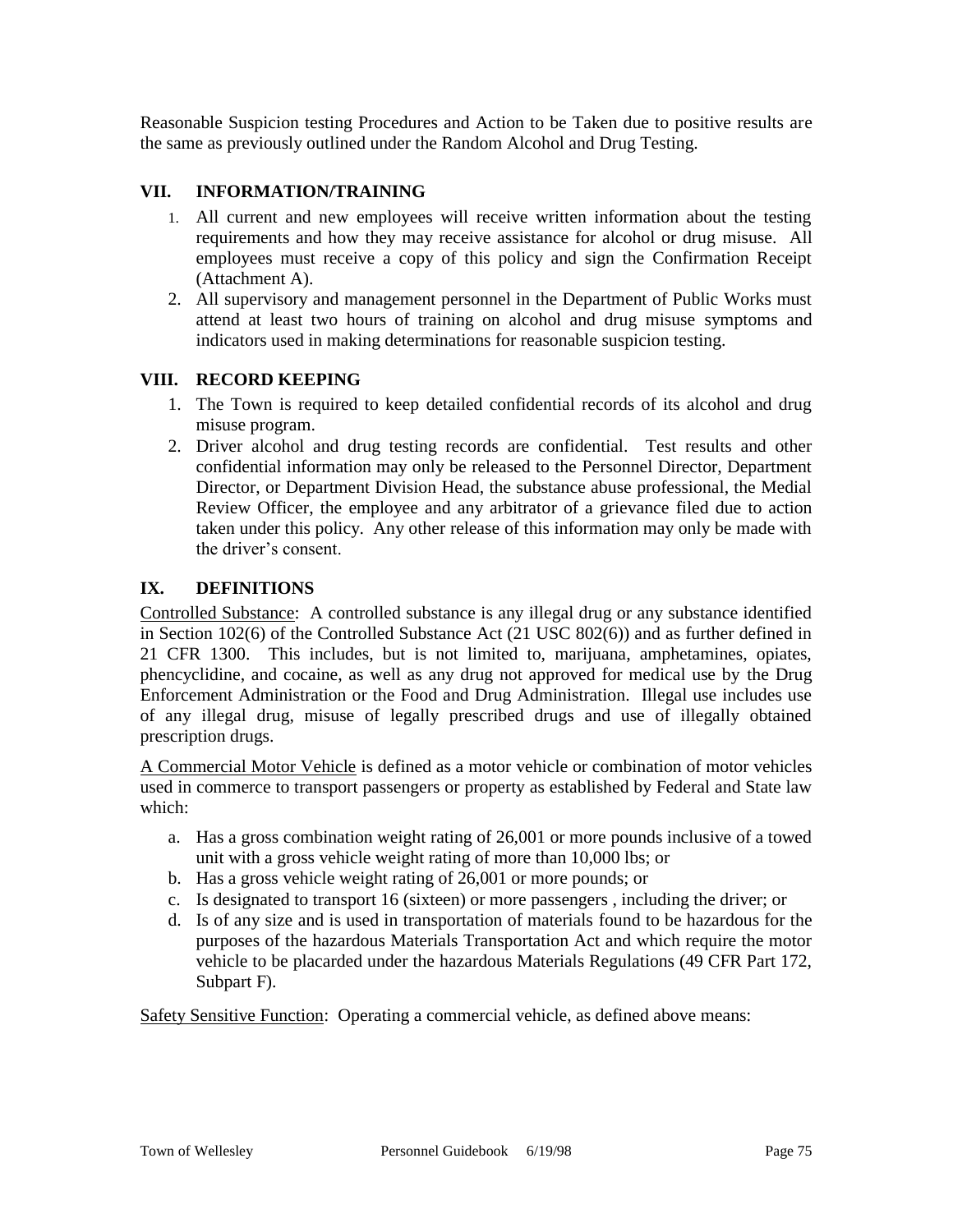- 1. The operation of the vehicle;
- 2. The time spent waiting to be dispatched to drive the vehicle; or
- 3. Any time spent in the maintenance of the vehicle.

Substance Abuse Professional: A licensed physician, certified psychologist, employee assistance professional, or addiction counselor certified by the National Association of Alcoholism and Drug Abuse Counselors Certification Commission, with knowledge of and clinical experience in the diagnosis and treatment of controlled substances and alcoholrelated disorders.

(For other definitions, refer to the 1991 Omnibus Transportation Employee Testing Act and amendments.)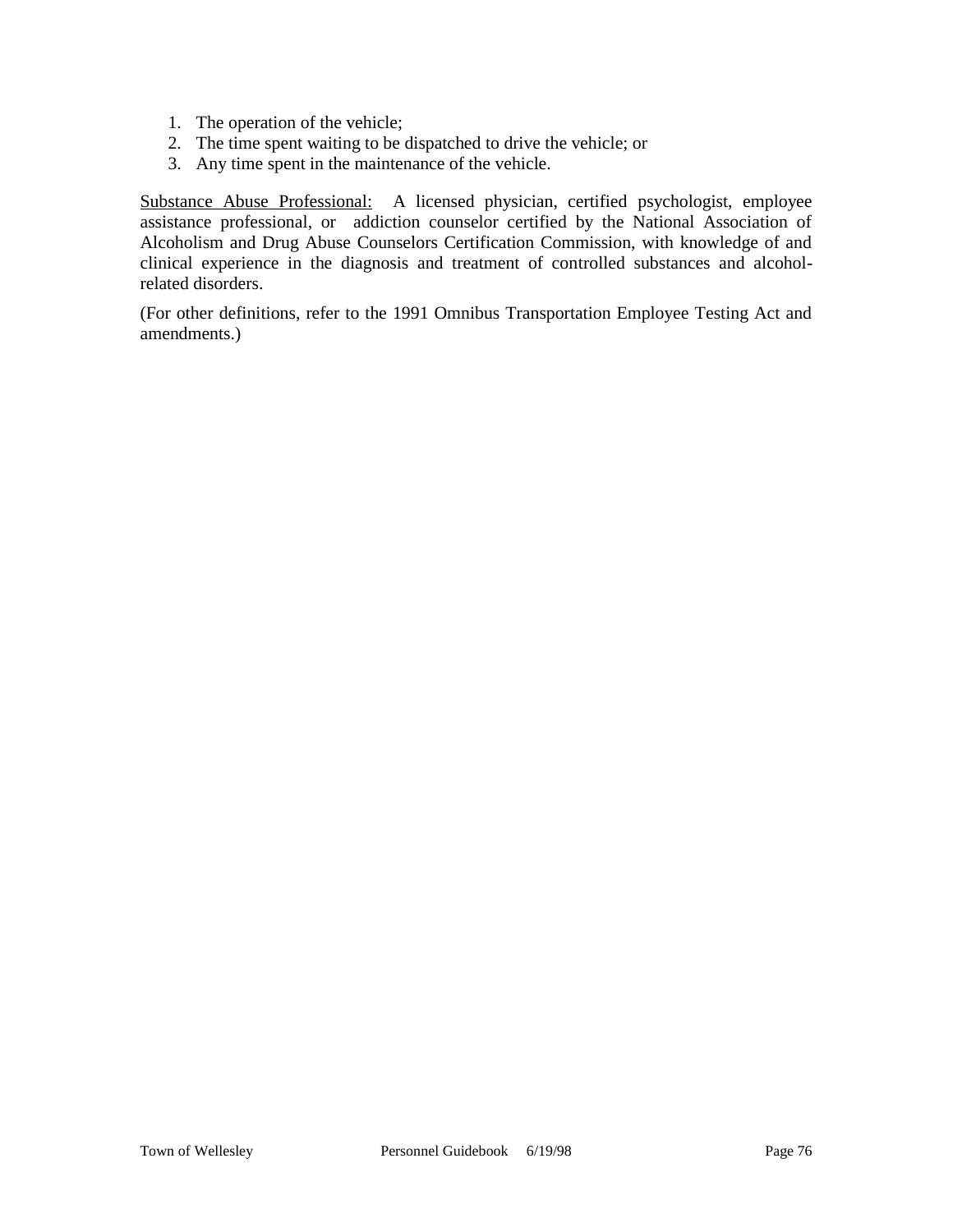## *Workplace Violence*

## **I. POLICY STATEMENT**

The Town of Wellesley maintains a zero tolerance policy toward workplace violence, or the threat of violence, by any of its employees, customers, the general public, and/or anyone who conducts business with the Town. It is the intent of the Town and this department/division to provide a workplace which is free from intimidation, threats, or violent acts.

## **II. DEFINITIONS**

Workplace violence includes, but is not limited to harassment, threats, physical attack, or property damage. A threat is the expression of an intent to cause physical or mental harm regardless of whether the person communicating the threat has the present ability to carry out the threat and regardless of whether the threat is contingent, conditional or future. Physical attack is intentional hostile physical contact with another person such as hitting, fighting, pushing, shoving, or throwing objects. Property damage is intentional damage to property which includes property owned by the Town, employees, or others.

## **III. PREVENTION OF WORKPLACE VIOLENCE**

The Town subscribes to the concept of a safe work environment and supports the prevention of workplace violence. Prevention efforts include, but are not limited to informing employees of this policy, instructing employees regarding the dangers of workplace violence, communicating the sanctions imposed for violating this policy, and providing a reporting hierarchy within which to report incidents of violence without fear of reprisal.

## **IV. PROCEDURE FOR REPORTING THREATS**

Each incident of violent behavior, whether the incident is committed by another employee or an external individual such as a customer, vendor, or citizen, must be reported to department management. Management will assess and investigate the incident and determine the appropriate action to be taken. Department management will inform the Human Resources Department of all reported incidents of workplace violence and will inform the employee of their right to have the Police Department notified.

In critical incidents in which serious threat or injury occurs, emergency responders such as Police, Fire and/or Ambulance personnel must be promptly notified. As necessitated by the seriousness of the incident, the Human Resources Department may assemble a Management Response Team that consists of staff from the effected Department,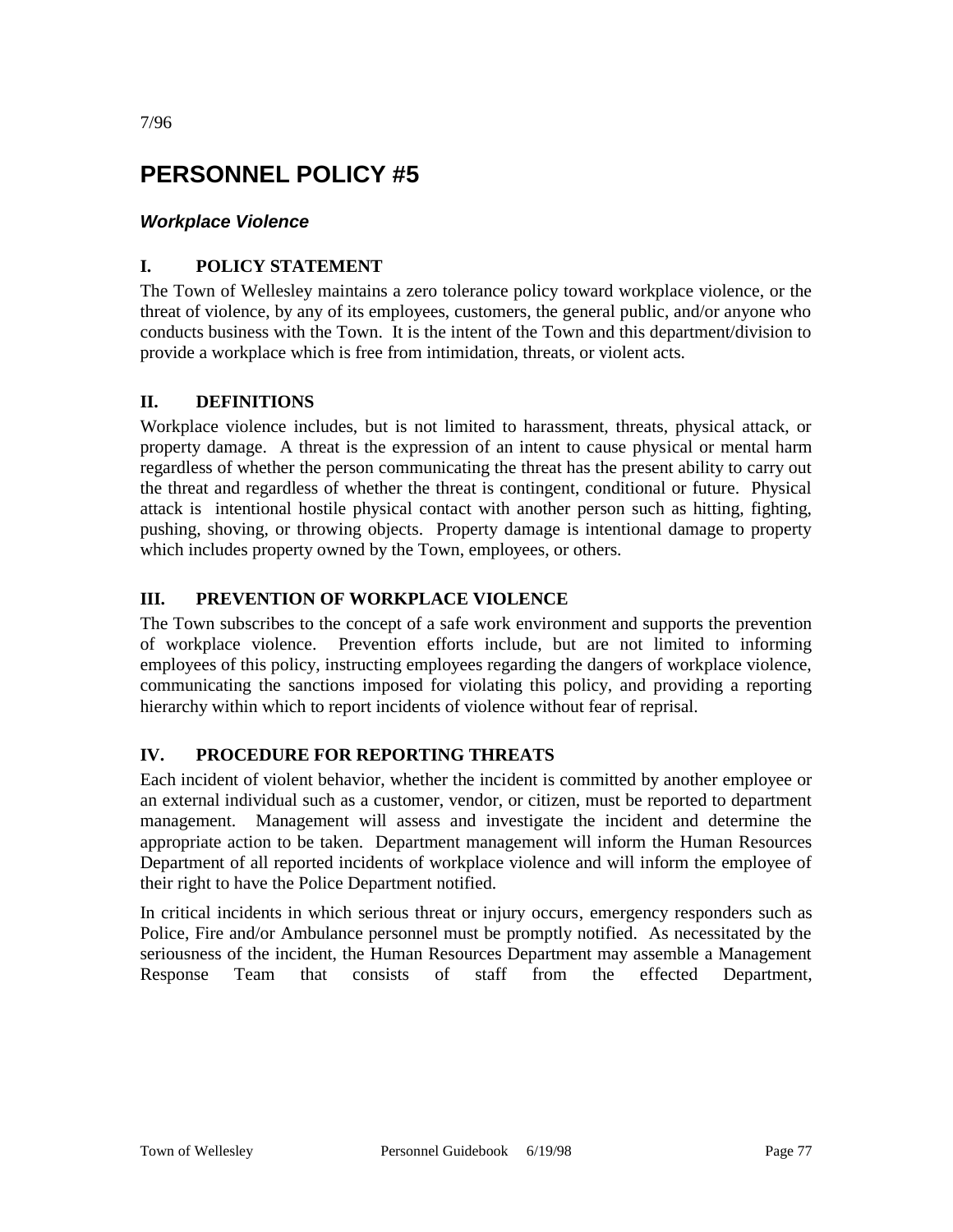Human Resources Department, Town Counsel, and may include the Employee Assistance Program, Emergency Response, Police Department and others as deemed necessary.

The Management Response Team is responsible for establishing the protocol in the event of a threat or violent incident that may include but is not limited to:

- evaluating the potential violence problems,
- assessing an employee's fitness for duty (through mental health professionals),
- establishing a plan for the protection of co-workers and other potential targets,
- coordinating with affected parties such as victims, families, employees, media, or law enforcement personnel,
- referring victims to appropriate assistance and community service programs,
- assuring that immediate (within 24 hours) and on-going counseling is available to traumatized individuals.

Any employee who acts in good faith by reporting real or implied violent behavior will not be subjected to any form of retaliation or harassment. Any action of this type resulting from a report of violence must be reported to the appropriate management staff for investigation and decision regarding proper action.

## **V. PROHIBITED ACTIONS**

It is a violation of this policy to engage in any act of workplace violence. Any employee who has been determined by the Department Board/Committee, Department Head, or Police to be in violation will be subject to disciplinary action up to and including termination and, depending upon the violent act, may be subject to criminal sanctions.

## **VI. DEPARTMENTAL SECURITY AUDITS**

Whenever the physical layout of the work space is significantly altered, the Department/Division Manager will examine the escape routes of the work area and communicate any changes to all department/division employees. On an as needed basis, the Department/Division Manager may request a security audit from the Police Department to determine available security measures. All employees should openly communicate with each other to be aware of any unusual activity that may identify the potential for or actual occurrence of a violent incident.

#### **VII. EMPLOYEE TRAINING**

The Department/Division Manager, or his/her designee, will orient all new employees to departmental/divisional procedures regarding reporting incidents of violence, what to do if the employee is threatened and/or if an incident of violence actually takes place, and dealing with the after effects of an act of violence.

#### **VIII. EMPLOYEE ASSISTANCE PROGRAM**

Should an employee become the victim of an incident of workplace violence, the Department/Division Manager may offer additional referral services to assist in coping with any effects of the incident. Should an employee commit an act of violence and it is determined in the investigation that the employee did, in fact, commit the violent act, s/he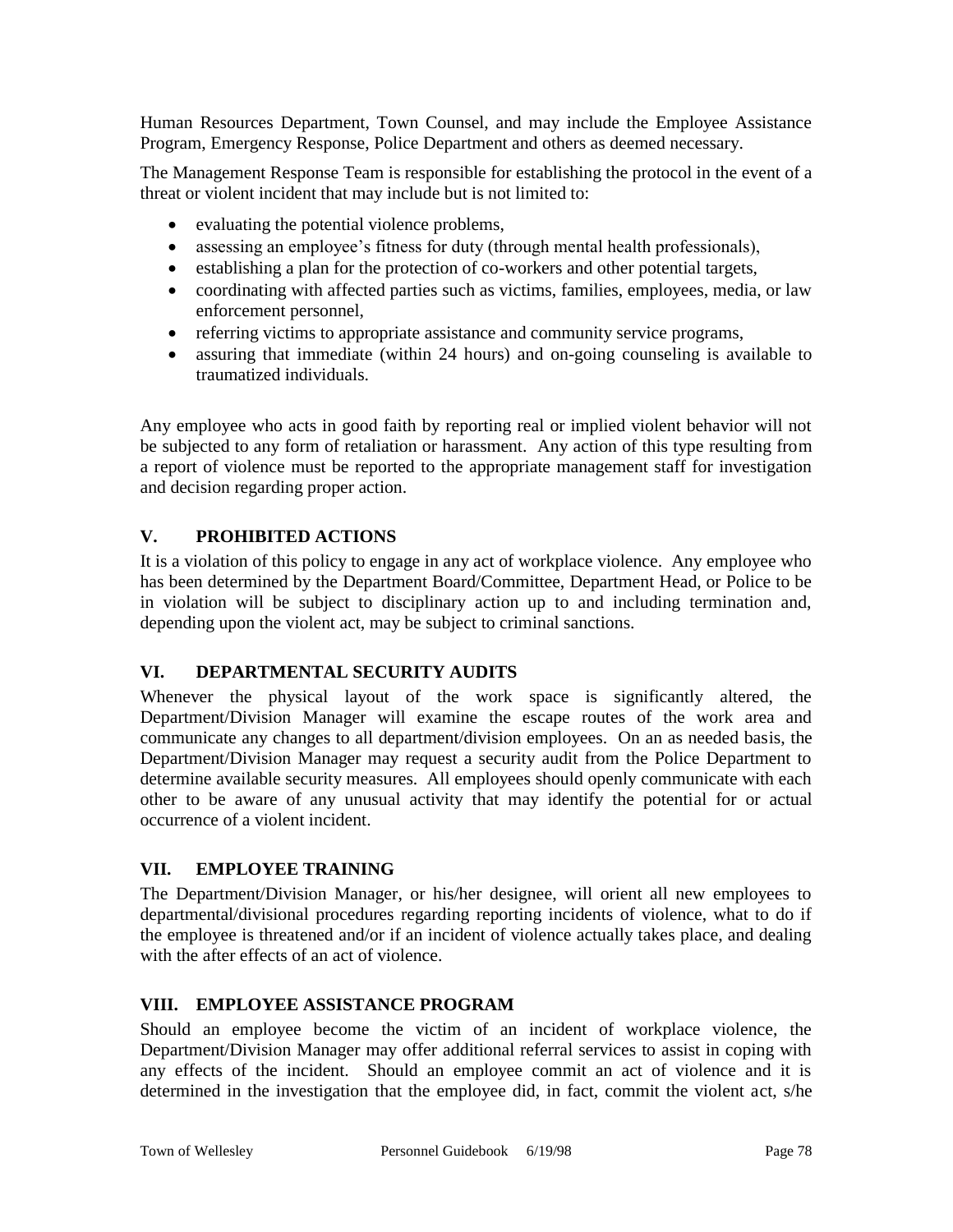may be referred to the EAP by the Department/Division Manager. In these cases, failure by the employee to keep an initial appointment with the EAP may result in disciplinary action.

### **IX. APPROVED BY**

Personnel Board Members:

Allan Drachman, Chair Patty Dirlam, Vice Chair Ben Murray John Gerstmayr Barry Monahan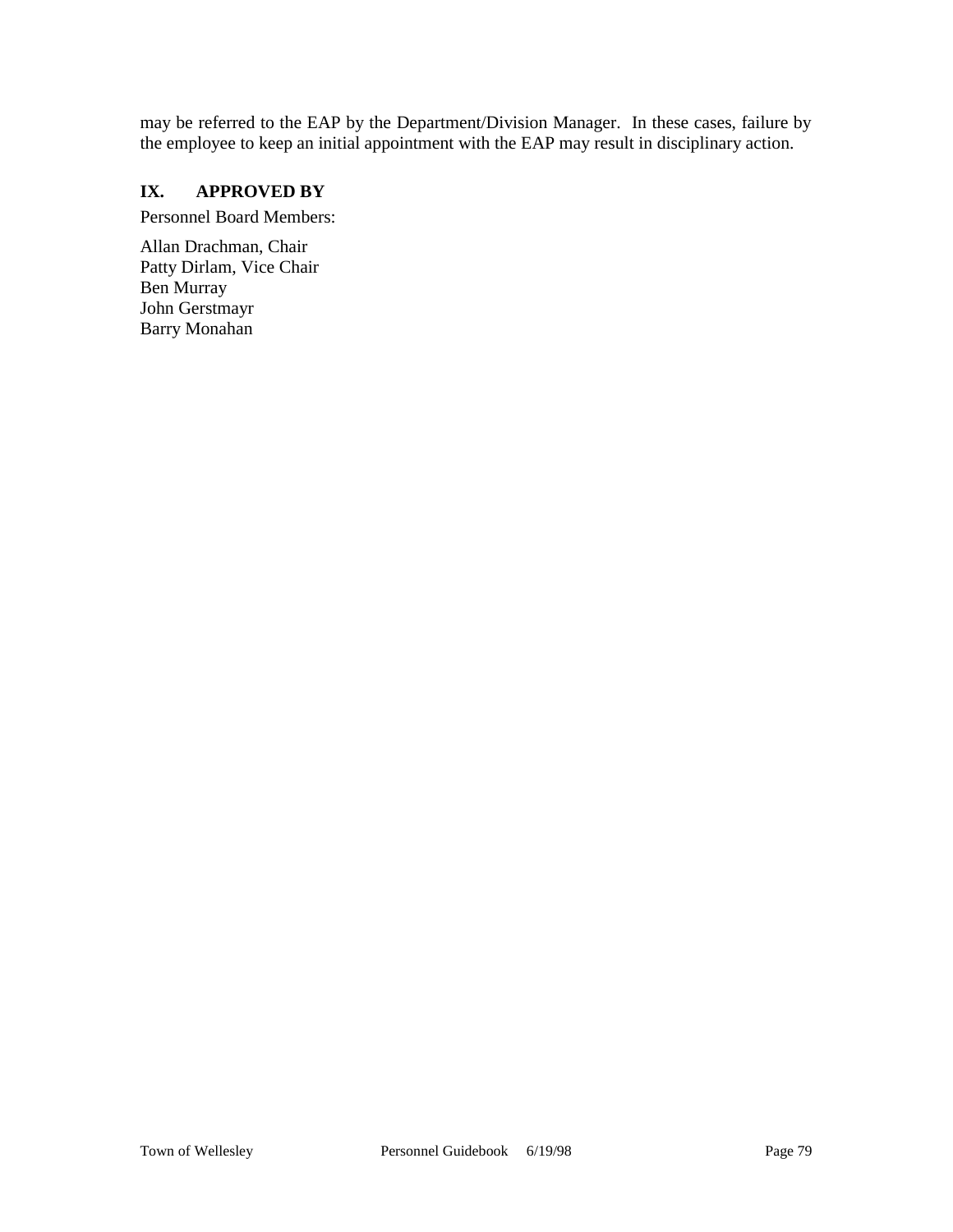# **PERSONNEL POLICY #6**

## *Leaves of Absence*

## **I. PURPOSE**

To define the leave of absence policy of the Town of Wellesley and to establish the criteria and procedures for granting such leaves in compliance with the Federal Family and Medical Leave Act (FMLA) effective 8/5/93.

## **II. POLICY**

To protect deserving employees against loss of seniority and service credit, to the extent it is practical and fair to do so, by granting leaves of absence without pay for education, military, health, or compelling personal reasons on the recommendation of the employee's Department Head and with the approval of the Personnel Board, in accordance with existing laws. Employees granted leaves in accordance with this policy and procedure shall be considered in an "inactive employment" status and time, other than military duty, spent on such leaves of 30 days or more shall not count as service or time worked for purposes of seniority, vacation, sick leave, pensions or other benefits.

## **III. APPLICATION**

This policy applies to all permanent employees who have completed their respective probationary period with the Town and who regularly work twenty or more hours per week and have worked 1,250 hours (military leave exempt) in the year preceding the leave. (Special exemptions or conditions may apply to teachers and senior level managers per the FMLA).

## **IV. DEFINITIONS**

| A. Department Head:           | An employee responsible for the                |
|-------------------------------|------------------------------------------------|
|                               | administration of a function or activity under |
|                               | the direction of an elected or appointed       |
|                               | Board, Committee, or Commission.               |
| <b>B.</b> Teaching Personnel: | Professional personnel in the schools whose    |
|                               | duties and responsibilities are academic       |
|                               | rather than administrative (personnel in       |
|                               | bargaining units $A \& B$ ).                   |
| C. Senior Level Management:   | As defined in the Federal Family and           |
|                               | Medical Leave Act, those administrative        |
|                               | positions which are paid in the top 10%        |
|                               | of Town salaries.                              |
|                               |                                                |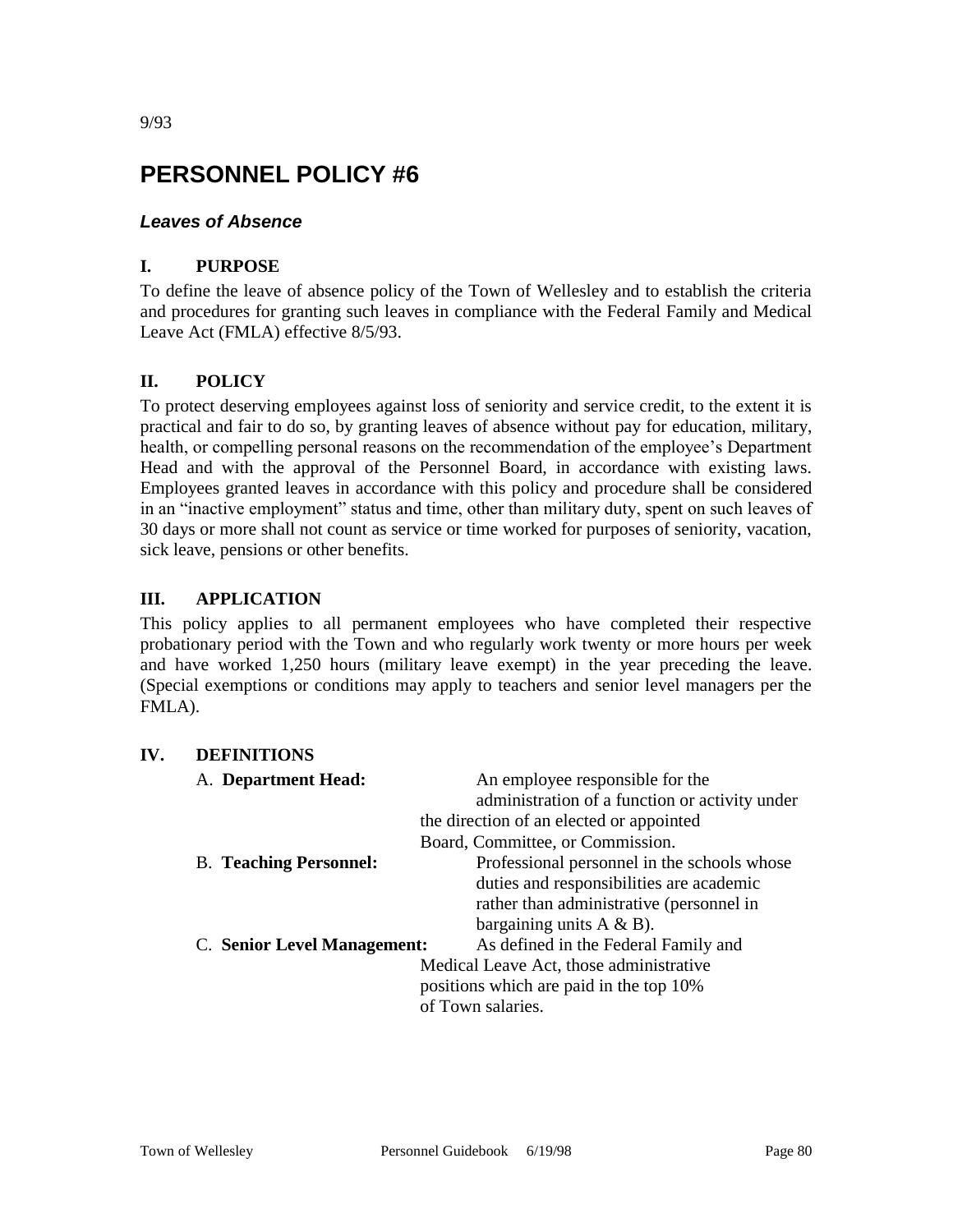#### **V. PROCEDURE**

- A. Employees unable to report to work because of military duty; maternity; serious personal health; serious illness of a spouse, child or parent; or for compelling personal reasons, or those who wish to attend school, shall submit an application for a Leave of Absence on the form attached to this policy. The application must specify dates and time for which leave is requested and set forth the reasons in detail. Whenever possible, application must be submitted at least thirty (30) days in advance of the intended leave. In the case of military, health, and education leaves, supporting documents shall be required.
- B. A supervisor will verify and substantiate the reasons submitted by the employee whenever possible, and after due consideration of the requirements of the Department and the employee's length of service/successful completion of probationary period, will forward the request with his recommendations to his Department Head for transmittal to the Personnel Office.
- C. A Department Head recommending approval of the leave of absence should do so on a Personnel Action Form and attach the Application for Leave of Absence with supporting documents.
- D. Leaves of Absence may be granted as follows:
- 1. for extended active military service in accordance with appropriate statutes.
- 2. for 17 calendar days per year for Reserve or National Guard duty for training.
- 3. until the completion of the course of instruction but not more than one semester.
- 4. for up to a total of twelve (12) weeks in a twelve month period for a, b, or c, or combinations of a, b, or c:

a) the birth or adoption of a child as set forth in applicable law. (NOTE: When the employee herself is incapacitated for medical reasons due to pregnancy, it shall be treated as any other physical incapacity for which extensions may be granted on the recommendation of the attending physician.)

b) serious personal illness rendering an employee incapable of performing the functions of the job.

- c) serious illness of a spouse, child, or parent as specified in the FMLA.
- 5. for up to thirty (30) days in a 12 month period for compelling personal reasons.
- E. The twelve month cycle will begin with the first actual day of the employee's leave.
- F. Accrued sick and vacation time may be used during leaves for serious personal illness, serious illness of a spouse, child or parent, or the birth/adoption of a child.
- G. Leaves that qualify as conditions under the Federal Family and Medical Leave Act which are taken under any other provision shall run concurrently.
- H. Employees granted leave of absence in accordance with this policy may remain in their Town of Wellesley Group Health Insurance Plan, provided arrangements are made with the Treasurer of the Town for payment of the employee portion of the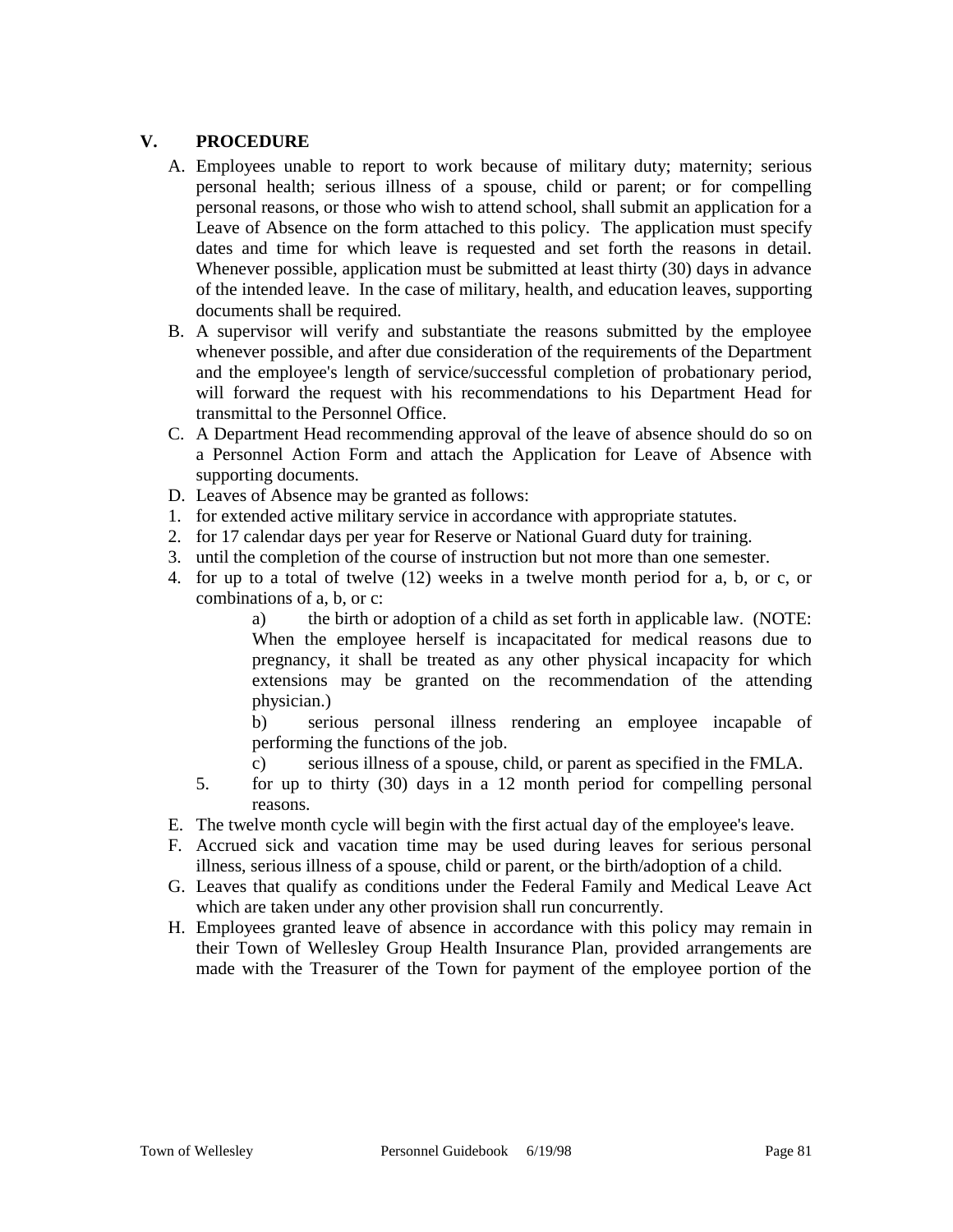current monthly premium for the duration of the leave of absence. Employees who fail to make a monthly payment in a timely manner for the employee contribution portion of the premium will be notified and automatically dropped from the plan once they become thirty (30) days in arrears.

### **VI. ENFORCEMENT**

Failure to return to work on or before the expiration date of a leave of absence shall constitute a voluntary termination of employment. Acceptance of employment of any kind for pay while on leave of absence (other than military) shall be considered to be voluntary resignation on the part of the employee. The respective Department Head and the Director of Personnel are responsible for uniform and impartial administration of this policy and procedure.

#### **VII. APPROVED BY**

Personnel Board 9/9/93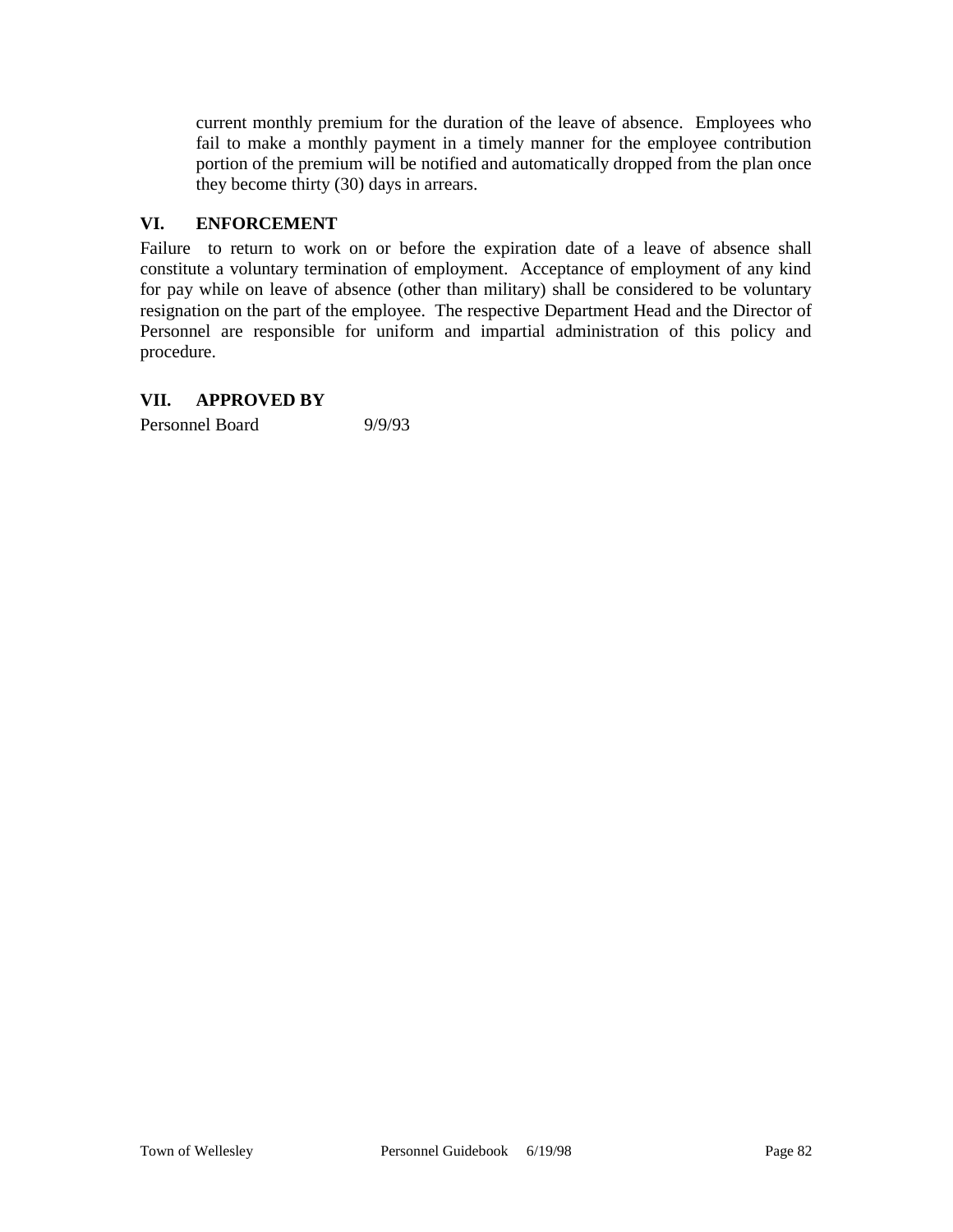# **PERSONNEL POLICY #7**

## *Travel & Transportation*

## **I. PURPOSE**

To define the policy of the Town of Wellesley on travel, transportation, and the use of private automobiles in the conduct of official Town business and to establish the procedure for the reimbursement or payment of expenses connected therewith.

## **II. POLICY**

Employees shall be reimbursed for actual, reasonable and necessary expenses incurred by and for themselves as a result of approved travel in connection with their duties or office. Travel shall be at tourist or coach class using the most direct or economical route. Employees using private automobiles shall be reimbursed for such travel at a rate of \$0.365 per mile except that, as a rule, such reimbursement shall not exceed the cost of public transportation. Employees whose duties require transportation continuously and regularly, may be provided with a vehicle or receive a stated monthly allowance in lieu of reimbursement for the use of their private automobiles.

## **III. APPLICATION**

This policy applies to all employees of the Town of Wellesley.

## **IV. DEFINITIONS**

| A. Actual Expense:            | An expense which has been incurred and must be paid by      |
|-------------------------------|-------------------------------------------------------------|
|                               | an expenditure of money                                     |
| <b>B.</b> Reasonable Expense: | An expense, the amount of which is appropriate for the      |
|                               | position of the individual and the circumstance giving rise |
|                               | to the expense.                                             |
| C. Necessary Expense:         | An expense, the incurrence of which results directly from   |
|                               | approved travel.                                            |

Actual, reasonable and necessary expenses include, but are not necessarily limited to, meals and lodging while away from usual place of work; transportation, including tolls, legal parking fees, car rental and mileage between the employee's usual place of work, the destination and return; business or professional association dinner meeting expenses, including gratuities.

## **V. PROCEDURE**

Committees, Commissions and Boards shall authorize travel and ascertain which employees require transportation for the conduct of their duties. They shall further determine the most economical means of providing such transportation, i.e., purchase, lease or monthly allowance, subject to approval of the Board of Selectmen.

A. Employees needing funds for travel may request an advance. Such requests should state the purpose of travel, give a detailed estimate of expenses, and be submitted through appropriate channels to the Board of Selectmen for approval.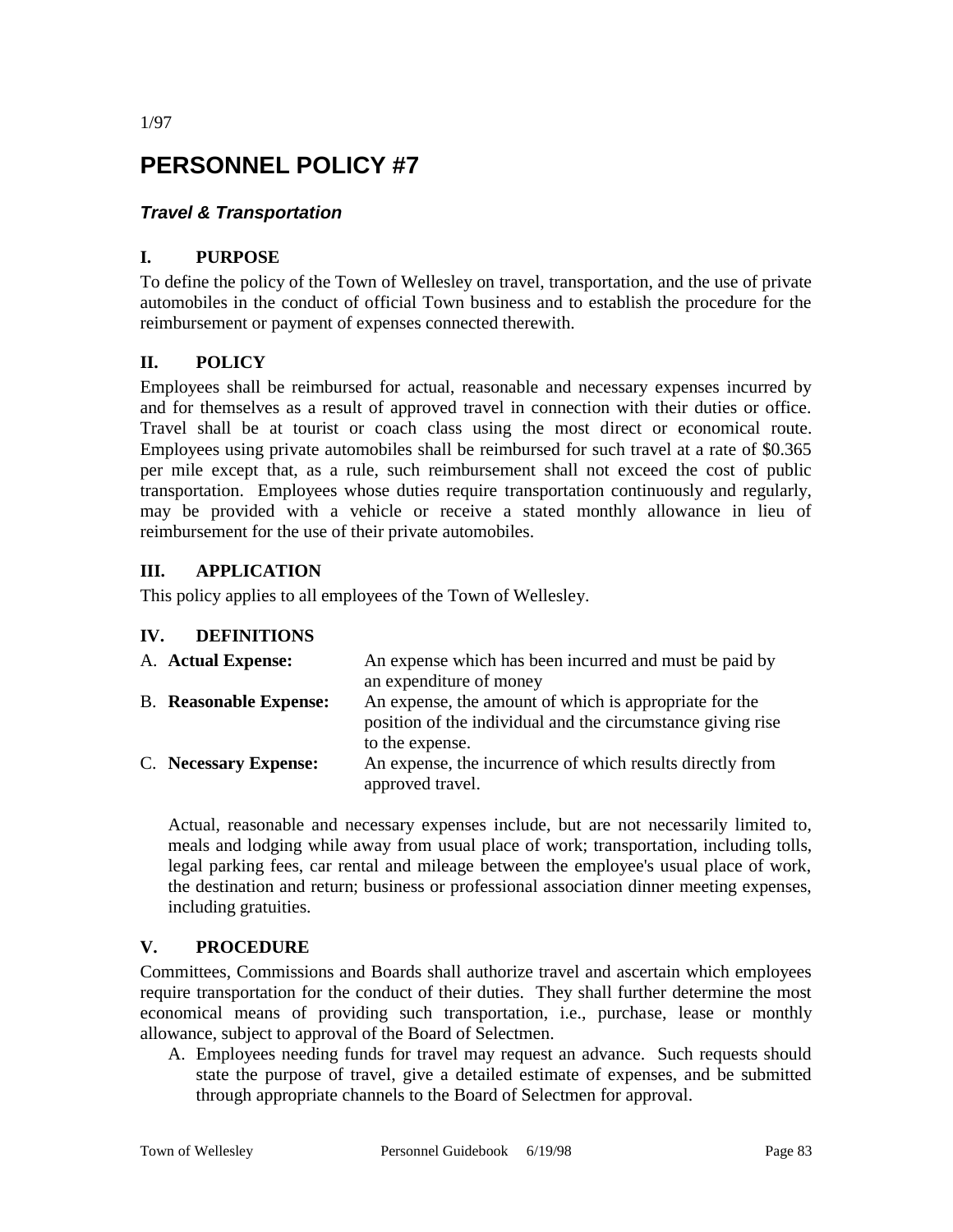- B. Employees requesting reimbursement for travel expenses must submit their expense report within 30 days of the completion of travel. Receipts must be attached.
- C. Claims for reimbursement of expense must be submitted on the expense report form attached, and approved by the employee's supervisor and Department Head/Board Chairman.
- D. Expenses will be reimbursed through the employee's paycheck and distributed by the Treasurer.

### **VI. ENFORCEMENT**

Fraudulent or false expense reports are grounds for disciplinary action including discharge. Department Heads are responsible for the accuracy of the expense report. The Town Accountant is responsible for uniform and impartial application of this policy.

## **VII. APPROVED BY**

HUMAN RESOURCES BOARD on MARCH 4, 2002 EFFECTIVE DATE: 07/01/02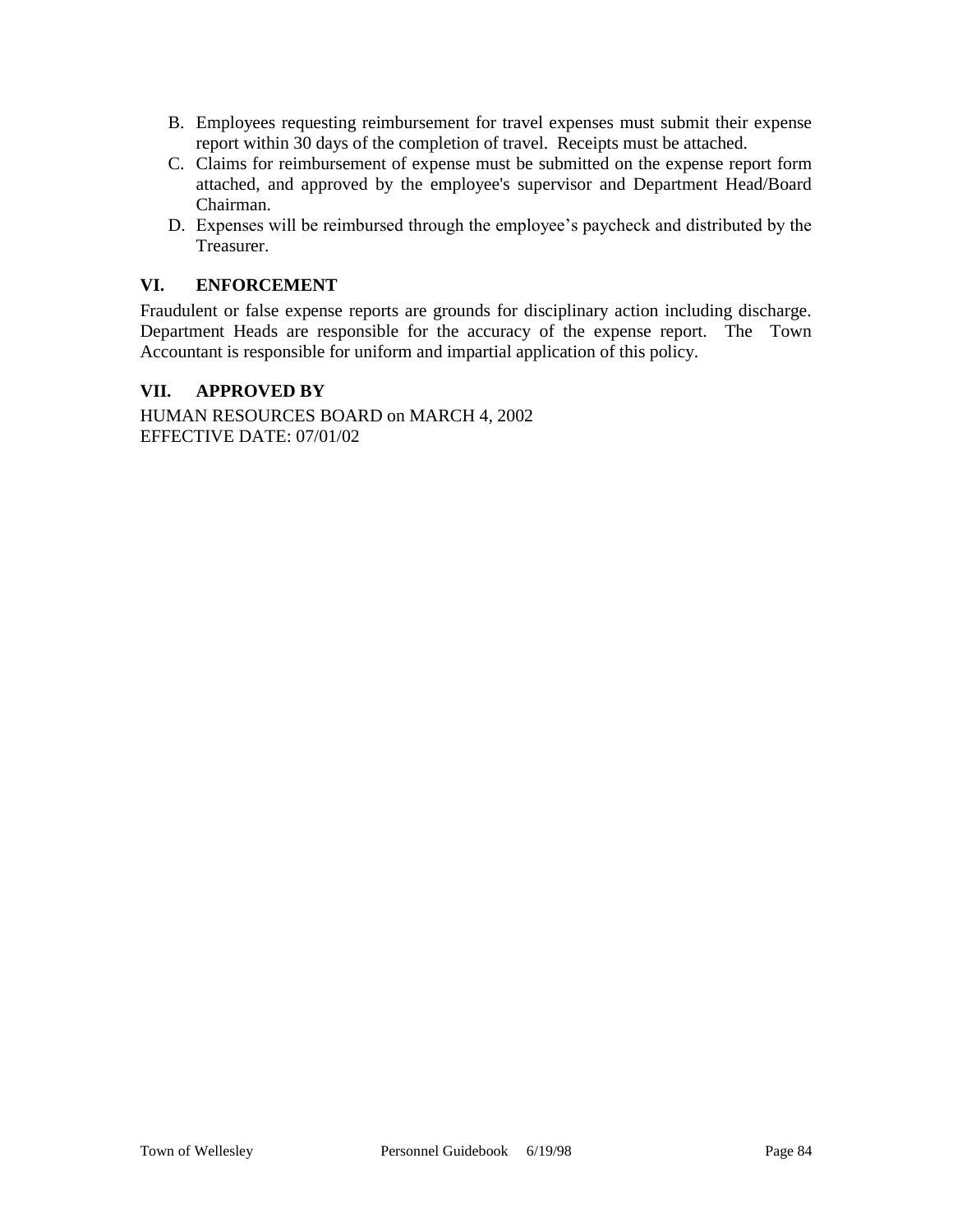### **PERSONNEL BOARD POLICY #8 EMPLOYEE STANDARDS OF CONDUCT AND DISCIPLINARY PROCEDURES**

#### **I. PURPOSE**

 To define the policy of the Town of Wellesley for ensuring a high standard of conduct, performance, and integrity among employees and to establish a disciplinary procedure for the fair and impartial enforcement of regulations governing conduct .

#### **II. POLICY**

 The policy of the Town of Wellesley is to demand a high standard of performance, conduct, and integrity from its employees through the use of positive forms of motivation. When self-discipline and self-motivation fail, constructive discipline will be used to ensure employees fully perform their duties and responsibilities in a productive, lawful, safe, and respectful manner.

#### **III. APPLICATION**

 This policy and procedures applies to all Town positions covered under Article 31.1 of the Town Bylaws and in no way negates an employee's at-will status or a hiring authority's right to terminate at any time or during the initial six month probationary period delineated in the Appendix to the Classification and Salary Plan of Article 31 of the Town Bylaws.

#### **IV. STANDARDS OF CONDUCT**

 The following is a set of guidelines to govern the conduct of employees; it is not meant to be all inclusive or to imply an employment contract. The Town reserves the sole right to add to, delete**,** or modify these guidelines at any time. Supervisors are expected to provide these guidelines to their employees. Employees are also expected to be aware of and follow the specific work rules and regulations of their respective department.

#### **A**. Personal Integrity

l. Massachusetts Conflict of Interest Law

 All new employees should be given a copy of the Massachusetts Conflict of Interest Law (MGL, Chapter 268A) when hired. Employees must familiarize themselves with and abide by this law at all times. (Copy attached)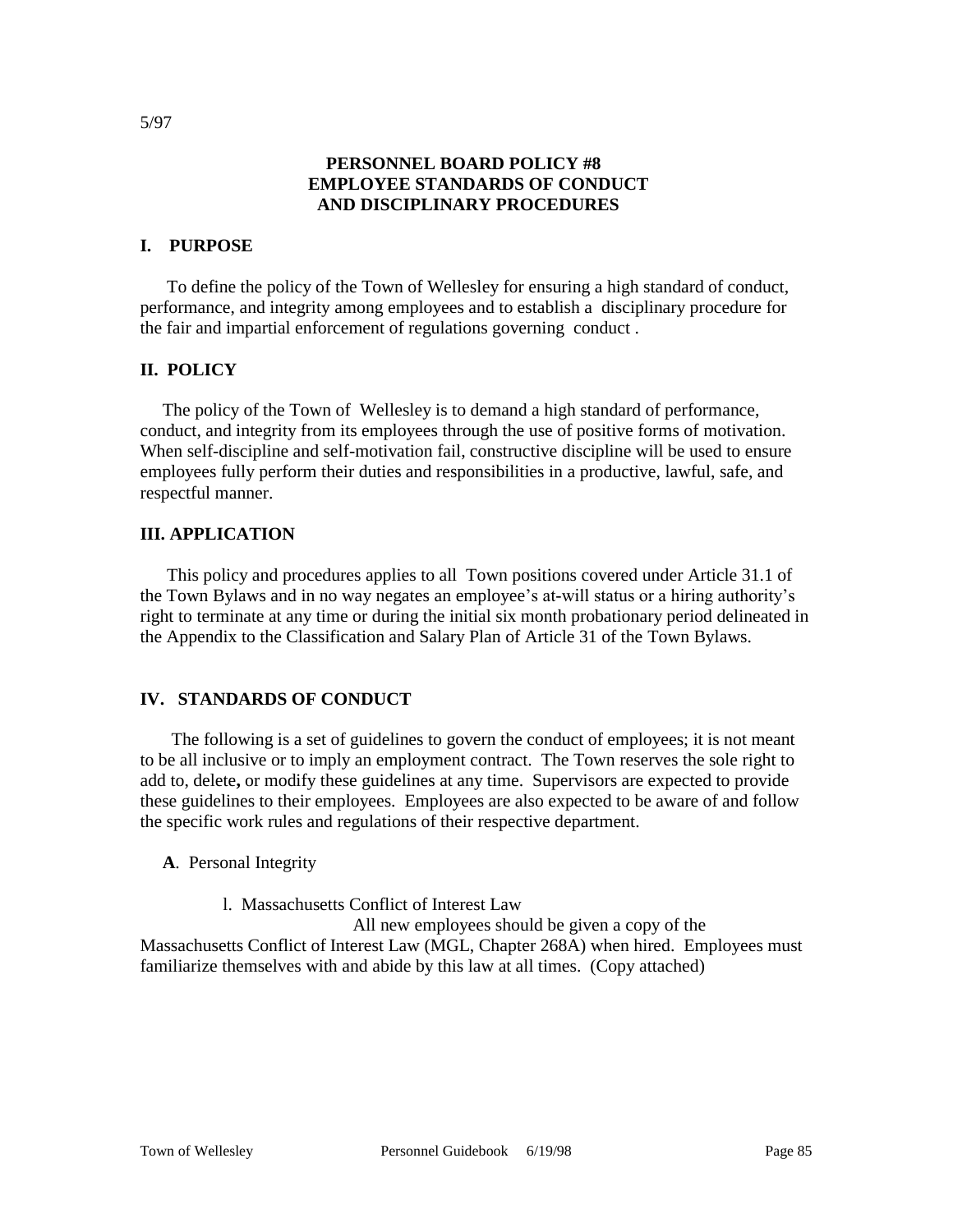An employee with any questions regarding a violation, an appearance of a violation or a potential violation of the Conflict of Interest Law should seek guidance from a supervisor, Department Head, or the Human Resources Department immediately.

2. Professional Conduct

 Employees must always put citizens and customer service first and act in the best interest of the Town. Employees must be courteous and respectful in all contacts and interactions with the public. Employees should consult a supervisor with any problems regarding an unsatisfied citizen.

 Employees must work as scheduled and perform duties to which they are assigned to the best of their abilities at all times.

 Employees must not sleep, engage in recreational reading, watch television, play a radio, walkman or computer games or otherwise engage in any non-work**-**related activities during scheduled work hours unless authorized by their supervisor.

 Employees must not gamble or conduct gambling activities during hours of employment or on Town property.

 Employees must not possess intoxicants or illegal drugs while on Town property or in Town vehicles or equipment, or report to work under the influence of intoxicants or illegal drugs. Employees taking medication prescribed by a physician which may cause impairment of their ability to use Town equipment must so notify their supervisor.

Employees are expected to treat their co-workers in a respectful manner.

Employees must maintain a personal appearance appropriate to their position.

 Employees must not threaten, intimidate, coerce, harass, or in any other way interfere with the performance of another employee.

Employees must assure that Town agencies cooperate with each other.

 Employees must not try to advance their agency, department, position or ideas over another for purely personal benefit.

 Employees must refrain from participating in any other activity, job, etc., which involves such time demands as would render performance of duties as a Town employee less efficient. Employees must also refrain from the solicitation of commercial activities while on the job.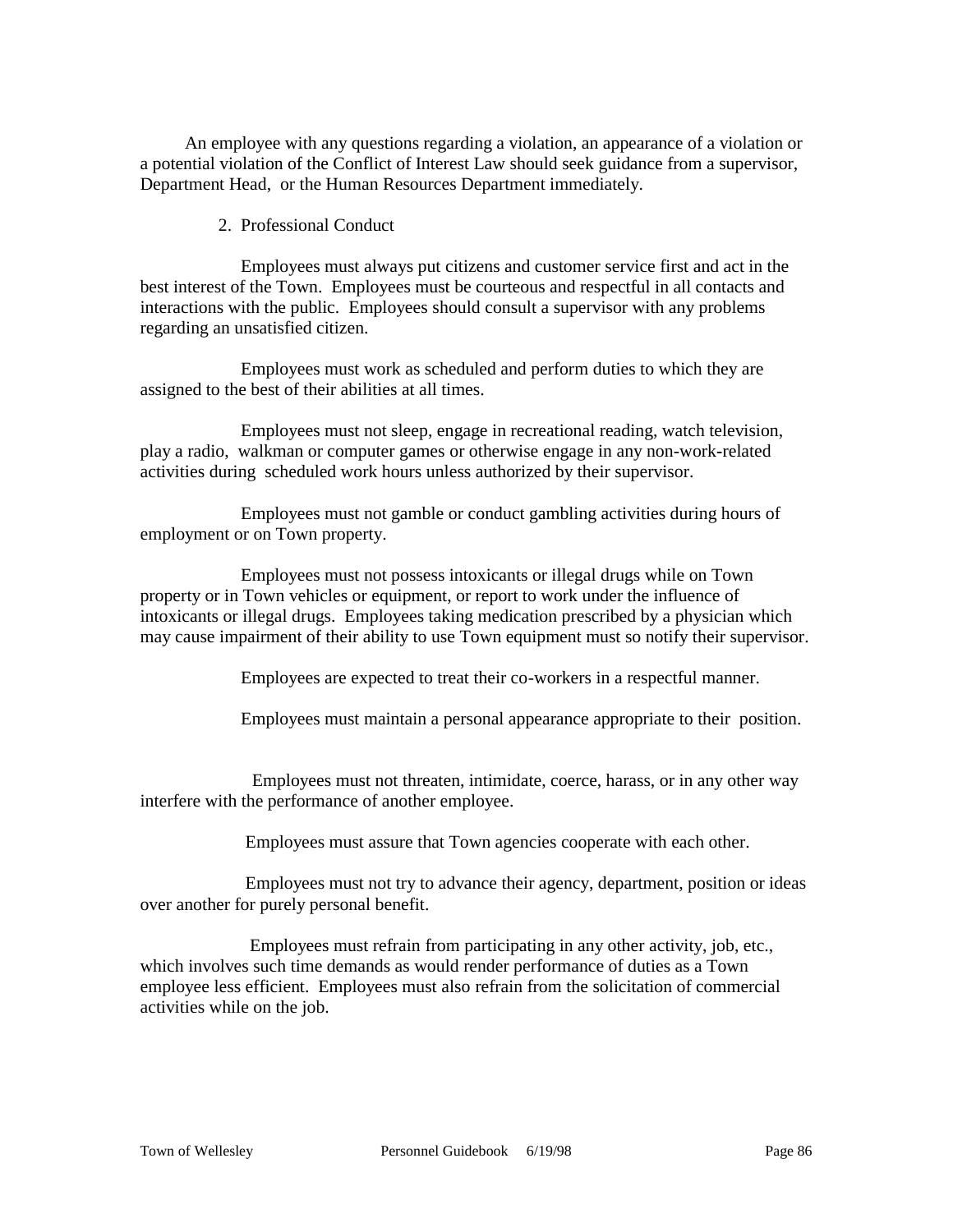Employees must refrain from conducting themselves in a manner unbecoming to their position with the Town.

#### **B**. Records

 Employees are prohibited from falsifying or defacing Town records such as the employment application, time sheets, I-9 forms, departmental reports, or any other documents.

#### **C.** Use of Town Property

Employees must not misappropriate, abuse or destroy Town property, either deliberately or through negligence. The law prohibits employees from using publicly owned or supported property, equipment, vehicles, labor or services for private or political purposes, and from removing Town property from the premises without authorization . (NOTE: Massachusetts General Law, Chapter 32 B, Section 15 provides that any Town employee found to be guilty of the theft or misuse of Town funds or property may lose all or a portion of his/her retirement benefit, depending on the nature of the offense.)

#### **D**. Safety

Employees must observe all safety rules, laws and regulations. Employees must use all tools, equipment, supplies, machinery and vehicles in accordance with departmental safety standards and procedures.

 Employees must follow all applicable accident and injury prevention and reporting procedures.

Employees must refrain from fighting, engaging in horseplay, and playing pranks.

Employees must not carry weapons on the job or into the work site.

Employees must observe non-smoking rules.

#### **E.** Political Activities

Employees may not participate in any partisan political activities during work hours.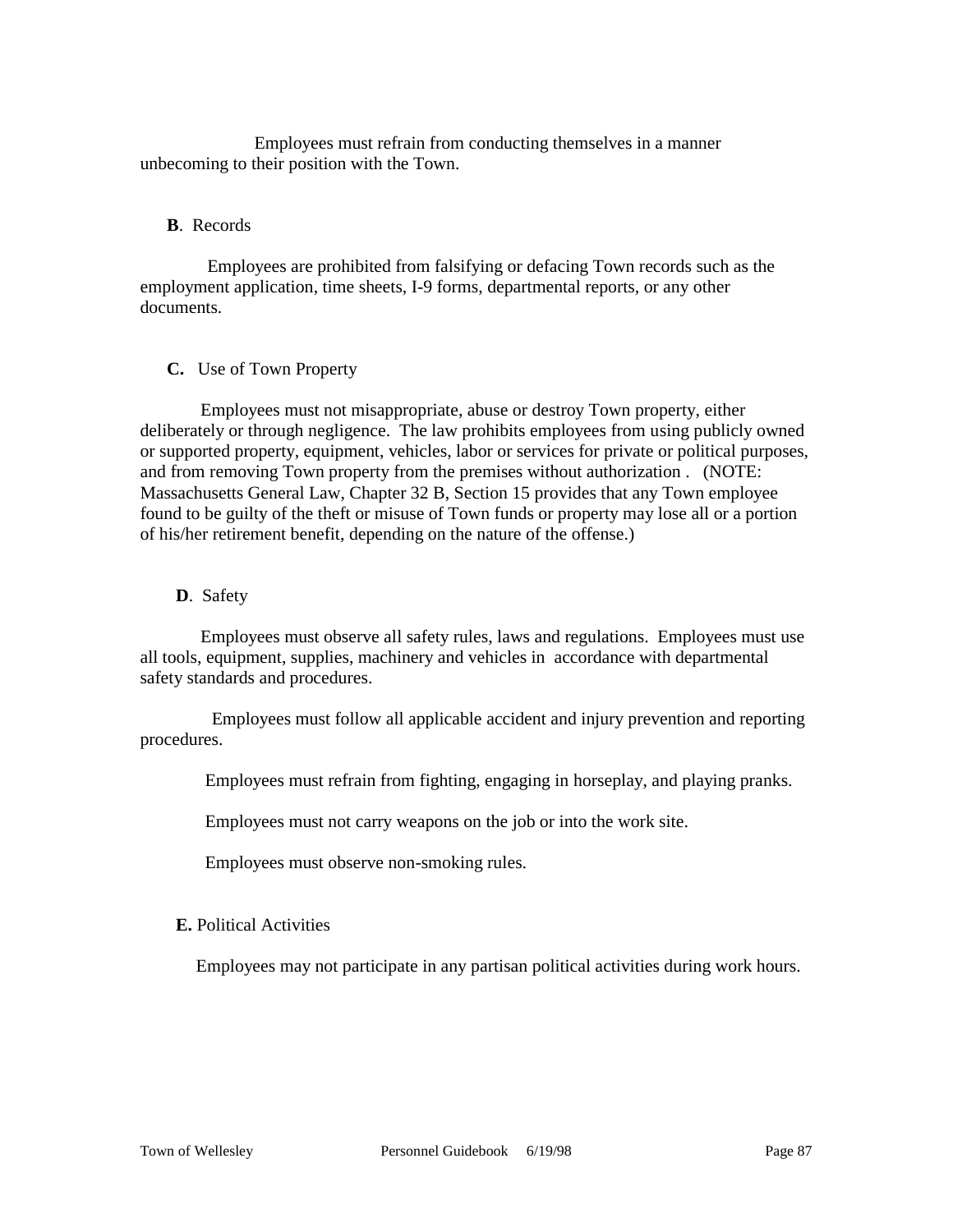Employees must establish that they are not acting as an employee of the Town, but as a private citizen, when engaging in any political activities while off-duty.

Employees are prohibited from directly or indirectly soliciting political funds or contributions, knowingly, from other Town employees or officers. (This does not prohibit employees from soliciting funds by mail to a significant segment of the public which may include Town employees.)

#### **F.** Attendance

Employees are expected to report for work on time in a consistently dependable manner in order to enable the orderly flow of services to the citizens of the Town. Excessive absences and tardiness, as defined by the various operational departments/divisions, must be avoided.

 Employees must not leave their work area or site without permission or leave before the end of the shift without permission unless in the case of an extreme emergency.

 Employees must notify their supervisor of any unforeseen absences prior to the beginning of their work shift. Failure to report in will cause the employee to be considered Absent Without Leave (AWOL) and may result in loss of pay as well as discipline. Planned absences, such as time off for vacations, must be approved in advance by your supervisor in accordance with respective departmental rules.

#### **G.** Insubordination

 An employee's refusal to obey a supervisor's direct order or willful failure to perform an assigned task or follow an established procedure is viewed as an extremely serious workplace offense.

 Verbal and physical abuse of supervisors or other management representatives is regarded as insubordination and can result in disciplinary action up to and including discharge.

#### **V. DISCIPLINARY PROCEDURE**

 Violations of work rules, instances of unacceptable behavior or misconduct, or continued poor performance will be subject to progressive discipline and may also warrant referral to the Town's Employee Assistance Program. This means that employees will be assessed penalties that become increasingly severe for successive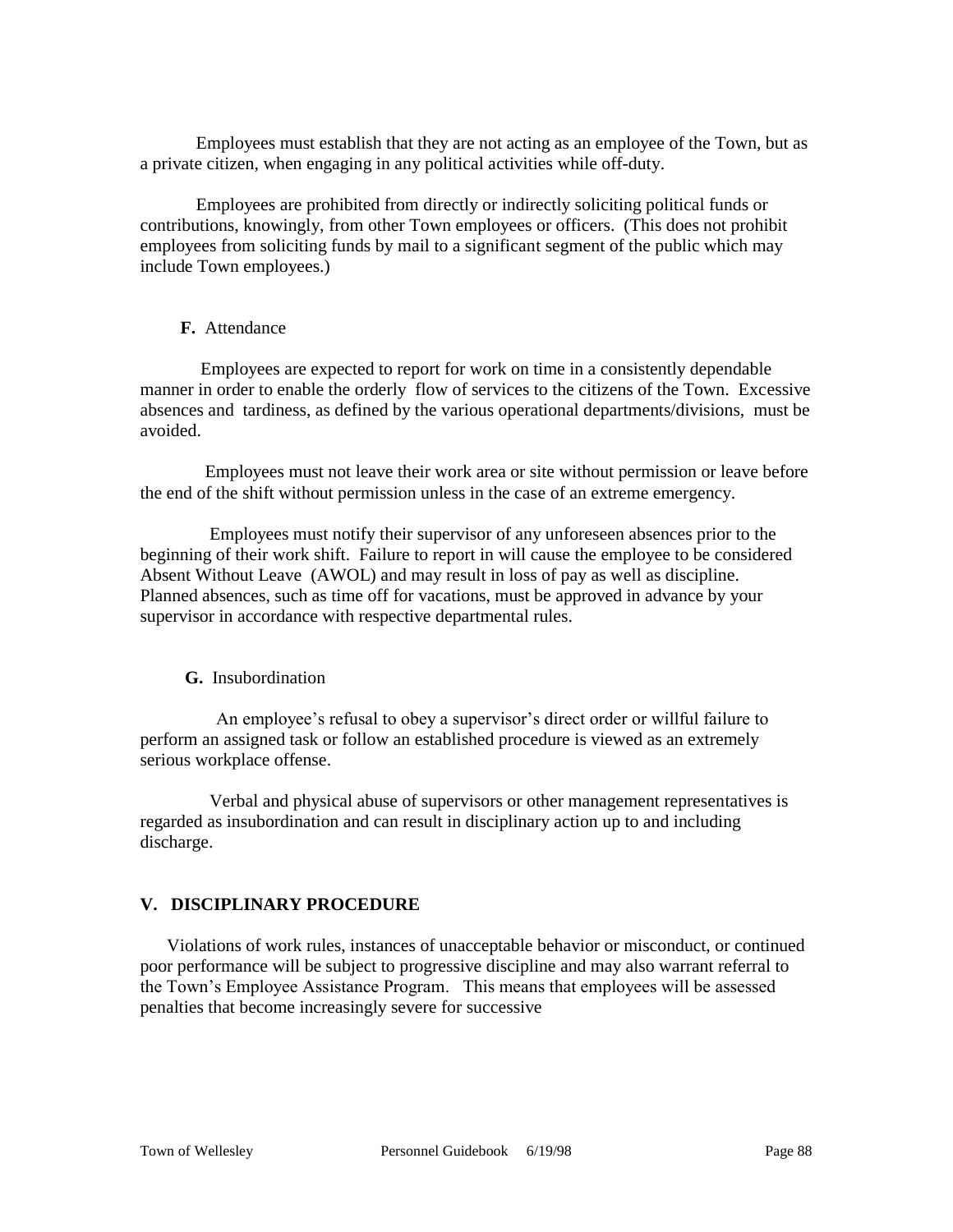offensives whether or not of the same nature or kind or in those incidences in which a performance improvement is not forthcoming . However, based on the employee's work record and the severity of the misconduct or performance issue, an escalation of the progressive discipline system may be warranted. For example, some types of misconduct are so intolerable that they may be punished by termination at the first occurrence. These include, but are not limited to, physical attacks on supervisors or co-workers; falsification of an employment application or other work documents or records; theft; willful property damage; or use or possession of illegal drugs on the job.

 **A**. The following progressive steps should be taken in the event of misconduct unless as noted above:

1. The first step in the Town's progressive disciplinary system is the "oral reprimand". This is an oral warning to erring employees that their conduct is unacceptable, and that further infractions will lead to more severe penalties. In cases involving performance deficiencies, employees first will be counseled by their supervisors and told which improvements are needed before they are subject to an oral warning. A notice of oral reprimand will be placed in the employee's file, but may be removed if the misconduct does not recur during the time period determined by the Department Head or the performance deficiencies have been corrected.

2. The second step is a "written reprimand". This reprimand will describe the unacceptable conduct of performance and specify the improvement needed. A copy of this warning will be retained in the employee's personnel file indefinitely.

3. The third step is an unpaid suspension. The length of suspension will vary, based on such factors as the severity of the offense and the employee's performance and disciplinary record. Employees may be suspended for repeated instances of minor misconduct or for a single serious offense. A record of the suspension will be retained indefinitely in the employee's personnel file.

4. Employees who fail to improve their conduct or performance after imposition of a disciplinary suspension may be discharged.

 **B.** In an effort to provide employees with a reasonable opportunity for input, the following procedures should be followed in a timely manner whenever possible:

1. Before imposition of any discipline, employees will be given an opportunity to relate their version of the incident or problem at issue and provide any explanation or justification they consider relevant. Management will conduct an objective investigation of the circumstances.

2. Discipline should be related to the seriousness of the offense and the employees' work record and length of service.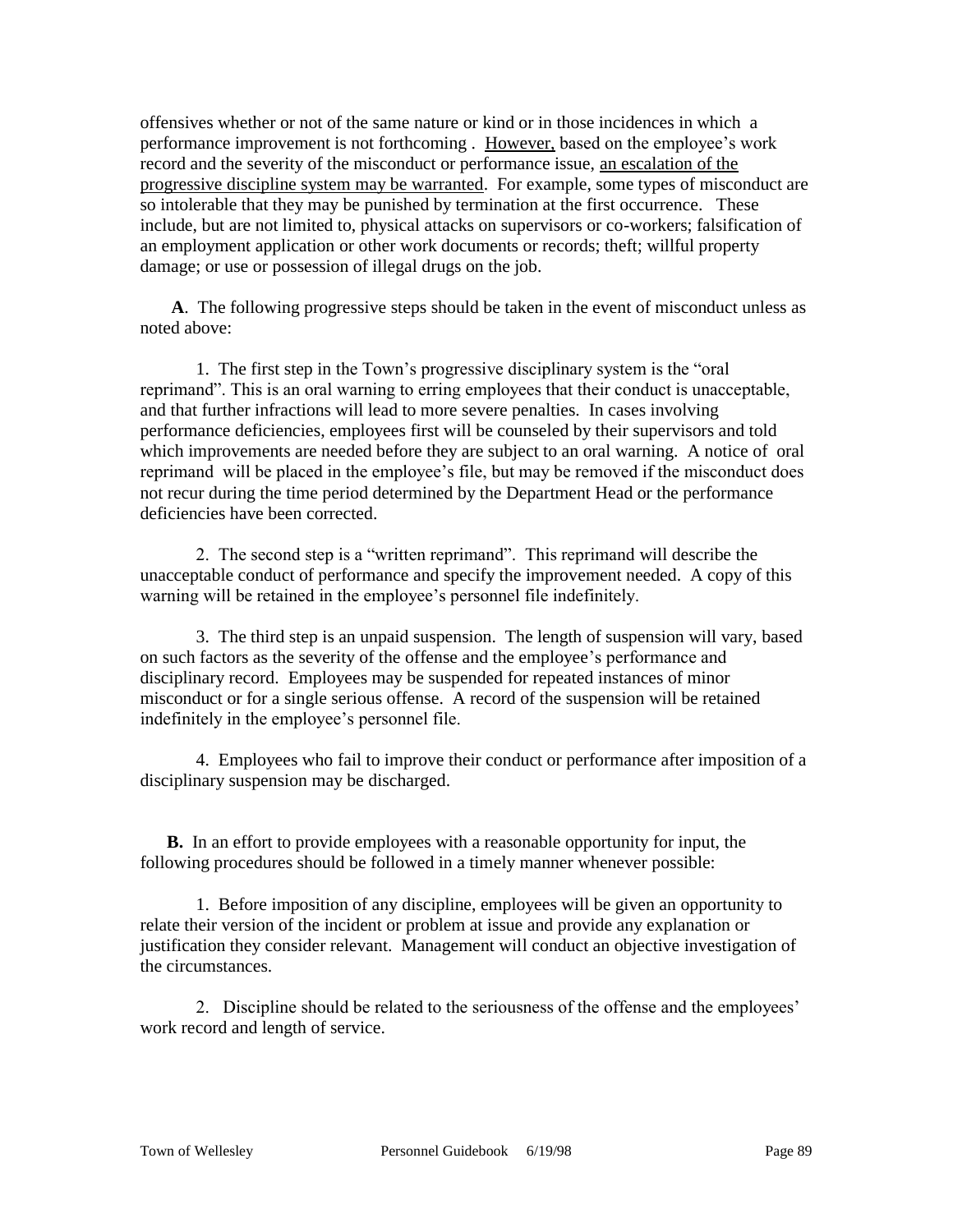3. If dissatisfied with disciplinary action taken against them, by appealing to their Manager and/or Appointing Authority.

4. The authority of supervisors to discipline is that which is delegated to them by their Department Head and/or Board or Committee. The Human Resources Department must be kept informed of all disciplinary measures more severe than an oral warning in order to advise managers Town-wide in a consistent manner .

5. Employees who commit acts of violence or other egregious misconduct or serious safety violations may be placed on leave at the time of the incident, pending a management investigation and review of the matter. Workers who are found not culpable or are otherwise cleared of charges pending against them will be reinstated with full back pay and no loss of benefits or seniority. Employees who have had charges sustained against them may be suspended or discharged effective immediately.

6. Employees who are discharged from the Town are entitled to all pay due them from the Town in their final paycheck and shall be required to return all Town property in their possession. Discharged employees should be escorted by a management representative from the premises.

#### **VI. ENFORCEMENT**

 Each supervisory and management employee is responsible for the enforcement of rules, standards of conduct, and the protection of the interests of the Town of Wellesley. The Human Resources Department is responsible for advice and assistance in the administration of this policy.

issued 4/97 ; reissued 5/97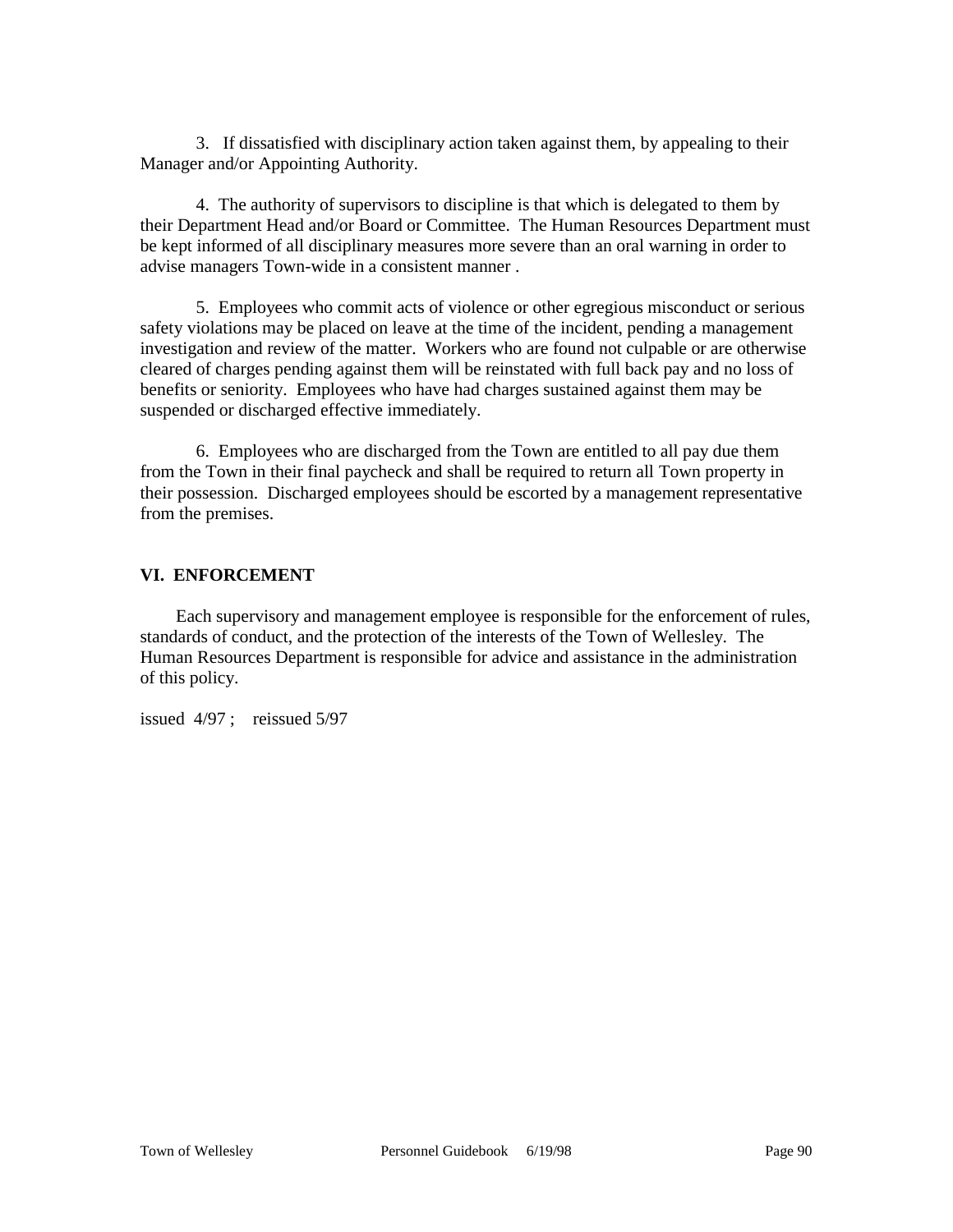# **PERSONNEL POLICY #10**

## *Performance Reviews*

## **I. PURPOSE**

To define the policy and establish the procedure for the review of employees' work performance.

## **II. POLICY**

To insure impartiality in the selection of employees for work assignments, training, promotion and salary increase; to promote understanding between employees and supervisors and to insure the most effective utilization of personnel, each employee shall receive an orderly, objective, and accurately documented review of his work performance once a year.

## **III. APPLICATION**

This policy applies to all permanent employees whose salary and benefits are set forth in the Town of Wellesley Personnel Bylaw and Salary Plan, excepting Department Heads.

#### **IV. PROCEDURE**

- A. Each employee's performance will be reviewed by his immediate supervisor who will record his judgment on the Performance Review Form and discuss the review with the employee.
- B. Upon completion of the discussion between the employee and supervisor, the Performance Review Form will signed by both and forwarded to the appropriate Department Head for review and then to the Personnel Office for review and inclusion in the employee's file.
- C. Supervisors will report and recommend action to correct all unsatisfactory work performance.
- D. The Personnel Office will forward the appropriate review form to the Supervisor one week prior to the anniversary date of the employee's employment or promotion. The completed form must be returned to the Personnel Office within two weeks.

#### **V. ENFORCEMENT**

Supervisors are responsible for reviewing the employee's performance. Department Heads are responsible for compliance with the provision, and the Director of Personnel is responsible for the uniform and impartial application of this policy and procedure.

#### **VI. APPROVED BY**

Personnel Board: 5/24/71 Board of Selectmen: 5/17/71

7/83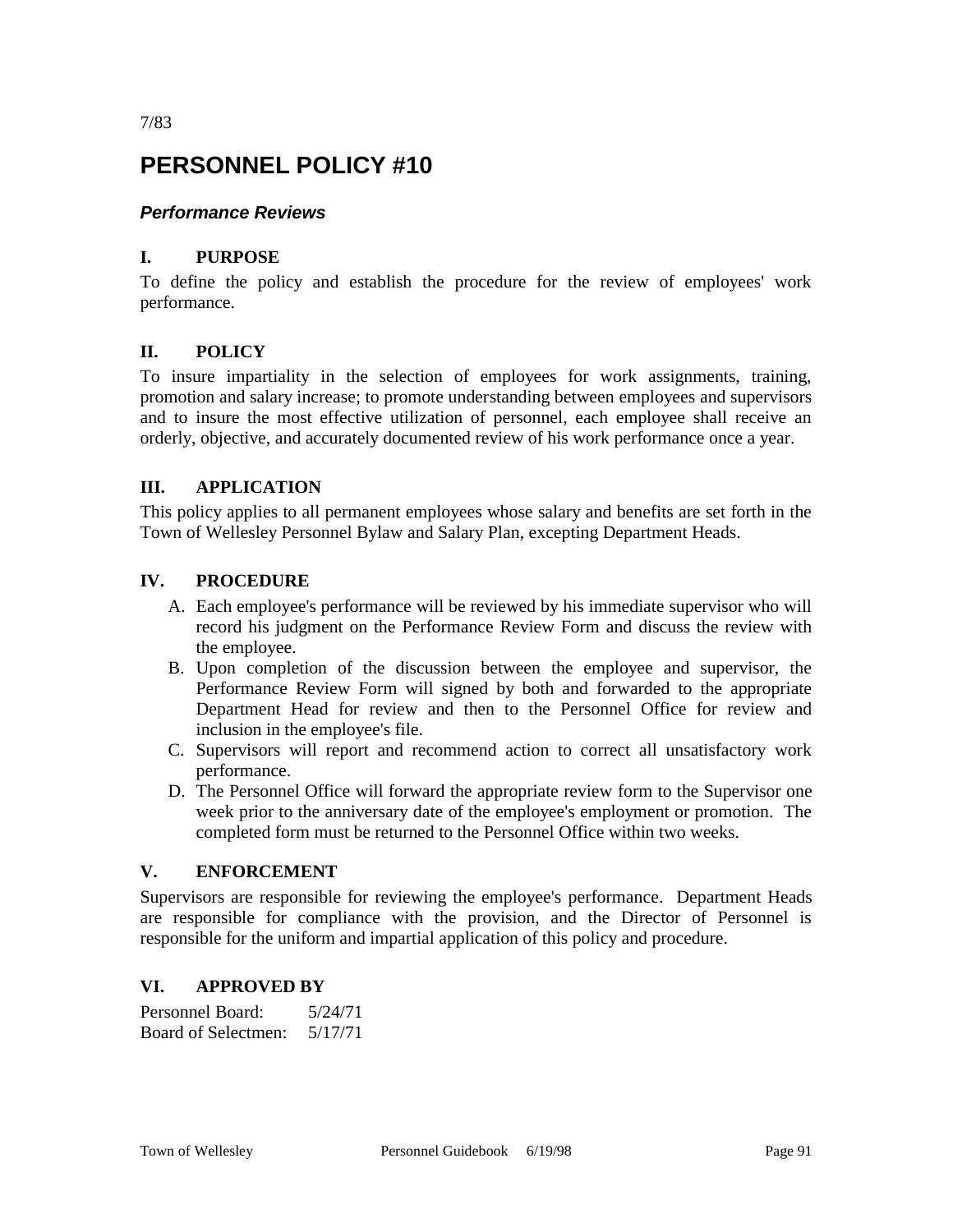**PERSONNEL POLICY #11**

#### *Merit Increases*

#### **I. PURPOSE**

To define the policy of the Town of Wellesley for evaluating the work performance of employees in the Management Pay Plan, and for recommending and granting salary increases based on merit.

#### **II. POLICY**

The policy of the Town of Wellesley is to grant its management personnel salary increases for meritorious work performance on the recommendation of the employee's immediate supervisor and approval of the appropriate Board, Committee or Commission within limitations established by Town Bylaw and the Town Meeting.

#### **III. APPLICATION**

This policy applies to all employees classified in Job Group 50 and above of the Classification Plan.

#### **IV. PROCEDURE**

In order to grant merit increases to Management Pay Plan employees, fair and equitable evaluation of performance is required. Performance evaluation must contain a systematic method of performance planning and review with consistent and uniformly applied definitions of performance levels. The Salary Plan requires a performance review for Management Pay Plan employees by the immediate superior at least once a year. Guidelines for conducting performance reviews are as follows:

#### *1. Performance Planning Worksheet*

The Performance Planning Worksheet is used to set forth job objectives/goals (End Results), measures of achievement of those goals and a definition of what will be considered competent performance based on those measures. The immediate superior and the employee jointly prepare the job objectives/goals, measures of achievement and competent performance levels based on those measures. The completed worksheet should be agreeable to and signed by the superior and the employee. It is essential to the evaluation process that End Results, measures of achievement and competent performance levels are developed which specifically relate to the employee in his/her position. See Appendix A for an example of the Performance Planning Worksheet.

#### *2. Performance Evaluation*

At the end of the performance planning period the superior will evaluate the employee's performance according to the criteria established on the Performance Planning Worksheet. The superior fills out the Performance Evaluation form,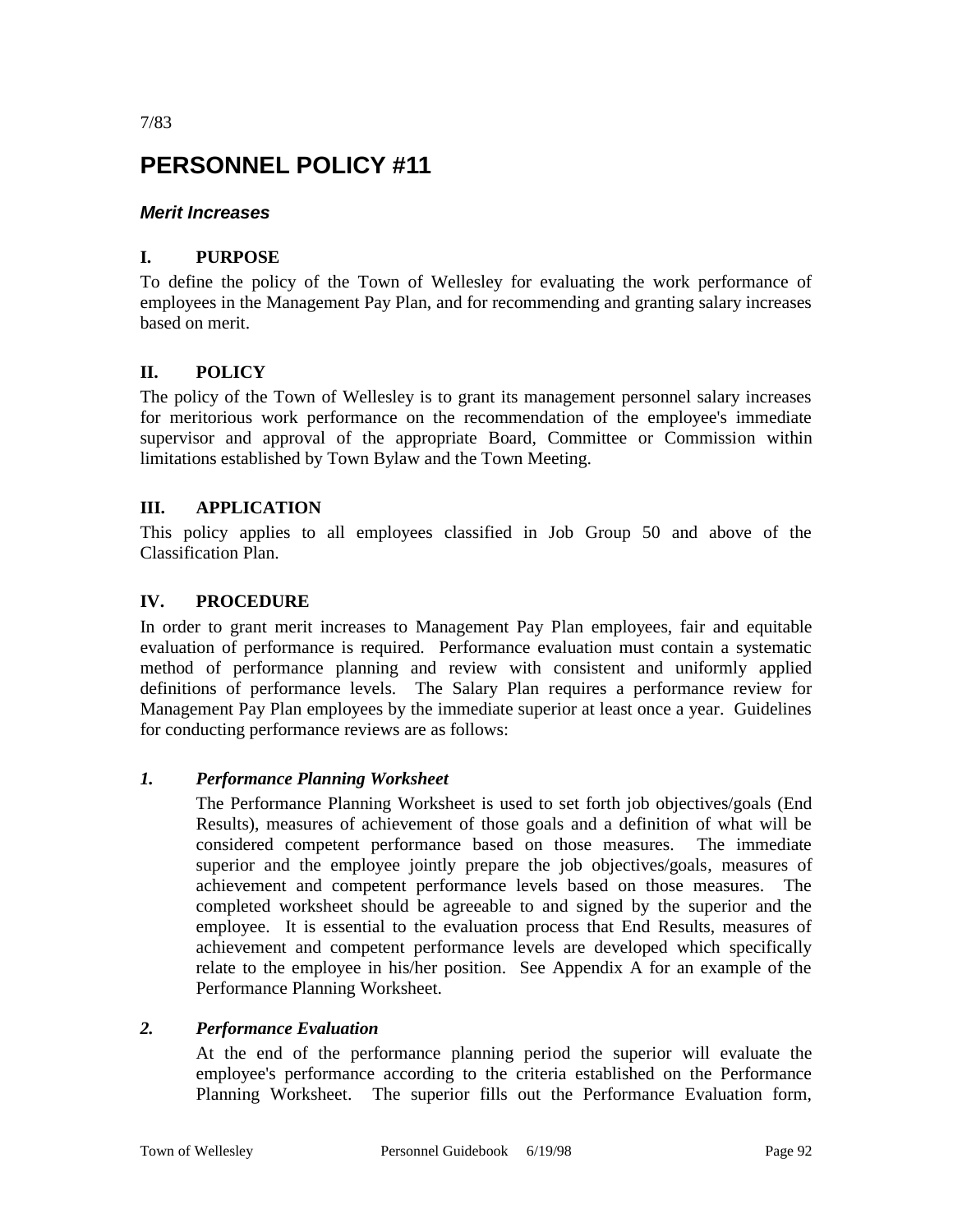recording his rating of the employee's performance of goals and objectives. See Appendix B for an example of the Performance Evaluation form and the definition of performance levels used in rating an employee. The Performance Evaluation form should be reviewed together by the superior and the employee, and signed to indicate that the review has taken place.

The completed Performance Evaluation form should be returned to the Human Resources Department for inclusion in the employee's file. Also, it is important that the Performance Planning Worksheet for the next year be returned along with the evaluation form. It is important that superiors administer this process in a timely fashion.

#### *3. Recommendation for Merit Increase*

At the completion of the performance review, employees may receive an increase of up to 10% based upon their performance rating as recorded on the evaluation form. In determining the amount of increase to be granted, the superior must consider: 1) the overall rating of the employee's performance; and 2) the employee's standing in the salary range (where employees accelerate to the mid-point and decelerate to the maximum). Other factors which influence the determination of merit increases are potential for promotion, self-development, educational qualifications, working relations, attendance record and length of service. Recommendations for merit increases must be submitted on a Personnel Action Form, attached with the Performance Evaluation form.

#### *4. Review and Approval by Board, Committee or Commission*

Each Board, Committee or Commission is responsible for reviewing the evaluations and approving or disapproving the merit increase recommendations of their subordinates. The Board, Committee or Commission shall evaluate the individual or individuals reporting directly to them in the manner prescribed above and determine the appropriate increase to be granted.

After review of the recommendations of their staff and after considering the amount of money available for merit increases, each Board, Committee or Commission shall approve appropriate increases in accordance with the Salary Plan and this Policy and Procedure.

#### *5. Personnel Board Responsibility*

The Personnel Board shall determine and recommend to the Town Meeting an appropriation of a sum of money sufficient to grant merit increases to employees in Job Group 50 and above to maintain fair and equitable pay levels.

The Personnel Board shall provide each Board, Committee or Commission annually with guidelines to assist in the granting of the salary increase in accordance with the Salary Plan and this Procedure.

#### *6. Director of Financial Services*

The Director of Financial Services shall review the actions taken by the various Boards, Committees and Commissions and the Personnel Board and, after assuring himself said actions are in accordance with the terms of the Salary Plan and the vote of the Town Meeting shall apportion and assign the necessary funds to the appropriate personal services appropriations.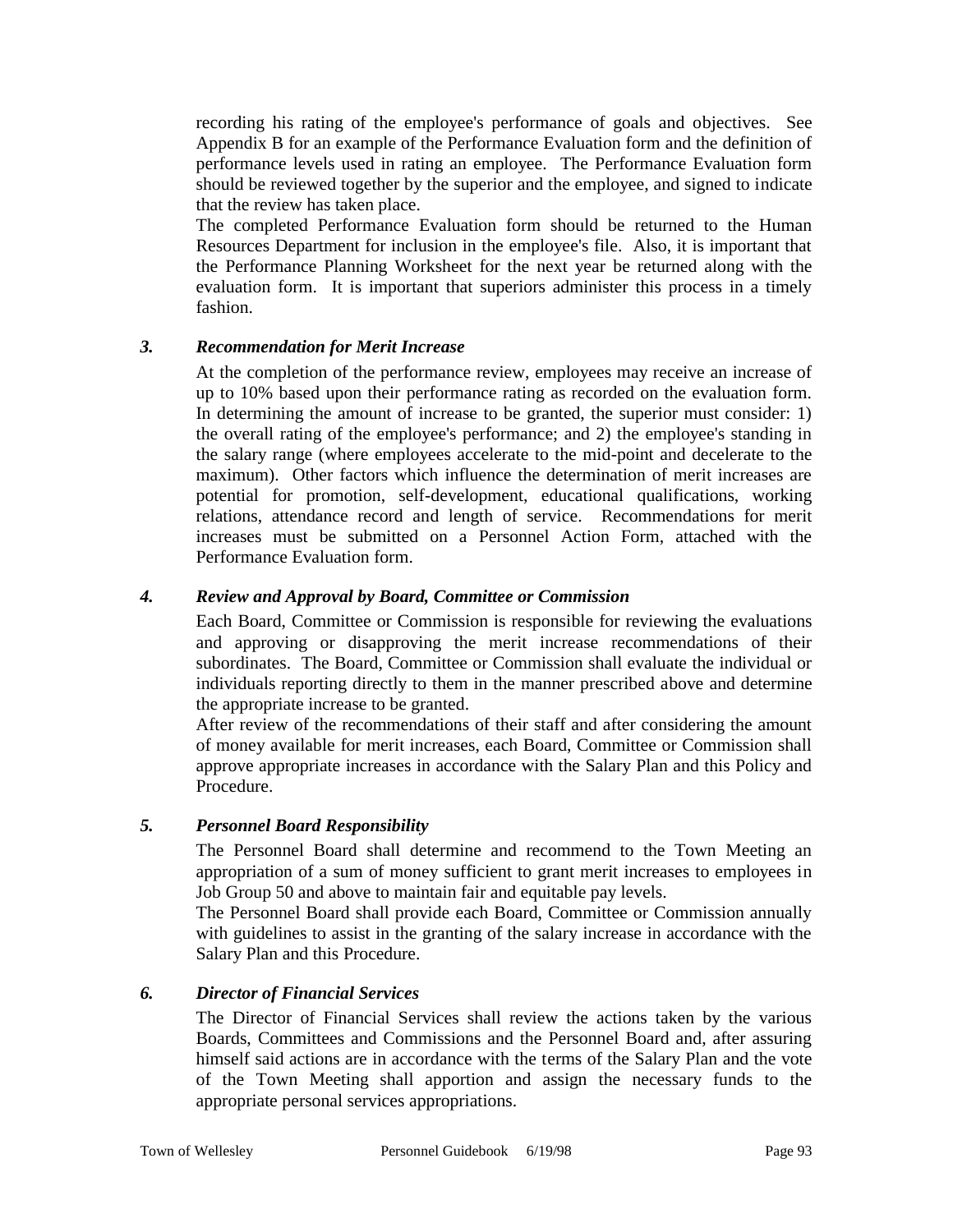## **V. ENFORCEMENT**

No salary increases for meritorious work performance shall be approved by the Personnel Board until all actions required by this procedure have been completed.

### **VI. APPROVED BY**

Personnel Board 1/75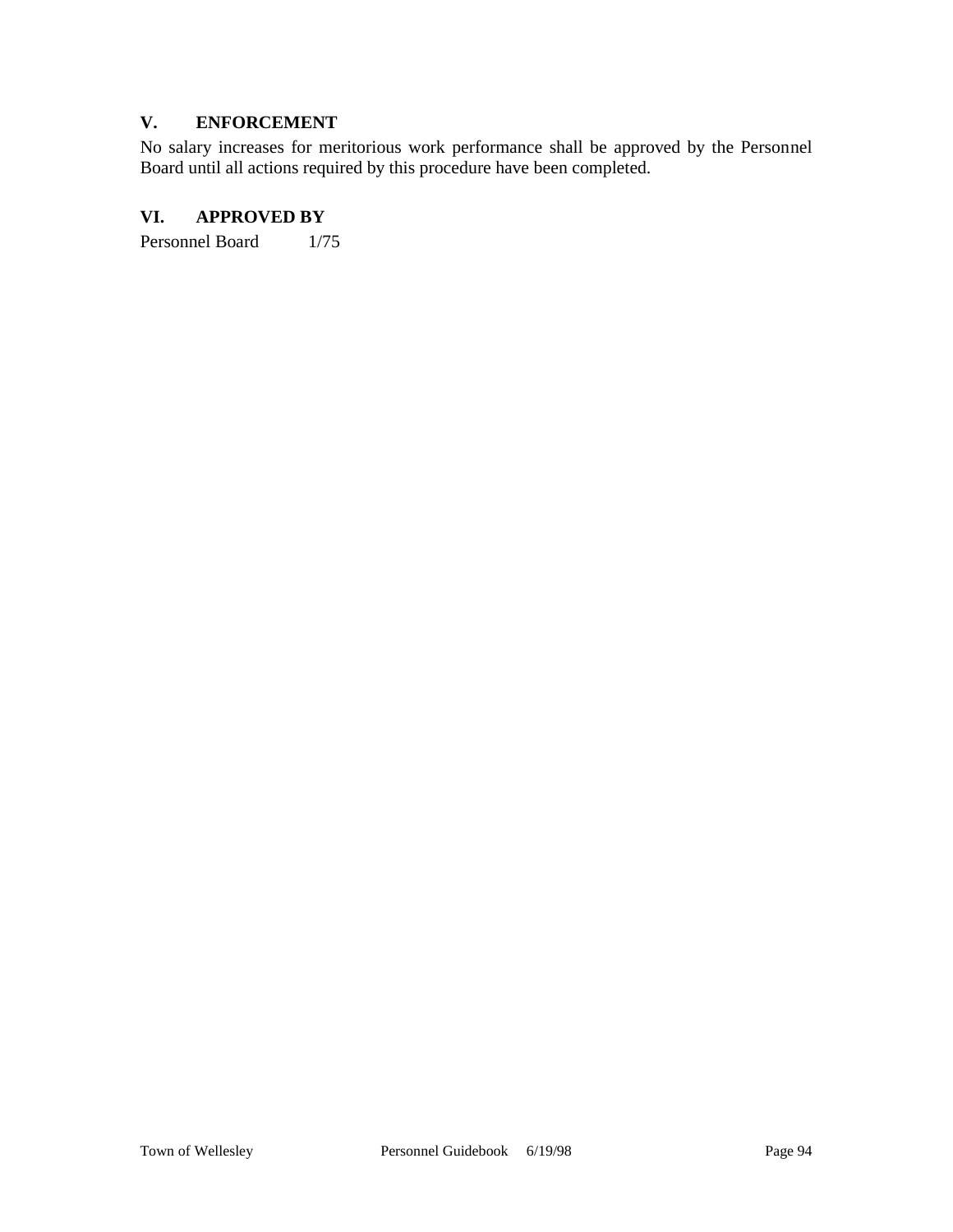10/74

## **PERSONNEL POLICY #12**

## *Annual Physical Examination*

### **I. PURPOSE**

To define policy of the Town of Wellesley for encouraging its management employees to undergo an annual physical examination and to establish the procedure for its administration.

## **II. POLICY**

The policy for the Town of Wellesley is to encourage its management employees to maintain an awareness of their health through annual physical examinations by a physician of their choice by paying up to \$50.00 of the cost of the examination.

#### **III. APPLICATION**

This policy shall apply to all employees in the Management Pay Plan, Job Group 50 and above of the Classification Plan, who have completed one year of continuous service under the Plan.

#### **IV. PROCEDURE**

- A. The Personnel Office shall remind each management employee annually that the Town will pay up to \$50.00 of the cost of a physical examination.
- B. Employees wishing to take advantage of this benefit shall make arrangements for the examination with a physician of their choice.
- C. Upon the completion of the examination and receipt of the bill, the employee shall, by signing the bill for the examination, certify that he has undergone the examination and has been advised of the results.
- D. Signed bills shall then be submitted to the Personnel Office where a voucher will be prepared to pay up to \$50.00 of the bill.
- E. Employees desiring more extensive examinations than \$50.00 will allow, may do so. However, the employee is responsible for paying all the costs in excess of \$50.00.

#### **V. ENFORCEMENT**

The Personnel Board is responsible for reminding the employee to take the annual physical examination, and for paying the physician in accordance with this policy and procedure.

#### **VI. APPROVED BY**

| Personnel Board: | 10/74 | Revised 4/97 |
|------------------|-------|--------------|
|------------------|-------|--------------|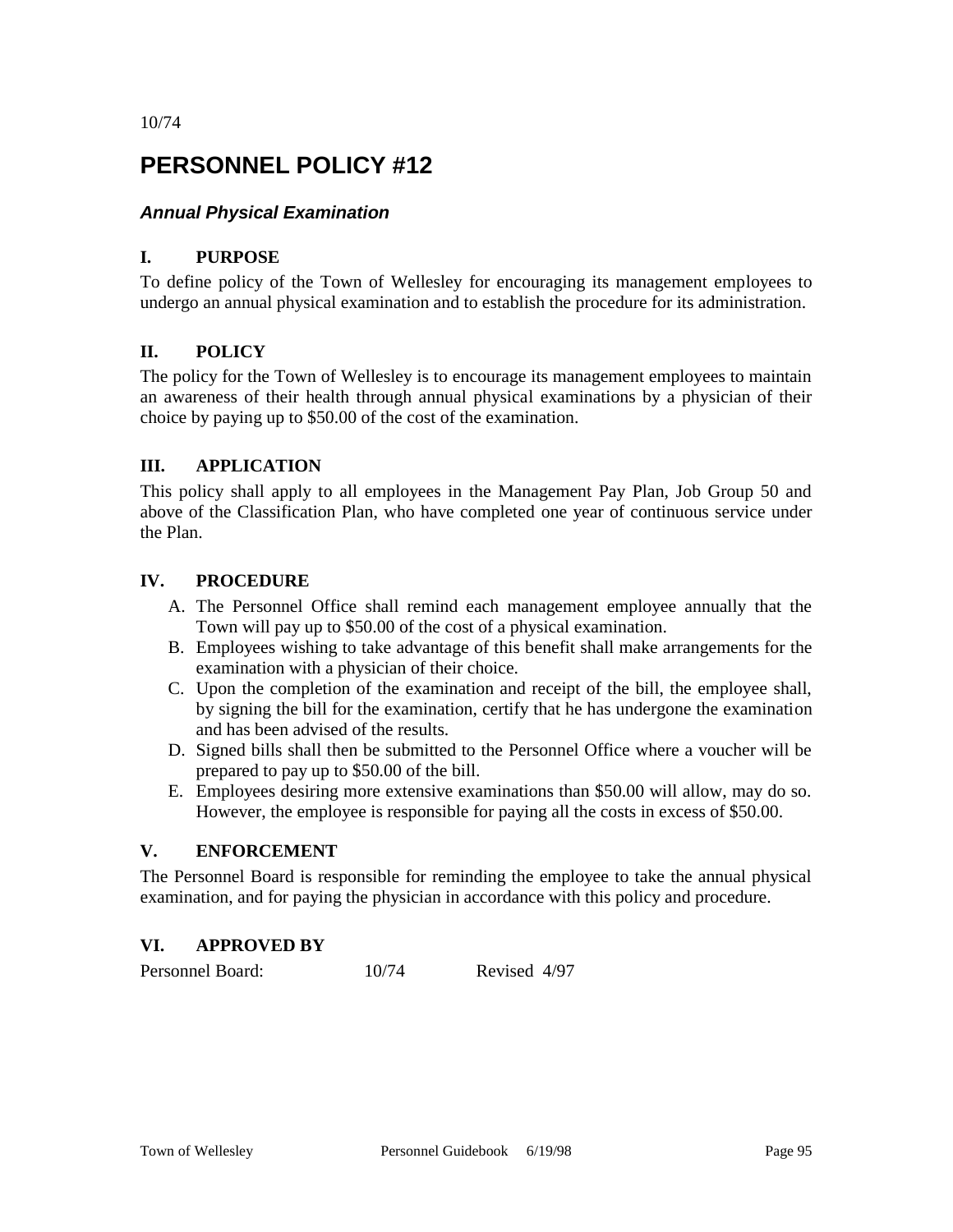# *Meal Allowance*

## **I. PURPOSE**

To define the policy of the Town of Wellesley for granting a Meal Allowance to certain Management Personnel and to establish the procedure for the administration thereof.

## **II. POLICY**

The policy of the Town of Wellesley is to provide Management Personnel who are required to work more than two (2) hours beyond the end of the regular work day or more than five (5) hours on Saturday, Sunday or a holiday with a meal allowance in order they not bear the additional expense of having to eat away from home.

## **III. APPLICATION**

This policy applies to all employees in Job Group 50 and above of the Classification Plan except Department Heads and employees who receive overtime compensation.

### **IV. DEFINITIONS**

**Department Head:** An employee responsible for the administration of a Town function or activity under the direction of an elected or appointed Board, Committee or Commission.

### **V. PROCEDURE**

- A. To receive the meal allowance the employees must complete and sign the Meal Allowance Voucher form (Appendix A) and forward it to their superior for approval.
- B. Approved vouchers shall be entered on the next departmental expense voucher for payment.

### **VI. ENFORCEMENT**

Fraudulent or false claims for Meal Allowance are grounds for disciplinary action including discharge. Department Heads are responsible for the administration of this Policy and Procedure. The Director of Financial Services/Treasurer is responsible for making payment of the Meal Allowance Voucher.

### **VII. APPROVED BY**

Personnel Board: 11/74

5/82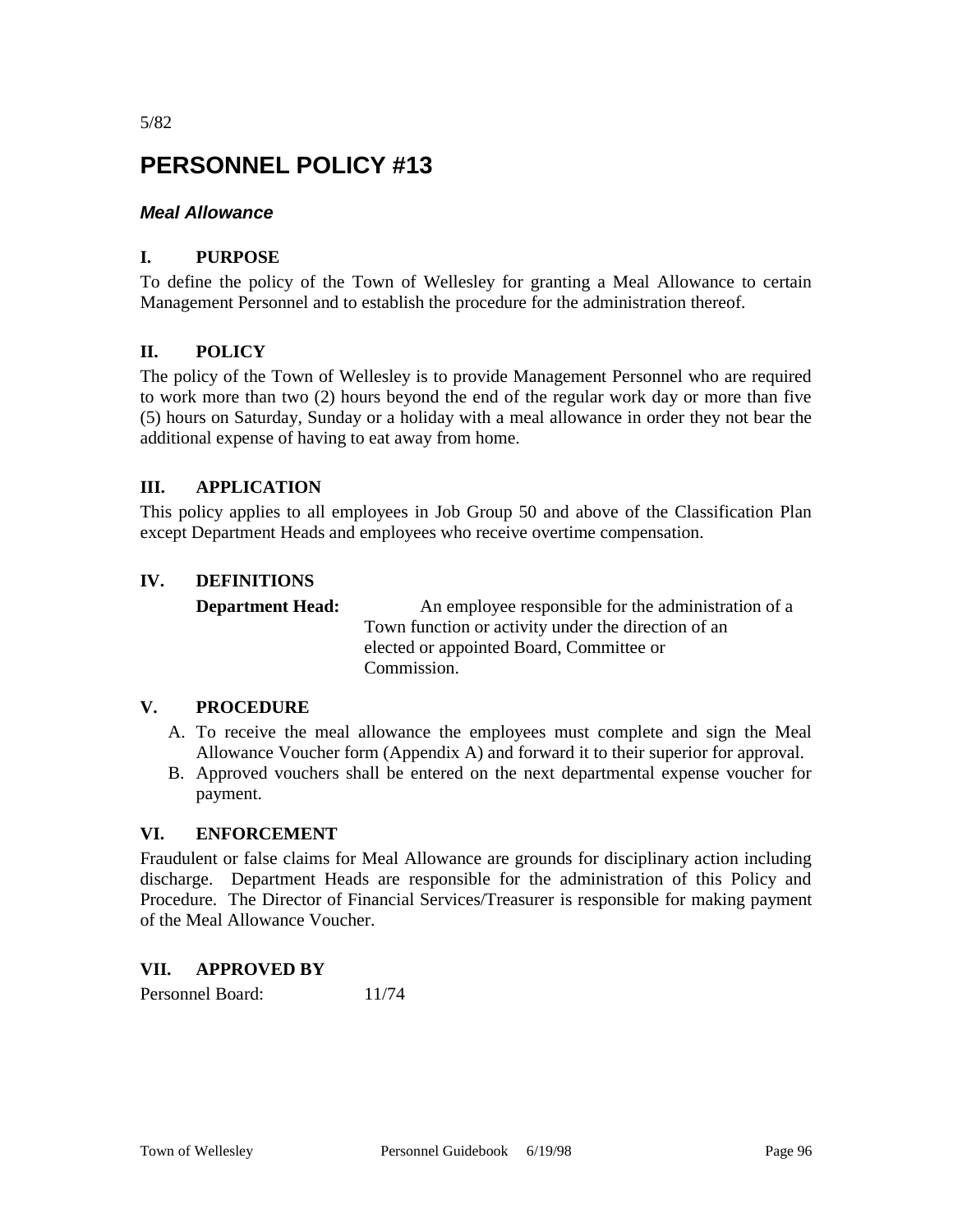# *Educational Benefit Program*

# **I. PURPOSE**

To define the Educational Benefit Policy of the Town of Wellesley and to establish the procedure for its administration.

# **II. POLICY**

It is the policy of the Town of Wellesley to encourage employees to further their education for the purpose of improving their ability and effectiveness in their present positions and preparing them for positions of greater responsibility by reimbursing them for up to 100% of the cost of tuition and fees on the satisfactory completion of the courses of instruction taken at an institution accredited by the New England Association of Colleges and Secondary Schools.

## **III. APPLICATION**

This policy applies to permanent full-time employees who have completed one year of continuous full-time employment, except those employees whose wages, benefits and other conditions of employment are set forth in Collective Bargaining Agreements.

### **IV. DEFINITIONS**

| A. Permanent Full-Time Employee: An employee hired to work the full |                                       |
|---------------------------------------------------------------------|---------------------------------------|
|                                                                     | work day each work week for an        |
|                                                                     | indefinite period.                    |
| <b>B.</b> Course of Instruction:                                    | A series of lecture or class meetings |
|                                                                     | offering credit towards a degree or   |
|                                                                     | diploma.                              |
| C. Department Head:                                                 | An employee responsible for the       |
|                                                                     | administration of a function or       |
|                                                                     | activity under the direction of an    |
|                                                                     | elected or appointed Board,           |
|                                                                     | Committee or Commission.              |
| D. "Satisfactory Completion of                                      |                                       |
| <b>Courses of Instruction"</b>                                      | is defined as the receipt of a        |
|                                                                     | certificate, Grade C or equivalent in |
|                                                                     | undergraduate courses and Grade B     |
|                                                                     | or equivalent in graduate courses,    |
|                                                                     | whichever is appropriate.             |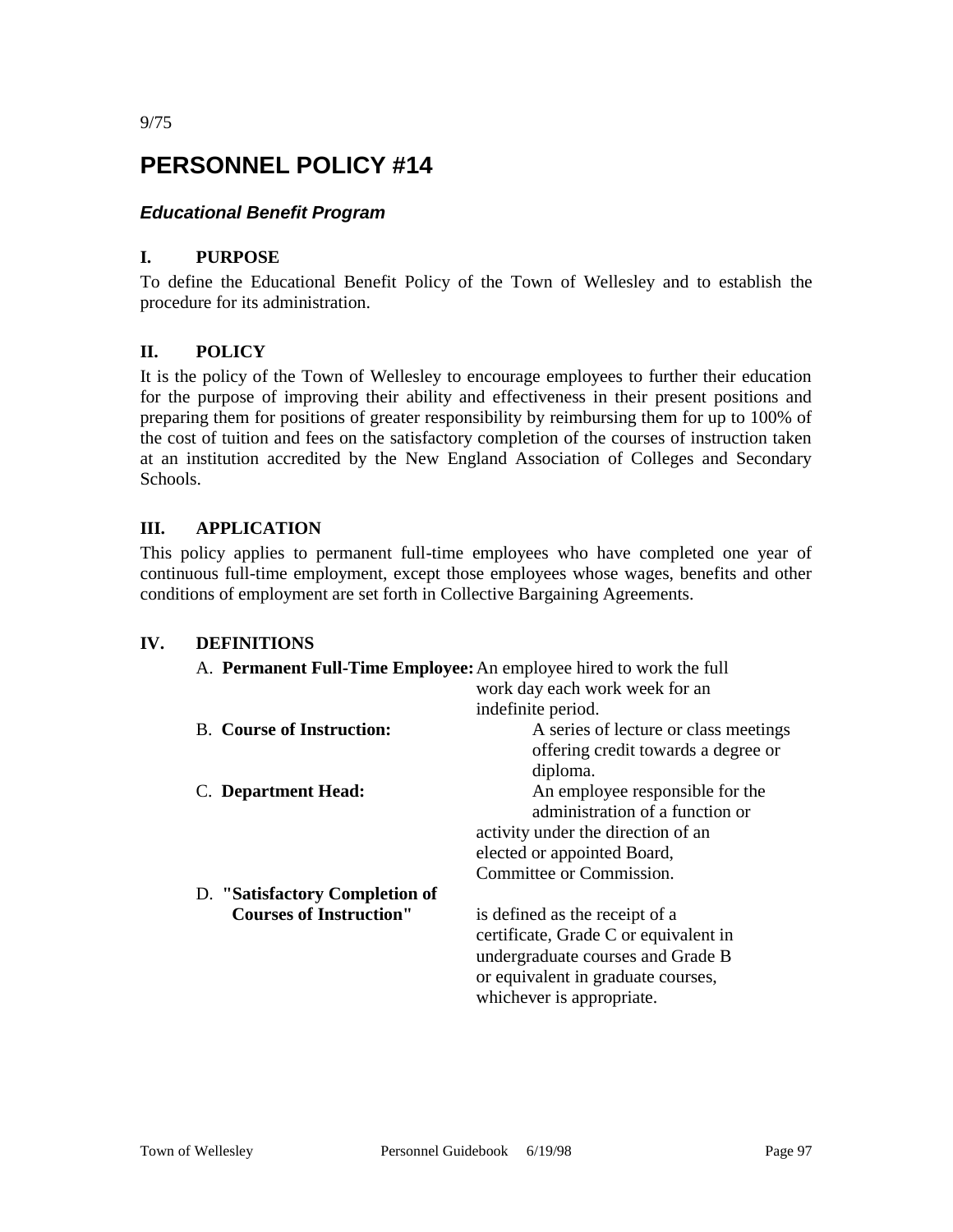### **V. PROCEDURE**

- A. Eligible employees wishing to be reimbursed for tuition and fees on satisfactory completion of courses of instruction, must complete Personnel Form P-9, Educational Benefit Request, prior to registration or enrollment.
- B. Employees shall be reimbursed for tuition and fees, on satisfactory completion of courses of instruction approved in advance by the Department Head and the Personnel Board as follows:
- 1. One hundred percent (100%) reimbursement if the content of the course is directly related to the employees' current duties and responsibilities, i.e., would provide the employee with information or knowledge that is necessary for and could improve the employee's performance in his present position.
- 2. Fifty percent (50%) reimbursement if the content of the course is related to the employees' current duties and responsibilities and would help prepare the employee for a position of greater responsibility which the employee could reasonably be expected to achieve.
- C. Upon satisfactory completion of the courses, the employee shall forward to the Department Head, who will forward copies to the Personnel Office, all receipted bills for tuition and fees, and evidence of satisfactory completion of the courses. The Human Resources Department will certify that the requirements of the Educational Benefit Program have been met and will notify the Department Head and Town Account of approval.
- D. The Department Head will retain the receipts of tuition and fees. Upon notification of final approval by the Personnel Office, the Department Head will prepare a voucher for reimbursement of tuition and fees and attach thereto the receipts and forward it to the Town Accountant for processing.

### **VI. APPROVED BY**

Personnel Board: 9/75 Reissued 4/97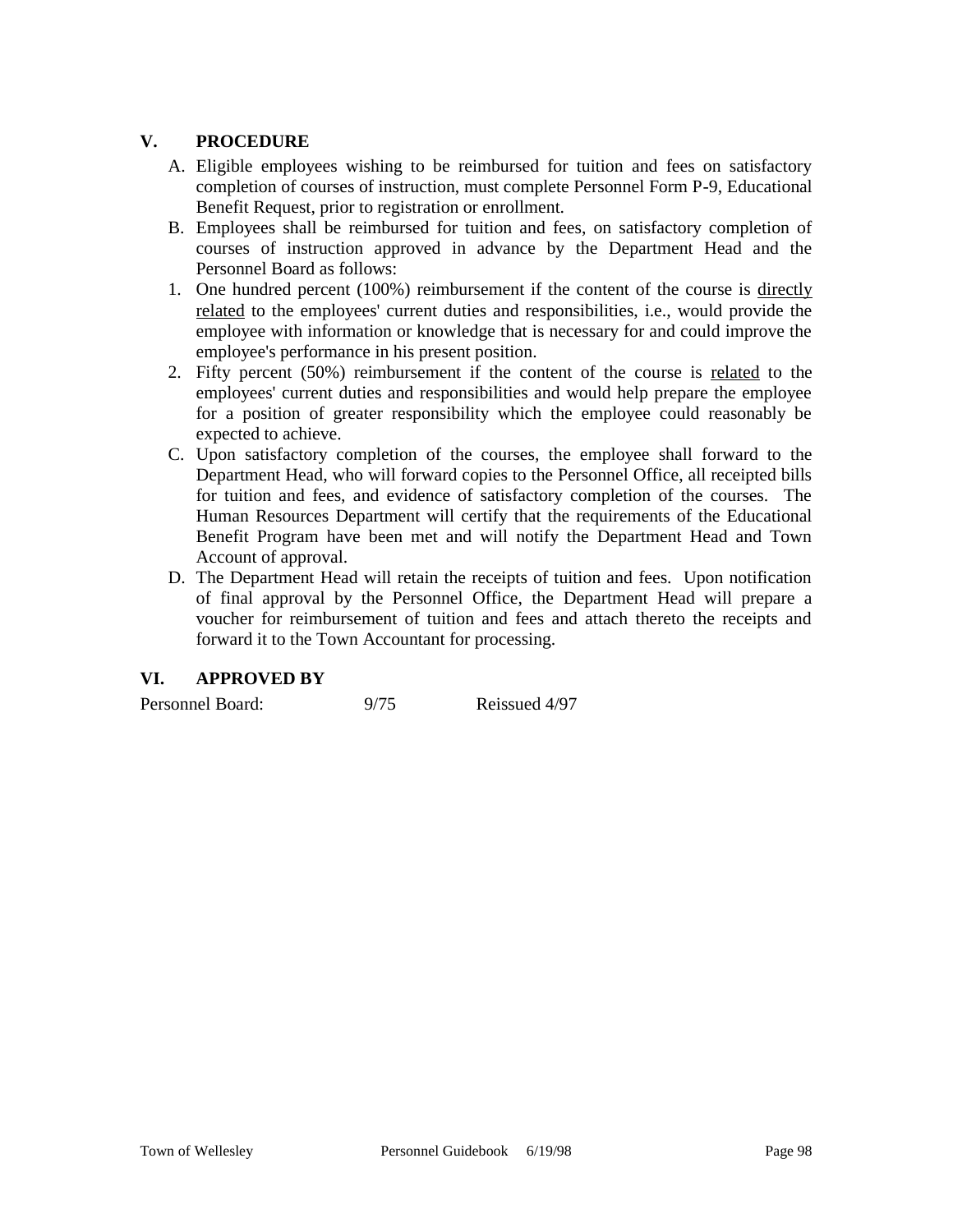# *SEXUAL HARASSMENT POLICY*

#### I. Introduction

It is the goal of the Town of Wellesley to promote a workplace that is free of sexual harassment. Sexual harassment of employees occurring in the workplace or in other settings in which employees may find themselves in connection with their employment is unlawful and will not be tolerated. Further, any retaliation against an individual who has complained about sexual harassment or retaliation against individuals for cooperating with an investigation of a sexual harassment complaint is similarly unlawful and will not be tolerated. To achieve our goal of providing a workplace free from sexual harassment, the conduct that is described in this policy will not be tolerated and we have provided a procedure by which inappropriate conduct will be dealt with, if encountered by employees.

Because Town of Wellesley takes allegations of sexual harassment seriously, we will respond promptly to complaints of sexual harassment and where it is determined that such inappropriate conduct has occurred, we will act promptly to eliminate the conduct and impose such corrective action as is necessary, including disciplinary action where appropriate.

Please note that while this policy sets forth our goals of promoting a workplace that is free of sexual harassment, the policy is not designed or intended to limit our authority to discipline or take remedial action for conduct which we deem unacceptable, regardless of whether that conduct satisfies the definition of sexual harassment.

#### II. Definition of Sexual Harassment

Sexual harassment means sexual advances, requests for sexual favors, and verbal or physical conduct of a sexual nature when:

a) submission to or rejection of such advances, requests or conduct is made either explicitly or implicitly a term or condition of employment or as a basis for employment decisions; or

b) such advances, requests or conduct have the purpose or effect of unreasonably interfering with an individual's work performance by creating an intimidating, hostile, humiliating or sexually offensive work environment.

Under these definitions, direct or implied requests by a supervisor for sexual favors in exchange for actual or promised job benefits such a favorable review, salary increases,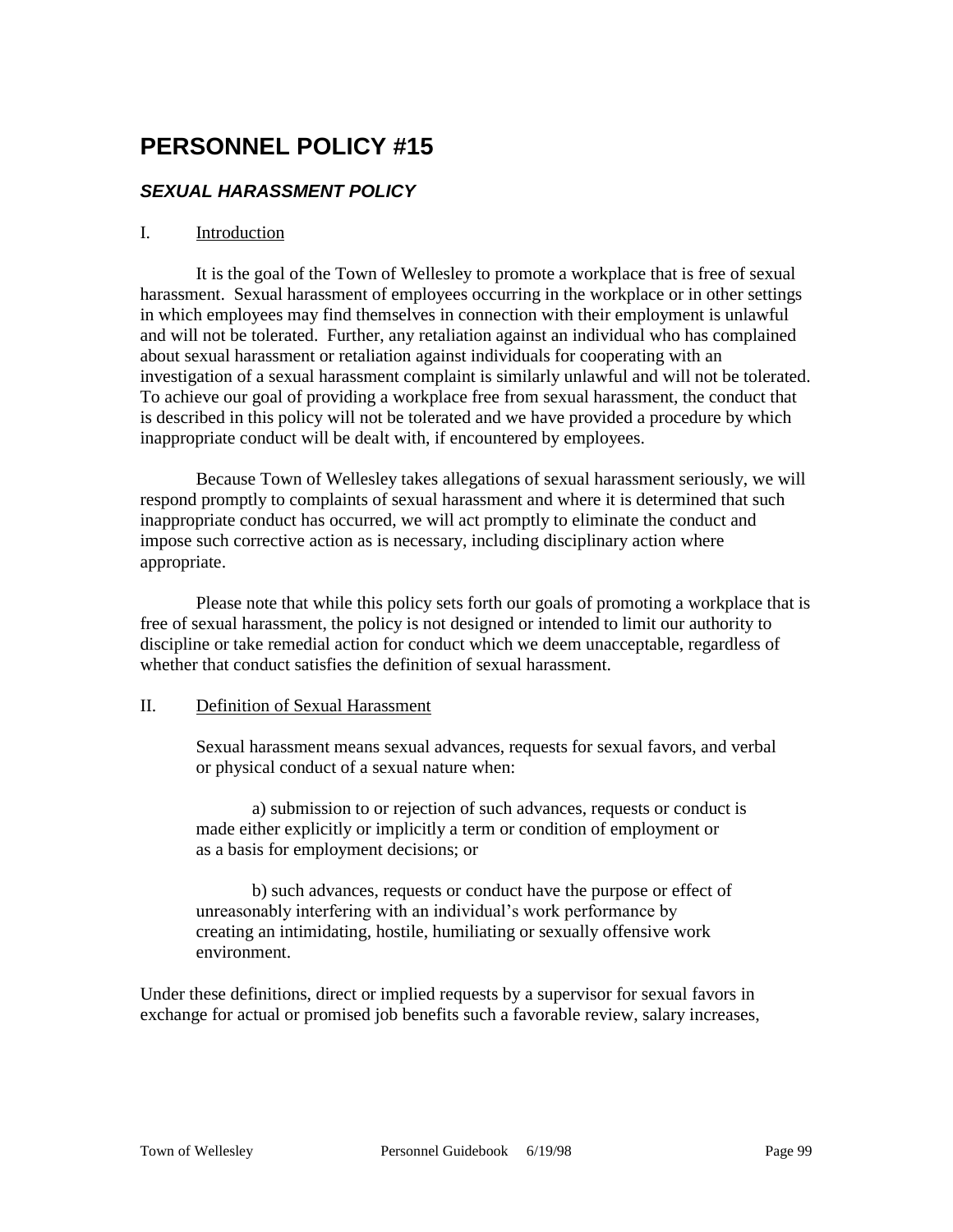promotions, increased benefits, or continued employment constitutes sexual harassment.

The legal definition of sexual harassment is broad and in addition to the above examples, other sexually oriented conduct, whether it is intended or not, that is unwelcome and has the effect of creating a work place environment that is hostile, offensive, intimidating, or humiliating to male or female workers may also constitute sexual harassment.

While it's not possible to list all those additional circumstances that may constitute sexual harassment, the following are some examples of conduct which if unwelcome, may constitute sexual harassment depending upon the totality of the circumstances including the severity of the conduct and its pervasiveness;

- \* Sexual advances--whether they involve physical touching or not;
- \* Sexual epithets, jokes, written or oral references to sexual conduct, gossip regarding one's sex life; comment on an individual's body, comment about an individual's sexual activity, deficiencies, or prowess;
- \* Displaying sexually suggesting objects, pictures, cartoons;
- \* Leering, whistling, brushing against the body, sexual gestures, suggesting or insulting comments;
- \* Inquiries into one's sexual experiences; and
- \* Discussion of one's sexual activities.

All employees should take special note that, as stated above, retaliation against an individual who has complained about sexual harassment, and retaliation against individuals for cooperating with an investigation of a sexual harassment complaint is unlawful and will not be tolerated.

#### III. Complaints of Sexual Harassment

If any of our employees believes that he or she has been subjected to sexual harassment, the employee has the right to file a complaint with our organization. This may be done in writing or orally.

If you would like to file a complaint you may do so by contacting your Department Head or the Personnel Director, Town Hall, 525 Washington Street, Wellesley, MA (617- 431-1019, x244) or Town Counsel, Attorney Albert Robinson, 40 Grove Street, Wellesley, MA 02181 (617-235-3300). These persons are also available to discuss any concerns you may have and to provide information to you about our policy on sexual harassment and our complaint process.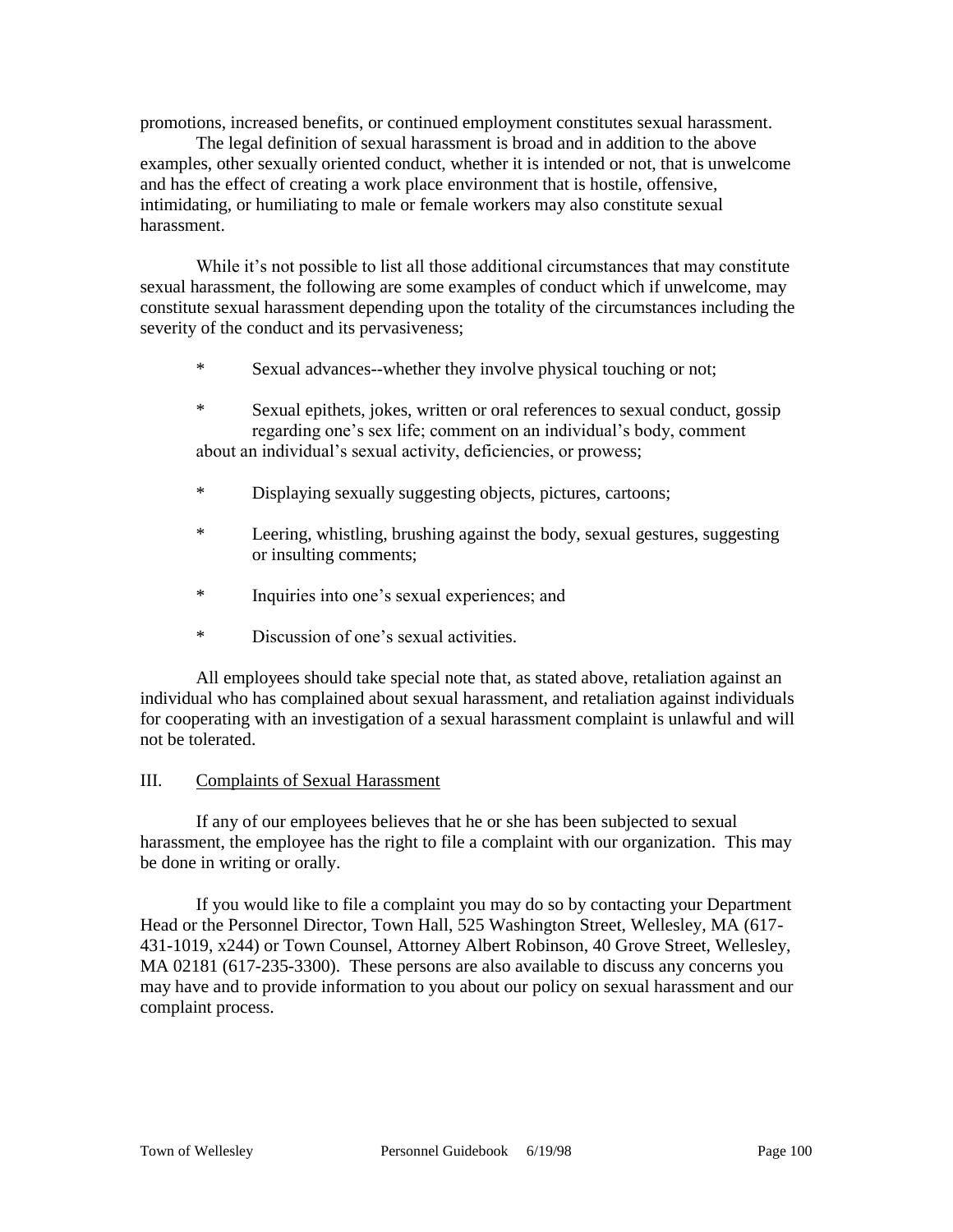#### IV. Sexual Harassment Investigation

When we receive a complaint of sexual harassment we will promptly investigate the allegation in a fair and expeditious manner. The investigation will be conducted in such a way as to maintain confidentiality to the extent consistent with a fair and full investigation and practicable under the circumstances. Our investigation will include private interviews with the person filing the complaint, and with witnesses. We will also interview the person alleged to have committed sexual harassment. When we have completed our investigation, we will, to the extent appropriate inform the person filing the complaint and the person alleged to have committed the conduct of the results of that investigation.

If it is determined that inappropriate conduct has occurred, we will act promptly to eliminate the offending conduct, and where it is appropriate we will also impose disciplinary action.

#### V. Disciplinary Action

If it is determined that inappropriate conduct has been committed by one of our employees, we will take such action as is appropriate under the circumstances. Such action may range from counseling to termination from employment, and may include such other forms of disciplinary action as we deem appropriate under the circumstances.

#### VI. State and Federal Remedies

In addition to the above, if you believe you have been subjected to sexual harassment, you may file a formal complaint with either or both of the government agencies set forth below. Using our complaint process does not prohibit you from filing a complaint with these agencies. Each of the agencies has a short period for filing a claim (EEOC: 180 days; MCAD: 6 months).

| 1 Congress Street, 10th Floor                                                               | The United States Equal Employment Opportunity Commission (EEOC)                                                                                              |
|---------------------------------------------------------------------------------------------|---------------------------------------------------------------------------------------------------------------------------------------------------------------|
| Boston, MA 02114                                                                            | $(617)565 - 3200$                                                                                                                                             |
| <b>Boston Office:</b><br>1 Ashburton Place, Rm. 601<br>Boston, MA 02108<br>$(617)$ 994-6000 | The Massachusetts Commission Against Discrimination (MCAD)<br>Springfield Office:<br>424 Dwight Street, Rm. 220<br>Springfield, MA 01103<br>$(413)739 - 2145$ |
|                                                                                             |                                                                                                                                                               |

2/97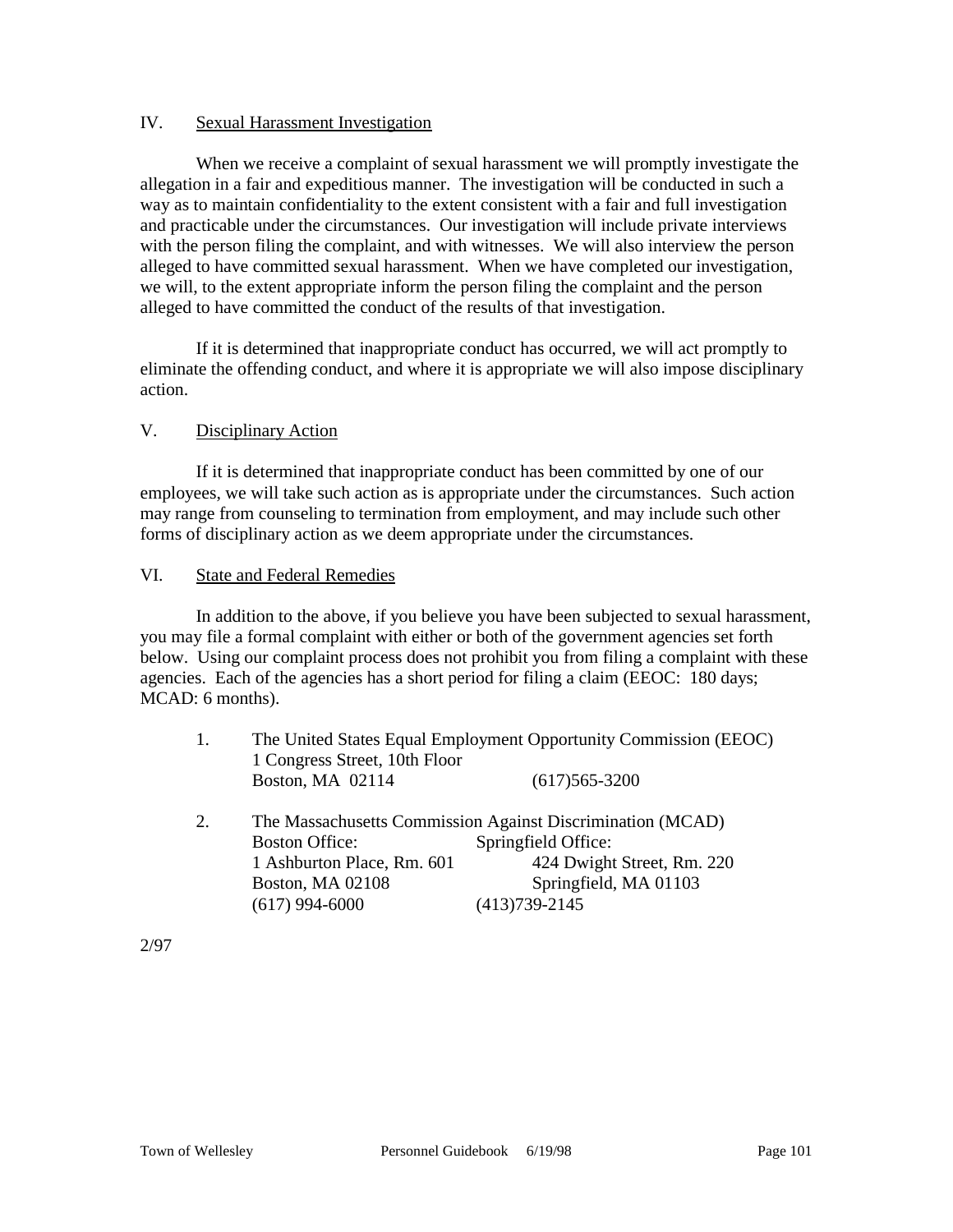#### **TELECOMMUNICATIONS**

#### **I. PURPOSE**

To ensure the proper use of the Town of Wellesley's telecommunications systems which includes the telephones, electronic mail (e-mail), Facsimile machines and the Internet.

#### **II. POLICY**

The Town of Wellesley provides staff with the ability to send messages and information through voice mail, fax mail, electronic mail (e-mail) and, in some cases, through the Internet. The purpose of this technology is to allow the Town to serve the public more effectively. Therefore, it is the Town's policy that use of these capabilities is subject to the same management oversight as any other employee activity. The telecommunication systems are the property of the Town and should be used for appropriate business purposes.

#### **III PROCEDURES**

#### **Electronic Communication and Storage Systems:**

1) Electronic Communication and Storage Systems are the property of the Town and should be used for business related purposes. While sending and receiving personal messages is not expressly prohibited, any personal use of the system must be at a level that will not interfere in any way with the system's ability to serve its intended official purpose. Employees should use discretion in utilizing this resource. Abuse of this privilege could result in loss of the privilege for the individual and possibly others throughout the organization.

2) The Town reserves the right to retrieve and read any electronic communication messages or other data stored on Town owned equipment for any purpose without limitation including systems maintenance and compliance monitoring. Employees should not assume that voice mail, fax mail, e-mail messages or Internet postings are personal or confidential. Electronic communications may be discoverable even though the messages have been deleted. Subject to certain exceptions in the law, electronic communications may also be considered public records.

3) Data and messages should be treated as confidential by other employees and should be accessed only by the intended recipient. Employees are not authorized to retrieve or read any messages or data that are not sent to them unless the intended recipient gives express permission. Also, employees should not use a code, assess a file, or retrieve any stored information unless authorized to do so.

#### **Security:**

1) The telecommunications systems should not be used to create any offensive or disruptive messages or images. Among those which are considered offensive are any messages or images which contain sexual implications, racial slurs, gender-specific comments, or any other comment which might constitute intimidation, hostile or offensive material based on one's sex, race, color, national origin, age, religion, sexual orientation or physical or mental disability.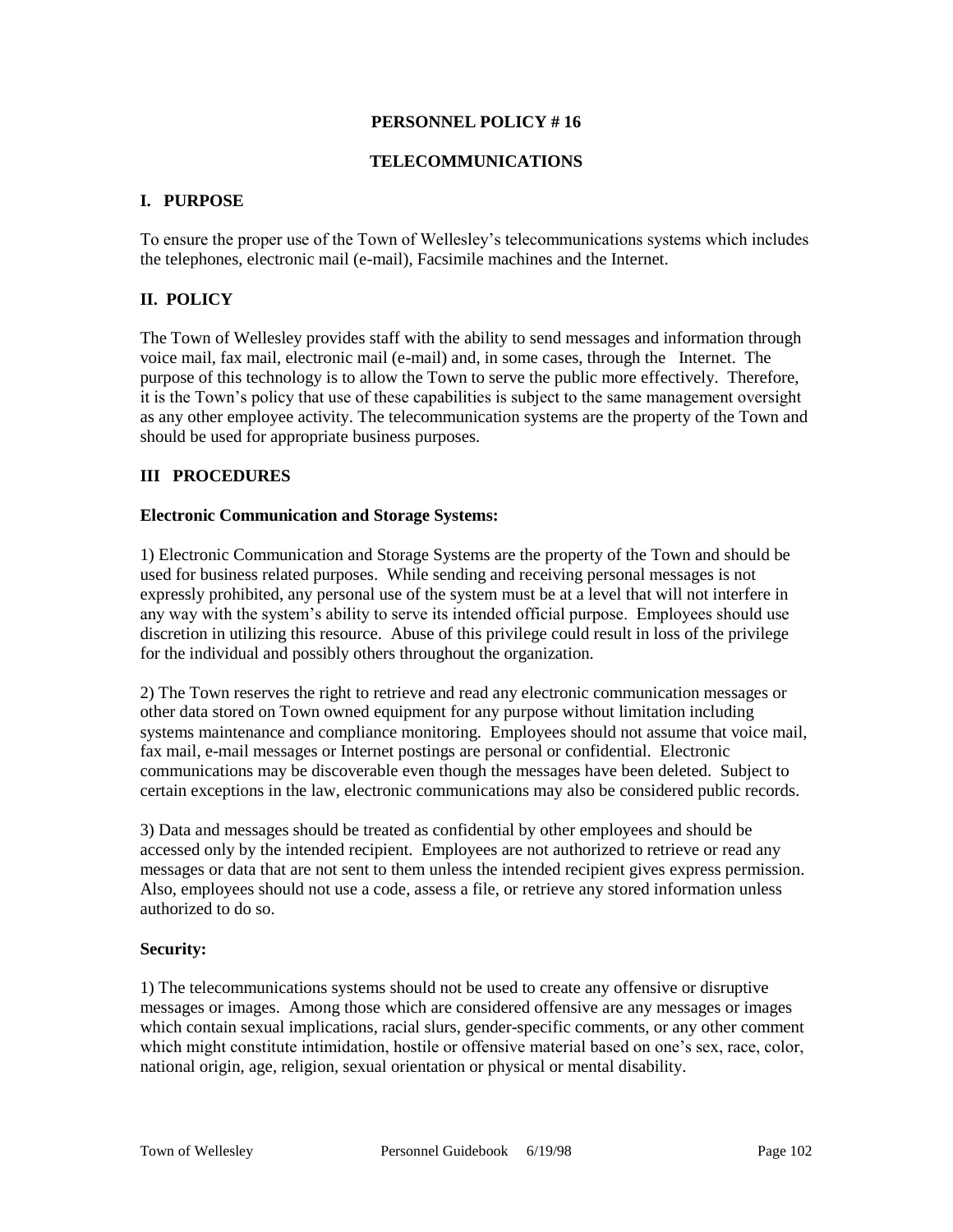2) The telecommunications systems should not be used for any illegal activity, including, but not limited to, the transmission of copyrighted or trade secret material, the transmission of obscene, defamatory, or threatening material, or the propagation of any type of criminal activity.

3) Upon the request of the department head and subject to approval of the appropriate Board(s), monitoring of telecommunications systems usage may be necessary. Reasons for monitoring include, but are not limited to, review of employee productivity, investigations into claims of possible criminal activity and investigations into violations of this policy.

4) Executable programs imported from other sites to Town computers must not be used unless they have been authorized by the Network and Information Systems Department and they have been subjected to virus detection procedures approved by N.I.S. The N.I.S. Department may from time to time impose additional restrictions or regulations on the importing of remote files and such restrictions or regulations shall be considered part of this policy.

5) Public record laws guarantee citizen access to governmental processes and require governmental accountability. However, they do not require unlimited access to governmental databases, or direct governmental employees to use their time responding to specialized data requests free of charge. Raw computer data and specialized analyses and reports do not fall within the traditional definition of public records. The Town has established standard and reasonable charges for such electronic products and services.

6) Electronic communication users shall not give the impression that they are representing, giving opinions, or otherwise making statements on behalf of the Town. Neither should they construct a communication so it appears to be from someone else (false identity).

### **IV. ENFORCEMENT**

The use of the Town's telecommunication system constitutes employee consent to monitoring of systems and is conditioned upon strict adherence to this policy. Any employee who violates this policy or uses the Town's telecommunication system for improper purposes shall be subject to discipline, up to and including discharge.

Department Heads and supervisors are responsible for ensuring that all their employees using the Town's telecommunications systems have read this policy and understand its applicability to their activities. This Policy is not intended to replace day to day administrative procedures specific to each department's operational needs.

### **V. APPROVED BY PERSONNEL BOARD**

Draft

Date: 9/14/98

Issued 12/93

Revised 5/94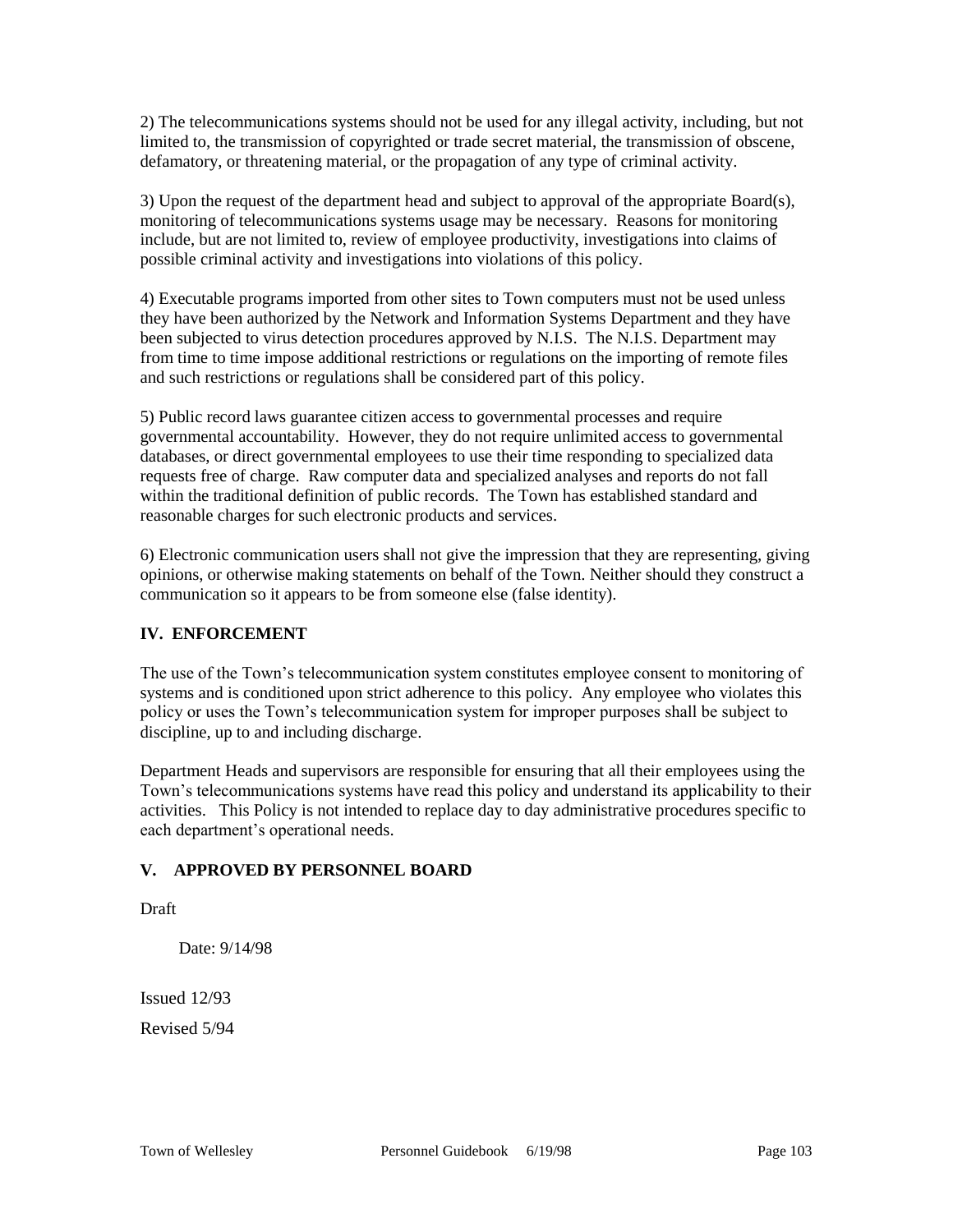# **POLICY ON HANDLING COMPLAINTS AGAINST TOWN OFFICIALS, STAFF AND VOLUNTEERS**

# **STATEMENT OF POLICY**

Whenever a complaint is made against a Town official, staff or volunteer, the policy of the Town of Wellesley is to treat the matter with the utmost respect and dignity which it deserves, both for the complainant as well as the person being complained of; to ensure that the person being complained of is informed, and has an opportunity to respond at the appropriate time; to investigate the matter fully; and to come to an appropriate resolution, informing both the complainant and the person being complained of as to what that resolution is.

To implement this policy, the Human Resources Department has developed the following guidelines:

# **GUIDELINES**

- 1. Whenever a complaint is made against a Town official, staff or volunteer, the matter shall immediately be referred to the chief administrative officer within the appropriate department. If the complaint is made in writing, that writing shall be delivered to the chief administrative person. It shall be the responsibility of the chief administrative person or Chairperson in the affected department to implement the foregoing policy from this point on (unless the chief administrative staff person has or perceives a conflict, in which case this responsibility shall be delegated to the Chairperson or Board/Committee member who has no such conflict).
- 2. If the complaint is first made in a public session or governmental body (Town board or official holding the meeting), the person making the complaint will immediately be requested to defer making further allegations in nature of a complaint, in order to give this policy an opportunity to be implemented (giving fair notice to the person being complained of; giving an opportunity for investigation; and so forth as referred above under statement of policy). Every Town board, particularly in such a circumstance (and particularly more so when the matter is being televised or otherwise broadcast), shall be very mindful of the inadvertent harm which can be done when a complaint is lodged and discussed out of the appropriate context.
- 3. The chief administrative person responsible for handling the complaint shall give notice of the complaint to the person being complained of, and schedule an opportunity for a full airing of the issue between the complainant and the person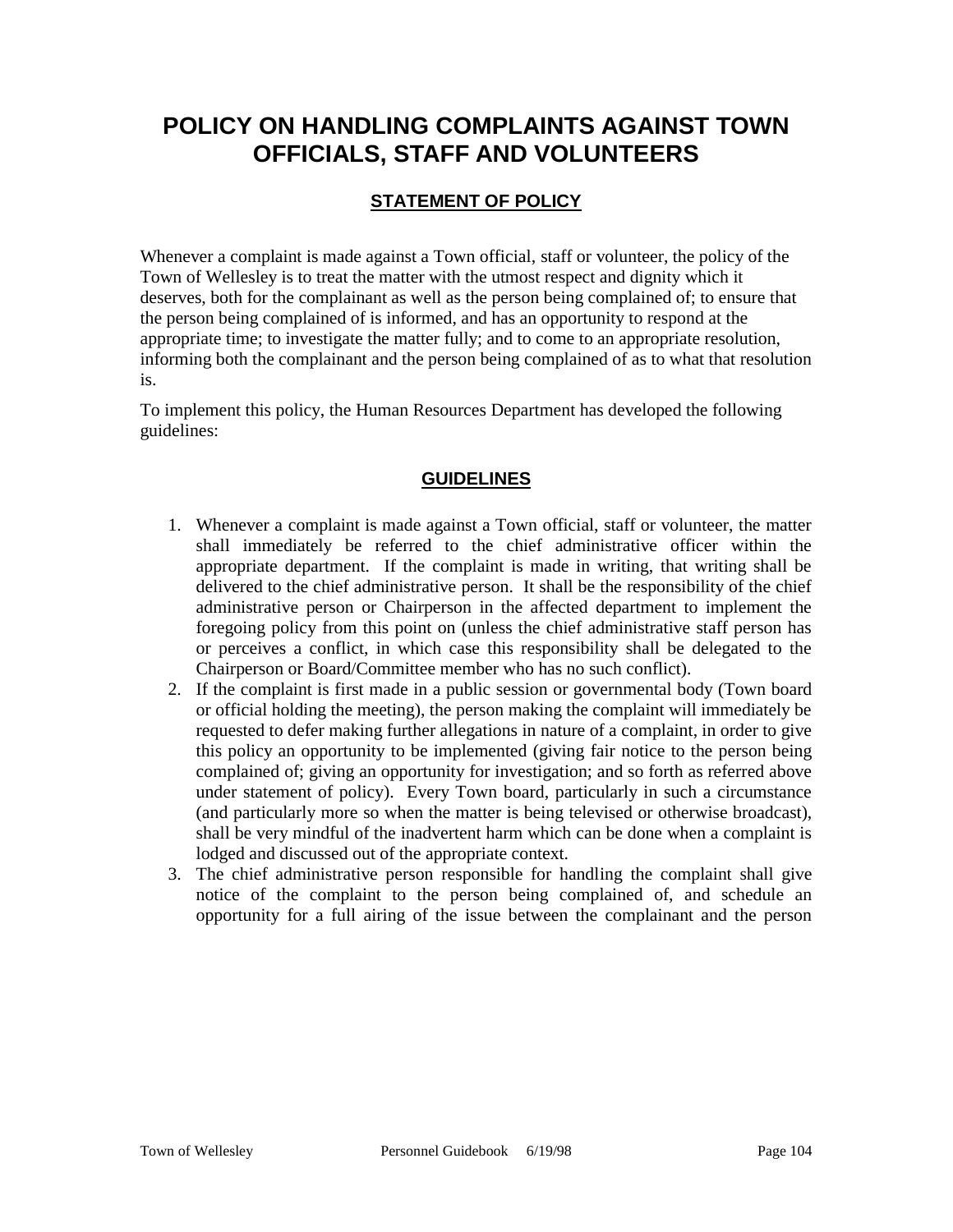being complained of. In the meantime, the chief administrative person shall conduct such investigation as s/he deems appropriate under the circumstances.

- 4. At the opportunity for discussion between the complainant and the person being complained of referenced above, there shall be a full airing allowed of the complaint and the reasons behind it. Each person involved may bring to the meeting whatever additional persons or documents s/he may deem important in order to fully express his or her side of the matter.
- 5. The chief administrative person shall, as soon as possible, bring the complaint to a resolution. The resolution may range from sustaining the complaint, taking such appropriate action, administratively or otherwise, as the chief administrative officer shall deem appropriate; to and including dismissing the complaint as unfounded.
- 6. The chief administrative person shall then report such conclusion to the Town officials ultimately responsible for his or her departmental affairs. Those officials shall take such further action as they deem necessary, appropriate or expedient under the circumstances.
- 7. Upon being informed of the disposition reached by the chief administrative person, the complainant may request an opportunity to pursue the matter further, if displeased with the conclusion, with the governmental body in charge of the department being affected. The governmental body shall decide whether or not to entertain such a matter on its agenda. If the matter is decided to be acted upon as a part of the governmental body's agenda, the complaint shall be governed by the Open Meeting Law, and, where documents are involved, also by the Public Records Law. Advice of counsel may be sought on whether or not executive session is appropriate; and whether, if executive session may be appropriate, whether the complainant and person being complained of have the right, if not the obligation, to appear.
- 8. One significant reason for this policy being developed is to preclude an inadvertent blurting out of a complaint which could be damaging to a Town official, staff or volunteer, particularly if the comments are made at a meeting which is being televised or otherwise broadcast, without putting the context of the entire matter into the appropriate framework, including the giving of notice to the person being complained of, an opportunity for investigation, and the other aspects identified above. It is the policy of the Town of Wellesley to request that all Town officials implement the foregoing guidelines in order to ensure that every complaint is accorded the respect and dignity which it deserves, and by the same token, to insure that the person being complained of is equally accorded the respect and dignity to which s/he is entitled to as a Town official, staff or volunteer.
- 9. This policy recognizes that there are other departmental policies in existence which may be in conflict, such as the procedures applicable to the Internal Affairs Division of the Police Department. When such conflict presents itself, the departmental procedures shall be followed in lieu of this policy.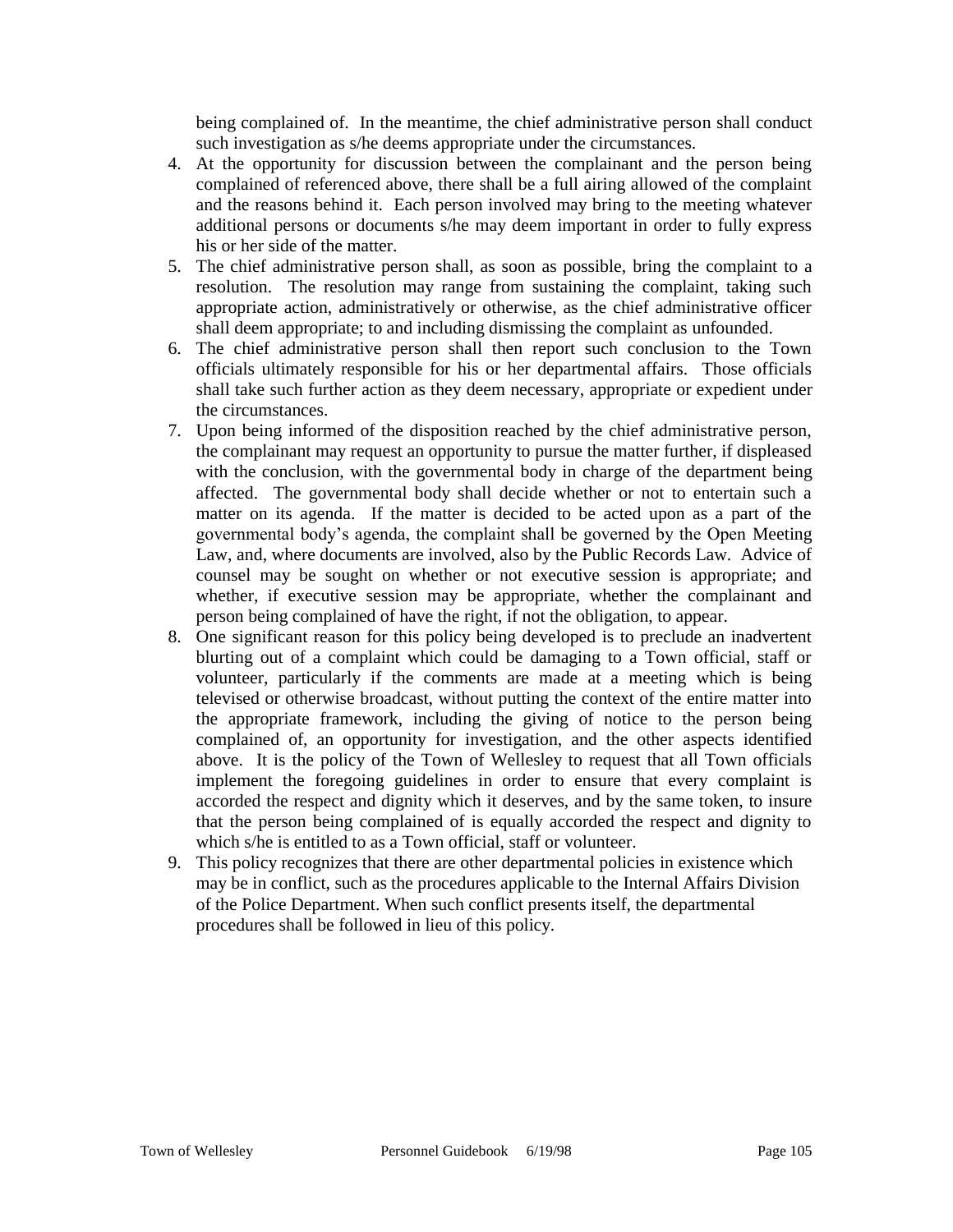#### **TOWN OF WELLESLEY PERSONNEL BOARD'S**

#### **RECOGNITION PROGRAM FOR PROFESSIONAL STAFF**

#### I. PURPOSE

To establish a recognition program for exempt "50 Series" employees below the level of Department Head whose positions are contained in the Town's Merit Pay Plan.

#### II. POLICY

To provide an opportunity for Merit Pay Plan employees below the level of Department Head to receive a recognition award from the Town based on a quantifiable contribution to a project of significant impact which is beyond the scope of the duties outlined in their position description.

#### III. APPLICATION

This program applies to permanent, full time, Merit Pay Plan employees below the level of Department Head who have completed at least one year of continuous service.

#### IV. PROCEDURE

The Recognition Program shall be administered by the Personnel Board in a fair and impartial manner. The Personnel Board shall determine which nominees will receive awards in each fiscal year as well as the maximum amount of each award, in accordance with the following procedures and subject to funding. All determinations of the Personnel Board shall be final.

1) Department Heads may nominate no more than two employees in a fiscal year for a recognition award with the approval of their Board or Committee. Such nomination must be made in writing to the Personnel Board no later than May 15th for an award in the current fiscal year. Supporting documentation, as described below, must be submitted with each nomination.

2) Employees nominated for an award under this program must have contributed such an excessive amount of time, effort, and dedication to the Town on a project of significant impact that the Department Head will be able to quantitatively justify the nomination in writing to the Personnel Board. In addition, the nominated employee's performance rating and the project outcome must be of high caliber in order to support the nomination.

3) Any employee who is granted an award under this Plan will not be eligible to be nominated for an award in the subsequent year.

4) Recognition award payments will be no greater than two weeks pay at the nominated employee's rate of pay. Any award will be a lump sum award that will not impact base pay or benefits.

5) Awards granted to an employee whose department is subject to enterprise funds will have all recognition awards paid by such department's funds. Departments without enterprise funds will receive awards from the appropriate line item within the Human Resources Department budget. All awards are subject to funding.